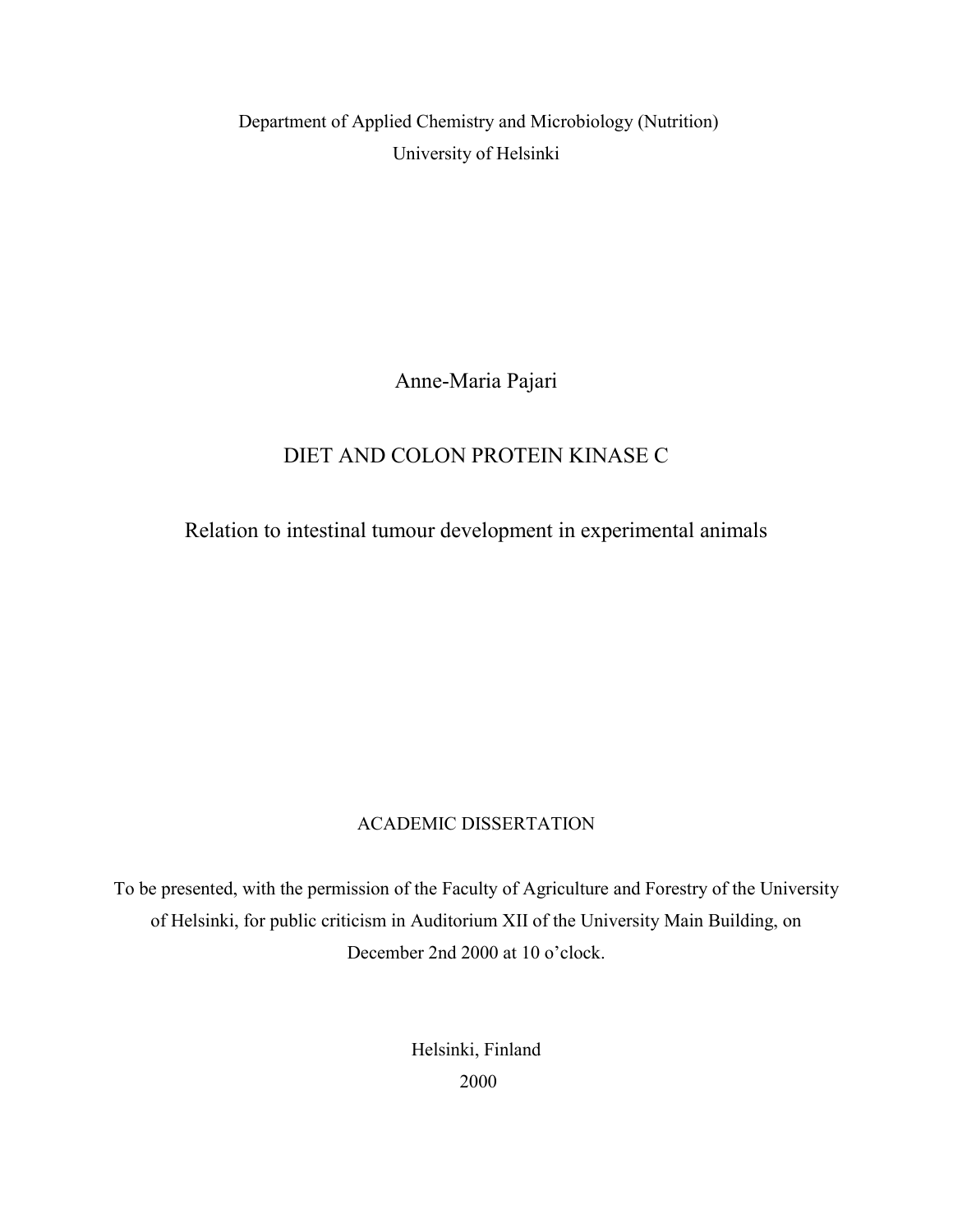### **Supervisor**

Docent Marja Mutanen Department of Applied Chemistry and Microbiology (Nutrition) University of Helsinki, Finland

### **Reviewers**

Professor Hannu Mykkänen Department of Clinical Nutrition University of Kuopio, Finland

MD Sari Mäkelä Department of Anatomy Institute of Biomedicine University of Turku, Finland and Department of Medical Nutrition Karolinska Institutet, Sweden

# **Opponent**

Associate Professor Joseph Rafter Department of Medical Nutrition Karolinska Institutet, Sweden

Cover by Jukka Fordell

ISBN 952-91-2835-5 ISBN 952-91-2836-3 (pdf, http://ethesis.helsinki.fi)

Gummerus Kirjapaino Oy Saarijärvi, Finland 2000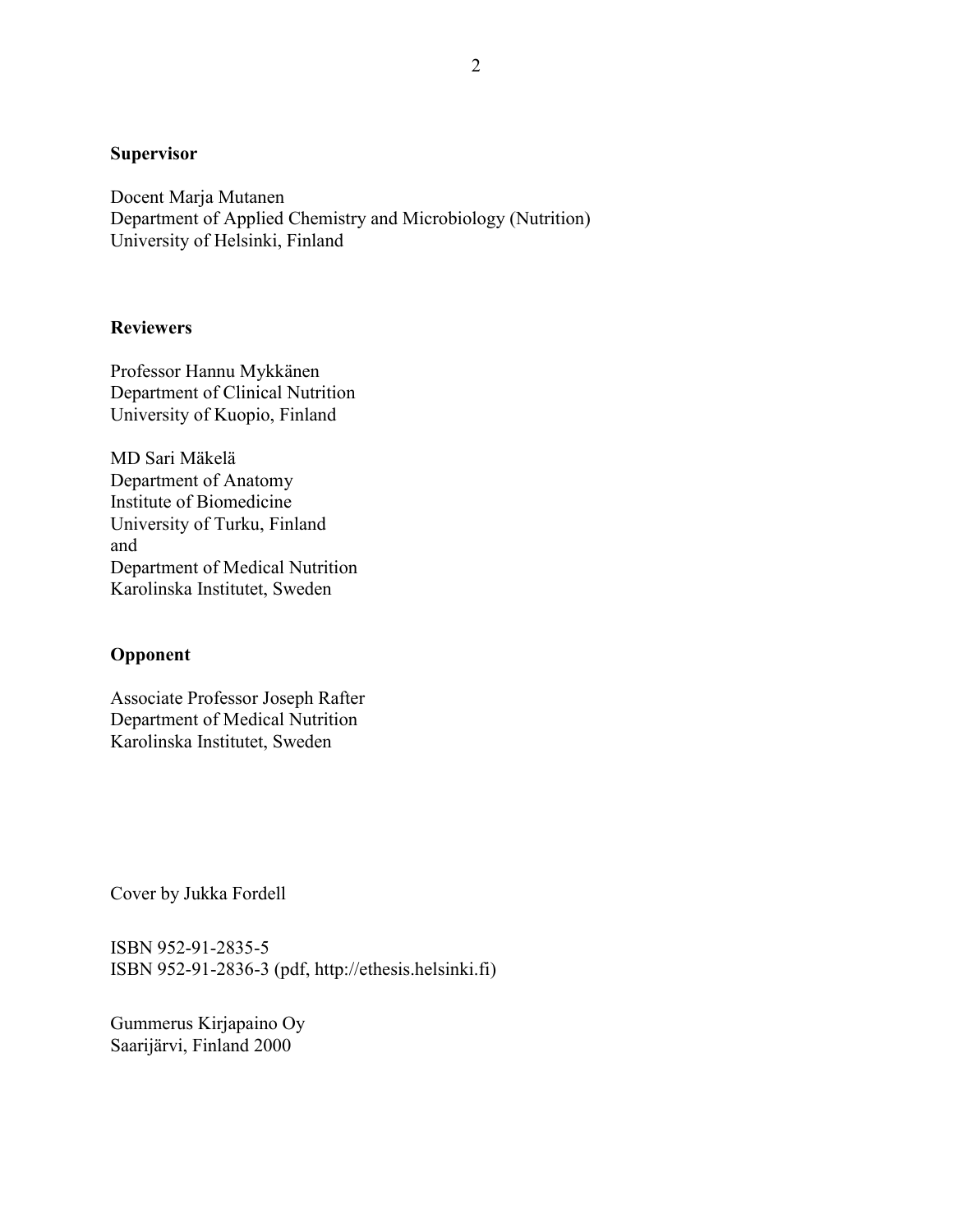*To my sons, Tuomas and Juhana*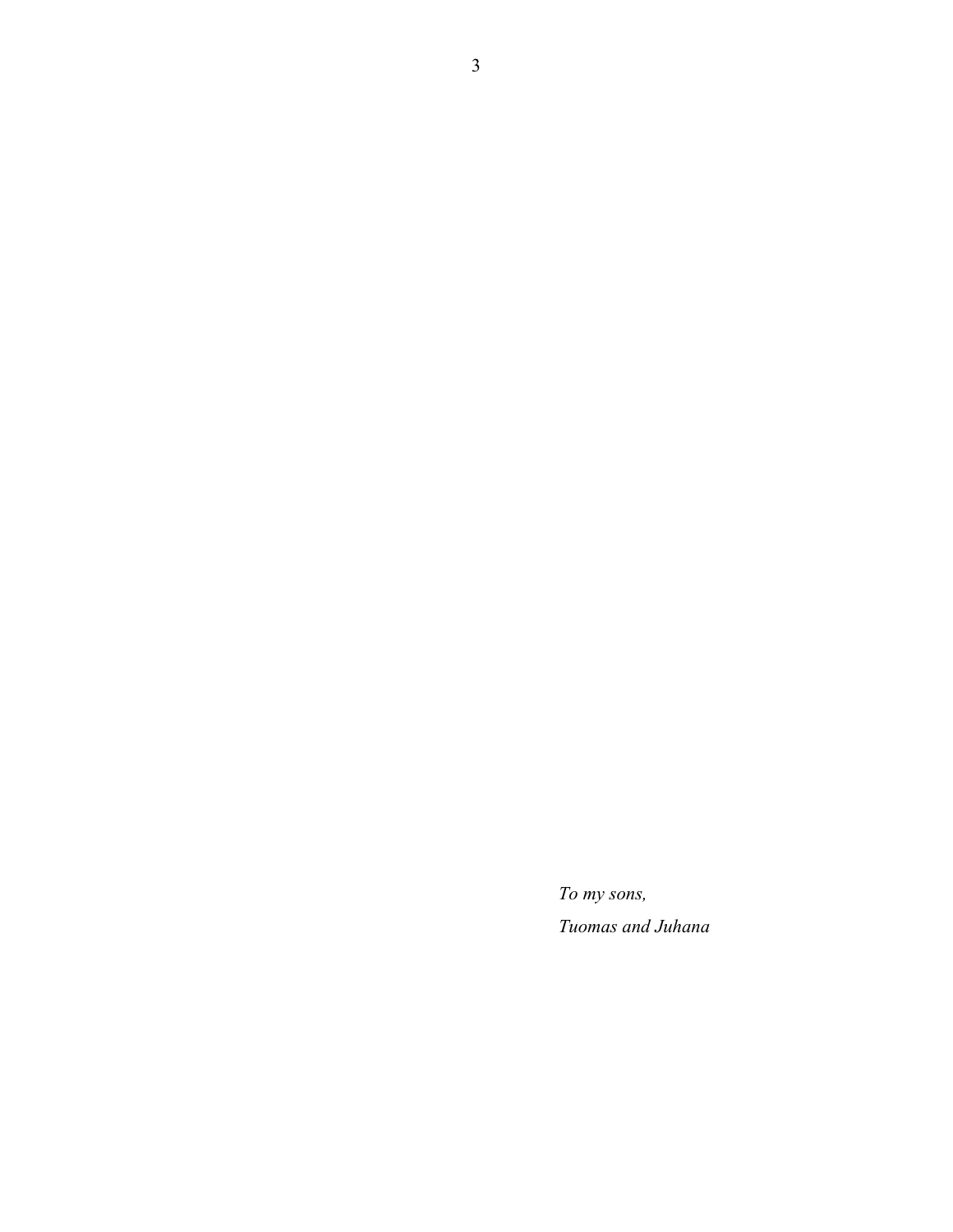#### **ABSTRACT**

Pajari A-M. Diet and colon protein kinase C: relation to intestinal tumour development in experimental animals [dissertation]. Helsinki, University of Helsinki. 2000.

Colorectal cancer is one of the leading causes of cancer deaths in the Western countries and its incidence rates are currently increasing in all industrialised societies. Environmental factors including diet are considered to play a major role in colon tumourigenesis. A number of epidemiological studies suggest that diets high in fat and red meat and low in fibre rich foods, such as vegetables, fruits and cereals, are associated with an increased risk of colon cancer.

The aim of the present study was to elucide the mechanisms whereby diet may either prevent or promote colon tumour development. Specifically, it was examined whether fat, red meat, and different fibre sources are able to modify colonic PKC activity and isozyme expression in rat colonic mucosa. Furthermore, levels of PKC activators, such as fatty acids in mucosal phospholipids and diacylglycerol in colonic contents, were determined. The effects of fat, red meat, and fibre sources on intestinal tumour development were studied in APC<sup>Min</sup> mice.

The results suggest that fats have no major effect on PKC activation or tumour development in the intestinal mucosa of rats and Min mice. However, feeding of a high-beef diet resulted in elevation of steady-state PKC activity in the colonic mucosa of rats as well as enhanced intestinal tumour development in Min mice. The effects of different fibre sources on PKC and tumour formation differed depending on the fibre type in question. The readily fermentable fibre sources inulin and oat bran resulted in an increase in PKC activity and PKC β2 expression in rat colon and enhanced tumour development in the intestine of Min mice, whereas wheat and rye brans resulted in low PKC activity and PKC β2 expression together with suppressed tumour development in Min mice.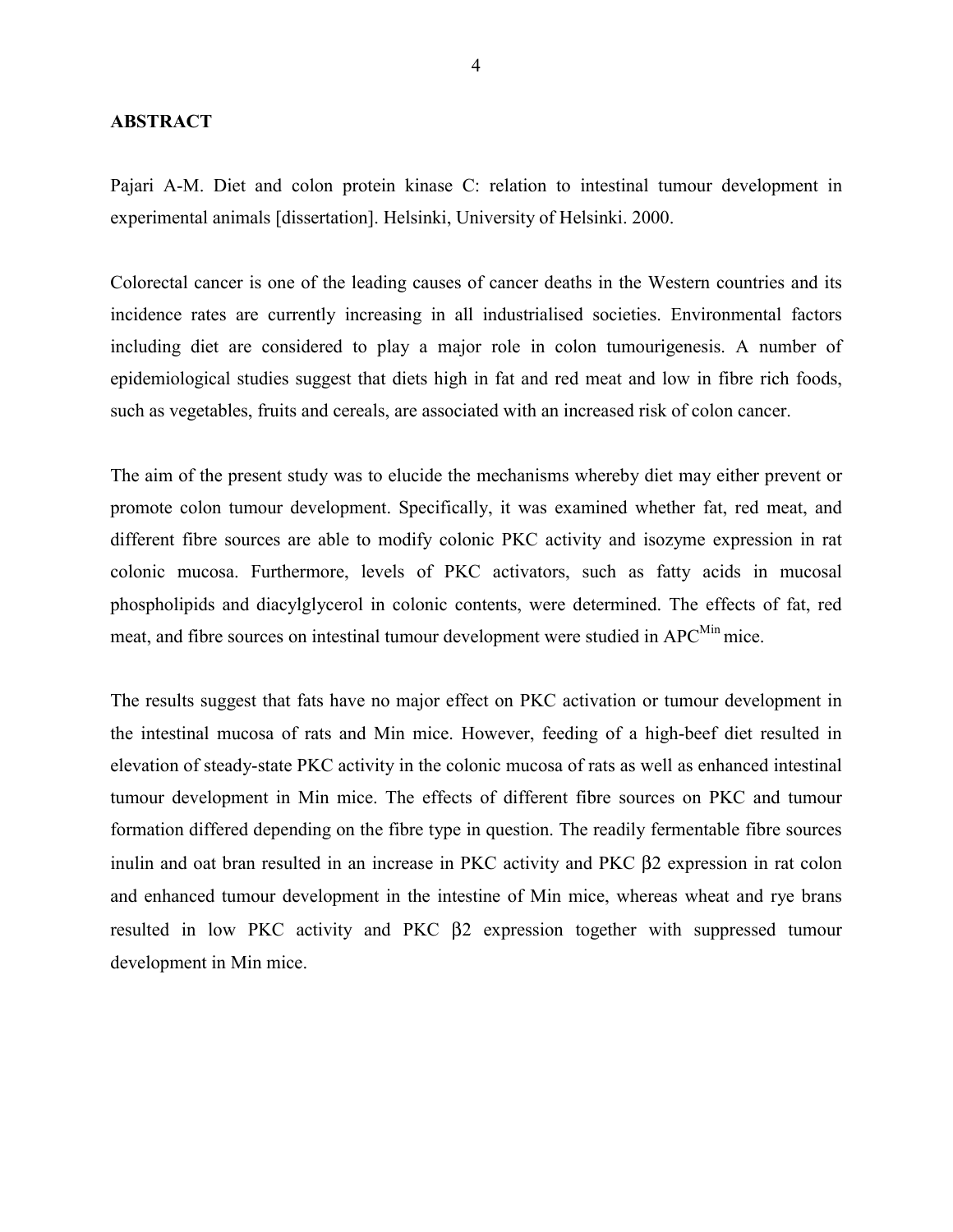# **CONTENTS**

|                               | <b>ABSTRACT</b>                                                              | 4              |
|-------------------------------|------------------------------------------------------------------------------|----------------|
| <b>ABBREVIATIONS</b>          |                                                                              |                |
| LIST OF ORIGINAL PUBLICATIONS |                                                                              | $\overline{7}$ |
| $1_{-}$                       | <b>INTRODUCTION</b>                                                          | 8              |
| 2.                            | CELL SIGNAL TRANSDUCTION PATHWAYS RELATED TO COLON                           |                |
|                               | <b>CANCER</b>                                                                | 11             |
|                               | 2.1 Protein kinase C                                                         | 11             |
|                               | 2.2 Adenomatous polyposis coli/ $\beta$ -catenin                             | 16             |
|                               | 2.3 Sphingomyelinase                                                         | 18             |
|                               | 2.4 Cyclooxygenase                                                           | 20             |
| 3.                            | EPIDEMIOLOGICAL AND EXPERIMENTAL EVIDENCE ON DIET                            |                |
|                               | AND COLON CANCER                                                             | 22             |
|                               | 3.1 Fat                                                                      | 22             |
|                               | 3.2 Red meat                                                                 | 24             |
|                               | 3.3 Fibre rich foods                                                         | 25             |
| 4.                            | PROPOSED MECHANISMS OF FAT, RED MEAT AND FIBRE RICH                          |                |
|                               | <b>FOODS IN COLON CARCINOGENESIS</b>                                         | 27             |
|                               | 4.1 Mechanisms related to fat                                                | 27             |
|                               | 4.1.1 Bile acids and protein kinase C                                        | 27             |
|                               | 4.1.2 Prostaglandin production                                               | 30             |
|                               | 4.2 Mechanisms related to red meat                                           | 31             |
|                               | 4.3 Mechanisms related to fibre rich foods                                   | 33             |
| 5.                            | <b>OBJECTIVES OF THE STUDY</b>                                               | 36             |
| 6.                            | STUDY DESIGNS AND METHODS                                                    | 37             |
|                               | 6.1 Study designs and diets                                                  | 37             |
|                               | 6.2 Animals and sample collection                                            | 39             |
|                               | 6.3 Methods                                                                  | 40             |
| 7.                            | <b>RESULTS</b>                                                               | 43             |
|                               | 7.1 Effects of fat, red meat, and fibre sources on colon signal transduction |                |
|                               | in rats $(I-V)$                                                              | 43             |
|                               | 7.2 Effects of fat, red meat, and fibre sources on intestinal tumour         |                |
|                               | development in Min mice (VI)                                                 | 46             |
| 8.                            | <b>DISCUSSION</b>                                                            | 48             |
|                               | 8.1 Fat                                                                      | 48             |
|                               | 8.2 Red meat                                                                 | 49             |
|                               | 8.3 Fibre sources                                                            | 52             |
|                               | 9. CONCLUSIONS AND FUTURE PERSPECTIVES                                       | 57             |
|                               | 10. ACKNOWLEDGEMENT                                                          | 59             |
|                               | 11. REFERENCES                                                               | 61             |
|                               | ORIGINAL PUBLICATIONS                                                        |                |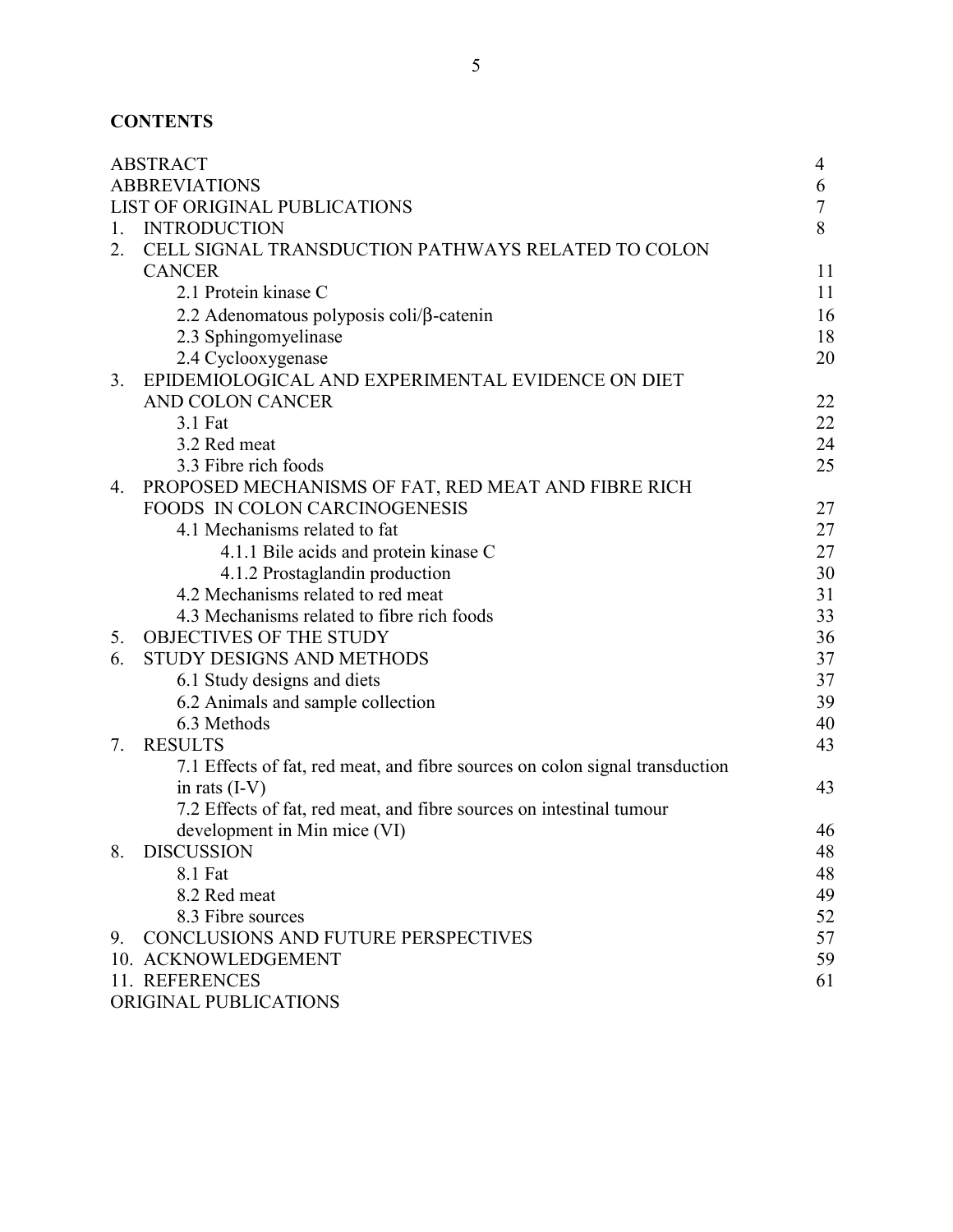## **ABBREVIATIONS**

| AA               | arachidonic acid                           |
|------------------|--------------------------------------------|
| <b>ACF</b>       | aberrant crypt foci                        |
| <b>AIN</b>       | American Institute of Nutrition            |
| <b>AOM</b>       | azoxymethane                               |
| APC              | human adenomatous polyposis coli gene      |
| Apc              | murine adenomatous polyposis coli gene     |
| <b>APC</b>       | adenomatous polyposis coli protein         |
| <b>COX</b>       | cyclooxygenase                             |
| <b>DAG</b>       | diacylglycerol                             |
| <b>DCC</b>       | deleted in colorectal carcinomas           |
| <b>DHA</b>       | docosahexaenoic acid (22:6 n-3)            |
| <b>EPA</b>       | eicosapentaenoic acid (20:5 n-3)           |
| FAP              | familial adenomatous polyposis             |
| $GSK3\beta$      | glycogen synthase kinase $3\beta$          |
| <b>HCA</b>       | heterocyclic amine                         |
| <b>MAPK</b>      | mitogen-activated kinase                   |
| Min              | multiple intestinal neoplasia              |
| $NF - \kappa B$  | nuclear factor <b>KB</b>                   |
| <b>NSAID</b>     | non-steroidal anti-inflammatory drug       |
| PE               | phosphatidylethanolamine                   |
| PC               | phosphatidylcholine                        |
| PGE <sub>2</sub> | prostaglandin $E_2$                        |
| <b>PKC</b>       | protein kinase C                           |
| PLA <sub>2</sub> | phospholipase $A_2$                        |
| <b>PLD</b>       | phospholipase D                            |
| <b>PLC</b>       | phospholipase C                            |
| <b>PPAR</b>      | peroxisome proliferator-activated receptor |
| <b>SCFA</b>      | short-chain fatty acid                     |
| <b>SDS</b>       | sodium dodecylsulphate                     |
| Tcf              | T cell factor                              |

Abbreviations used in the original publications are not included and those used in the figures and tables are indicated in the legends.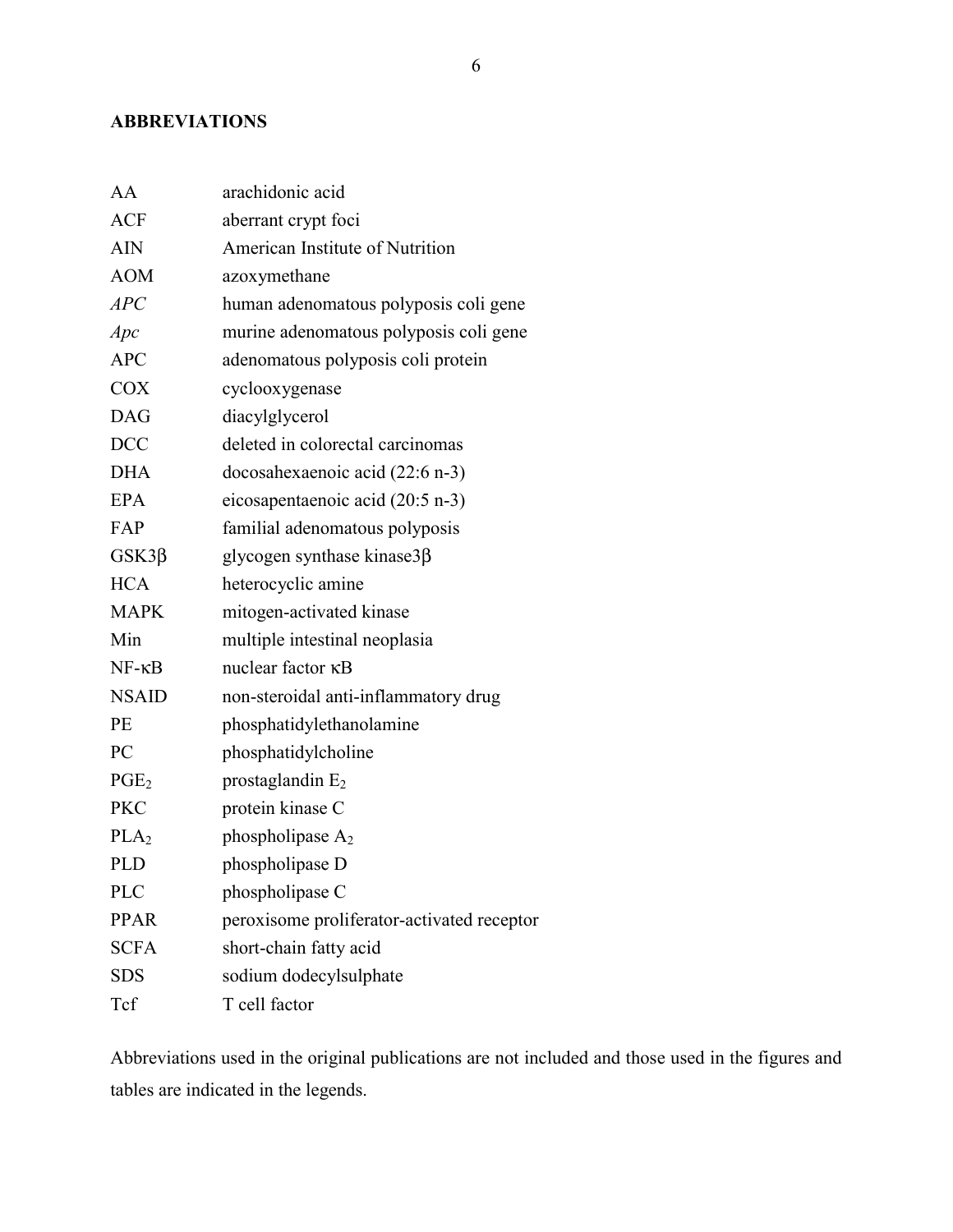# **LIST OF ORIGINAL PUBLICATIONS**

This thesis is based on the following articles, which are referred to by their Roman numerals (I-VI) in the text:

- I Pajari A-M, Rasilo M-L, Mutanen M. Protein kinase C activation in rat colonic mucosa after diets differing in their fatty acid composition. Cancer Lett 1997;114:101-103.
- II Pajari A-M, Mutanen M. Phospholipid fatty acid composition and protein kinase C activity in the large intestine of rats fed on butter and coconut-oil diets. Br J Nutr 1999;82:411-418.
- III Pajari A-M, Häkkänen P, Duan R-D, Mutanen M. Role of red meat and arachidonic acid in protein kinase C activation in rat colonic mucosa. Nutr Cancer 1998;32:86-94.
- IV Pajari A-M, Oikarinen S, Duan R-D, Mutanen M. A high-beef diet alter protein kinase C isozyme expression in rat colonic mucosa. J Nutr Biochem 2000, in press.
- V Pajari A-M, Oikarinen S, Gråsten S, Mutanen M. Diets enriched with cereal brans or inulin modulate protein kinase C activity and isozyme expression in rat colonic mucosa. Br J Nutr 2000;84:1-9.
- VI Mutanen M, Pajari A-M, Oikarinen S. Beef induces and rye bran prevents formation of intestinal polyps in  $APC<sup>Min</sup>$  mice: relation to β-catenin and PKC-isoforms. Carcinogenesis 2000;21:1167-1173.

The articles are reprinted with the kind permission from the copyright owners: Elsevier Science Inc., Lawrence Erlbaum Associates Inc., The Nutrition Society, and Oxford University Press.

In addition, some unpublished data are presented.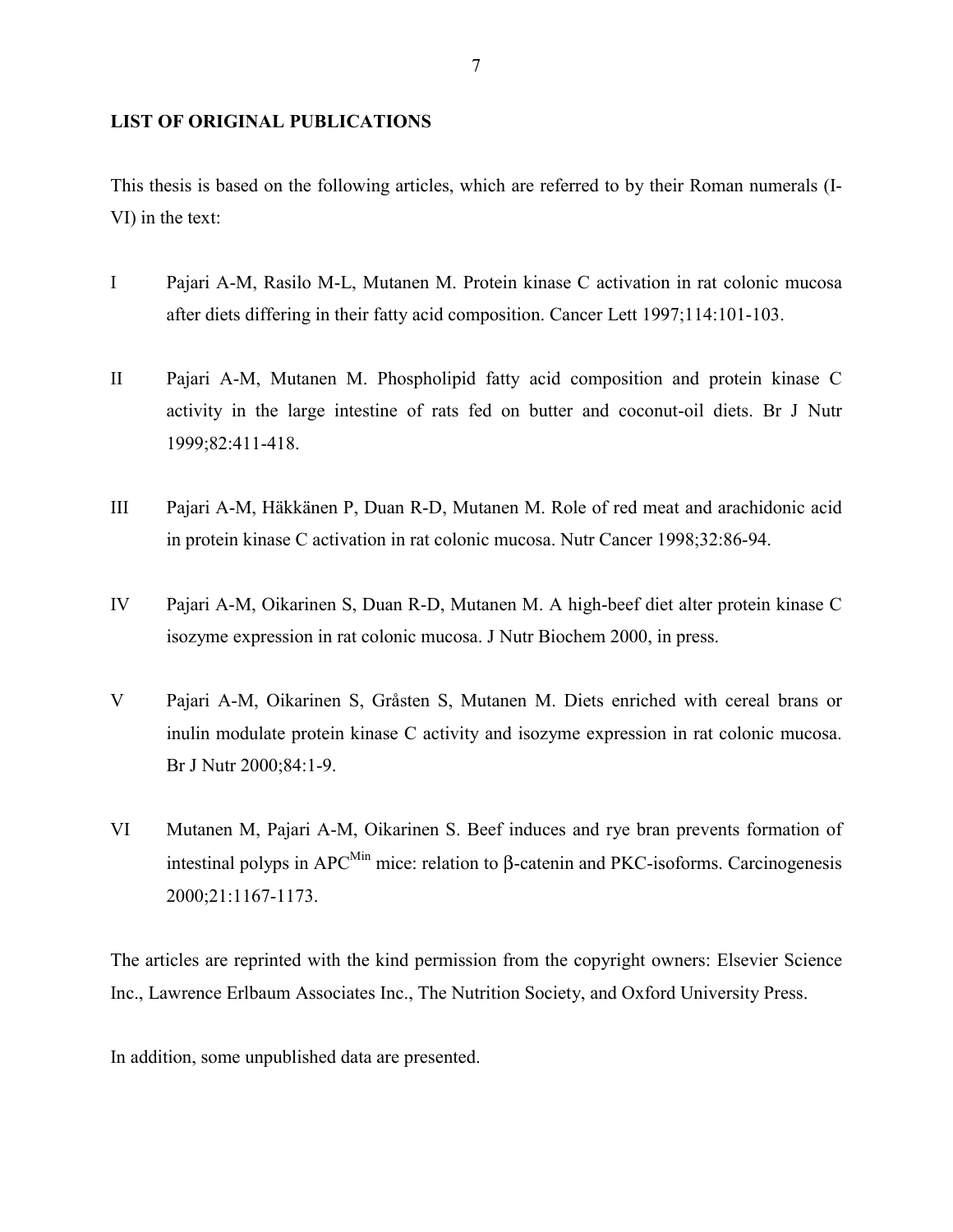#### **1. INTRODUCTION**

Colorectal cancer is the fourth most common cancer in the world today (WHO 1997). Its incidence rates vary approximately 20-fold around the world so that the high-risk areas include North America, Europe, and Australia, whereas Central and South America, Asia, and Africa are areas of low risk. In Finland, cancer of the colon and the rectum are the second and third most common cancers in women and men respectively (Finnish Cancer Registry 2000). The number of new cases per year has steadily increased since 1965, being now three times higher than in the mid 1960s. The incidence rates of colon cancer are currently increasing in all industrialised countries as well as in the urban areas of developing countries (WHO 1997).

The 20-fold international difference in colon cancer rates is generally explained by differences in dietary habits and other environmental factors. In their much referred report, Doll and Peto (1981) estimated that dietary factors may account for approximately 35% of cancer deaths, although the range of their estimate was wide from as low as 10% to as high as 70%. Since the early 1980s, a large body of evidence has emerged from epidemiological studies concerning the relationship between diet and colon cancer, which was recently reviewed by the expert panel of the World Cancer Research Fund (1997). The expert panel concluded that the most effective way of preventing colorectal cancer is consumption of diets high in vegetables and low in red and processed meat. Furthermore, consumption of diets high in non-starch polysaccharides (fibre), starch and carotenoids and low in fat, sugar, and eggs possibly decreases the risk of colon cancer (World Cancer Research Fund 1997).

Colon tumourigenesis is a multistep process affected by both environmental and genetic factors. Over the past two decades, the genetic events involved in the initiation and progression of colon cancer have been identified and a molecular model for colon tumourigenesis has been proposed (Fearon and Vogelstein 1990, Kinzler and Vogelstein 1996). This model is currently widely accepted to explain the development of the majority of colon tumours. According to this model, normal epithelium progress to hyperplasia, early to intermediate to late adenoma, carcinoma, and finally metastasis (Figure 1). The driving force in the tumourigenic process is accumulation of mutations in key genes regulating cell growth, differentiation, and apoptosis, i.e. programmed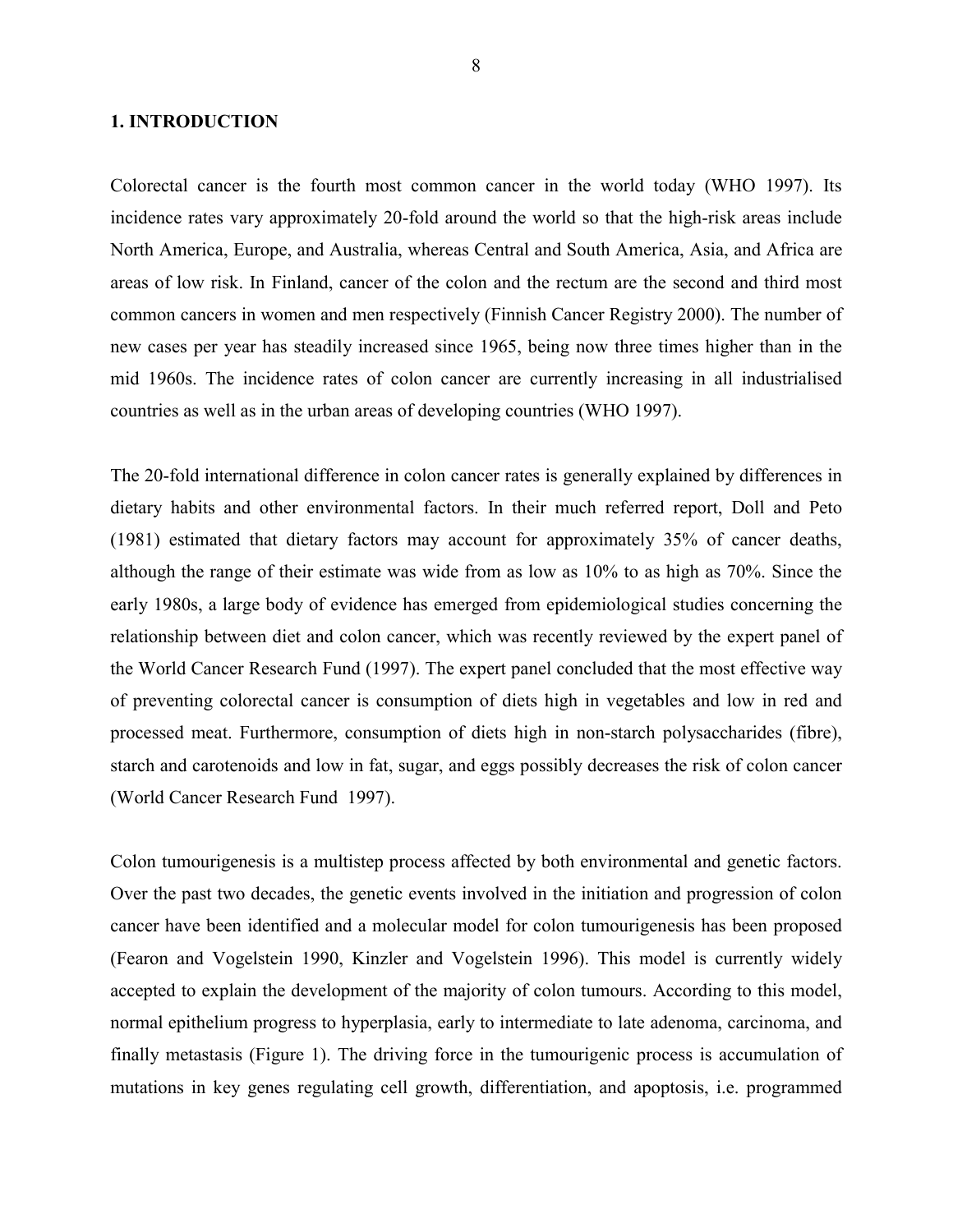cell death. These key genes can be classified into two major classes: the proto-oncogenes and the tumour-suppressor genes. Activating mutations in proto-oncogenes generate oncogenes that typically induce cell proliferation and thus abnormal growth. The most frequently mutated oncogene in colon cancer is the *RAS* gene. Tumour-suppressor genes are needed for cell growth arrest and apoptosis and therefore mutational inactivation of these genes leads to loss of negative growth control. Among the tumour-suppressor genes important in colon cancer are the adenomatous polyposis coli gene (*APC*), the deleted in colorectal carcinomas gene (*DCC*), and the *p53* gene.

One of the major issues of current research is to understand how dietary factors interact with the genetic events to either enhance or suppress the tumourigenic process in the colon. Apart from carcinogens derived from environmental or cooking processes, diet as such is not likely to cause mutations in the key genes initiating colon carcinogenesis. However, the growth of both mutated and normal cells is regulated by different cell signalling pathways which may be either activated or suppressed by dietary constituents (Figure 1). One of these pathways consists of protein kinase C (PKC) isozymes which have been shown to be involved in colonic cell growth and differentiation as well as malignant transformation (Brasitus and Bissonnette 1998). Changes in



Figure 1. The adenoma-carcinoma sequence leading to colon cancer (modified from Fearon and Vogelstein 1990 and Williams *et al.* 1997).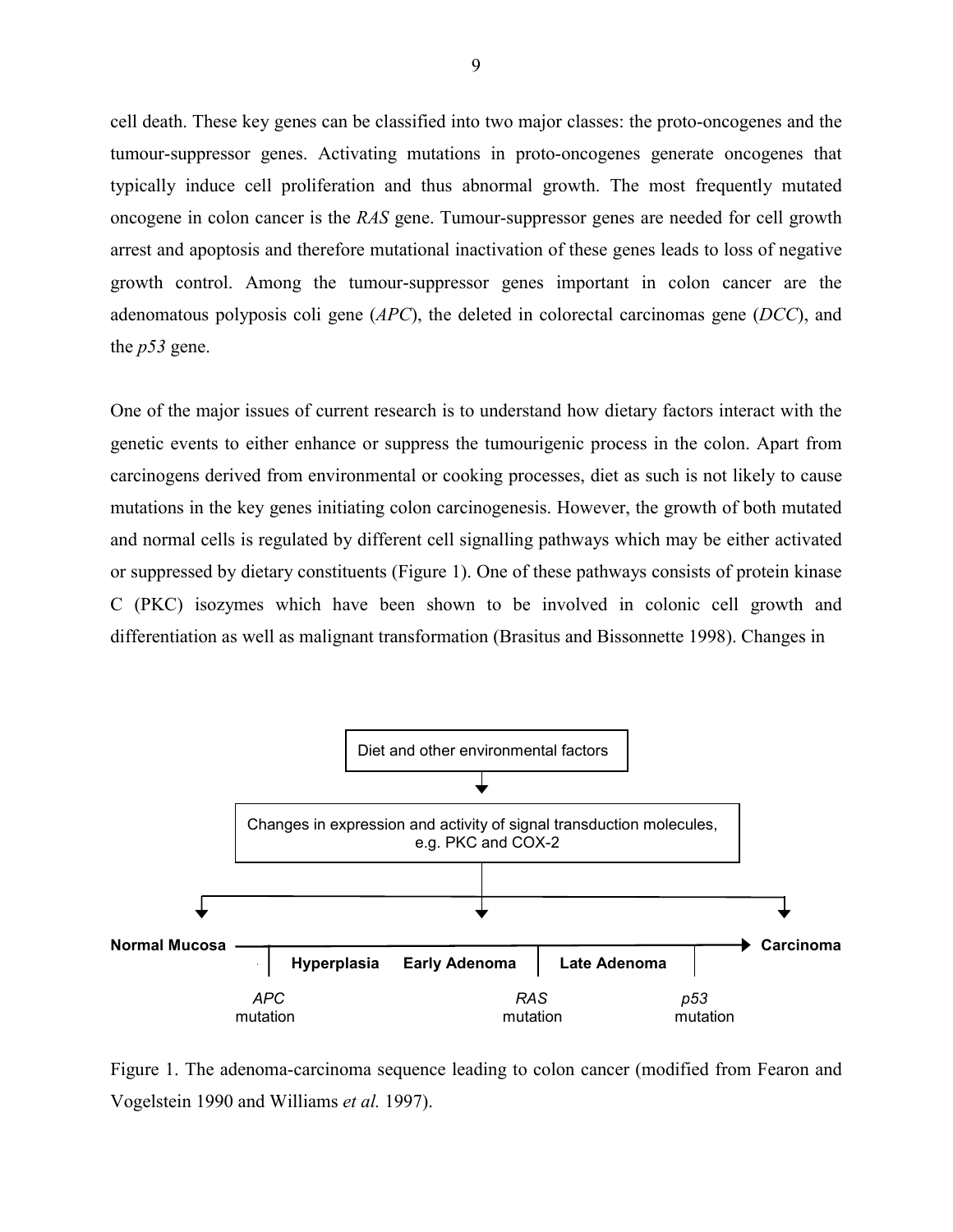PKC activity and isozyme expression are considered to occur at an early phase of colon carcinogenesis and therefore the dietary effects on PKC may be of importance. Cyclooxygenase-2 (COX-2) is generally recognised as perhaps even a more important contributor to colon carcinogenesis than PKC isozymes (Williams *et al.* 1997). However, changes in COX-2 expression and activity take place presumably somewhat later during the carcinogenic process when the possibilities of diet to modulate tumourigenesis are less promising. A number of other signal transduction pathways are likely to be involved in colon carcinogenesis. The sphingomyelin pathway is particularly interesting since it is capable of inducing apoptosis and dietary sphingomyelin may have a specific role in regulation of this pathway in the colon (Duan 1998). Furthermore, the APC/β-catenin pathway is of major importance because mutations in the *APC* gene are the initiating events for a vast majority of both inherited and sporadic colon cancer cases (Kinzler and Vogelstein 1996). Mutations in the *APC* gene lead to epigenetic changes in other members of the pathway, β-catenin in particular, and thus in proliferation, adhesion, and migration of intestinal epithelial cells (Pennisi 1998). There is also evidence that the APC/βcatenin pathway interacts with other cell signal pathways, for example with PKC isozymes (Murray *et al.* 1999).

This dissertation focuses on the mechanisms whereby diet may either promote or prevent colonic tumour formation. Special emphasis is laid on the dietary effects on the cell signal transduction pathways of PKC isozymes, sphingomyelinases, and APC-β-catenin.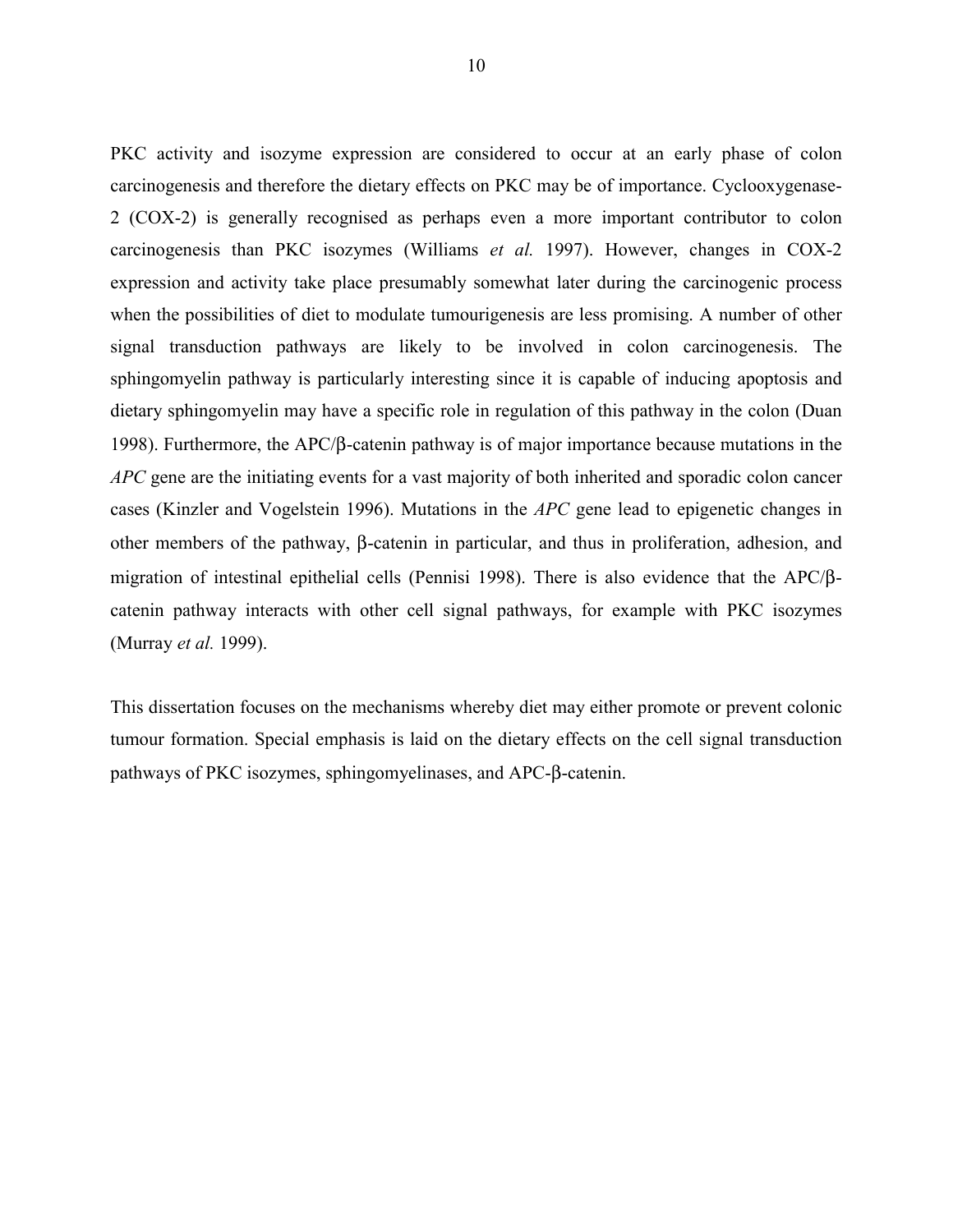#### **2. CELL SIGNAL TRANSDUCTION PATHWAYS RELATED TO COLON CANCER**

This section introduces those colonic signal transduction pathways that are within the scope of this dissertation. These pathways include the PKC, APC/β-catenin, sphingomyelin, and cyclooxygenase pathways. The PKC and APC/β-catenin pathways are described in detail because the major part of the experimental work in this dissertation concentrates on these two pathways. The sphingomyelin and especially cyclooxygenase pathways are introduced only briefly. The role of each pathway in controlling cell fate in the intestinal epithelium as well as their involvement in colon carcinogenesis is described. Figure 2 is an overview of these pathways and their possible interactions in colonic cells.

### **2.1 Protein kinase C**

#### *Description of the pathway*

PKC comprises a large family of serine and threonine-specific kinases. At least 11 different PKC isozymes have been identified, of which colonic epithelial cells express α, β/β2, δ, ε, ζ, and ι/λ (Davidson *et al.* 1994, Kahl-Reiner *et al.* 1994, Wali *et al.* 1995). These PKC isozymes differ in their activator requirements so that PKC  $\alpha$  and  $\beta/\beta$ 2 are so called conventional isoforms activated by  $Ca^{2+}$ , diacylglycerol (DAG), and phosphatidylserine (PS). PKC  $\delta$  and  $\varepsilon$  are novel isoforms activated by DAG and PS, whereas PKC  $\zeta$ , and  $\iota/\lambda$  are atypical isoforms stimulated by PS but not by  $Ca<sup>2+</sup>$  or DAG. In a classical model for PKC activation, interaction of an extracellular signal with a receptor leads to formation of DAG and inositol triphosphate from cell membrane phosphatidylinositol. This, with a concomitant increase in intracellular  $Ca^{2+}$ , results in translocation of PKC from the cytosol to the membrane and subsequent activation of the enzyme (Nishizuka 1984). The events in the signal transduction proceed very rapidly and induce PKC activity only temporarily. Long-term modulation of PKC activity requires sustained production of PKC activators in cells, such as DAG via phospholipase D mediated breakdown of phosphatidylcholine (PC) and phosphatidylethanolamine (PE) or free fatty acid and lyso-PC via phospholipase A mediated breakdown of PC (Nishizuka 1995). More recent studies have revealed that arachidonic acid (AA) and other *cis*-unsaturated fatty acids are also able to activate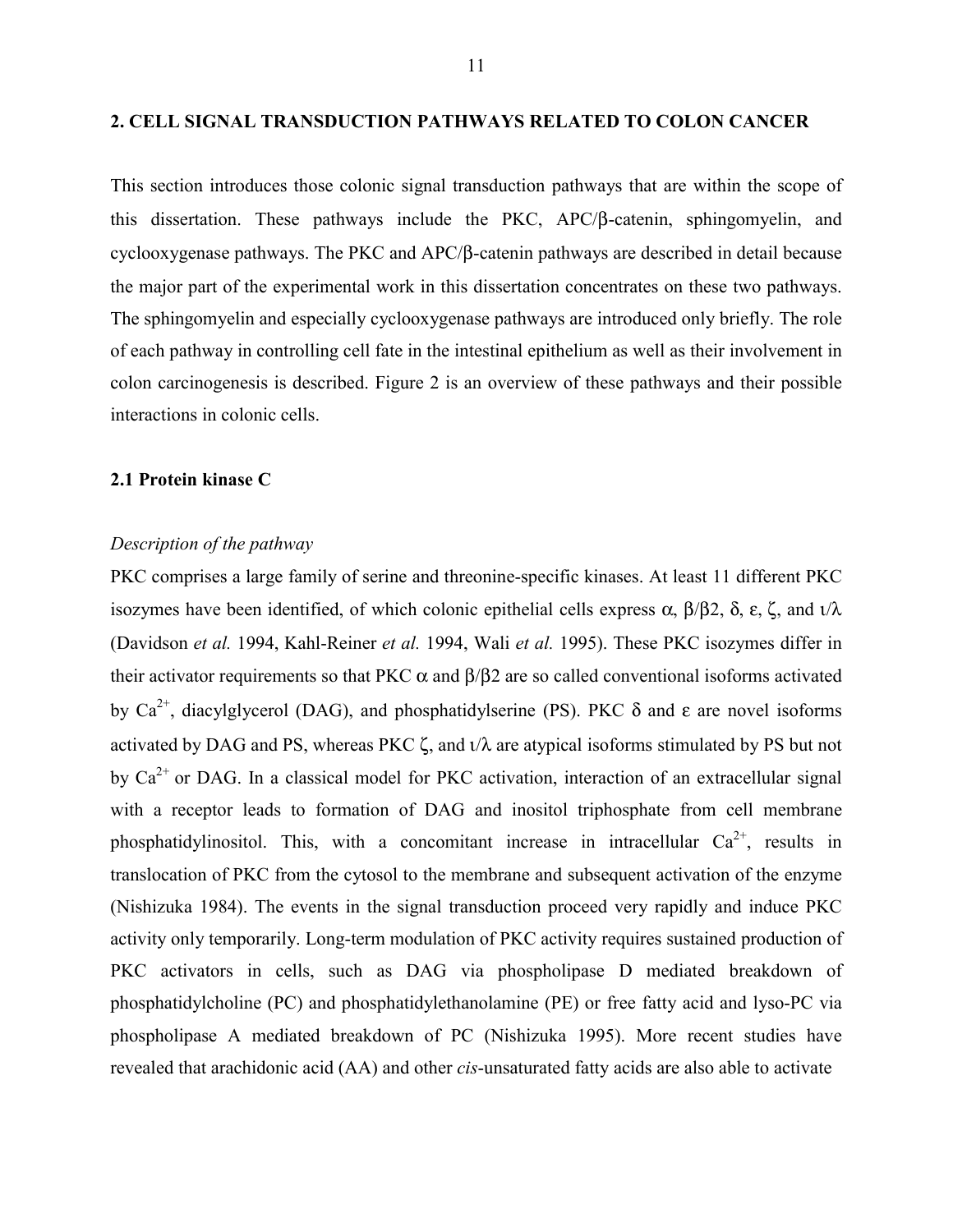

*Figure 2. Cell signal transduction pathways related to colon carcinogenesis. The molecules analysed in the present study are indicated with bolding. AA, arachidonic acid; APC, adenomatous polyposis coli protein; aPKC, atypical protein kinase C; COX-2, cyclooxygenase-2; EGF, epidermal growth factor; GSK3*β*, glycogen synthase kinase 3*β*; MAPKs, mitogenactivated kinases; NF-*κ*B, nuclear factor* κ*-B; PGs, prostaglandins; PI3K, phosphoinositide 3 kinase; c/nPKC, conventional/novel protein kinase C; sPLA2,, secreted phospholipase A2; PLC, phospholipase C; PLD, phospholipase D; PPARs, peroxisome proliferator-activated receptors; RTK, receptor-tyrosine kinase, TNF*α*, tumour necrosis factor* α.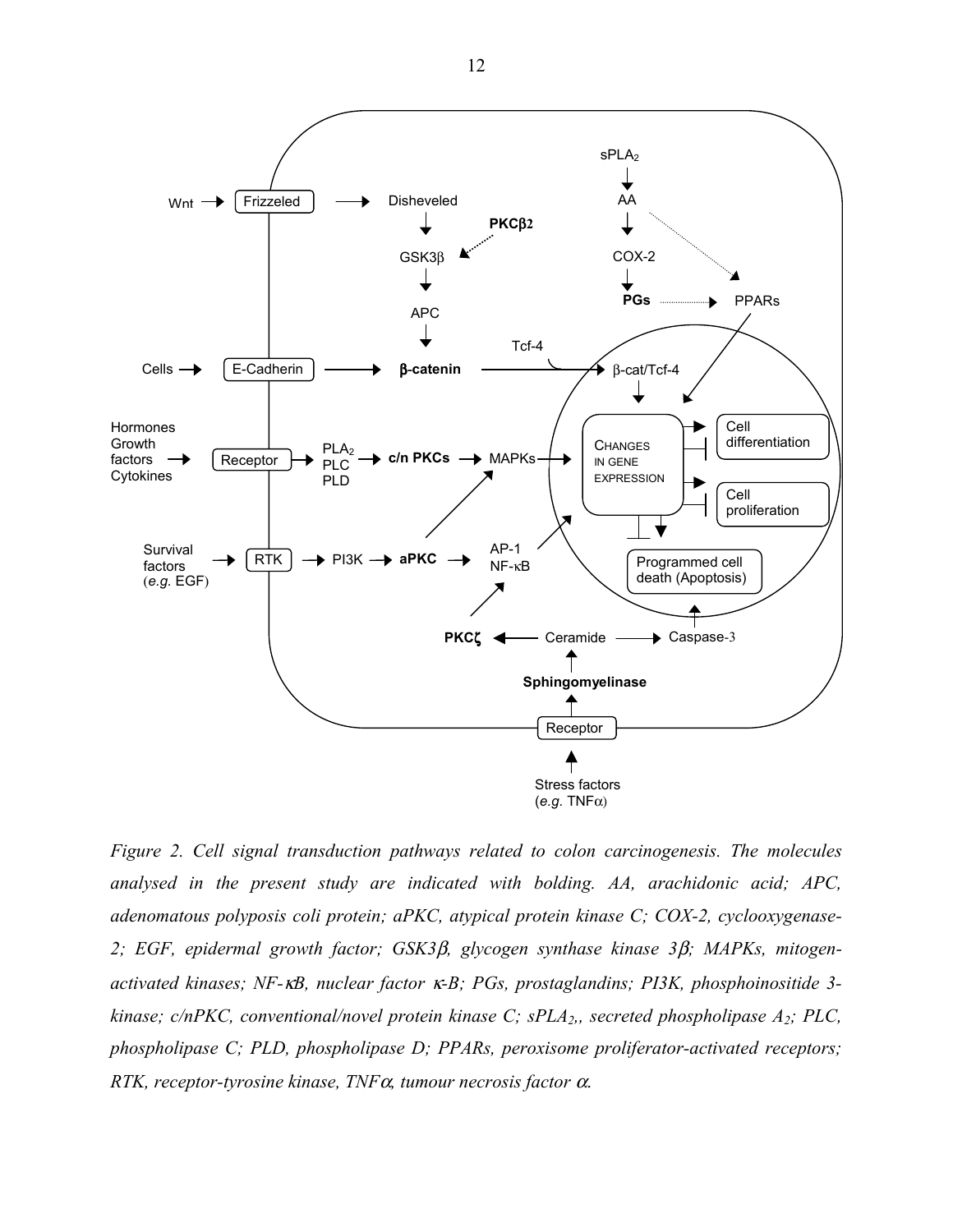PKC (McPhail *et al.* 1984, Murakami *et al.* 1986, Khan *et al.* 1991). Fatty acids preferentially activate soluble, cytosolic PKC and this activation is independent of or synergistic with the phospholipids and  $Ca^{2+}$ .

Variation in activator requirements, subcellular localisation, as well as tissue distribution enable PKC isozymes to regulate a wide range of cellular functions, such as cell proliferation and differentiation (Nishizuka 1995), cell cycle control (Thompson and Fields 1996, Livneh and Fishman 1997), intracellular trafficking (Sanchez *et al.* 1998) or even apoptosis (Emoto *et al.* 1996). The specific functions of PKC isozymes in colon epithelial cells are not yet fully understood. The evidence is most convincing in respect to PKC β2 and it suggests that PKC β2 mediates colonic cell proliferation. In colon carcinoma cells, overexpression of PKC β2 leads to blocked differentiation, restoration of the response for the basic fibroblast growth factor, and increased growth rate in athymic mice (Sauma *et al.* 1996, Sauma and Friedman 1996). These effects were accompanied by the constitutive activation of mitogen-activated kinases (MAPK).

PKC α appears to be involved in colonic differentiation and growth arrest (Frey *et al.* 1997, Abraham *et al.* 1998, Scaglione-Sewell *et al.* 1998). In human colon carcinoma CaCO-2 cells transfected with antisense PKC α, decreased PKC α expression was associated with increased proliferation, decreased differentiation, and a more transformed phenotype (Scaglione-Sewell *et al.* 1998). The possible mechanism whereby PKC  $\alpha$  mediates its antiproliferative effect may involve induction of expression of p21waf1, a cell cycle regulatory protein (Frey *et al.* 1997, Abraham *et al.* 1998). PKC α was shown to control the expression of adhesion molecules in human colon carcinoma cells, thereby supporting the role of PKC  $\alpha$  in differentiation. (Chakrabarty *et al.* 1998). However, the study of Hochegger and co-workers (1999) argues against the growth inhibitory role of PKC  $\alpha$  in the colon. Instead, oligonucleotides directed against PKC  $\alpha$  and  $\beta$  resulted in inhibition of DNA synthesis, indicating that both isozymes induce proliferation.

The two novel isoforms PKC  $\delta$  and  $\varepsilon$  seem to have opposite functions in colonocytes. A recent study with colon cancer cell lines demonstrated that activation of PKC ε triggers proliferative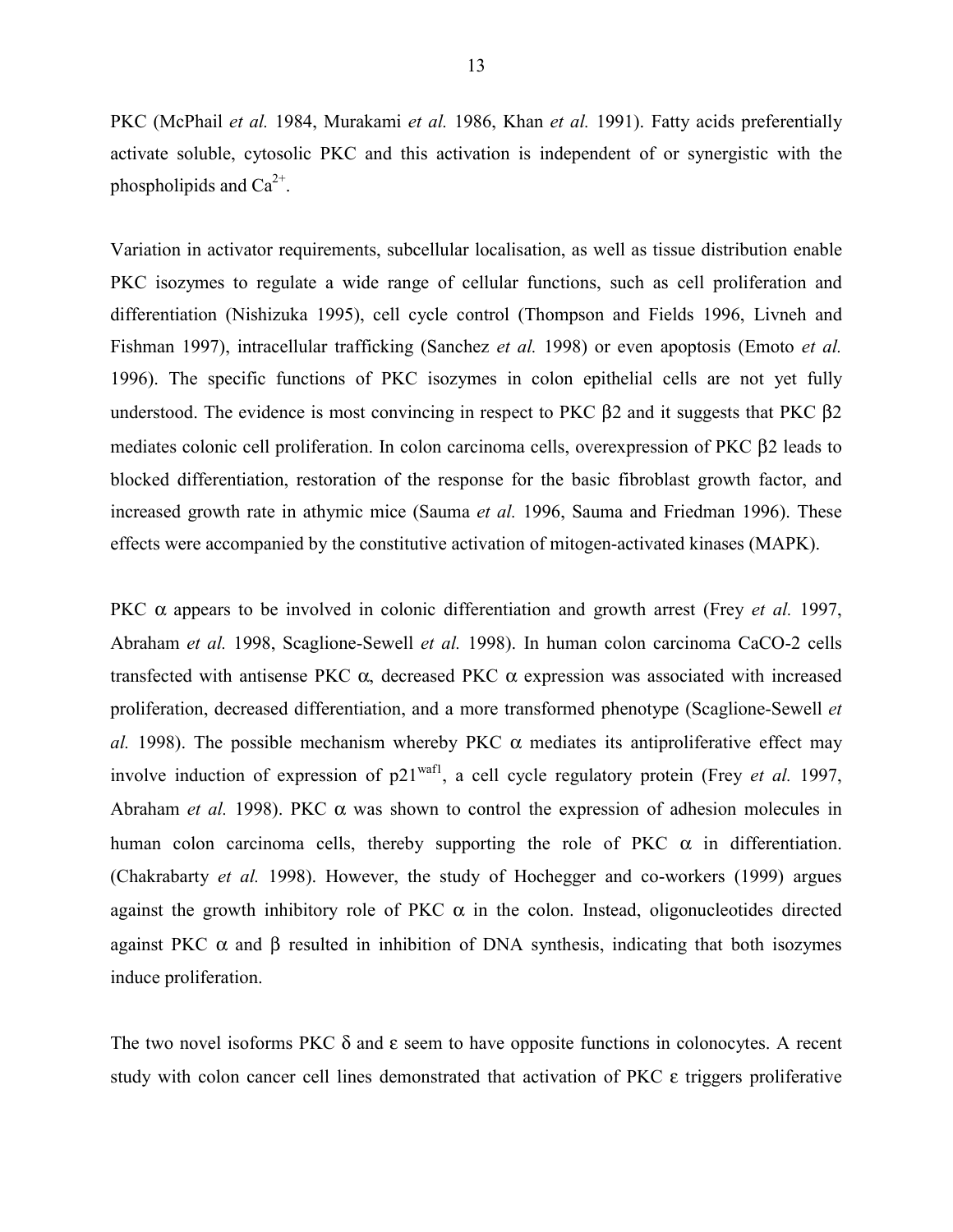signals, whereas activation of PKC δ leads to apoptotic signals (Weller *et al.* 1999). Immunohistochemical studies on PKC isozyme distribution along the colonic crypt axis also support the role of PKC δ in mediating postmitotic events in colonocytes *in situ* (Kahl-Rainer *et al.* 1996, Verstovsek *et al.* 1998).

Atypical PKCs ζ and λ can be activated by different growth factors (Akimoto *et al.* 1996, Liu *et al.* 1998) and cytokines (Müller *et al.* 1995, Limatola *et al.* 1997) and they have been involved in mediating growth, differentiation, and maturation in several cell types (Dominguez *et al.* 1992, Berra *et al.* 1993, Liu *et al.* 1998). Suggested downstream targets of PKC ζ include at least the κB nuclear factor (NF-κB; Lozano *et al.* 1994, Müller *et al.* 1995), the AP-1 transcription factor (Ways *et al.* 1994), and MAPKs (Berra *et al.* 1995). PKC ζ has also been shown to interact with the Ras protein in fibroblasts (Diaz-Meco *et al.* 1994) and to be involved in regulating the endocytic membrane transport of the epidermal growth factor receptor in HeLa cells (Sanchez *et al.* 1998). In normal rat colonic epithelium, PKC ζ has been found to be expressed predominantly in the postmitotic cells of the upper crypt and surface mucosa, supporting a role for PKC  $\zeta$  in mediating maturation of colonocytes (Kahl-Rainer *et al.* 1996, Verstovek *et al.* 1998).

#### *Role in colon cancer*

A number of studies have shown that PKC activity and isozyme expression are changed during colon carcinogenesis. PKC activity in colon tumours of both human (Guillem *et al.* 1987, Kopp *et al.* 1991, Kusunoki *et al.* 1992, Levy *et al.* 1993) and animal origin (Baum *et al.* 1990, Wali *et al.* 1991, Craven and DeRubertis 1992) is reduced when compared with the surrounding uninvolved mucosa. In experimental animals, the levels of PKCs  $\alpha$ ,  $\delta$ , and ζ have been downregulated and the levels of β/β2 have been up-regulated in carcinogen-induced colon tumours (Craven and DeRubertis 1992, Roy *et al.* 1995, Wali *et al.* 1995, Jiang *et al.* 1997a). However, there are some inconsistencies in the human observations. Kahl-Rainer and co-workers (1994) reported reduced protein expression of all PKCs except β that was neither decreased nor increased. In contrast, the study by Davidson and co-workers (1994) showed increased levels of all the PKC isozymes in adenocarcinomas when compared with the normal mucosa. The increase was most pronounced in PKC β levels. One study demonstrated down-regulation of PKC β and ε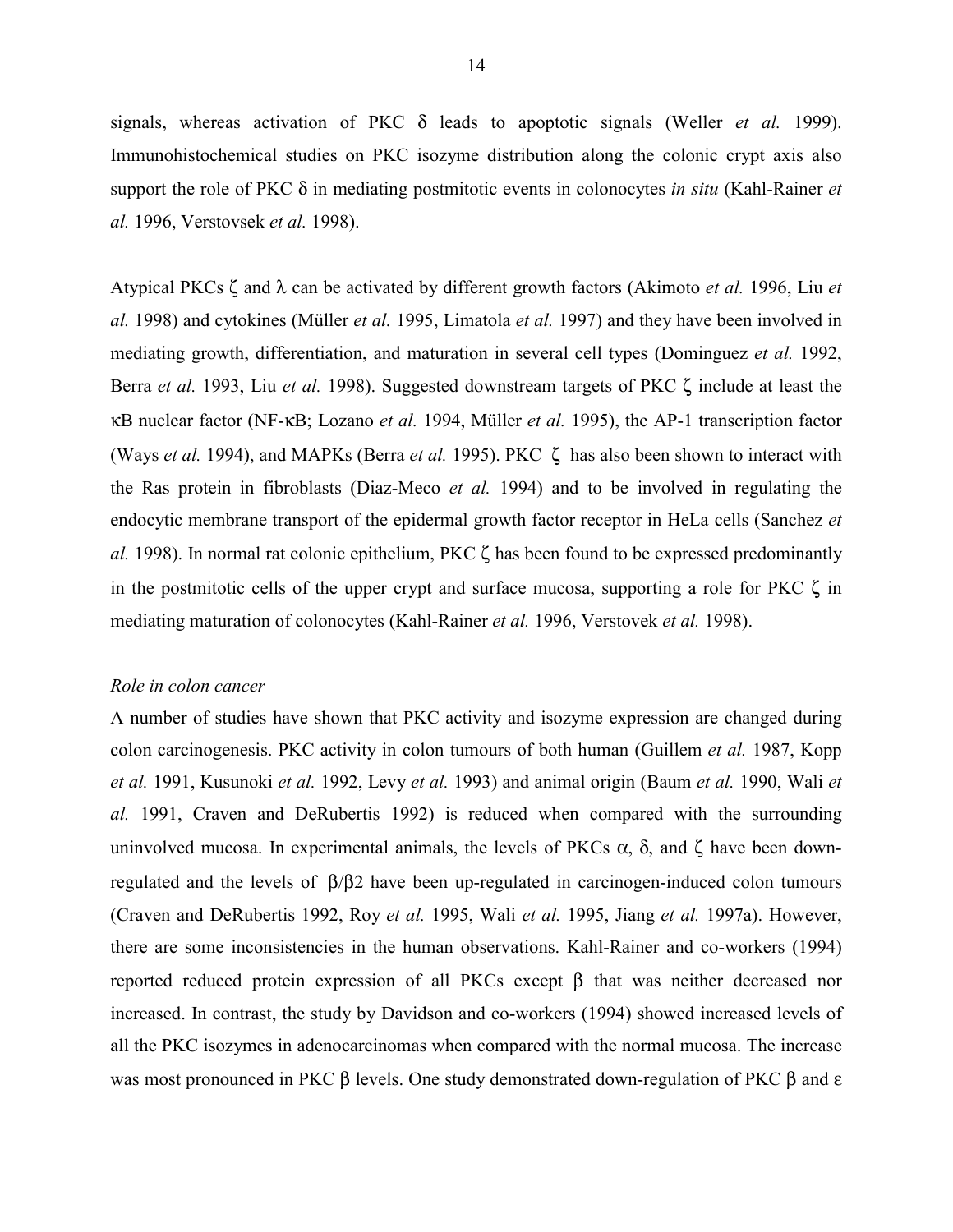and up-regulation of PKC  $\delta$ , while no change occurred in the levels of PKC  $\alpha$  and  $\zeta$  (Pongracz *et*) *al.* 1995). This discrepancy in results between different studies is probably due to differences in sample taking as well as in experimental procedures to analyse PKC activity and expression.

Several studies indicate involvement of PKC β2 in malignant transformation of colonocytes. In carcinogen injected animals, both PKC β2 expression and membrane/particulate association were increased in tumours relative to the uninvolved surrounding mucosa (Wali *et al.* 1995), suggesting that membrane association of PKC β2 may be related to the growth advantage of tumour cells. This is supported by a recent *in vivo* study showing that transgenic mice overexpressing PKC β2 exhibit hyperproliferation in their colonic epithelium and have an increased susceptibility to azoxymethane(AOM)-induced aberrant crypt foci (ACF), preneoplastic lesions in the colon (Murray *et al.* 1999). PKC ε has also been implicated in the promotion of colon cancer. Perletti and co-workers (1996) showed that PKC ε could act as an oncoprotein when modestly overexpressed in nontumourigenic rat colonic epithelial cells. The same group also demonstrated with an *in vitro* model of colon carcinogenesis that PKC δ suppresses growth and reverses the transformed phenotype of the epithelial cells (Perletti *et al.* 1999). This result emphasises the potency of PKC  $\delta$  in inhibiting the carcinogenic process. The exact role of atypical PKC  $\zeta$  and  $\lambda$  in colonic tumourigenesis is less well known. However, the anti-inflammatory drug piroxicam was able to prevent the carcinogen-induced down-regulation of PKC ζ in rat colon, which was associated with reduction in tumour incidence (Roy *et al.* 1995).

In summary, there are abundant data to show the central role of PKC isozymes in the normal regulation of colonic proliferation and differentation as well as in malignant transformation. However, the specific cellular functions of all the isozymes in the colon are not yet fully understood, which makes the relation between PKC and colon carcinogenesis complex, though not less important.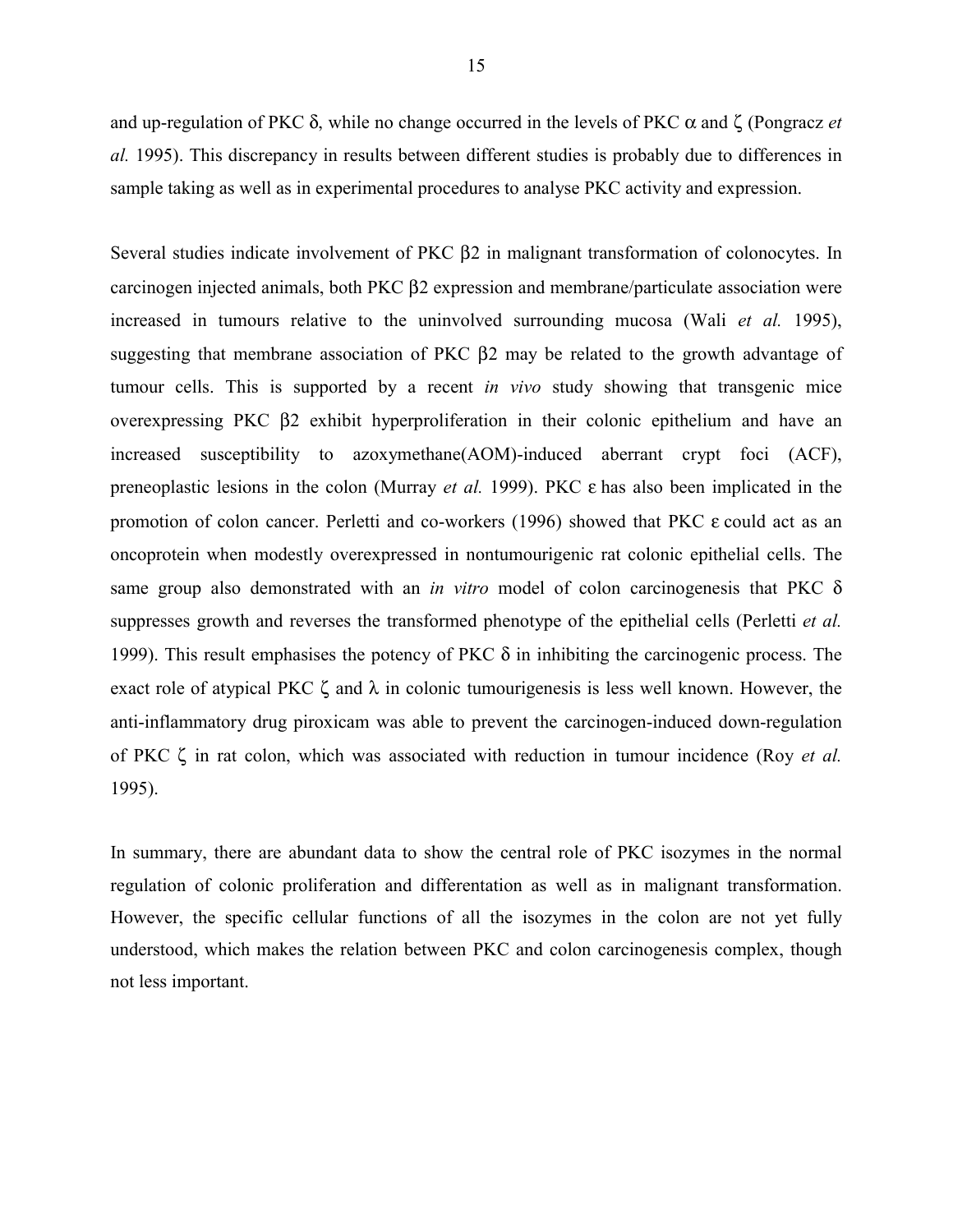#### **2.2 Adenomatous polyposis coli/**β**-catenin**

#### *Description of the pathway*

The following presentation of the APC/β-catenin pathway is mainly based on the reviews of Barth *et al.* (1997), Ilyas and Tomlinson (1997), Ben Ze`ev and Geiger (1998), Eastman and Grosschedl (1999), and Pennisi (1999). APC is a huge cytoplasmic protein that regulates cellular β-catenin levels. In the cytoplasm APC forms a multiprotein complex with two other proteins, glycogen synthase kinase 3β (GSK3β) and axin. In this complex, APC binds β-catenin, GSK3β phosphorylates both APC and β-catenin thereby strengthening their interaction as well as marking β-catenin for degradation. Axin binds simultaneously and directly with β-catenin, APC, and GSK3β, thus stimulating GSK3β-dependent phosphorylation and β-catenin degradation.

Whet glycoproteins convey signals of growth and development between cells. The Wnt signalling antagonises the activity of the APC-GSK3β-axin complex, resulting in an increase in free cytoplasmic β-catenin. This signalling cascade is initiated by the binding of the secreted Wnt to the Frizzeled family of transmembrane receptors. These receptors activate the cytoplasmic phosphoprotein Dishevelled, which inhibits GSK3β activity, either directly or possibly through PKC β2 (Cook *et al.* 1996, Murray *et al.* 1999). Inhibition of GSK3β leads to accumulation of hypophosphorylated and thus stabilised β-catenin in the cytoplasm. Stabilised β-catenin relocalizes to the nucleus, where it binds to the transcription factor T cell factor-4 (Tcf-4), thereby enhancing expression of several genes involved in cell growth. The putative target genes of the β-catenin/Tcf-4 complex include the *c-MYC* oncogene (He *et al.* 1998), peroxisome proliferator-activated receptor δ (*PPAR*δ) gene (He *et al.* 1999), the *cyclin D1* gene (Tetsu and McCormick 1999), and others such as the connective tissue growth factor *WISP* genes (Pennica *et al.* 1998), the transcription factor c-*JUN* and *FRA-1* genes (Mann *et al.* 1999), and possibly the cell surface glycoprotein *CD44* gene (Wielenga *et al.* 1999).

In addition to the Wnt signalling, β-catenin also takes part in regulation of cell adhesion and motility. The cellular β-catenin pool mediating adhesion is located in adherens junctions at the plasma membrane. Adherens junctions are multiprotein complexes involved in cell-to-cell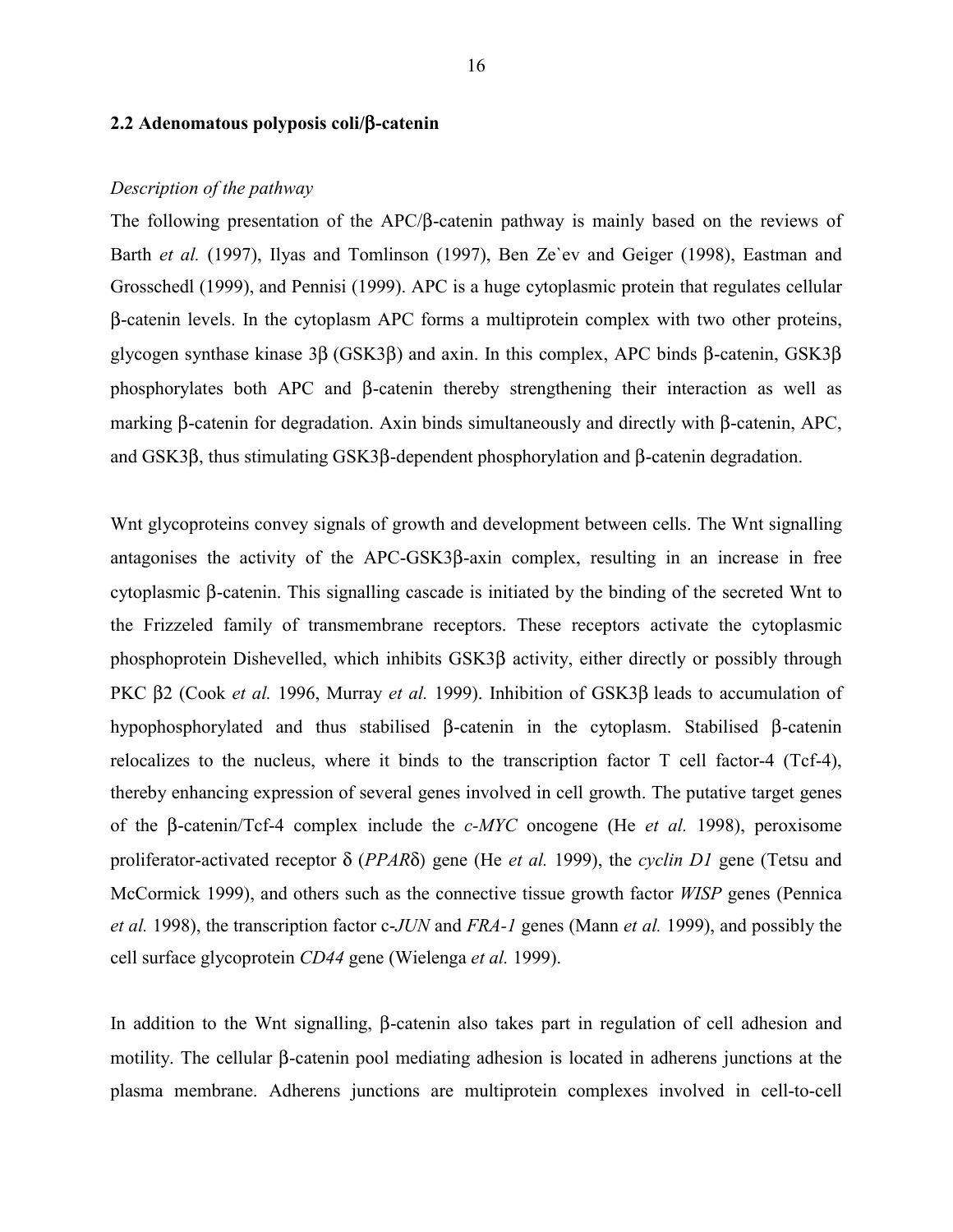contacts. The heart of this complex are transmembrane E-cadherin proteins. The cytoplasmic tail of E-cadherin binds β-catenin, which in turn complexes with α-catenin. α-catenin connects the Ecadherin-β-catenin complex to the actin cytoskeleton through vinculin. This linkage to the actin cytoskeleton is essential for the adhesion function of cadherins. Tyrosine phosphorylation of βcatenin has been implicated in the negative regulation of cell adhesion (Barth *et al.* 1997, Eastman and Grosschedl 1999). β-catenin can be tyrosine phosphorylated by the epidermal growth factor receptor and non-receptor tyrosine kinases, which may lead to disruption of interactions between β-catenin and cadherin or cadherin-catenin complex and the cytoskeleton (Hazan and Norton 1998, Rosato *et al.* 1998), and thus to decreased adhesion.

#### *Role in colon cancer*

The *APC* tumour suppressor gene is inactivated by somatic mutation in the majority of sporadic colorectal tumours (Kinzler and Vogelstein 1996). Germline mutations in the *APC* gene cause familial adenomatous polyposis (FAP), an autosomal dominantly inherited disease in humans that predisposes to colorectal cancer. FAP patients develop hundreds to thousands of adenomas predominantly in the lower gastrointestinal tract. If not removed, some of these tumours will progress to cancer. Based on these observations, *APC* is considered as the gatekeeper for colonic tumourigenesis. Altogether five murine models of human FAP have been created during the last ten years (Alexander 2000, Sasai *et al.* 2000). These mouse strains possess an induced germline mutation in the *Apc* gene which is a murine homologue of the human *APC* gene. Of these mouse models, the Min mouse (Min, multiple intestinal neoplasia) has been used most frequently to study the role of the Wnt/APC/β-catenin pathway in intestinal tumour development.

Inactivating mutation of the *APC* gene is an early, initiating event in colon carcinogenesis, resulting in expression of truncated APC protein. Mutant APC protein is unable to down-regulate β-catenin (Morin *et al.* 1997), which is critical for APC's tumour suppressor function. It is considered that elevation of cytosolic free β-catenin leads to enhanced translocation of β-catenin to the nucleus, its association with the Tcf-4 transcription factor, and thus abnormal transcriptional activity of the genes promoting cell proliferation. Indeed, colon carcinoma cells mutant for *APC* contain a stable β-catenin/Tcf-4 complex in the nuclei that is constitutively active (Korinek *et al.* 1997). Reintroduction of wild-type APC removed β-catenin from Tcf-4 and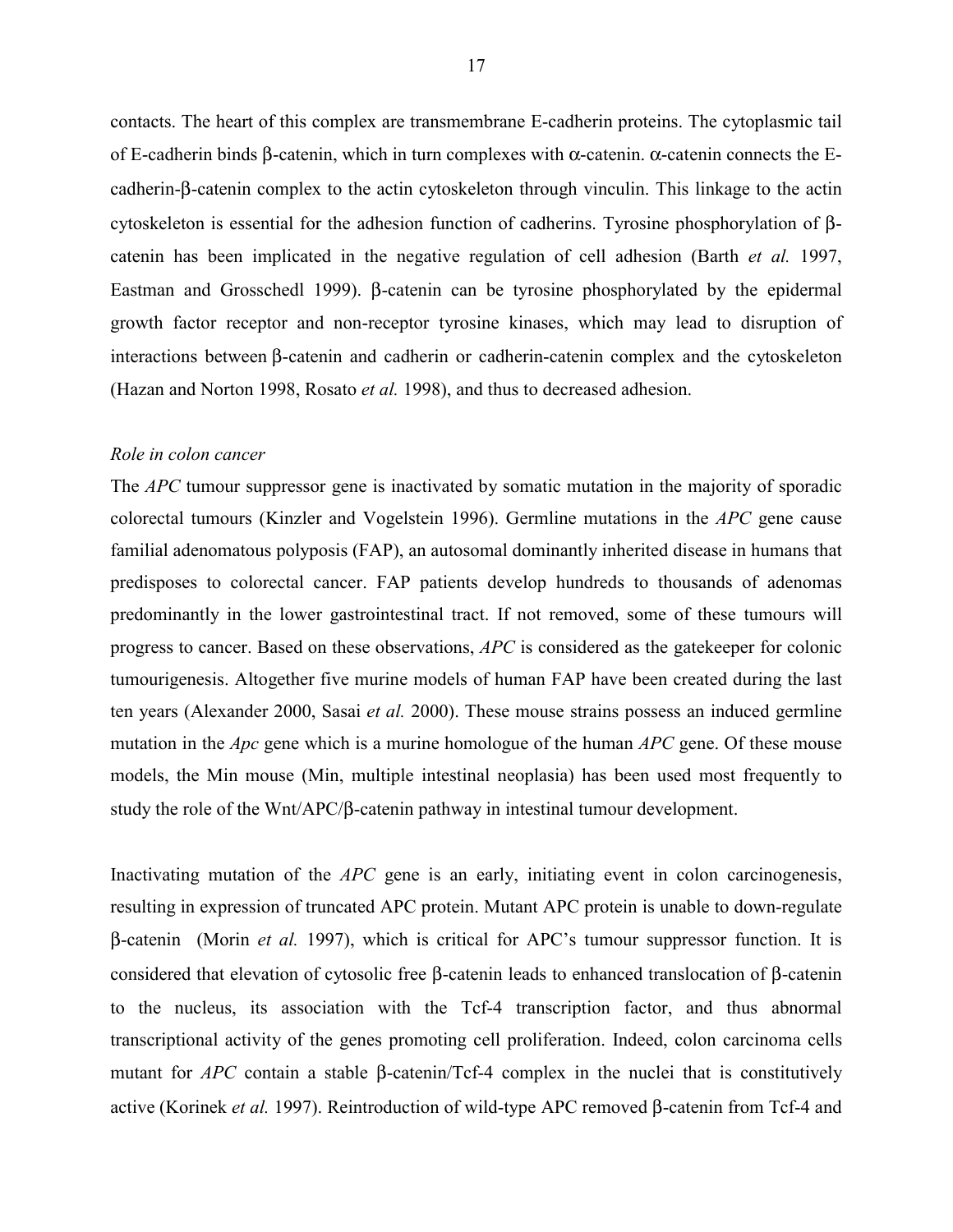inhibited transcriptional activation in these cells. In addition to *APC* mutations, activating mutations in the β-catenin gene can also result in elevated β-catenin/Tcf-4 mediated transcriptional activation (Morin *et al.* 1997). The role of β-catenin in colon tumourigenesis is further supported by studies showing that tumour cells from colorectal cancer patients exhibit reduced β-catenin in the cytoskeletal fraction and increased β-catenin in the cytosolic and nuclear fractions (Herter *et al.* 1999, Hugh *et al.* 1999).

APC and β-catenin may affect colonic tumourigenesis partly through their effects on cell adhesion and thus on cell-to-cell interactions, which is independent of the Wnt pathway regulating cell proliferation. In Min mice, the histologically normal intestinal epithelium revealed elevated β-catenin levels and changes in proliferation and apoptosis, which were associated with decreased rate of crypt-villus migration (Mahmoud *et al.* 1997). This abnormal migration could be due to disturbances in function of β-catenin/E-cadherin complexes in the adherens junctions. E-cadherin has been suggested to act as a tumour suppressor gene (Christofori and Semb 1999) and the loss of E-cadherin mediated cell adhesion has been demonstrated to be causally involved in the progression from adenoma to carcinoma *in vivo* (Perl *et al.* 1998). Because β-catenin is essential for the adhesion function of cadherins, changes in intracellular β-catenin distribution are likely to affect cell adhesion. The role of APC protein in adhesion is less clear though it is known that wild-type APC associates with the cytoskeleton by binding microtubules, while the mutated APC does not (Munemitsu *et al.* 1994). This suggests that APC may also be involved in βcatenin mediated cell-to-cell signalling.

#### **2.3 Sphingomyelinase**

#### *Description of the pathway*

Sphingolipids are located in cellular membranes and are important for the maintenance of membrane structure. Recent studies have revealed that sphingolipids, sphingomyelin in particular, may also serve as substrates for a cell signal transduction pathway related to cell growth suppression (reviewed by Duan 1998). Activation of sphingomyelinases results in hydrolysis of sphingomyelin and formation of ceramide, a putative lipid second messenger. Ceramide has been shown to induce apoptosis and cell cycle arrest (Obeid *et al.* 1993, Jayadev *et*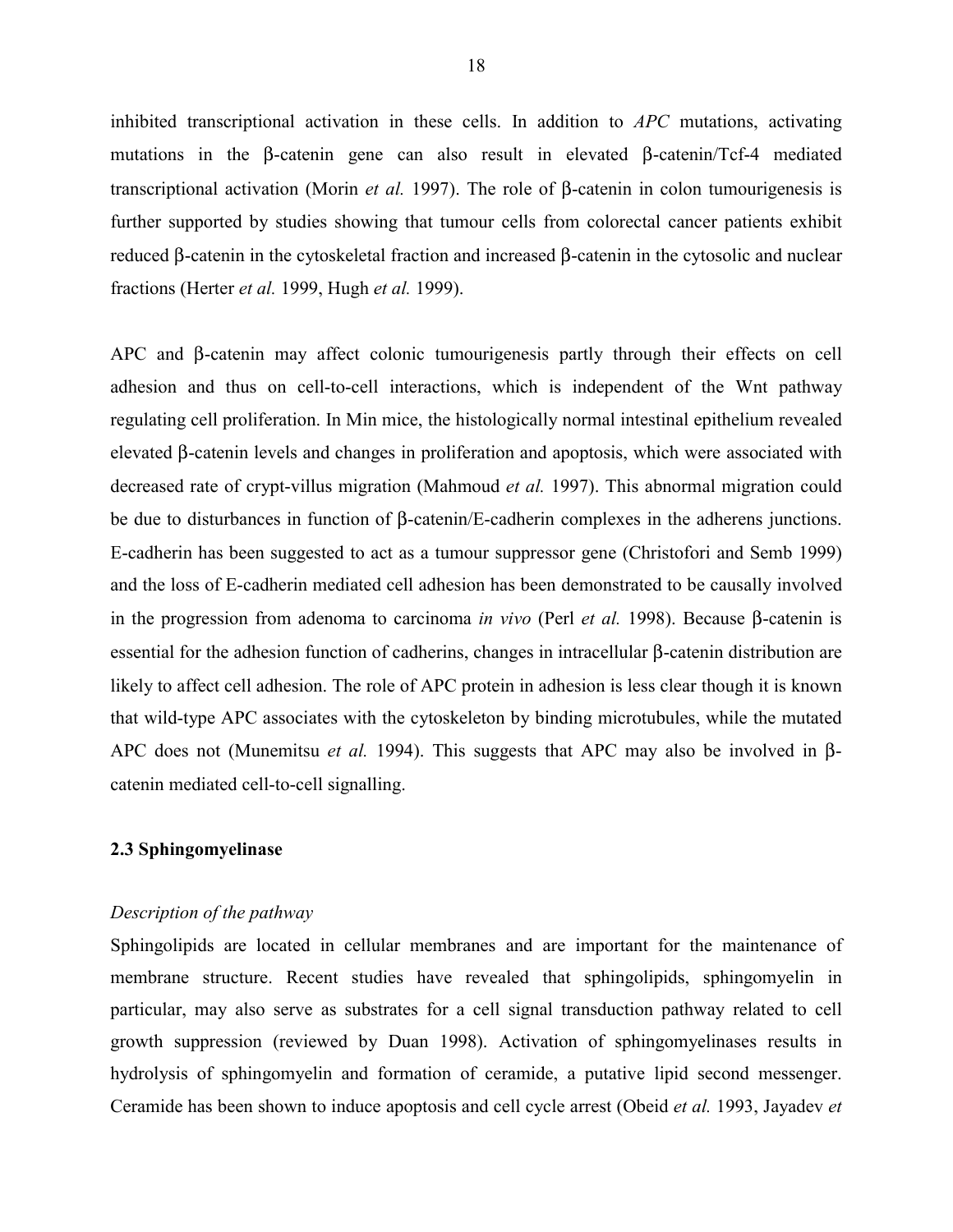*al.* 1995) as well as inhibit cell proliferation and stimulate cell differentiation (Okazi *et al.* 1990, Hannun 1994). Ceramide may be further metabolised to sphingosine which can either be reacylated back to ceramide or be phosphorylated to sphingosine-1-phosphate (Shimojo and Schroepfer 1976, Hassler and Bell 1993). Sphingosine inhibits growth and induces apoptosis (Hannun 1994, Jayadev *et al.* 1995), whereas sphingosine-1-phosphate promotes proliferation and inhibits apoptosis (Olivera and Spiegel 1993, Cuvillier *et al.* 1998).

Three types of sphingomyelinases differing in their pH optimum and cellular localisation have been identified. Acid sphingomyelinase is a lysosomal enzyme with an optimal activity at pH 5.0 (Spence 1993). Neutral sphingomyelinase presumably exists in two different forms. The classical form is a plasma membrane associated enzyme with a requirement for  $Mg^{2+}$  ions and a pH optimum at 7.4 (Chatterjee 1993). A soluble  $Mg^{2+}$ -independent neutral sphingomyelinase has been reported to be present in the cytosol (Okazi *et al.* 1994). Acid and neutral sphingomyelinases are expressed ubiquitously in mammalian tissues. Alkaline sphingomyelinase with a pH optimum of 9.0 is specific to the intestinal tract (Nilson 1969). Its activity is high in the small intestine and still considerable in the colon, with a decreasing gradient towards the rectum (Duan *et al.* 1996). Sphingomyelinases can be activated by a variety of extracellular agonists, such as tumour necrosis factor  $\alpha$ , interferon-γ, interleukin-1β, and 1,25-dihydroxy vitamin D<sub>3</sub>. Environmental stress factors including heat shock and ionising and ultraviolet radiation are also known inducers of sphingomyelin hydrolysis (for a review see Kolesnick and Krönke 1998). Ceramide produced by sphingomyelinases is thought to mediate its effects on cell functions through altering the phosphorylation status of proteins and thus the activity of transcriptional factors, for example inducing c-*MYC* down-regulation (Duan 1998). Ceramide produced by acid sphingomyelinase may have a specific role in activating atypical PKC  $\zeta$ , which in turn leads to activation of the transcriptional factor NF-κB (Lozano *et al.* 1994, Müller *et al.* 1995). Ceramide might also inactivate PKC  $\alpha$  by causing dephosphorylation of the enzyme (Jones and Murray 1995). Another member of the sphingomyelin pathway, sphingosine, is known to interact with PKC since an early study showed that sphingosine is an inhibitor of PKC activity (Hannun *et al.* 1986).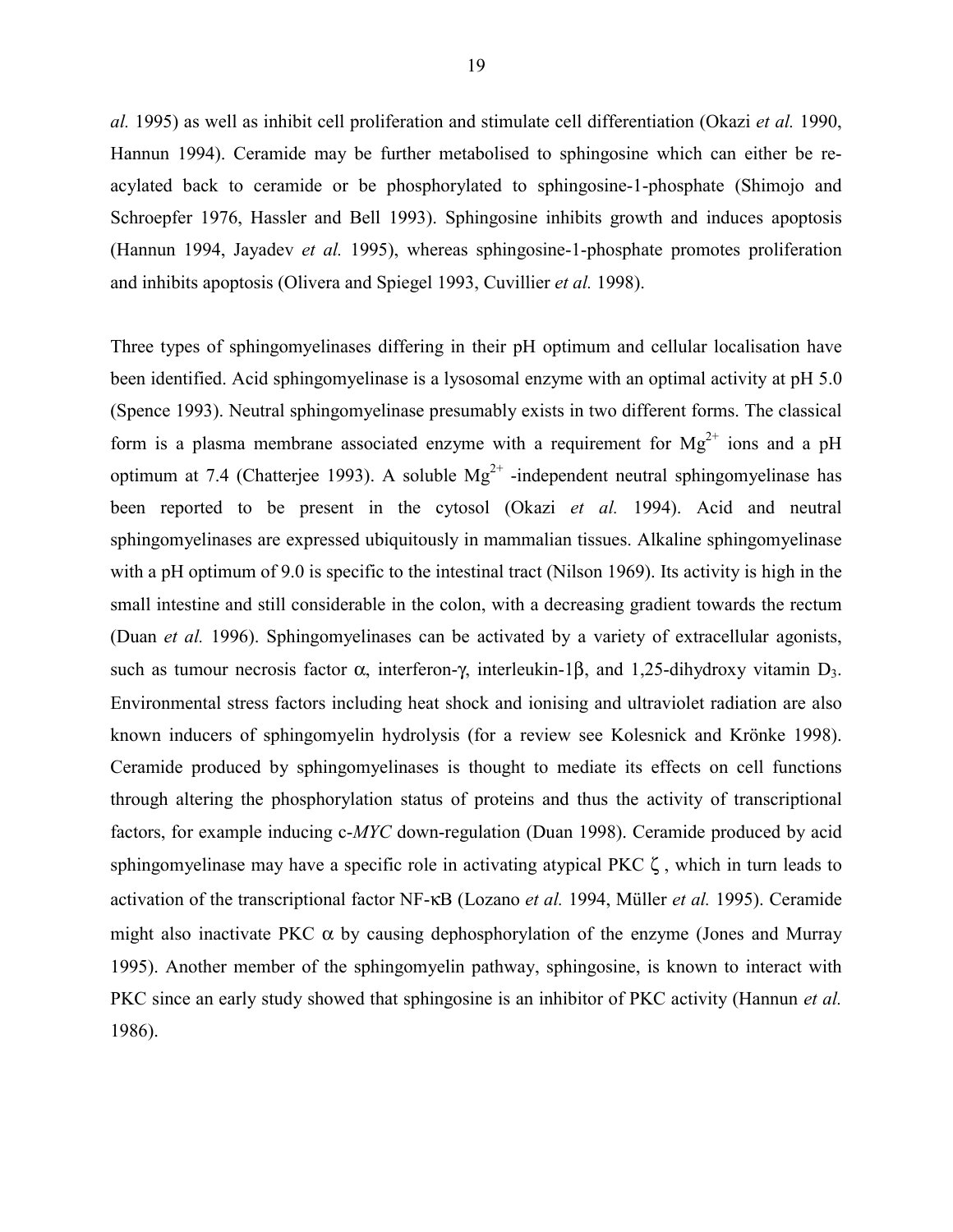#### *Role in colon cancer*

Several types of findings indicate that sphingomyelinases may play an active role in colonic malignant transformation. Sphingomyelin levels are increased in human colon carcinomas as well as in the colonic mucosa of carcinogen-treated rats (Dudeja *et al.* 1986, Merchant *et al.* 1995). In FAP patients, the activities of all the three types of sphingomyelinases are reduced in colorectal carcinomas compared with the surrounding tissue (Hertervig *et al.* 1997). In mice treated with dimethylhydrazine, supplementation of the diet with sphingomyelin reduces the number of ACF and the appearance of adenocarcinoma in the colon (Dillehay *et al.* 1994, Schmeltz *et al.* 1997). Certain dietary constituents, such as dairy products and meat, contain sphingomyelin as well as other cell membrane phospholipids (Blank *et al.* 1992), which might affect colonic sphingolipid signalling and thus colon tumourigenesis. Although promising, the evidence regarding the role of sphingolipids in colon carcinogenesis is based on relatively few studies and therefore comprehensive conclusions are not yet possible.

#### **2.4. Cyclooxygenase**

Cyclooxygenase (COX) catalyses the conversion of arachidonic acid (AA) to prostaglandin endoperoxide  $H_2$ , which is the direct precursor of various prostaglandins, hydroxyeicosatetraenoic acids, and other eicosanoids. Two isoforms of COX exist: COX-1 is constitutively expressed in many tissues and cell types, whereas COX-2 is an inducible form frequently up regulated by mitogens, cytokines, and tumour promoters (Williams *et al.* 1997). The two isoforms have both overlapping as well as distinct physiological and pathological functions.

#### *Role in colon cancer*

Elevated COX-2 expression is currently presumed to play an important role in colon tumourigenesis. Human colon adenocarcinomas have been demonstrated to have increased COX-2 expression when compared to normal adjacent mucosa (Eberhart *et al.* 1994). These findings are supported by animal studies that have shown elevated levels of COX-2 in colon tumours of carcinogen-treated rats (DuBois *et al.* 1996) and intestinal adenomas of Min mice (Williams *et al.* 1996). Furthermore, treatment with sulindac, a non-steroidal anti-inflammatory drug (NSAID)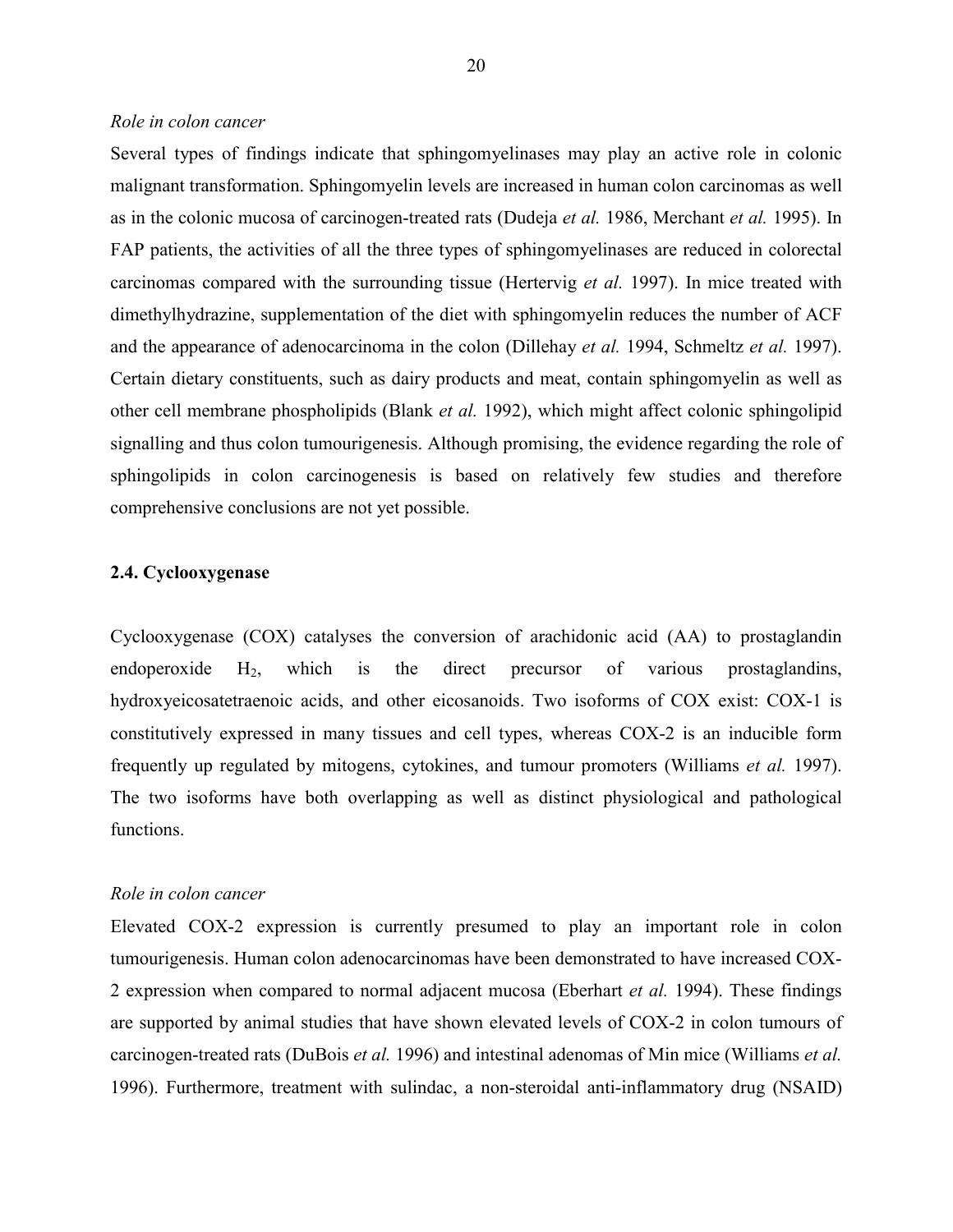inhibiting both COX-1 and COX-2, markedly reduced tumour formation as well as decreased COX-2 expression and prostaglandin  $E_2$  (PGE<sub>2</sub>) levels in the intestine of Min mice (Boolbol *et al.* 1996). Celecoxib, a specific COX-2 inhibitor, suppressed AOM-induced tumour number and incidence in rats by more than 90% (Kawamori *et al.* 1998). These results suggest a causative role for COX-2 in colonic tumour promotion, which is probably mediated by enhanced production of  $PGE_2$ . The mechanisms of the tumour promotive action of  $PGE_2$  may involve inhibition of apoptosis due to increased Bcl-2 protein levels (Sheng *et al.* 1998) and induction of angiogenesis (Tsujii *et al.* 1998). However, it is noteworthy that the tumour suppressive effect of NSAIDs may not be entirely mediated through COX inhibition because NSAIDs induced apoptosis in colon cancer cell line has been shown to be independent of PGE<sub>2</sub> (Earnest *et al.*) 1997).

A number of studies have also suggested a close interaction between COX-2 and the APC-βcatenin pathway (reviewed in Prescott and White 1996). The most convincing evidence for this interaction comes from a study by Oshima and co-workers (1996). They introduced a knockout mutation of the *COX-2* gene to the *Apc*<sup>∆</sup>716 mice and found that the number and size of intestinal polyps in the mice with a disrupted *COX-2* gene were dramatically reduced when compared to mice with a fully functioning *COX-2* gene. It has been hypothesised that loss of both *APC* alleles at the early stage of the cancer process will induce COX-2 expression, leading to self-promotion of tumourigenesis (Prescott and White 1996).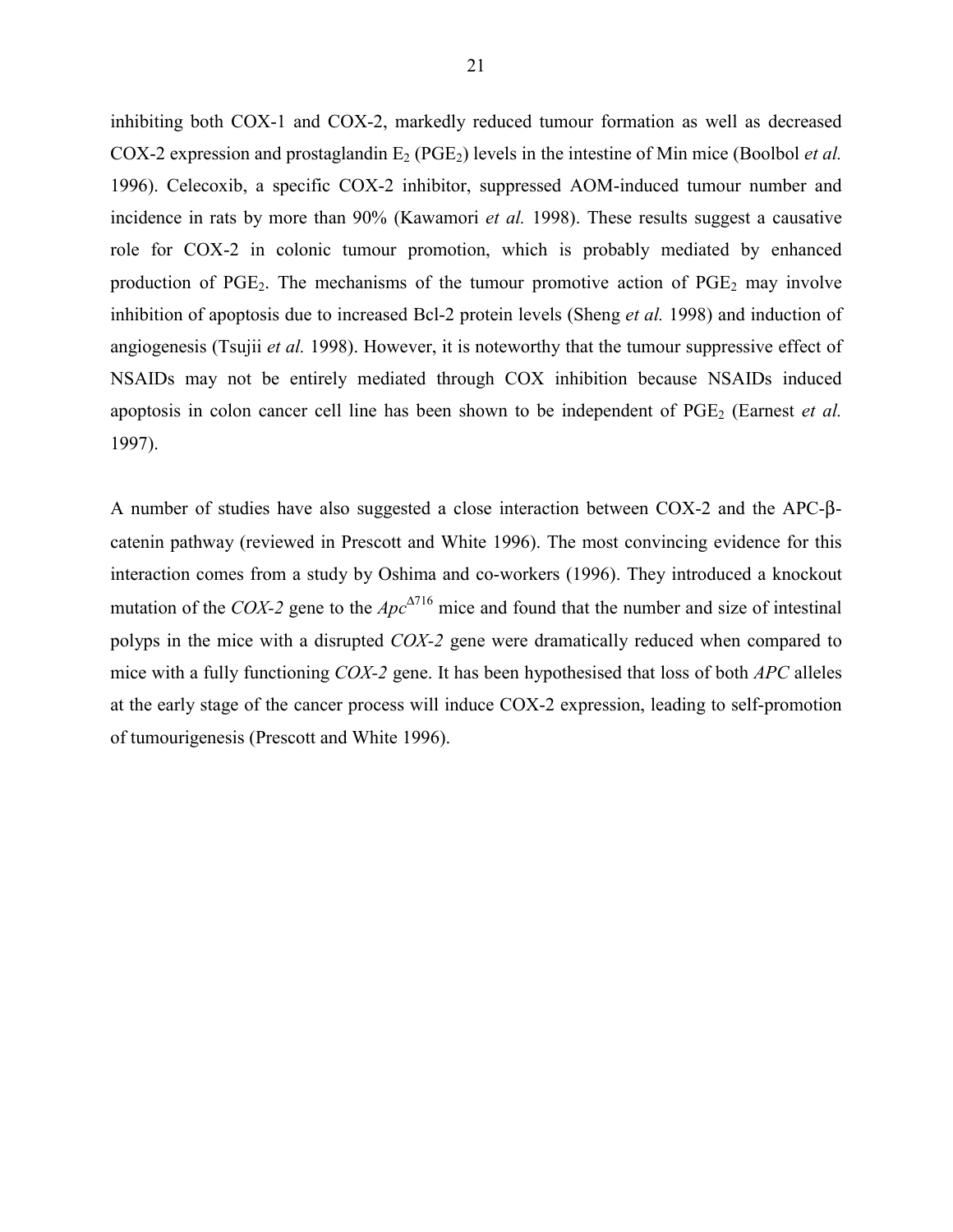# **3. EPIDEMIOLOGICAL AND EXPERIMENTAL EVIDENCE ON DIET AND COLON CANCER**

This section gives a brief overview of the epidemiological and experimental evidence concerning the role of fat, red meat, and fibre rich foods in colon cancer. Because of the large body of evidence, only the studies considered to be most significant are referred here. The other dietary factors possibly associated with colon cancer are calcium, folates, vitamin D, vitamin E, carotenoids, and selenium. They are not within the scope of this work and are not reviewed here. Interested readers are referred to the World Cancer Research Fund report (1997). The purpose of this section is to offer a background to help the reader understand the mechanistic approach used in Studies I - VI of this dissertation.

#### **3.1 Fat**

Ecological studies, most of which were carried out in the 1970s, have reported a strong correlation between national per capita consumption of fat and mortality or incidence of colorectal cancer (see Potter *et al.* 1993). Based on these studies, the leading hypothesis until the beginning of the 1990s has been that dietary fat is the most important dietary risk factor for colon cancer. Most of the results from the earlier case-control studies have supported this hypothesis (Potter *et al.* 1993). However, a number of these studies did not distinguish fat intake from total energy intake. Fat and energy intakes are highly correlated with each other, and animal studies have shown that energy intake is a strong determinant of tumour growth in chemically induced colon carcinogenesis (Klurfeld *et al.* 1987). Therefore, the results of the earlier case-control studies may have been misinterpreted. A recent combined analysis of 13 case-control studies found no independent effect of fat on colon cancer risk after adjustment for total energy intake (Howe *et al.* 1997). Moreover, of the four prospective cohort studies that controlled for the total energy intake (Willet *et al.* 1990, Bostick *et al.* 1994, Giovannucci *et al.* 1994, Goldbohm *et al.* 1994), none found a significant positive association between total fat and the risk of colon cancer. In respect of the subgroups of fat, the Nurses' Health Study (Willet *et al.* 1990) reported a twofold higher risk of colon cancer in women in the highest quintile compared with those in the lowest quintile of animal fat intake. The other three studies did not find any association between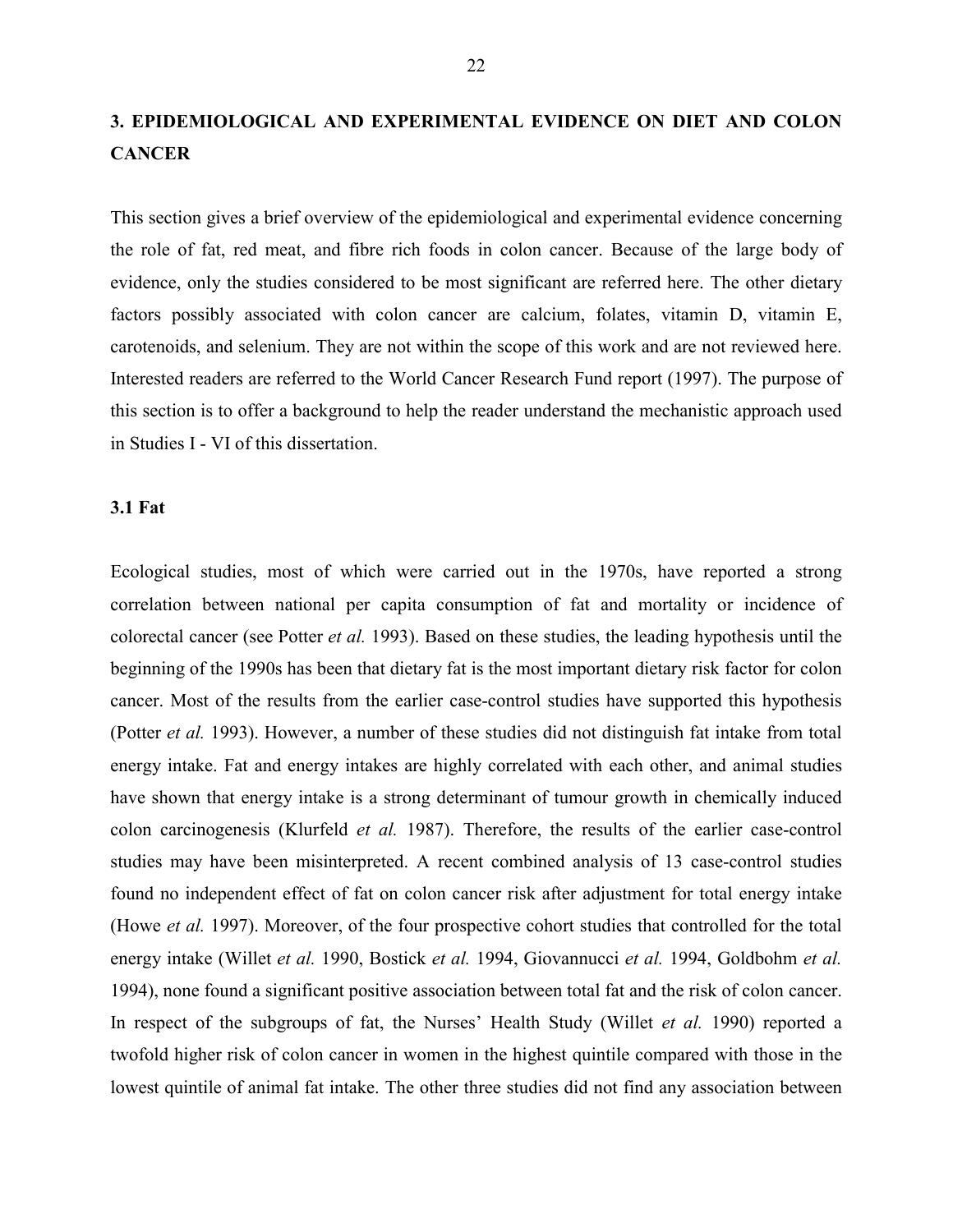animal, vegetable, or polyunsaturated fat and the risk of colon cancer (Bostick *et al.* 1994, Giovannucci *et al.* 1994, Goldbohm *et al.* 1994).

A considerable number of experimental studies with rodent colon carcinogenesis model have been conducted to elucidate the effects of fat quantity and type on colonic tumour development. In some studies, diets high (20% by weight) in corn oil, safflower oil, beef tallow or lard have increased the incidence of colon cancer in carcinogen-treated rats compared with low fat diets (5% by weight) (Reddy 1992). No promoting effect on colonic tumourigenesis could be seen when rats were fed large amounts of olive oil, coconut oil, fish oil or hydrogenated fat high in trans fatty acids (Reddy 1992). For corn oil and beef tallow, there are experiments that have shown no increase in tumour incidence even though the level of these fats in diets has been 24% by weight (Nauss *et al.* 1983). The discrepancy in results between different studies is probably due to differences in the experimental procedures, including the species, strain, and sex of animals used. The type of carcinogen and its administration way have also varied among the studies. A quantitative analysis of 14 studies of rat colon carcinogenesis demonstrated a rather strong positive relationship between total fat intake and tumour incidence in F344 rats but not in Sprague-Dawley rats (Zhao *et al.* 1991). When the type of fat was taken into account, the results for both strains suggested a negative relationship between tumour incidence and n-3 fatty acids. A positive relationship between n-6 polyunsaturated fatty acids and tumour incidence was seen in F344 rats only, while monounsaturated and saturated fats were not associated with tumourigenesis (Zhao *et al.* 1991).

Dietary fats have also been studied in *Apc* mutated mice characterised by the development of spontaneous intestinal tumours along the entire intestine. In Min mice, a diet high in corn oil (15% by weight) and thus high in polyunsaturated n-6 fatty acids was found to increase adenoma number in both the small and large intestine (Wasan *et al.* 1997), supporting the results of some earlier rat studies. Two studies have examined the role of n-3 fish oil fatty acids in colon tumour development. In the first study, supplementation of AIN76A diet with 3% of docosahexaenoic acid (DHA) decreased tumour number in the intestine of  $Apc^{\Delta T16}$  mice, though only in females (Oshima *et al.* 1995). In the second study, Min mice were fed varying amounts of eicosapentaenoic (EPA) and DHA enriched fish oil concentrate that was mixed with corn oil so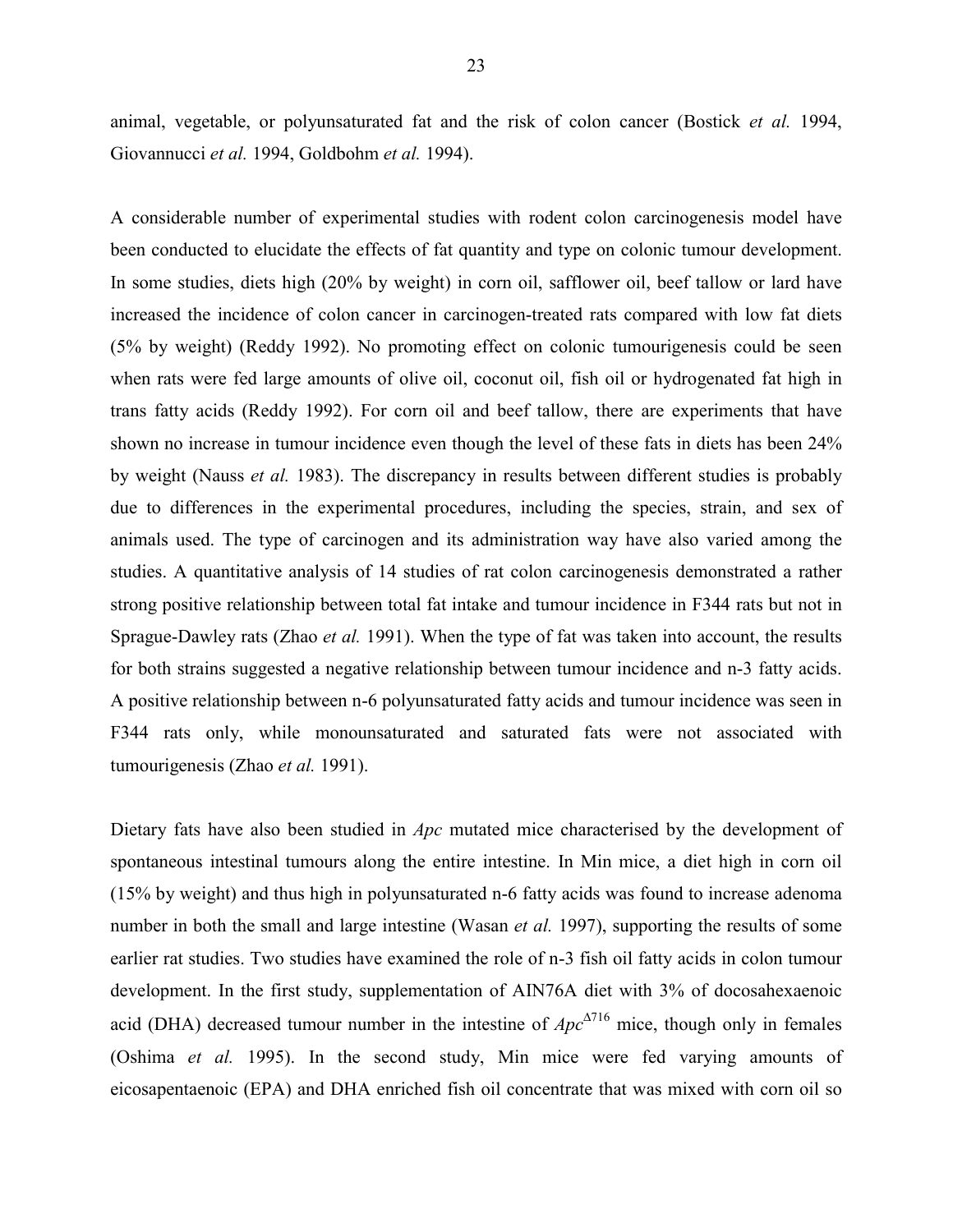that the total oil content in the AIN76A-based diets was 12% (Paulsen *et al.* 1997). The fish oil concentrate reduced tumour number in both male and female mice when compared with the control group which had 12% pure corn oil in the diet (Paulsen *et al.* 1997). Taken together, recent epidemiological studies do not support a promotive effect of fat on colon cancer. Experimental studies strongly suggest that fish oil rich in n-3 fatty acids protects against colon cancer, whereas the role of saturated and n-6 fatty acids has been partly controversial.

#### **3.2 Red meat**

Although early ecological and case-control studies suggested that red meat consumption is positively associated with colon cancer risk, the promotive effect of red meat on colon carcinogenesis was mostly attributed to the fat content of meat. In the beginning of the 1990s, two large cohort studies in the U.S. demonstrated that intake of red meat is a stronger risk factor for colon cancer than total fat intake (Willett *et al.* 1990, Giovannucci *et al.* 1994). The Health Professionals Follow-Up Study, in particular, found a direct association between red meat consumption and colon cancer risk while no association was observed with total fat or animal fat (Giovannucci *et al.* 1994). These results have only partly been supported by the other recent cohort studies. In the cohort study from the Netherlands, consumption of processed meats but not fresh meat was related to an elevated colon cancer risk (Goldbohm *et al.* 1994), whereas four other cohorts showed no increase in risk with meat consumption (Thun *et al.* 1992, Bostic *et al.* 1994, Knekt *et al.* 1994b, Kato *et al.* 1997). The most recent cohort study reported an elevated risk in Seventh-day Adventists in association with higher intakes of both red and white meat (Singh and Fraser 1998).

So far seven studies have determined the effects of red meat on colon carcinogenesis in experimental animals. The results have been mixed and extremely difficult to interpret because of the differences in other components than the protein source of the experimental diets. An early study demonstrated that beef and soybean proteins did not differ in their effects on colonic tumour development. Feeding diets high in both beef or soybean resulted in an increased number of total adenomas and adenocarcinomas in rat colon compared with feeding their low-protein counterparts (Reddy *et al.* 1976). The studies by Nutter and co-workers (1983 and 1990)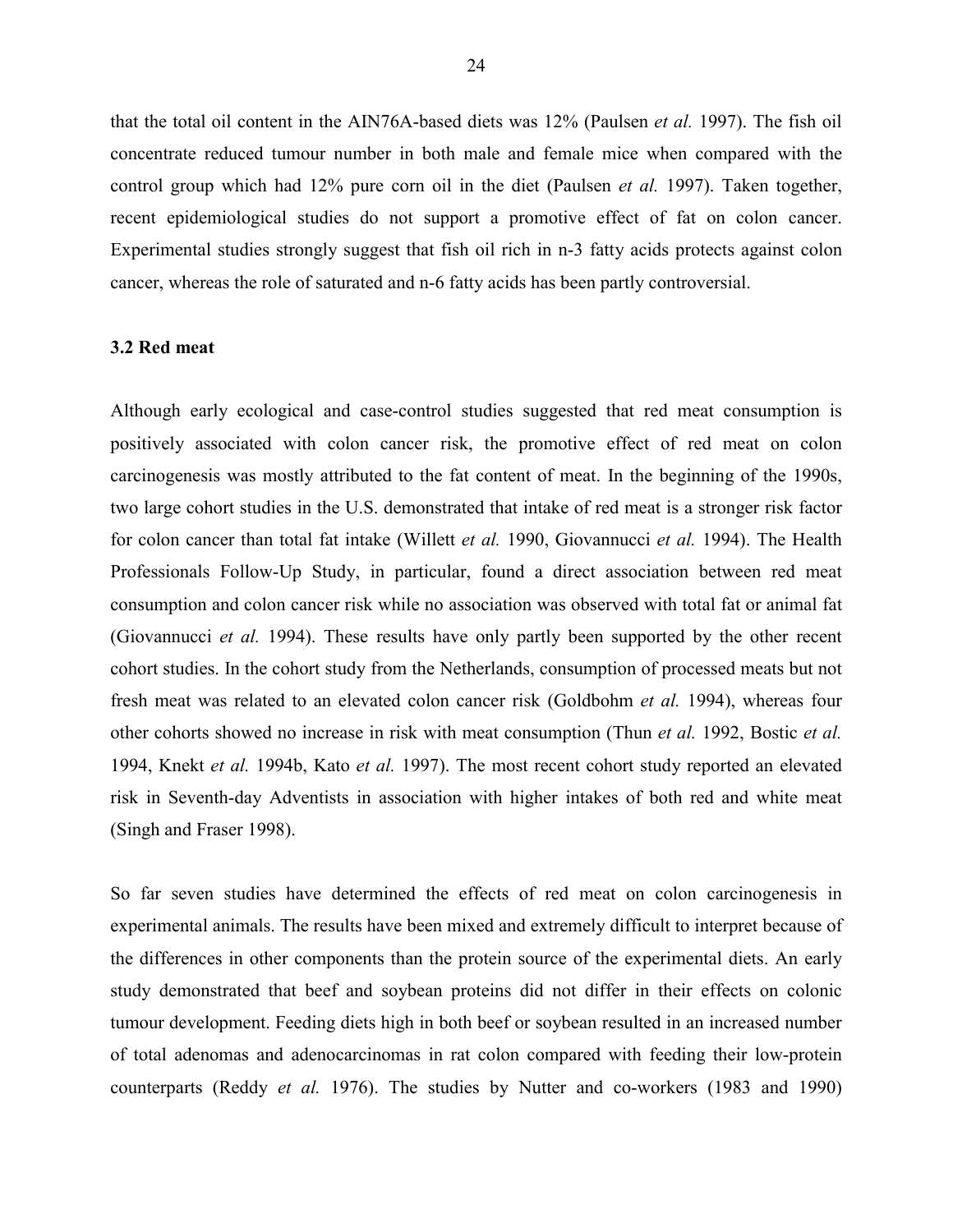suggested that milk proteins might be more tumour promoting than beef, but the experimental diets used in these studies differed in respect to type and amount of fat and therefore the comparisons between beef and milk proteins may not be valid. Three studies have controlled for the fat content of the diets. Of these studies, one examined the effects of red meat (kangaroo skeletal muscle), soybean meal, casein, and whey concentrate on colonic tumour development in rats and found that red meat- and soybean-fed animals had significantly higher number of intestinal tumours than those fed dairy proteins (McIntosh *et al.* 1995). The other two studies compared beef to casein, with results showing either no difference in tumour development between beef- and casein-fed rats (Lai *et al.* 1997) or a slightly suppressive effect of beef in a low-fat context (Pence *et al.* 1995a). A recent study by Parnaud and co-workers (1998) found no difference in multiplicity of colonic ACF in carcinogen-treated rats fed diets high in beef, chicken, or bacon. The limitation of this study is that though ACF are considered to be the earliest precursors of colonic tumours, their multiplicity has not always correlated with adenoma incidence (Hardman *et al.* 1991). Overall, the epidemiological findings are generally supportive of the promotive effect of red meat on colon carcinogenesis but experimental evidence for this is very inconsistent and limited.

#### **3.3 Fibre rich foods**

The hypothesis that high-fibre diets protect against colorectal cancer is several decades old and has been the subject of numerous studies. Case-control studies have generally supported the protective role of fibre in colon cancer. A combined analysis of 13 case-control studies demonstrated a strong, linear reduction in colon cancer risk with increasing fibre intake (Howe *et al.* 1992). Prospective studies have not confirmed the findings from case-control studies. Of four prospective studies, two found no association (Willett *et al.* 1990, Giovannucci *et al.* 1994) and two only a weak protective association (Heilbrun et al 1989, Steinmetz *et al.* 1994). Importantly, a very recent study containing a large cohort of nurses found no significant protective effect against colorectal cancer of total dietary fibre, or fibre from cereals, vegetables, or fruits (Fuchs *et al.* 1999). In this population, fibre from vegetables contributed most and cereal fibre least to the total fibre intake. One reason for the discrepancy between the case-control and prospective studies may be differences in study populations; all the prospective studies have been done in the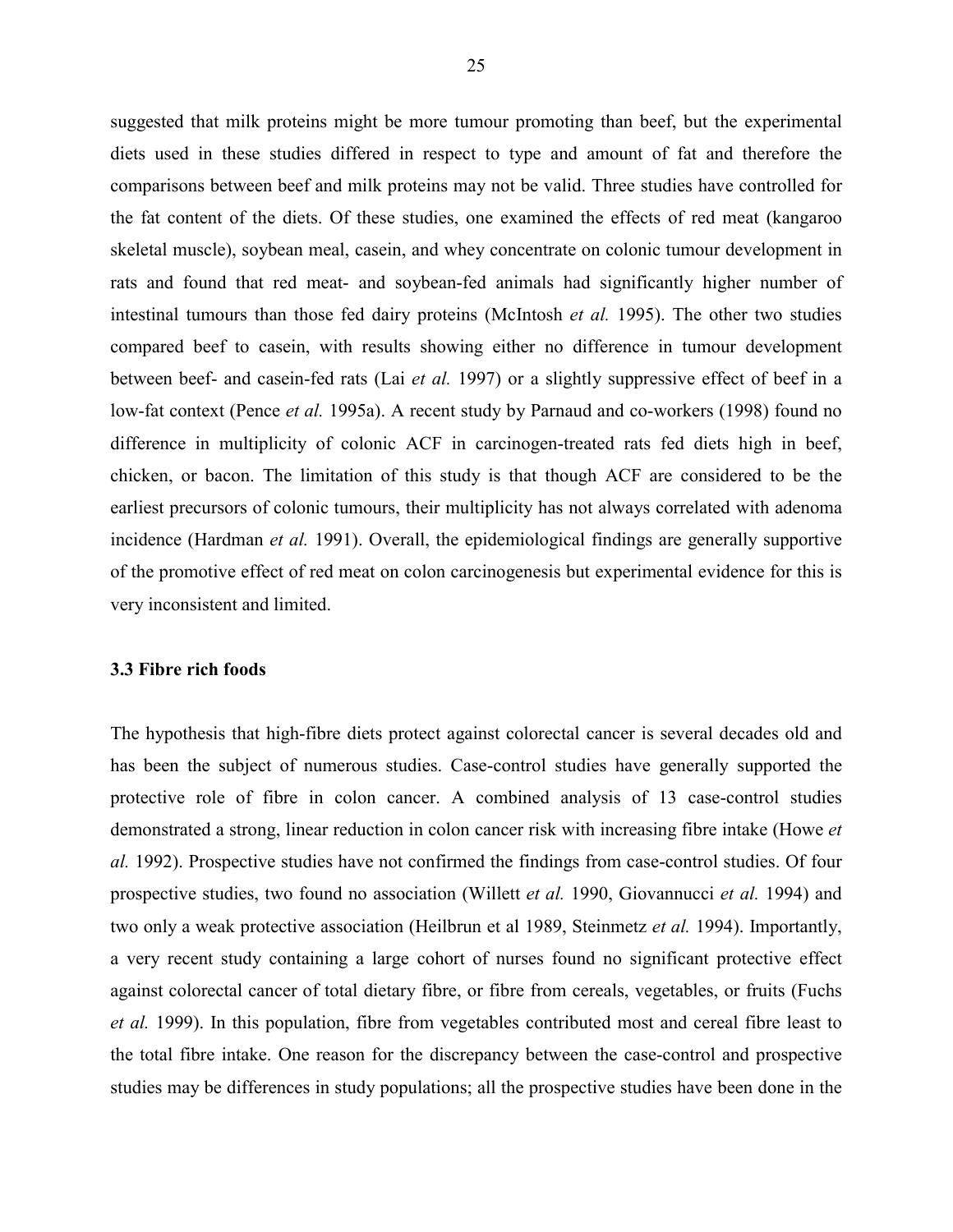USA while populations in case-control studies have represented several nationalities with differing dietary practices. The other reasons for inconsistent results most likely involve the heterogeneous nature of fibre and fibre sources as well as differences in measuring fibre intake. It is also possible that other substances associated with fibre-rich foods, such as vitamins, minerals, phytate, and phytoestrogens, may account for the protective effect of fibre-rich foods. Wholegrain products are a rich source of both the bioactive compounds and fibre, and whole-grain intake has been associated with a reduced risk for colon cancer in two recent meta-analyses (Jacobs *et al.* 1995 and 1998).

The effects of different fibre sources on experimental colonic tumour development have been studied by using both carcinogen-treated rats and *Apc* mutated mice. The most studied fibre sources include cereal brans, cellulose, and fibres extracted from various vegetables and fruits such as carrots, sugar beets, and citrus fruits. Fruit and vegetable fibres are classified as soluble fibres, based on their water solubility, and grain fibres as insoluble fibres. Oat fibre is an exception since it contains considerable amounts of soluble fibre. The most consistent finding in experimental colon cancer studies has been that wheat bran prevents tumour formation in the colon of both rats (McIntry *et al.* 1993, Alabaster *et al.* 1995, Zoran *et al.* 1997) and *Apc* mutated mice (Hioki *et al.* 1997). The results for other fibre types have been less consistent but in general soluble fibres, such as oat bran, pectin, and guar gum, have increased rather than decreased the number and incidence of colonic tumours in animal models (Jacobs and Lupton 1986, McIntry *et al.* 1993, Zoran *et al.* 1997). Although whole grain rye products are consumed in large quantities in Northern and Eastern Europe, only one study of the effects of rye bran on experimental colon tumourigenesis has been published. In that study rye supplementation was shown to decrease colonic tumour development in carcinogen-treated rats (Davies *et al.* 1999). This result is expected since the composition of rye bran is close to that of wheat bran so that the two brans are rich sources of both fibre and bioactive compounds, e.g. phytate and phytoestrogens (Mazur and Adlercreuz 1998). Taken together, it seems that the protective effect of fibre is dependent on the fibre type and that high-fibre foods contain other constituents that may independently or in interaction with fibre contribute to colon cancer protection. This complex nature of the relationship between fibre rich foods and colon carcinogenesis may also explain the inconsistent results obtained in fibre studies.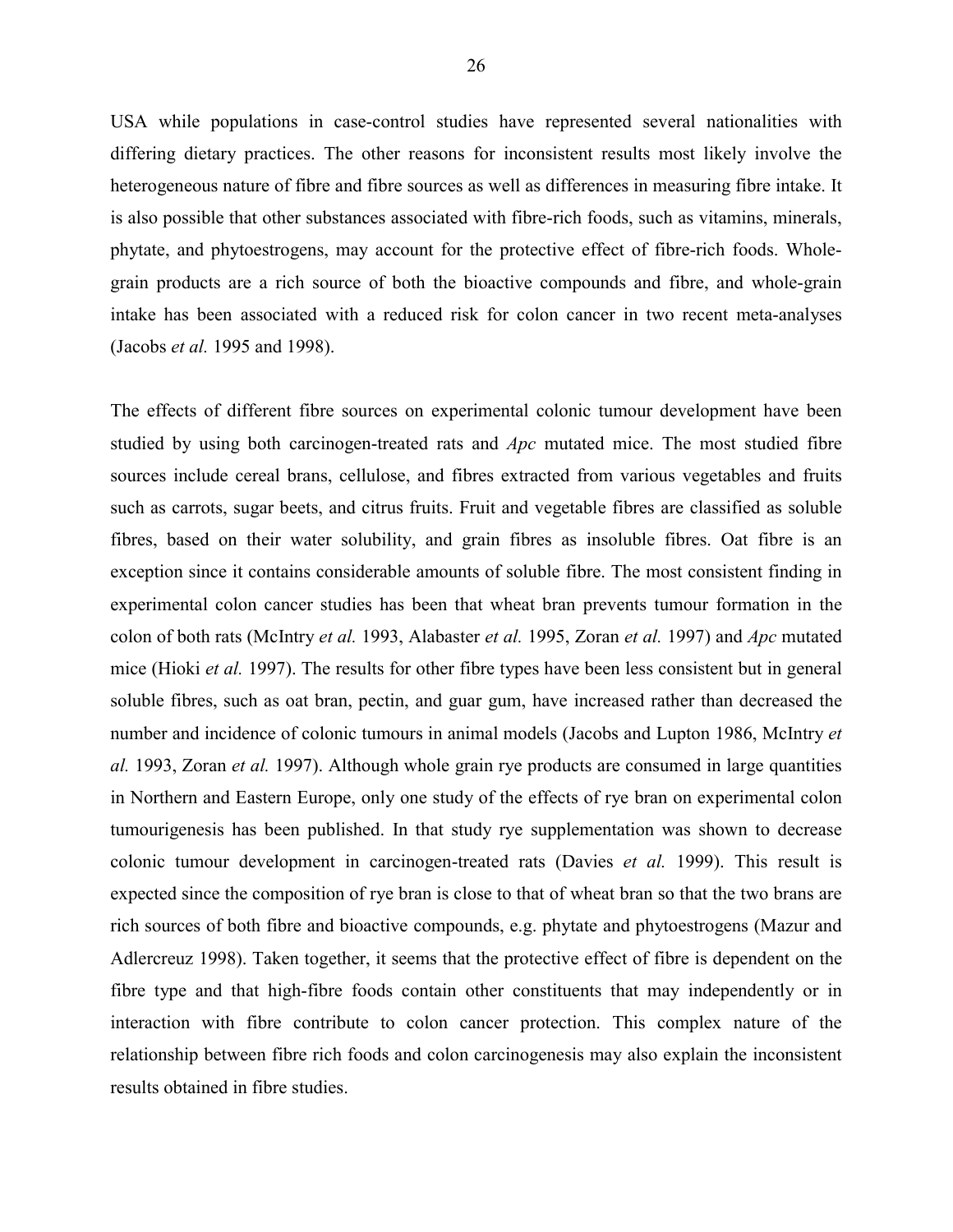# **4. PROPOSED MECHANISMS OF FAT, RED MEAT, AND FIBRE RICH FOODS IN COLON CARCINOGENESIS**

#### **4.1 Mechanisms related to fat**

Over the past decades, modulation of intestinal bile acid metabolism and prostaglandin production have been the two leading hypotheses whereby dietary factors are thought to affect colon carcinogenesis (Figure 3). Especially fat is considered to act through these mechanisms but also the effects of red meat and fibre may be partly explained by bile acids and prostaglandins. Therefore this chapter contains some discussion concerning red meat and fibre although the major subject is fat.

#### **4.1.1 Bile acids and protein kinase C**

### *Bile acid metabolism*

Over 95% of primary bile acids, cholic acid and chenodeoxycholic acid, are reabsorbed in the terminal ileum and returned to the liver through the portal vein (Nagengast *et al.* 1995). The remaining 2-5% continue into the colon where they are converted to secondary bile acids, deoxycholic acid and lithocholic acid, by anaerobic bacteria. The bacterial enzyme thought to be responsible for the conversion is 7α-dehydroxylase (Reddy *et al.* 1996). The secondary bile acids are postulated to have detrimental effects on the colonic epithelium and thus promote colon cancer. Animal studies have demonstrated that bile acids induce hyperproliferation of colonic epithelial cells (Lapre' and Van der Meer 1992) and promote colonic tumourigenesis (Reddy *et al.* 1977, McSherry *et al.* 1989). Studies with cancer cell lines indicate that the proliferative and thus the tumour promoting effect of bile acids is likely to be mediated by their ability to induce the activity of the transcription factor AP-1 (Hirano *et al.* 1996, Matheson *et al.* 1996, Glinghammar *et al.* 1999). An early human study by Reddy and Wynder (1973) also described a positive association between the incidence of colon cancer and faecal bile acid excretion.

Dietary fat is thought to promote tumourigenesis by increasing bile acid excretion, and thereby luminal concentrations of secondary bile acids in the colon (Figure 3, Potter 1993, Nagengast *et*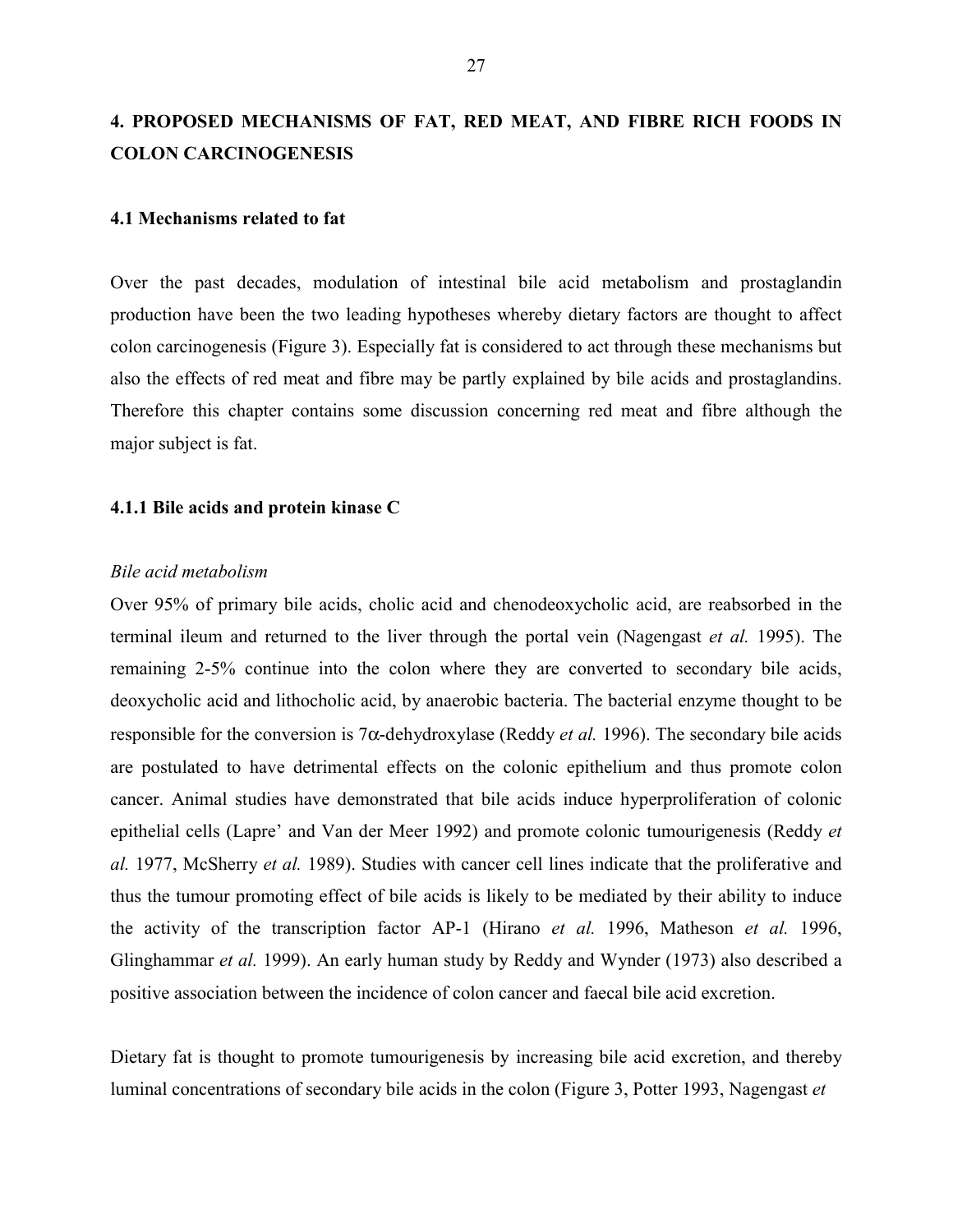

*Figure 3. Possible mechanisms whereby dietary fat, meat, and fibre may affect colon tumour development (modified from Reddy et al. 1996). AA, arachidonic acid; BA, bile acid; COX, cyclooxygenase; DAG, diacylglycerol; EPA, eicosapentaenoic acid; PGs, prostaglandins; PLA2, phopholipase A2; PLC, phospholipase C; PKC, protein kinase C; SCFA, short-chain fatty acid.*

*al.* 1995). Because diets high in meat tend to be high in fat, the relationship between red meat consumption and colon cancer has often been explained by the bile acid hypothesis. Dietary fibre may prevent colon tumourigenesis by increasing stool bulk, which binds and dilutes bile acids, and reduces transit time. This results in a shorter exposure of colonic epithelium to bile acids as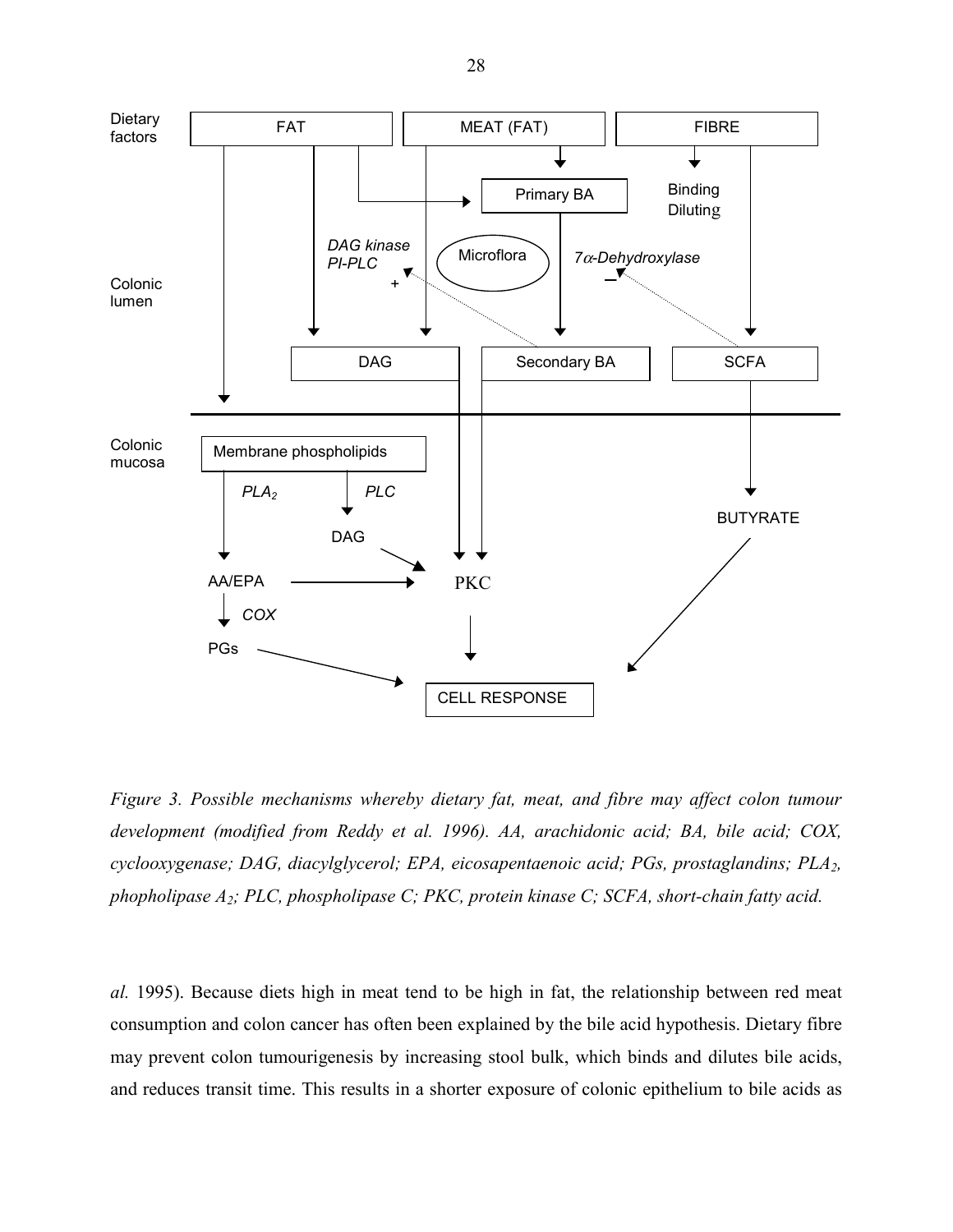well as to other potentially toxic compounds. Bacterial fermentation of fibre produces short-chain fatty acids that decrease luminal pH and thereby inhibit the conversion of primary to secondary bile acids (Potter 1993). The experimental evidence concerning the bile acid hypothesis has not been entirely supportive. Though diets high in corn oil have usually resulted in elevated levels of secondary bile acids in faeces of experimental animals (Reddy *et al.* 1996), diets high in saturated fats, such as butter and beef tallow, have not increased faecal bile acids (Chang *et al.* 1994, Morotomi *et al.* 1997).

#### *Bile acids and PKC*

A more recent suggestion is that the interaction of fat, bile acids, and bacteria results in an excessive production of luminal DAG, a physiological activator of PKC (Morotomi *et al.* 1990). Indeed, it has been demonstrated that the colonic bacteria of human faecal specimens produce DAG and this production is enhanced by the presence of bile acids, the secondary bile acid deoxycholic acid being most potent in this respect (Morotomi *et al.* 1990). Luminal DAG was also taken up by mucosal cells (Morotomi *et al.* 1991), indicating that luminal DAG would be able to activate mucosal PKC pathway and thus stimulate cell proliferation.

Bile acids may also stimulate mucosal PKC activity directly. This is supported by the observations that both primary and secondary bile acids are potent activators of PKC extracted from human colon tissue samples (Pongracz *et al.* 1995) and that cholic acid feeding activates mucosal PKC in rats (Pence *et al.* 1995b). Bile acids are also known to activate PKC in colon cancer cell lines (Huang *et al. 1992,* Hirano *et al.* 1996). There is some evidence that bile acids may be able to stimulate the activities of mucosal PLC (Nomoto *et al.* 1994) and  $PLA_2$ (DeRubertis *et al.* 1984) which in turn activate PKC by liberating DAG and AA from mucosal phospholipids, respectively (Figure 3, Reddy *et al.* 1996). Colonic bacteria are known to exhibit PLC activity (Reddy *et al.* 1996) and may therefore contribute to luminal DAG production. It has also been suggested that specific fatty acids in red meat, such as palmitic acid (C16:0), may lead to the formation of highly mitogenic DAG species (Friedman *et al.* 1989, Giovannucci and Goldin 1997).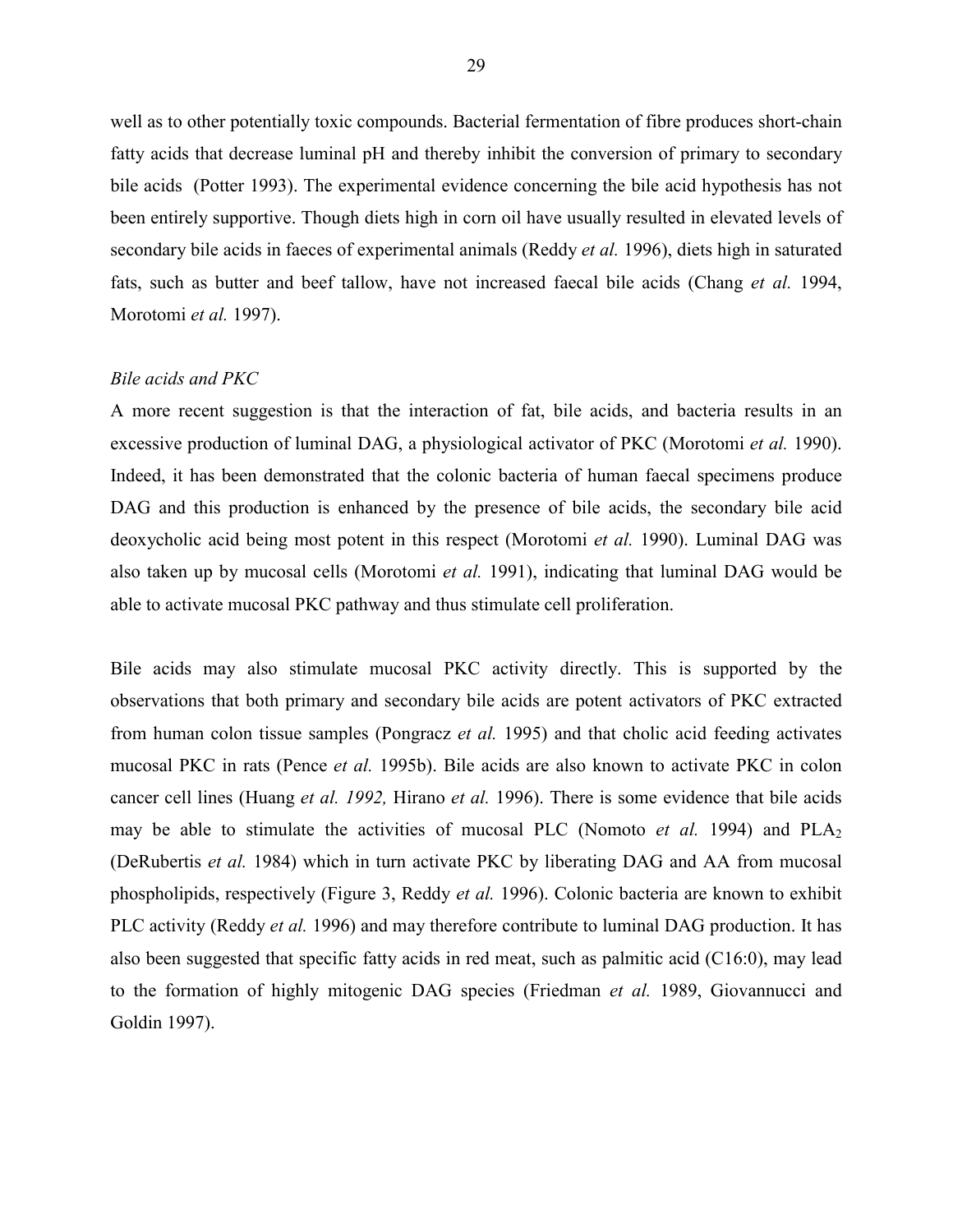It has been demonstrated that both dietary fat and fibre affect the composition and amount of faecal DAG in rats (Pickering *et al.* 1995) and that fibre supplementation can reduce faecal DAG concentration in humans (Reddy *et al.* 1994). Neither of these studies determined whether these alterations in DAG were associated with mucosal PKC activity. In accordance with this hypothesis, Reddy and co-workers (1996) found that carcinogen-treated rats fed a high corn oil diet had higher levels of secondary bile acids and higher activities of bacterial 7α-dehydroxylase and PLC as well as a lower mucosal activity of membrane PKC than rats fed a high fish oil diet or a low fat control diet. In contrast, the study of Chapkin and co-workers (1993) showed an increase in membrane PKC activity and membrane:cytosol ratio in rats fed fish oil compared to corn oil-fed rats. The same study found no difference between the effects of pectin and cellulose on PKC activity. Furthermore, feeding a diet containing 5% corn oil and 15% beef tallow resulted in an increase in colon membrane PKC activity relative to a group fed a low corn oil diet (Lafave *et al.* 1994). More recent studies have focused on the effects of corn oil and fish oil on colonic PKC isozyme expression (Davidson *et al.* 1995, Jiang *et al.* 1997a). The results of these studies suggest that the protective effect of fish oil against colon cancer may be partly mediated through fish-oil induced changes in expression of specific PKC isozymes during the carcinogenic process. Overall, relatively few studies have examined the effects of diet on colonic PKC activity and isozyme expression, and because of the mixed results only limited conclusions can be made.

### **4.1.2 Prostaglandin production**

An extensively studied mechanistic hypothesis has been that dietary fats affect colon carcinogenesis through modulating the production of prostaglandins and other eicosanoids in the colonic mucosa. This hypothesis is supported by a number of human and animal studies showing that NSAIDs, inhibitors of COX enzymes, reduce both colonic prostaglandin biosynthesis and tumourigenesis. Favourable dietary fat composition is thought to modulate phospholipid fatty acid composition of mucosal cell membranes so that less AA would be available for prostaglandin biosynthesis. This appears to be true for fish oil. For example, supplementation of healthy volunteers with fish oil providing 4.4 g n-3 fatty acids per day for four weeks resulted in decreased proliferation and PGE<sub>2</sub> release from rectal biopsy specimens (Bartram *et al.* 1993). In rats, feeding diet high in fish oil led to significantly lower AA content of mucosal phospholipids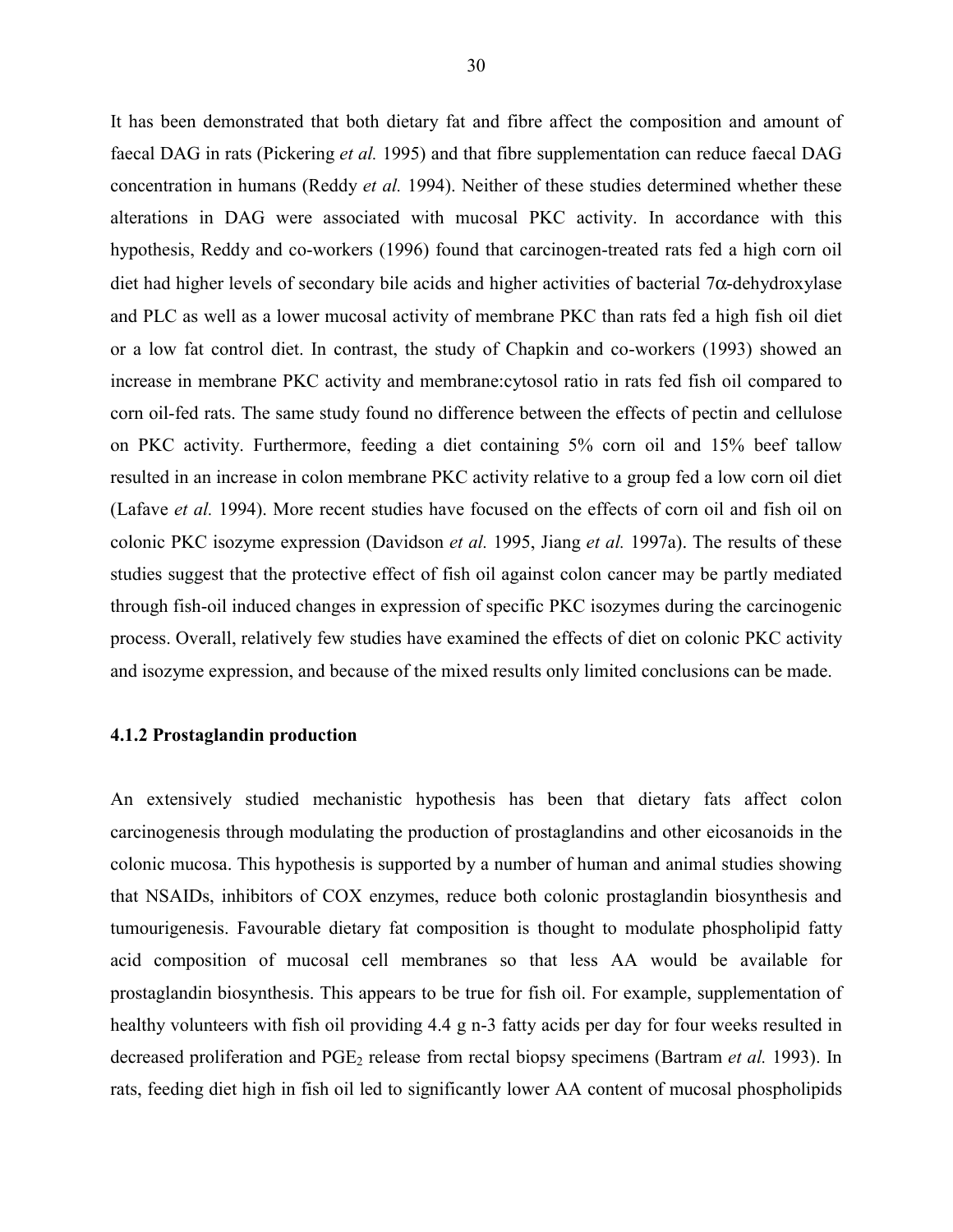and lower PGE production when compared to feeding diets high in corn oil or beef tallow (Lee *et al.* 1993). A recent study with carcinogen-treated rats demonstrated that rats fed fish oil had decreased COX-2 expression as well as decreased tumour multiplicity and incidence when compared with rats fed corn oil (Singh *et al.* 1997). Furthermore, supplementation with EPA resulted in significant reductions in the AA content of phospholipids,  $PGE_2$  formation, and tumour number in the intestine of Min mice (Hansen Petrik *et al.* 2000). These results confirm that when dietary manipulation is able to suppress colonic prostaglandin production, it is also likely to inhibit tumourigenesis. However, apart from large amounts of fish oil, there have been no significant differences between the effects of saturated fats, mainly from animal origin, and unsaturated fats, mainly vegetable oils with high linoleic acid content, on colonic AA levels and prostaglandin production (Lee *et al.* 1993). Administration of pure AA at low to moderate amounts has been shown to lead to its effective incorporation into tissue phospholipids and enhanced prostaglandin production in experimental animals (Whelan *et al.* 1993). Therefore it is possible that dietary AA, contributed by red meat intake, might be able to modulate eicosanoid production to a significant extent.

#### **4.2 Mechanisms related to red meat**

#### *Heterocyclic amines*

A much-favoured hypothesis is that the promotive effect of red meat on colon cancer can be explained by heterocyclic amines (HCA) that are formed during high-temperature cooking of meat. HCAs are mutagenic (Wakabayashi *et al.* 1992) and PhIP (2-amino-1-methyl-6 phenylimidatzo[4,5-*b*]-pyridine), the most abundant HCA in well-cooked meats, has been shown to induce intestinal tumours in rats (Ito *et al.* 1991) and Min mice (Steffensen *et al.* 1997, Paulsen *et al.* 1999). Furthermore, a recent study of Pence and co-workers (1998) demonstrated that the feeding of a beef diet containing high levels of HCA enhanced colon tumour formation in dimethylhydratzine-treated rats when compared with the corresponding diet low in HCAs, although this was seen only in the low-fat context. A positive relation between cooking processes and colon cancer risk has also been observed in some epidemiologic studies. A Swedish casecontrol study found an elevated colon cancer risk among those meat eaters who frequently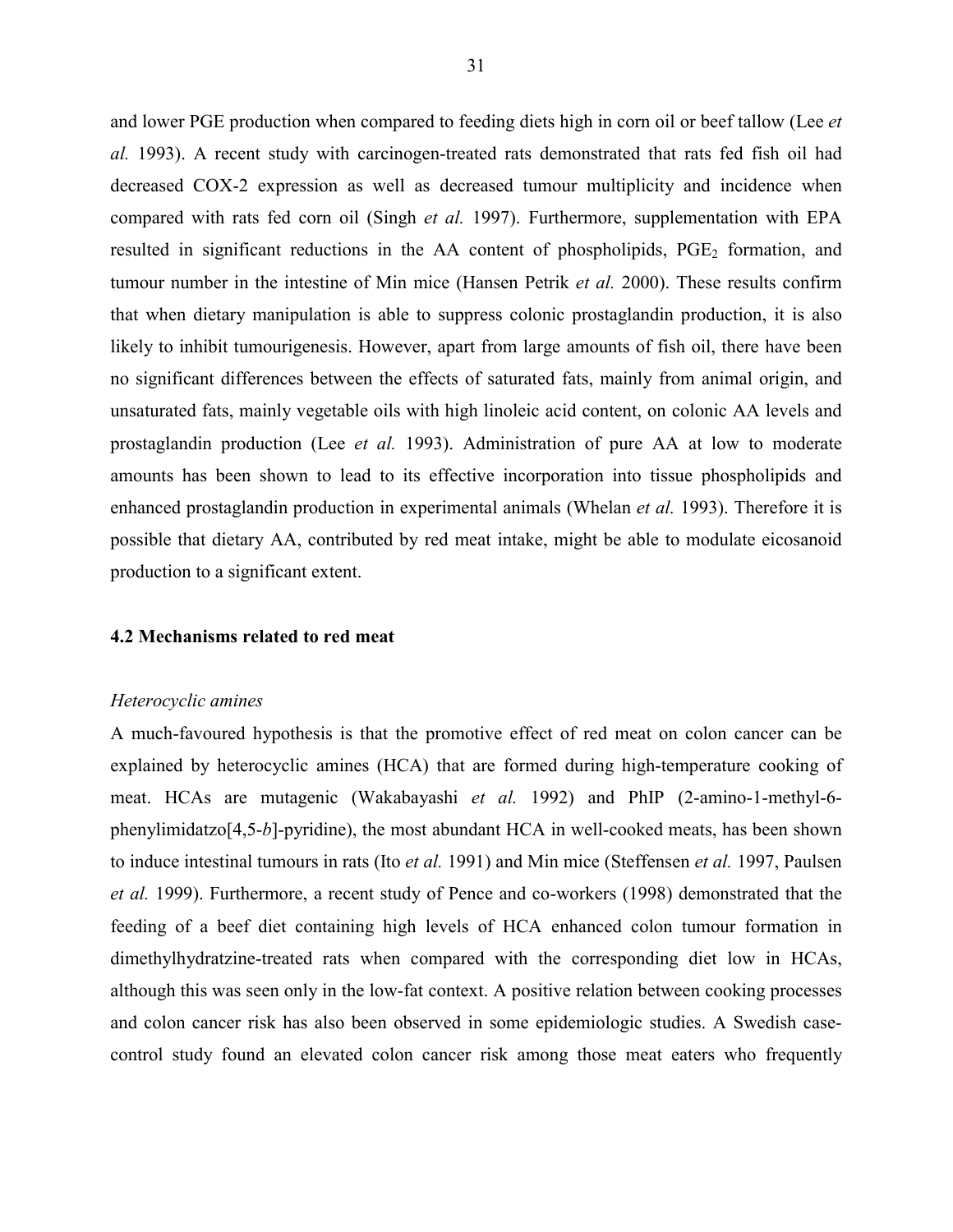consumed brown gravy and preferred meat with a heavily browned surface (Gerhardsson de Verdier *et al.* 1991).

The cancer risk related to HCAs may also depend on the extent to which HCAs are activated in the body. Cytochrome P4501A2 and N-acetyltransferase-1 and -2 are responsible for the metabolic activation of HCAs and all the three enzymes are known to be polymorphic in humans. The N-acetyltransferase genotype, in particular, may be associated with colon cancer risk so that red meat eaters may be at higher risk of colorectal cancer if they are rapid acetylators (Chen *et al.* 1998).

#### *N-nitroso compounds*

One possibility is that diets high in red meat lead to increased protein fermentation within the colon, resulting in enhanced formation of endogenous carcinogens and tumour promoters. The amount of protein in the diet is a primary determinant of the amount of nitrogen, mainly in the form of protein, peptides, and amino acids, entering the colon (Silvester and Cummings 1995). These nitrogen sources could be fermented by colonic bacteria to potentially harmful or toxic substances, such as ammonia and *N*-nitroso compounds. High luminal ammonia concentrations have been associated with increased cell proliferation (Lin and Visek 1991a and 1991b), and ammonia has been shown to promote colon carcinogenesis in the rat (Clinton *et al.* 1988). Luminal *N*-nitroso compounds may be an important source of DNA-damaging alkylating agents which may produce base substitutions characteristic of those found commonly in colon tumours (Saffhill *et al.* 1985, Jacoby *et al.* 1993). In human volunteers, high red meat consumption (600g per day) led to increased plasma urea and faecal ammonia levels, and 3-fold increase in faecal Nnitroso compounds, whereas consumption of 600 g white meat and fish had no such effect (Bingham *et al.* 1996, Silvester *et al.* 1997). The authors concluded that the increase in faecal *N*nitroso compounds is brought about by a specific effect of red meat and may be partly due to heme iron being a catalyst for *N*-nitroso compound formation.

#### *Iron*

The high iron content of red meat may also contribute to colon carcinogenesis. It has been suggested that iron increases colon cancer risk either by elevating faecal iron (Babbs 1990) or by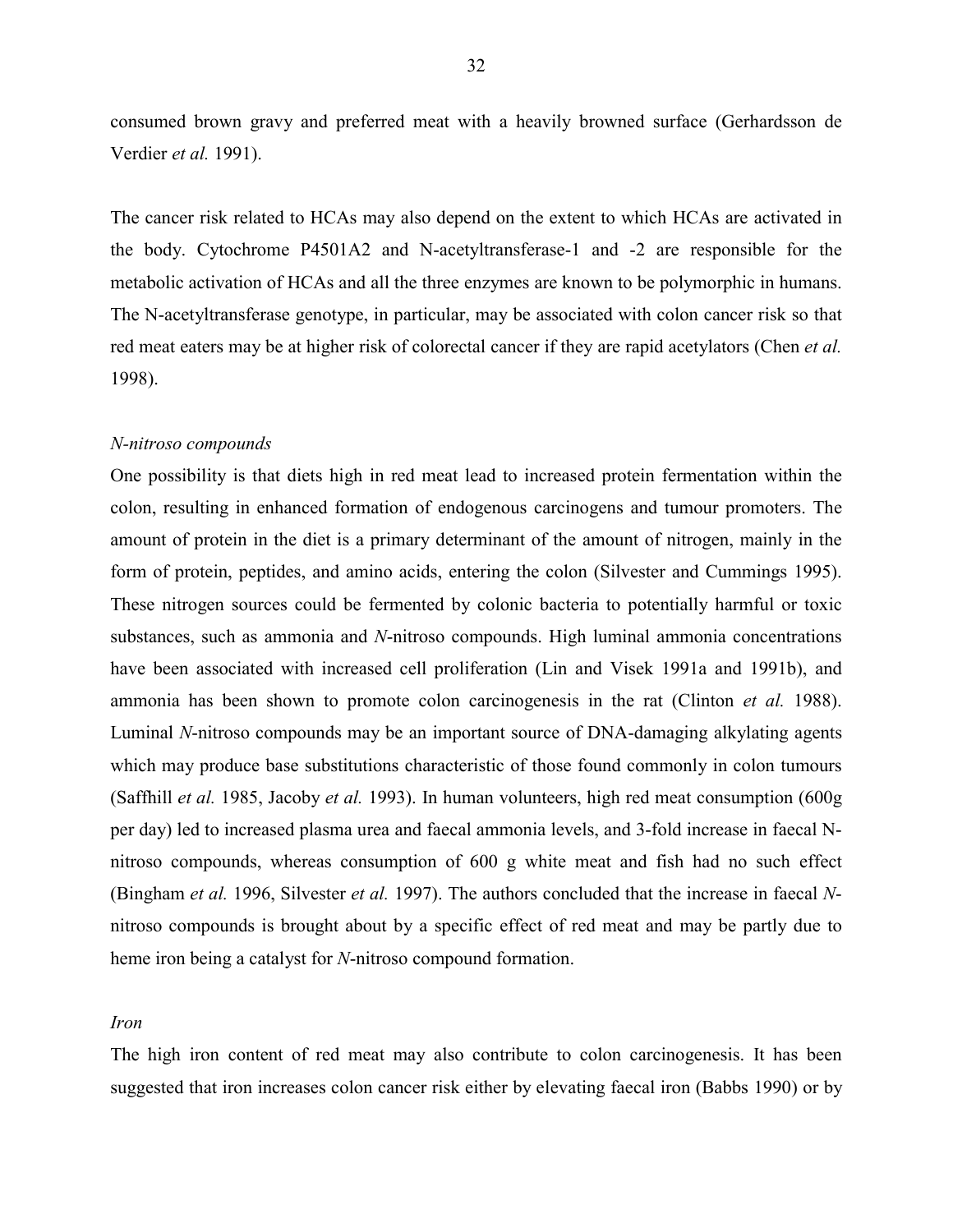elevating tissue iron (Toyokuni 1996). High amounts of unabsorbed faecal iron may lead to enhanced generation of free radicals at the mucosal surface of the colon and thus to increased lipid peroxidation and DNA damage. In addition, iron may catalyse the formation of tumour promoters or the conversion of pro-carcinogen to carcinogen within the lumen of the colon (Babbs 1990). Excess plasma iron in the form of iron-transferrin may stimulate mucosal cell proliferation by providing biologically available iron for cell growth. Alternatively, iron overload could induce oxidative stress leading to tissue damage (Toyokuni 1996).

In line with these hypotheses, high dietary iron was shown to increase crypt cell proliferation and tumour development in the colon of carcinogen-treated rats (Nelson *et al.* 1989). However, dietary iron at a level more representative of human intake had no effect on cell proliferation, lipid peroxidation, or ACF development in AOM-treated rats (Soyars and Fischer 1998). Studies in humans have supported the positive association between body iron stores and colon cancer risk (Knekt *et al.* 1994a, Wurzelman *et al.* 1996). Knekt and co-workers (1994a) found an elevated risk of colon cancer in men and women with transferrin saturation over 60%. Another recent study reported a positive relationship between colon cancer and serum iron in women (Wurzelman *et al.* 1996).

#### **4.3 Mechanisms related to fibre rich foods**

#### *Butyrate*

In addition to the bulking effect and dilution capacity, dietary fibre may affect colon carcinogenesis through its fermentation products, such as butyrate, propionate, and acetate. Of these short-chain fatty acids, butyrate has been suggested to play an important role in colon cancer prevention. Butyrate is the principal energy source of the epithelial cells (Roediger 1982) and it also takes part in regulation of cell proliferation, differentiation, and apoptosis. The effects of butyrate on these cellular processes have often been opposite in normal colonocytes relative to neoplastic colonic cells. In normal colonocytes butyrate has been shown to increase cell proliferation (Sakata 1987, Lupton and Kurtz 1993), whereas in colon cancer cell lines butyrate has promoted expression of differentiation markers (Whitehead *et al.* 1986) and induced apoptosis (Hague *et al.* 1995). The growth inhibitory effect of butyrate in colon cancer cells may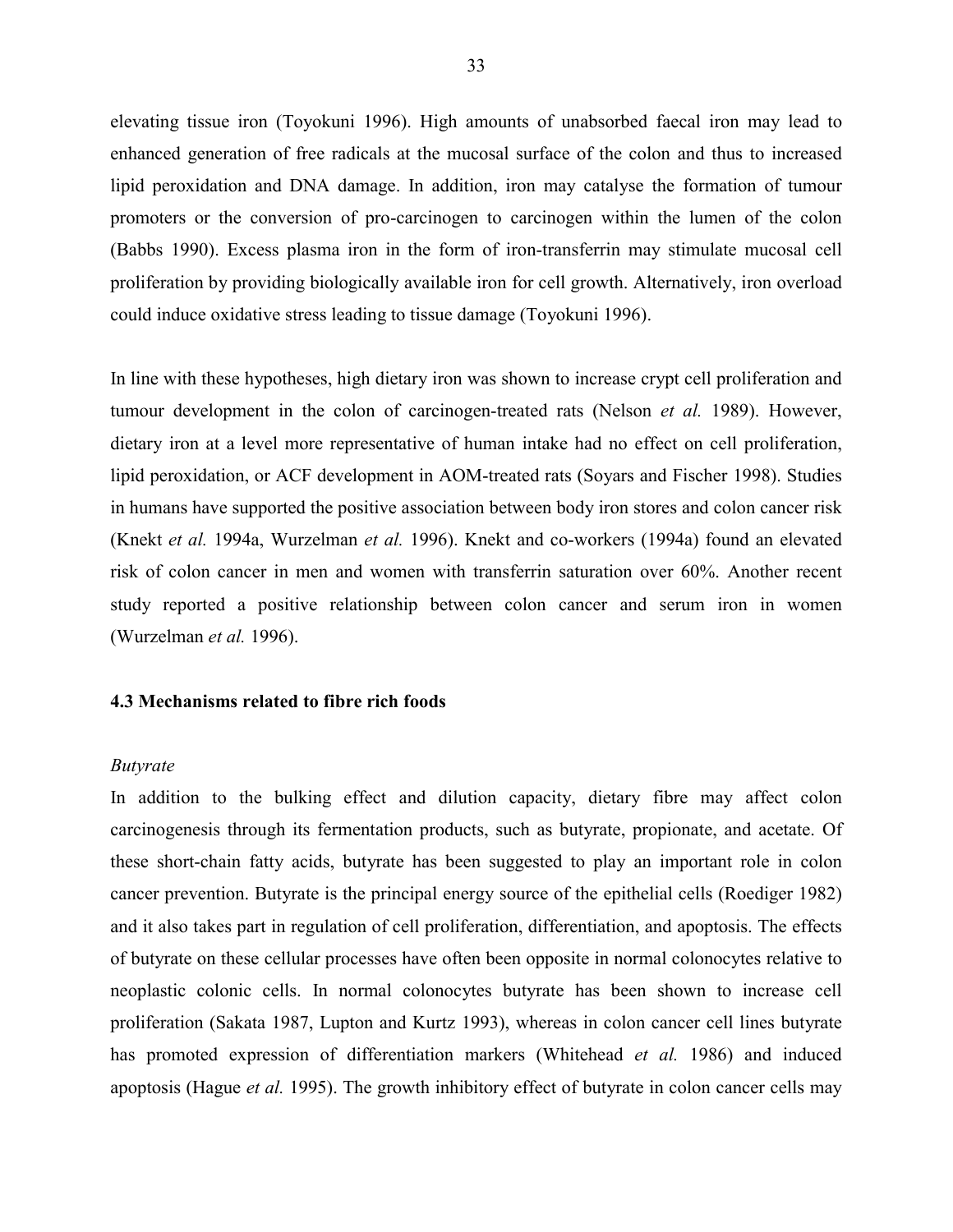be mediated by histone hyperacetylation and induction of  $p21<sup>wall</sup>$ , a cell cycle regulatory protein (Archer *et al.* 1998).

Experimental colon cancer studies partly support the protective effect of butyrate *in vivo*. McIntry and co-workers (1991) demonstrated that rats fed wheat bran maintained relatively high butyrate concentrations in the luminal contents along the entire length of their large intestine, particularly in the distal colon. In a further study they showed that wheat bran reduced colonic tumour development and that tumour mass was negatively correlated with faecal butyrate concentration in carcinogen-treated rats (McIntry *et al.* 1993). They concluded that the protective effect of wheat bran is due to its ability to maintain butyrate production in the distal colon where the majority of tumours occur. In contrast, Zoran and co-workers (1997) compared the effects of oat bran and wheat bran in a rat colon cancer model and found no relationship between tumour formation and high butyrate concentrations in the distal colon. Rats fed oat bran had significantly higher butyrate concentrations in both the proximal and distal colon but also significantly more tumours than wheat bran-fed rats.

#### *Antioxidants and phytoestrogens*

In addition to the fibre content, fibre rich foods contain a number of other substances that may have cancer preventive effects. Whole grains contain vitamins, trace minerals, and phenolic compounds such as phytic acids and phytoestrogens. Of these compounds, vitamin E, selenium, phenolic acids, and phytate have been proposed to function as antioxidants, protecting cells from oxidative damage (Slavin *et al.* 1999). Phenolic compounds may also induce the detoxification systems, specifically the phase II conjugation reactions.

Whole grains, especially rye and wheat, are rich sources of the plant lignans, so called phytoestrogens, which are converted by gut bacteria to the mammalian lignans enterolactone and enterodiol (Adlercreutz and Mazur 1997). These phytoestrogens have been proposed to bind weakly to the oestrogen receptor and therefore they may have either a mild oestrogen-like action or they may antagonise oestrogen action. Phytoestrogens may have relevance in colon cancer prevention because age-related hypermethylation of the oestrogen receptor gene is currently thought to be one of the molecular pathways leading to colon cancer (Issa *et al.* 1994). In colon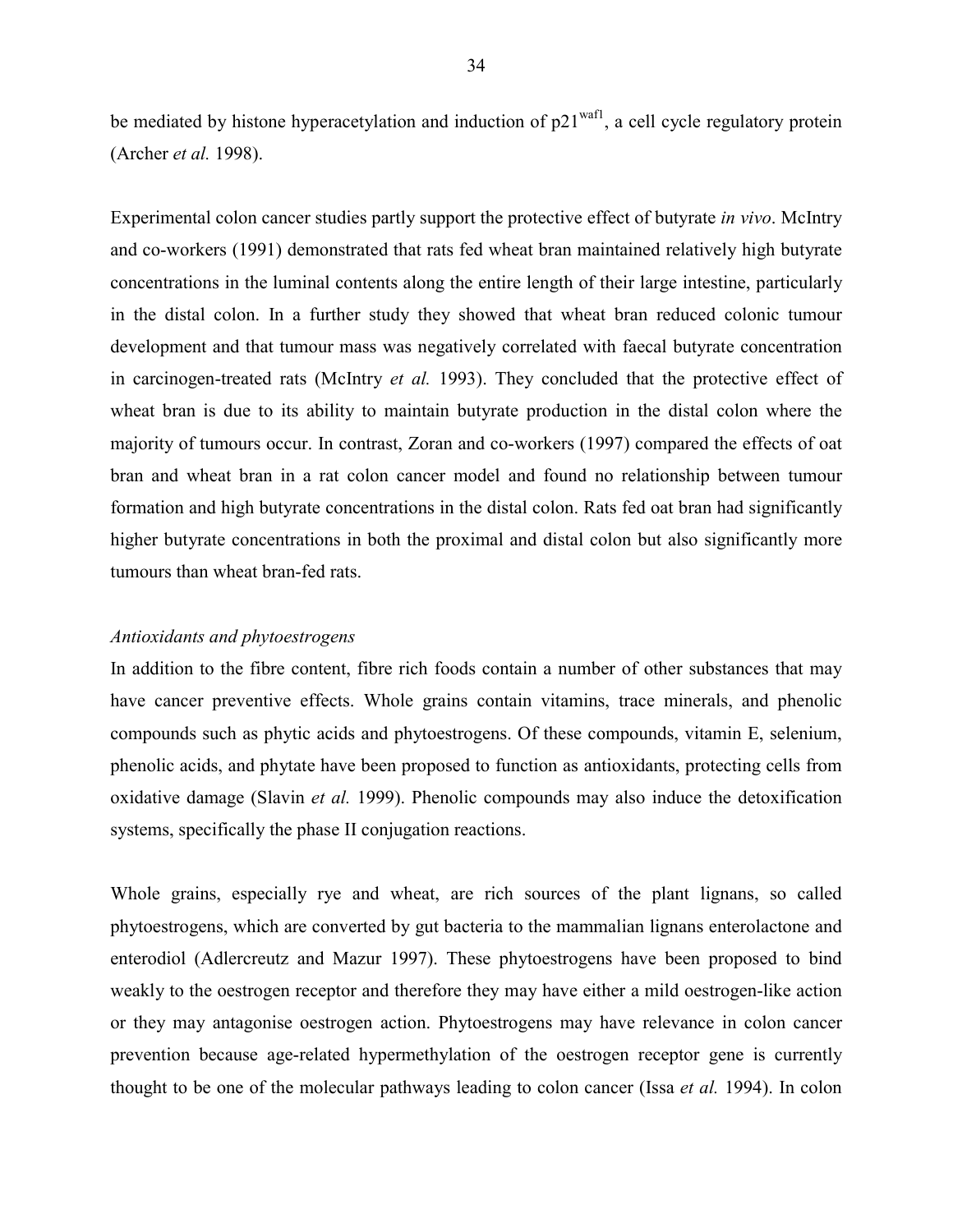cancer cells, hypermethylation results in inactivation of the oestrogen receptor gene, which is accompanied by deregulated growth (Issa *et al.* 1994). Circulating oestrogens have been shown to modulate the expression of oestrogen receptor in several tissues (Tata *et al.* 1993), suggesting that blood levels of oestrogens or phytoestrogens might be able to attenuate the inactivating effect of hypermethylation on the oestrogen receptor gene. This hypothesis is supported by some epidemiological studies which have shown that postmenopausal oestrogen replacement is associated with a reduced risk of colon cancer (reviewed in Giovannucci and Platz 1999). Furthermore, in carcinogen-treated rats feeding phytoestrogen sources, such as flaxseed or lignan precursor, inhibits ACF formation in the colon (Serraino and Thompson 1992, Jenab and Thompson 1996). However, it is not yet clear whether these tumour preventive effects of phytoestrogens are really oestrogen receptor mediated since these compounds have not always shown oestrogenic or antioestrogenic activity or response though they have been effective in inhibiting tumour growth (Saarinen *et al.* 2000).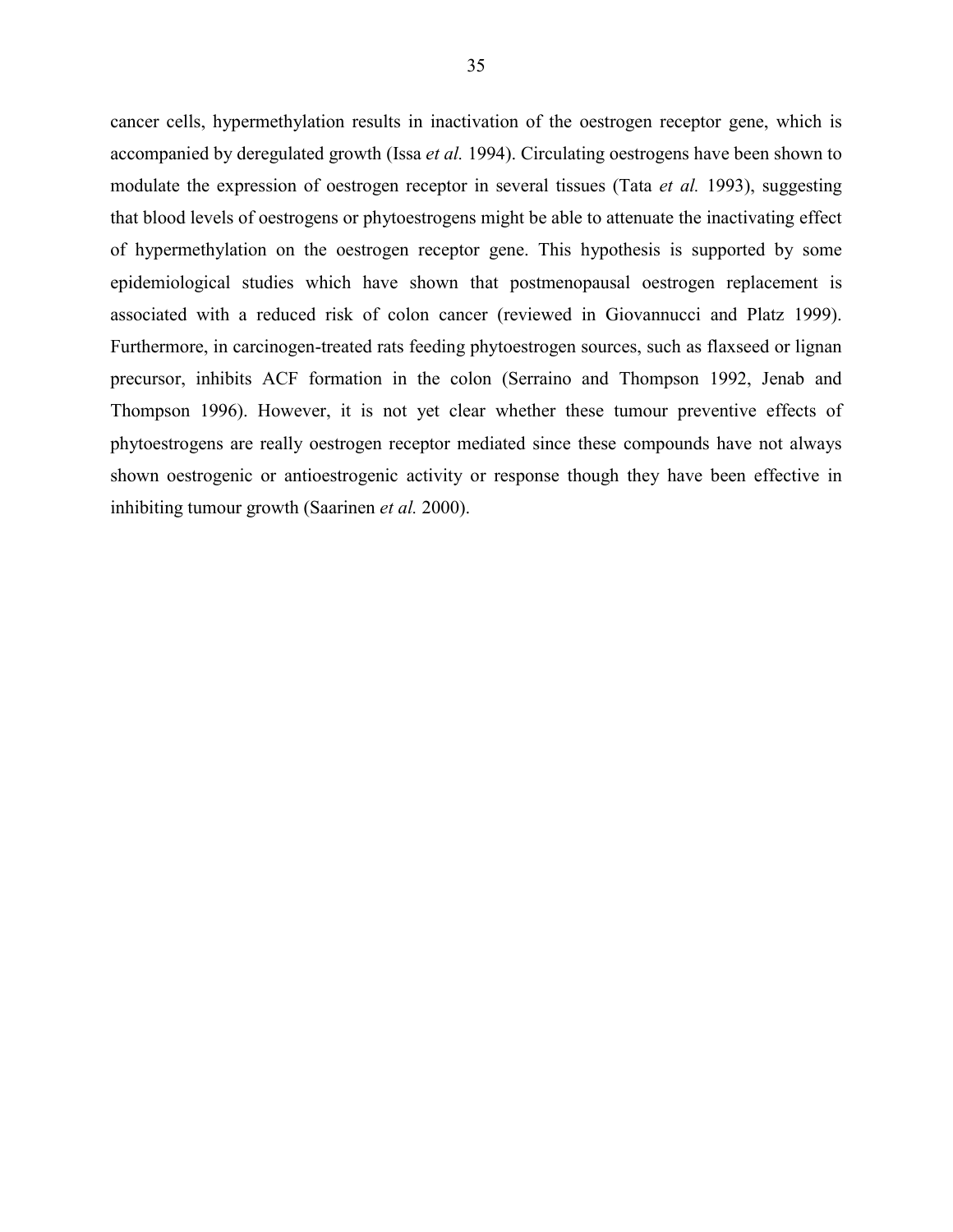#### **5. OBJECTIVES OF THE STUDY**

Diet is considered to be one of the most important environmental contributors to the development of colon cancer. Based on epidemiological findings, the main three dietary factors thought to modulate colon carcinogenesis are fat, red meat, and fibre rich foods. A number of epidemiological and experimental studies have tried to determine the relationship between these dietary factors and colonic tumour formation but the results have been more or less controversial. Therefore, studies elucidating the mechanisms by which diet may modulate colon tumourigenesis would help in setting future dietary recommendations. This dissertation summarises the results of six studies which were carried out to determine the effects of fat, red meat, and different fibre sources on cell signal transduction molecules, mainly on PKC, in the colonic mucosa of healthy rats and on tumour development in the intestine of Min mice.

This dissertation specifically aims to answer the following questions:

- 1. Do type and amount of dietary fat, red meat (beef) or different fibre sources affect steadystate PKC activity and isozyme expression in the colonic mucosa of rats (I, II, III, IV, V)?
- 2. Are these effects mediated by changes in mucosal phospholipid fatty acid composition and/or faecal DAG (II, III, V)?
- 3. Does beef affect colonic sphingomyelinase activities (III, IV)?
- 4. Are the effects of beef related to its arachidonic acid content (III)?
- 5. Do dietary fat, beef, and different fibre sources modulate intestinal tumour development in Min mice (VI)?
- 6. Could the dietary effects on tumour development be explained by changes in PKC and βcatenin (VI)?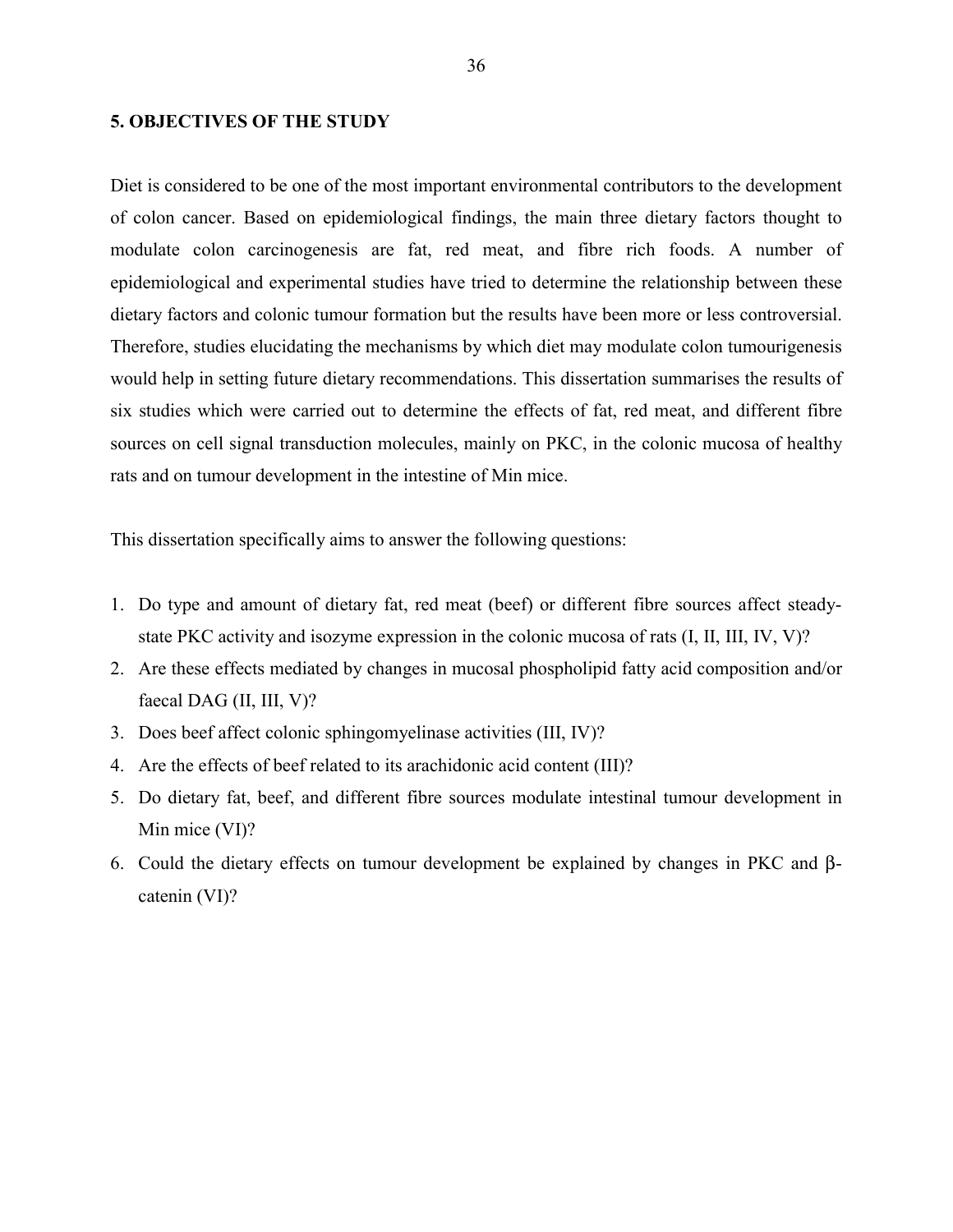#### **6. STUDY DESIGNS AND METHODS**

#### **6.1 Study designs and diets**

#### *Studies I and II*

These two studies were carried out to determine whether type and amount of dietary fat affect steady-state PKC activity in rat colonic mucosa. In Study I, rats were fed one of the three high-fat diets (43% energy from fat) containing either butter (high in saturated fatty acids), rapeseed oil (high in n-9 fatty acids), or sunflower seed oil (high in n-6 fatty acids) as a fat source. The control group was fed a low-fat (10% of energy) sunflower-seed-oil diet. Total PKC activity and fatty acid composition of the colonic mucosa were analysed after a four-week feeding period.

Because the results of Study I indicated that a high-fat butter diet increases colonic PKC activity, Study II was done to see whether this observation is typical of saturated fats in general or specific for fats rich in certain types of saturated fatty acids, i.e. palmitic (16:0) and stearic (18:0) acids. Therefore, the effects of two different saturated fats, butter and coconut oil, were compared in Study II. Two levels of the fats (10% and 43% of energy) were used to study the effect of fat amount on PKC activity. Because dietary fat is likely to affect colonic PKC activity by modulating PKC activators in luminal contents and/or mucosal cells, faecal DAG concentration and mucosal phospholipid fatty acid composition were analysed.

# *Studies III and IV*

Study III consisted of two experiments referred to as IIIa and IIIb. Study IIIa was done to compare the effects of two protein sources, casein and beef, on colonic PKC activity and faecal DAG concentration in rats. To ensure the same protein concentration of the AIN93G-based diets (i.e. 20% by weight, Reeves *et al.* 1993), the beef was dried to constant moisture and ground before addition to the diet. Apart from the protein composition, the beef diet differed from the casein diet in that it contained lipids of cell membranes and a small amount of AA.

Study IIIa showed that the beef diet induced PKC activation in the colonic mucosa and therefore Study IIIb was carried out to determine whether this effect was due to the small but possibly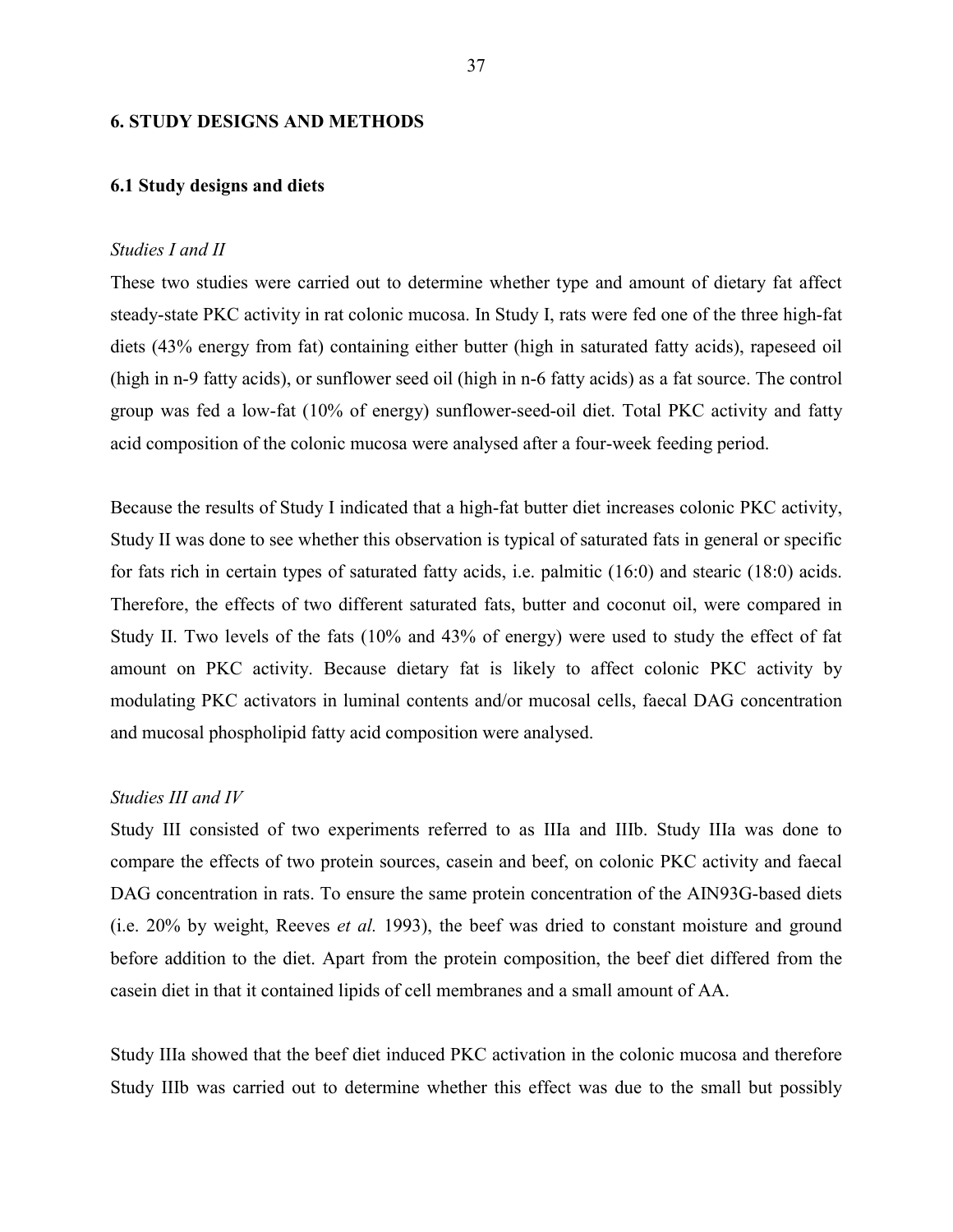biological active amount of AA present in the beef diet. Because fish oil fatty acids are known to antagonise several cellular functions induced by AA, a fish oil-supplemented group was also included in the study. Rats were fed an AIN-93G basal diet which was supplemented with a daily dose of 300 ml soybean oil (control group), or 8 mg of AA in 300 ml soybean oil, or a mixture of 99 mg of EPA and 67 mg of DHA. The supplements were given by syringe to ensure that each rat received the proper dose. Mucosal PKC activity,  $PGE<sub>2</sub>$  concentration, activities of acid, neutral and alkaline sphingomyelinases, and fatty acid composition of phospholipids were analysed after the supplementation period of four weeks.

Study IV was done to extend the findings of Study IIIa by determining the effects of a high-beef diet on PKC isozyme expression. The PKC isozymes analysed were PKC  $\alpha$ , β2, δ, ζ/λ, and ζ. Sphingomyelinase activities were also analysed.

#### *Study V*

Study V was designed to test whether different fibre sources are able to modulate PKC activity and isozyme expression in rat colonic mucosa and if so, whether these effects are mediated by changes in luminal DAG levels. Rats were fed one of the following AIN93G-based diets: a nonfibre high-fat diet or one of the four high-fat diets supplemented with either rye, oat or wheat bran or inulin at 100 g/kg diet. As the non-fibre diet was designed to approximate an average human Western type diet its fat content was high, i.e. 40% of energy, and the ratio of saturated:monounsaturated:polyunsaturated fatty acids was approximately 3:2:1 of the energy given by fat. PKC activity was analysed in the proximal and distal colon separately and the level of DAG in the contents of distal colon.

#### *Study VI*

Study VI was carried out to determine the effects of fat, red meat, and different fibre sources on intestinal tumour development in Min mice. The mice were divided into seven diet groups: 1) AIN93G diet with low fat content and 5% (w/w) of cellulose as a fibre source, 2) high-fat nonfibre diet (the same as in Study V), 3-6) high-fat diets supplemented with  $10\%$  (w/w) of wheat, rye, or oat brans or 2.5% (w/w) of inulin, 7) high-fat non-fibre diet with beef as a protein source. After the feeding period of five to six weeks, the number and size of tumours in the small and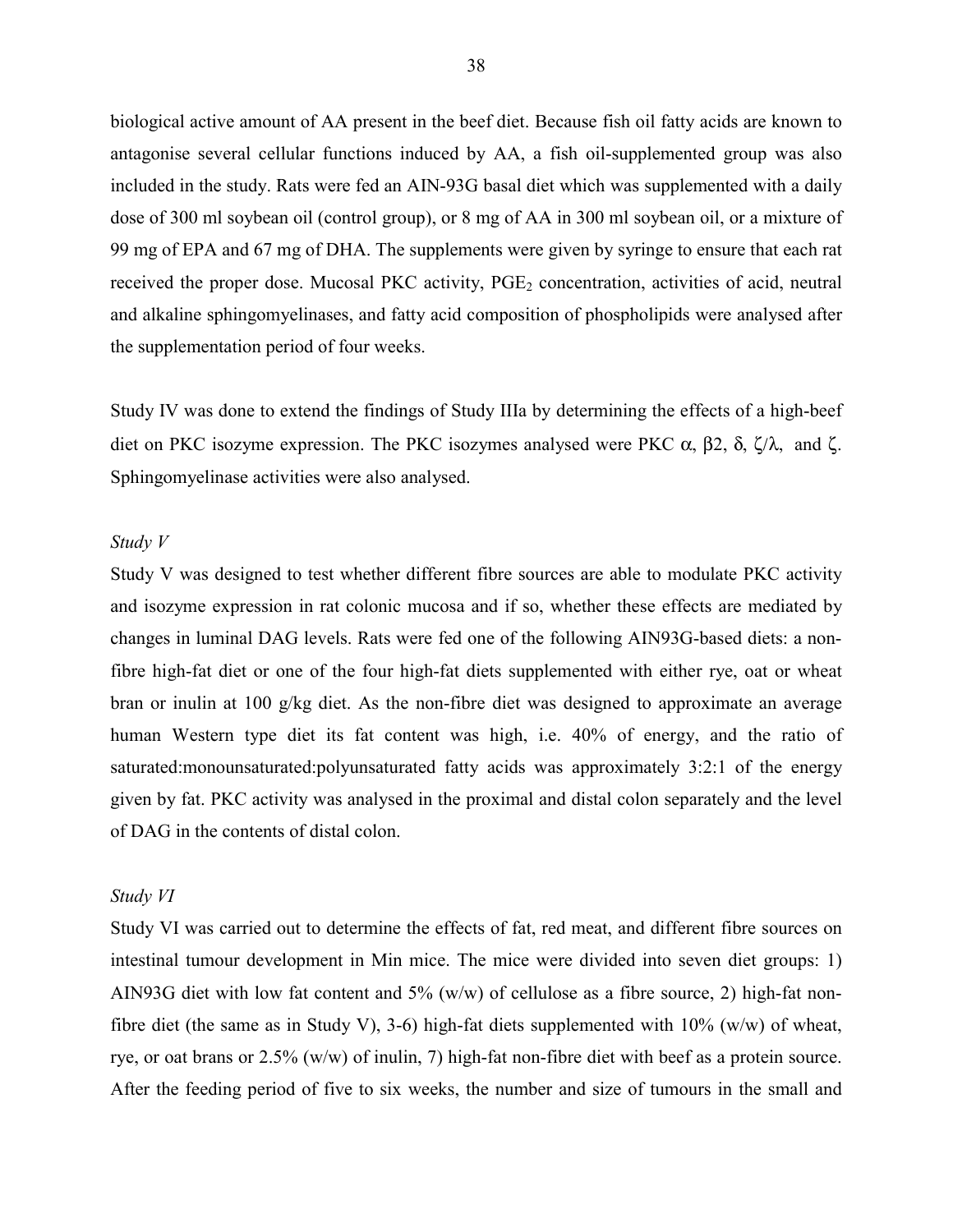large intestine were determined and mucosal levels of PKC isozymes and β-catenin were analysed.

#### **6.2 Animals and sample collection**

The study protocols for all the experiments were approved by the Laboratory Animal Ethics Committee of the Faculty of Agriculture and Forestry, University of Helsinki. Male weanling Wistar rats were obtained from the National Laboratory Animal Centre, University of Kuopio, Finland, for Studies I and II, from the Experimental Animal Facility of University of Helsinki, Finland, for Studies III and IV, and from Harlan Co., The Netherlands, for Study V. Male Min mice (4-7 weeks of age) for Study VI were obtained from the Jackson Laboratory, ME, USA. During the experiments, rats and Min mice were housed in plastic cages in an animal facility with a controlled temperature (20-22°C) and a 12 h light-dark cycle. During the experiments rats and mice had free access to the diets and tap water. Body weights were recorded weekly. The number of animals per dietary treatment group was 12 - 13 in the studies using rats and 7 - 9 in the study using mice. In studies II, III, and V, each rat was kept in a metabolic cage for 1 to 2 d to collect faeces. At the end of the feeding periods the animals were killed by  $CO<sub>2</sub>$  asphyxiation.

In Studies  $II - V$  rat colons were removed, cut open longitudinally, and flushed clean with icecold phosphate-buffered saline. The colons were divided into proximal and distal segments of equal length; mucosas were scraped off with a microscope slide and used for biochemical analysis. Study I differed from the other studies in that the proximal one-thirds of the colonic mucosa was used for fatty acid analysis and the distal two-thirds for PKC activity analysis. The caecal mucosa was used for phospholipid fatty acid analysis in Study II. It was collected essentially in the same way as the colonic mucosa. Those tissue and faecal samples that were not used for the analysis on the same day were frozen in liquid  $N_2$  and stored at -70 $^{\circ}$ C.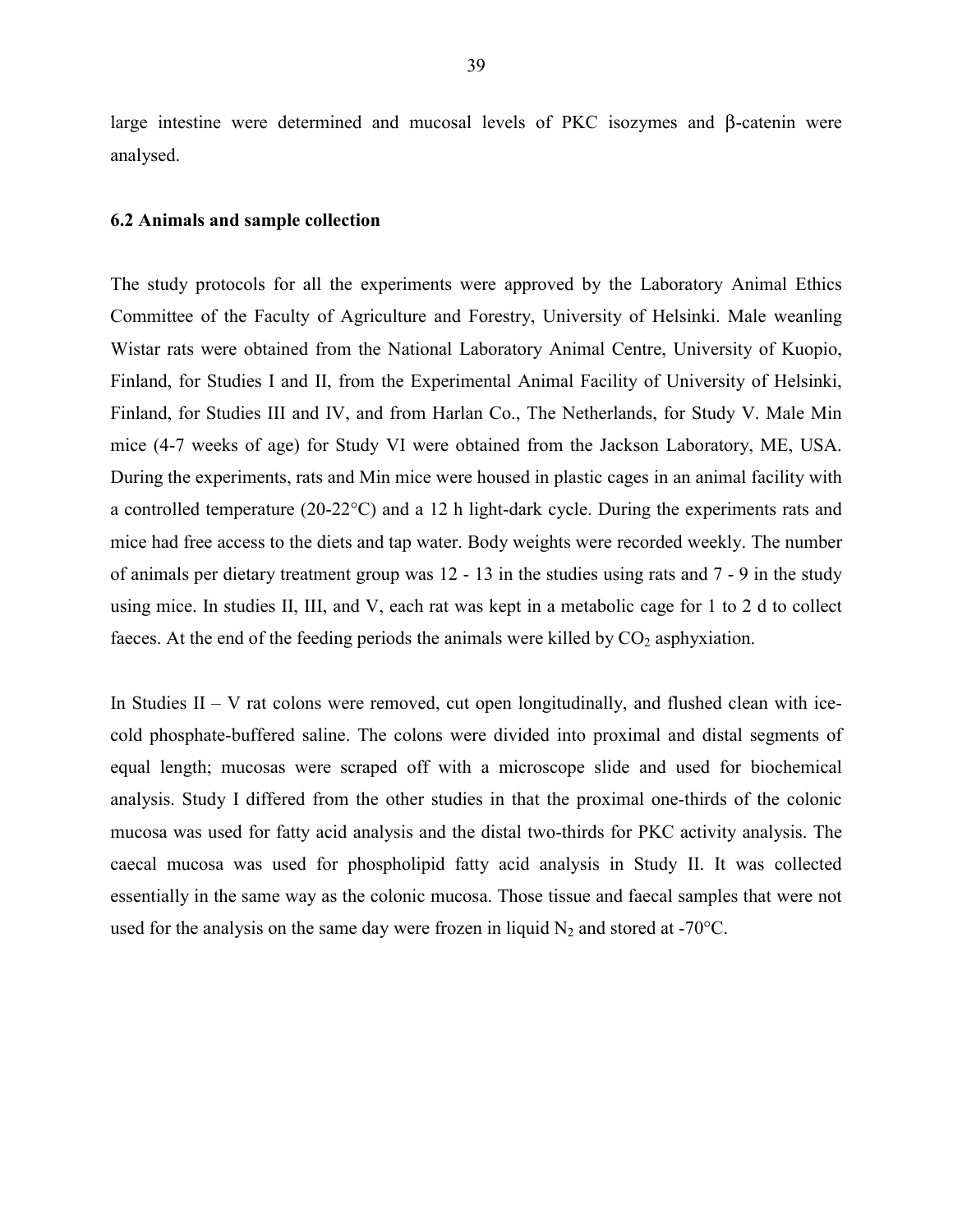#### **6.3 Methods**

#### *Tumour scoring in Study VI*

The whole intestine of the Min mice in Study VI was removed, opened longitudinally, and flushed with ice-cold physiological saline. The small intestine was divided into five segments of equal length. The caecum and colon were kept together. The segments of the small intestine and the large intestine were then spread out, mucosal surface up, on microscope slides and the number, diameter, and location of tumours were determined using an inverse light microscope at a magnification of x 2.5. The mucosa of the distal small intestine was then scraped off, frozen in liquid N<sub>2</sub> and stored at -70°C until used for PKC isozyme and β-catenin analyses.

# *PKC activity and isozyme expression*

Mucosal samples from rat colon (I-V) and mice small intestine (VI) were homogenised by sonication and ultracentrifuged at 100 000 *g* for 1 h. The supernatant was collected and used as the cytosolic fraction. The pellet was resuspended in the extraction buffer containing  $0.2\%$  (v/v) Triton X-100, incubated for 20 min and ultracentrifuged at 100 000 *g* for 1 h. The resulting supernatant contained the membranes (particulate fraction). Cytosolic and membrane fractions were further purified by DEAE-cellulose chromatography. PKC activity of the DEAE-purified cytosolic and membrane fractions was assayed using a modification of the method described by El Touny and co-workers (1990). In this method, PKCs activated by phosphatidylserinediacylglycerol vesicles phosphorylate a lysine-rich histone protein (histone III-S, Sigma, USA) in the presence of  $\int^{32}P$ ]ATP. PKC activity is expressed as pmol of  $^{32}P$  incorporated per min per mg protein. The enzyme activity measured without the activators comprised 6-10% of the total PKC activity. An addition of 50 µM myristoylated octapeptide (Bachem, Switzerland) to the reaction mixture inhibited enzyme activity by 87% and 94% in cytosolic and membrane fractions respectively. Protein concentrations of the crude and DEAE-purified fractions were measured using a Bio-Rad protein assay reagent based on the Bradford method (Bradford 1976) with bovine serum albumin as a standard.

For PKC isozyme analysis (IV, V, VI), 2 ml of the crude cytosolic and membrane extracts were concentrated to 1/20 volume with Centrex UF-2 concentrators (Schleicher & Schuell, Germany).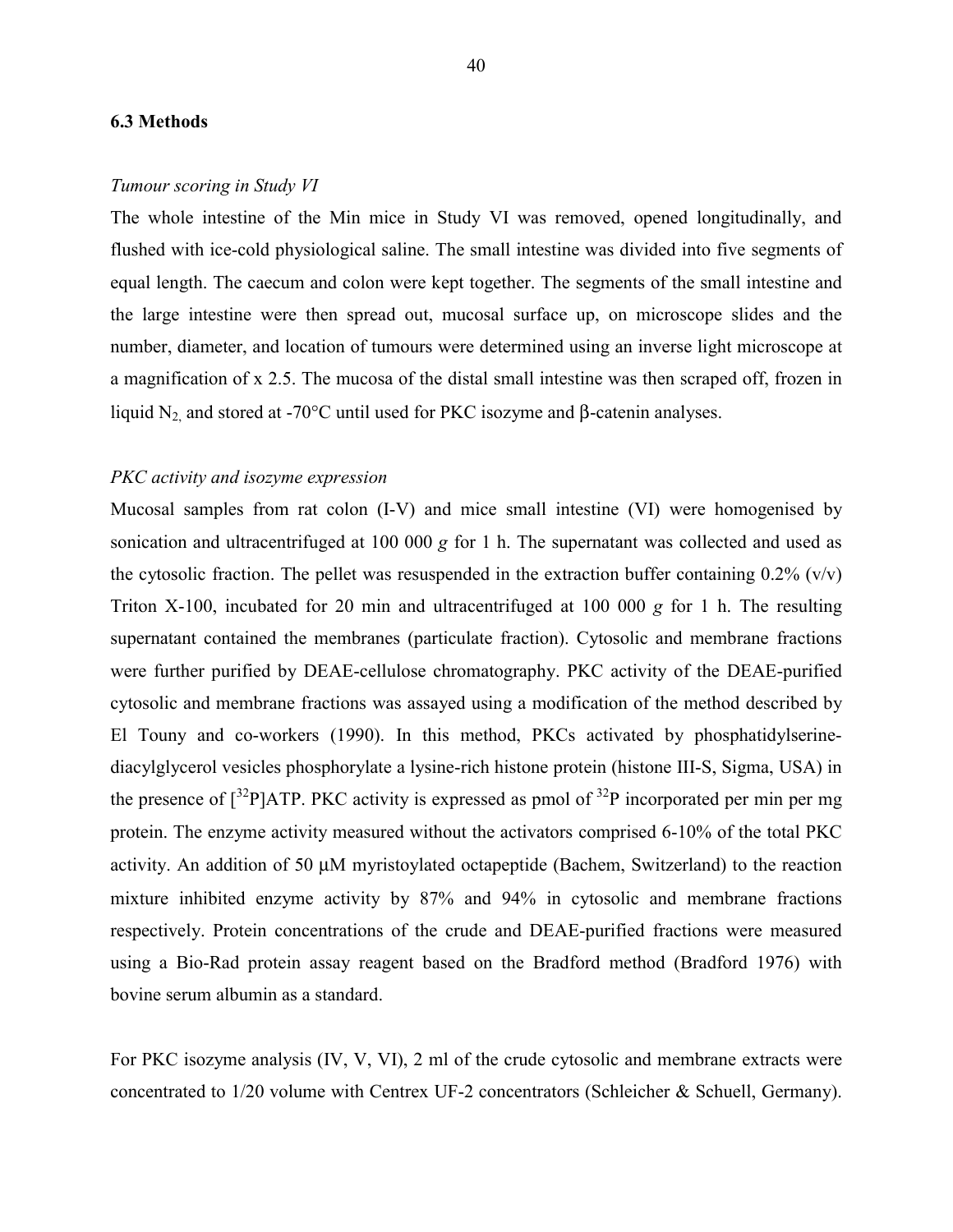The samples were then mixed with an equal volume of sodium dodecylsulphate (SDS) sample buffer, boiled, and stored at -80°C until use. A pooled rat brain homogenate, containing both cytosolic and membrane proteins, was used as a normalisation factor and a control for PKC antibody specificity in immunoblotting analysis. Rat brain homogenate was prepared essentially in the same way as described for the colon samples. Colonic mucosa samples (30-100 µg) and rat brain homogenate (1-5 µg) were subjected to SDS-polyacrylamide gel electrophoresis using 10% resolving gels (Laemmli 1970) and then transferred to polyvinylidene difluoride membranes (Towbin 1979). Following transfer, the membranes were probed with antibodies for PKC  $\alpha$ ,  $\beta$ 2, δ, and ζ/λ by the method of Scheng and Schuster (1992), protocol B. Dilution of individual primary antibody and alkaline phosphatase-conjugated secondary antibody was optimised for each PKC isozyme. PKC bands were visualised by colorimetric staining of blots with 5-bromo-4 chloro-3-indolyl phosphate and nitroblue tetrazolium substrate mix (Bio-Rad, CA, USA). Blots were scanned on a Sharp JX325 Scanner and the scanning images were analysed with ImageMaster 1D Software, version 2.0 (Pharmacia Biotech, Sweden). The results are expressed as sample band intensity divided by rat brain band intensity. In preliminary experiments, a range of protein concentrations for each isozyme was loaded onto gels to ensure that the colorimetric signal was quantitatively detectable.

# *Phospholipid fatty acid composition*

Total lipids of caecal (II) and colonic mucosa (III) were extracted by the method of Folch and coworkers (1957). Phospholipids of colonic samples (III) were fractionated by thin layer chromatography (silica gel 60, Merck, Germany). Thereafter samples were methylated as described previously (Stoffel *et al.* 1959). The fatty acid methyl esters derived from total lipids or different phospholipid fractions were analysed using a Hewlett Packard 5890 Series II gas chromatograph (USA) equipped with a fused silica capillary column (NB-351, Nordion, Finland) and an ultraviolet detector. The oven temperature was programmed to rise from 170°C to 230°C at a rate of 4°C/min and then kept at 230°C for 8 min. Fatty acid peaks were identified by comparison with a fatty acid methyl ester standard (GLC-91, Nu-Chec-Prep, MN, USA). The proportions of individual fatty acids are expressed as percentages of the total fatty acids.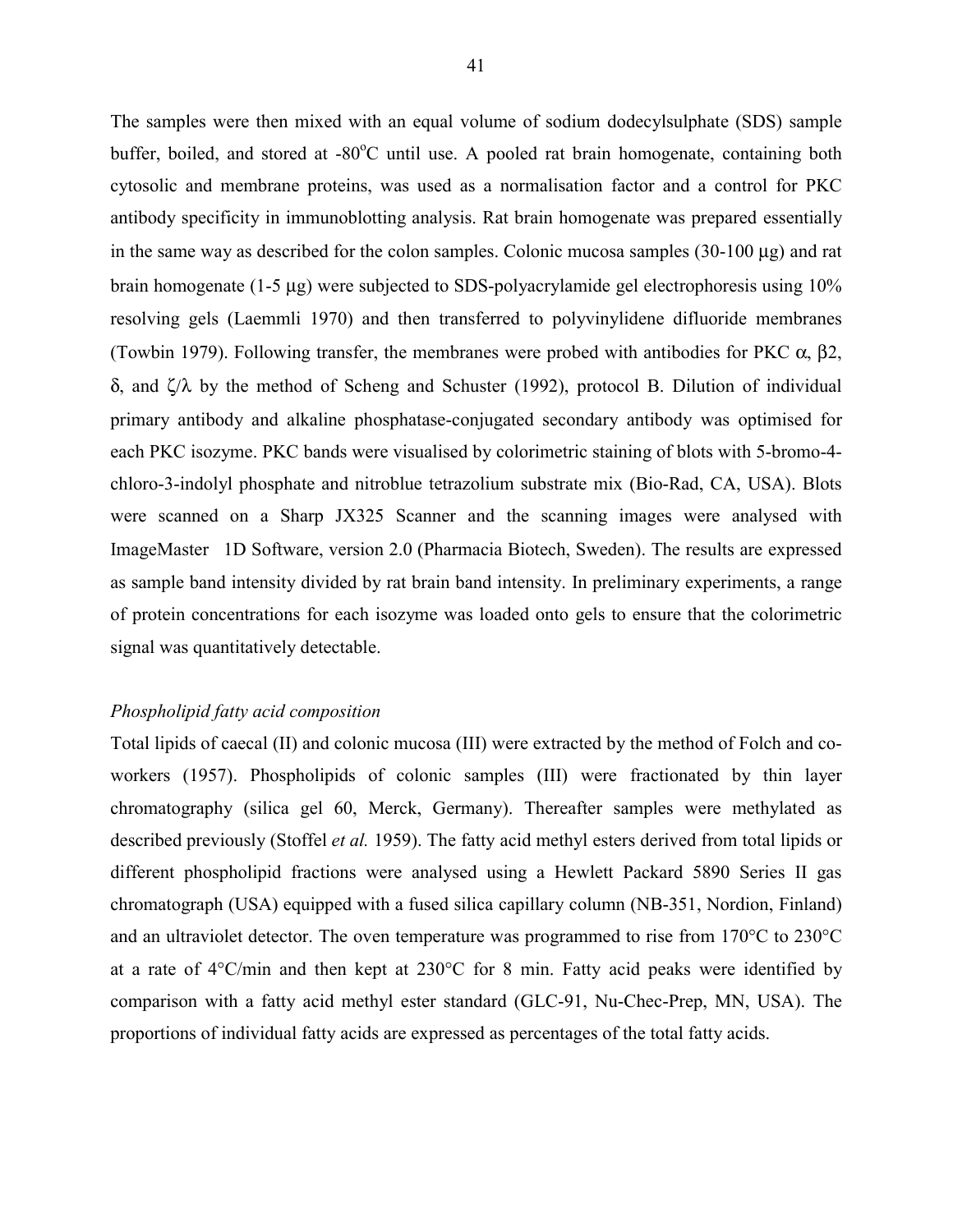*PGE2*

Colonic mucosal samples (III) were homogenised in 15% ethanol and centrifuged at 5000 *g*. The supernatant was removed and acidified to pH 3. The samples were then purified by SepPak-C18 cartridges (Waters Assoc., MA, USA) according to Powell (1982) and their  $PGE<sub>2</sub>$  content was determined by enzyme immunological assay using a commercial kit (Cayman Chemical, MI, USA). Prior to the purification procedure, 5000 cpm of  $[^3H]PGE_2$  was added to the samples to assess recovery. Mucosal  $PGE_2$  is expressed as ng per mg sample protein.

# *DAG concentration in luminal contents and faeces*

Lipids from luminal contents (V) and faecal samples (II, III) were extracted by a modified method of Bligh and Dyer (1959). The lipid extracts were dried under nitrogen and used for analysing the total amount of DAG by a commercial kit (Amersham, UK) based on the *E. coli*-DAG-kinase method (Preiss *et al.* 1986). After the enzymatic reaction the samples were purified by Amprep Si -columns (Amersham, UK) according to the manufacturer's instructions and subjected to scintillation counting.

## β*-Catenin expression*

Mucosal samples of the distal small intestine of Min mice (VI) were treated in the same way as samples for PKC isozyme analysis. The protein levels of β-catenin were determined in cytosolic and particulate fractions by using monoclonal mouse β-catenin antibody (Transduction, KY, USA) and alkaline phosphatase-conjugated anti-mouse secondary antibody (Zymed, CA, USA). Quantitation of β-catenin signal was as described for PKC isozymes.

# *Sphingomyelinase activities*

Sphingomyelinase activities of colonic mucosal samples in Studies III and IV were kindly analysed by Dr. Rui-Dong Duan's group at the University Hospital of Lund, Sweden. Sphingomyelinases were determined as described previously (Hertevig *et al.* 1997) with modifications (Papers III and IV).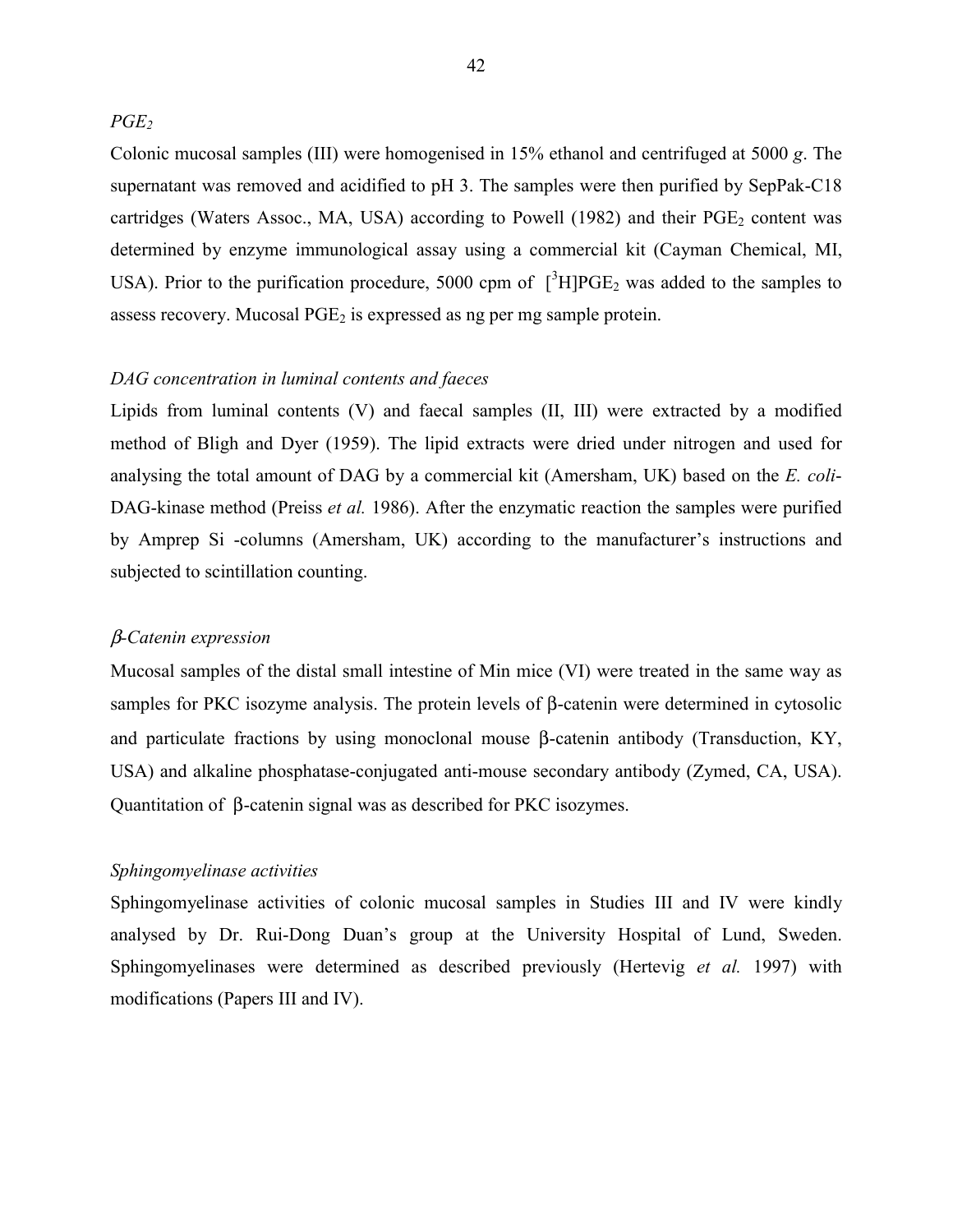# *Statistical analysis*

One-way analysis of variance was used to compare variables among the dietary groups in Studies I, II, IIIb, V, and VI. When the *p* value was < 0.05, means were separated using Tukey's *post hoc*-test. In Study IIIa, the unpaired t-test was used to compare the means between the beef and casein groups. The differences between the proximal and distal colon were analysed by the paired samples t-test. The correlation data were analysed by either the Pearson correlation analysis or a linear regression analysis. The Systat statistical computer package (version 7.0, SPSS Inc., USA) was utilised for all the statistical analyses.

#### **7. RESULTS**

# **7.1 Effects of fat, red meat, and fibre sources on colon signal transduction (PKC) in rats (I-V)**

# *Fat (I-II)*

In Study I the high-fat butter diet resulted in increased membrane PKC activity in rat colonic mucosa when compared with the low-fat control diet  $(p < 0.05$ ; Figure 4a). PKC activity in rats fed the high-fat rapeseed and sunflowerseed-oil diets was close to that in the control group. In Study II we were unable to reproduce the increasing effect of butter on PKC activity though membrane PKC activity in the distal colon appeared to be slightly higher in rats fed the butter diets than in those fed the control diet (Figure 4b). There were also no dietary effects on PKC activity in the proximal colon (Table 3 in Paper II). The effects of the coconut-oil diets on PKC activity were essentially similar to those of the butter diets. The saturated fat diets caused relatively small changes in fatty acid composition of caecal phospholipids, with rats fed the highfat coconut-oil diet having an increase in 14:0 and rats fed the high-fat butter diet having an increase in 18:1*n*-9 when compared to the rats in the control group (Tables 5 and 6 in Paper II). The fatty acid composition of phosphatidylcholine was associated with membrane PKC activity so that saturated fatty acids (14:0 and 18:0) were positive correlated and unsaturated fatty acids (e.g. linolic acid, AA) were negatively correlated with membrane PKC activity (Figure 1 in Paper II). Faecal DAG concentration was not significantly affected by the diets (Figure 4c).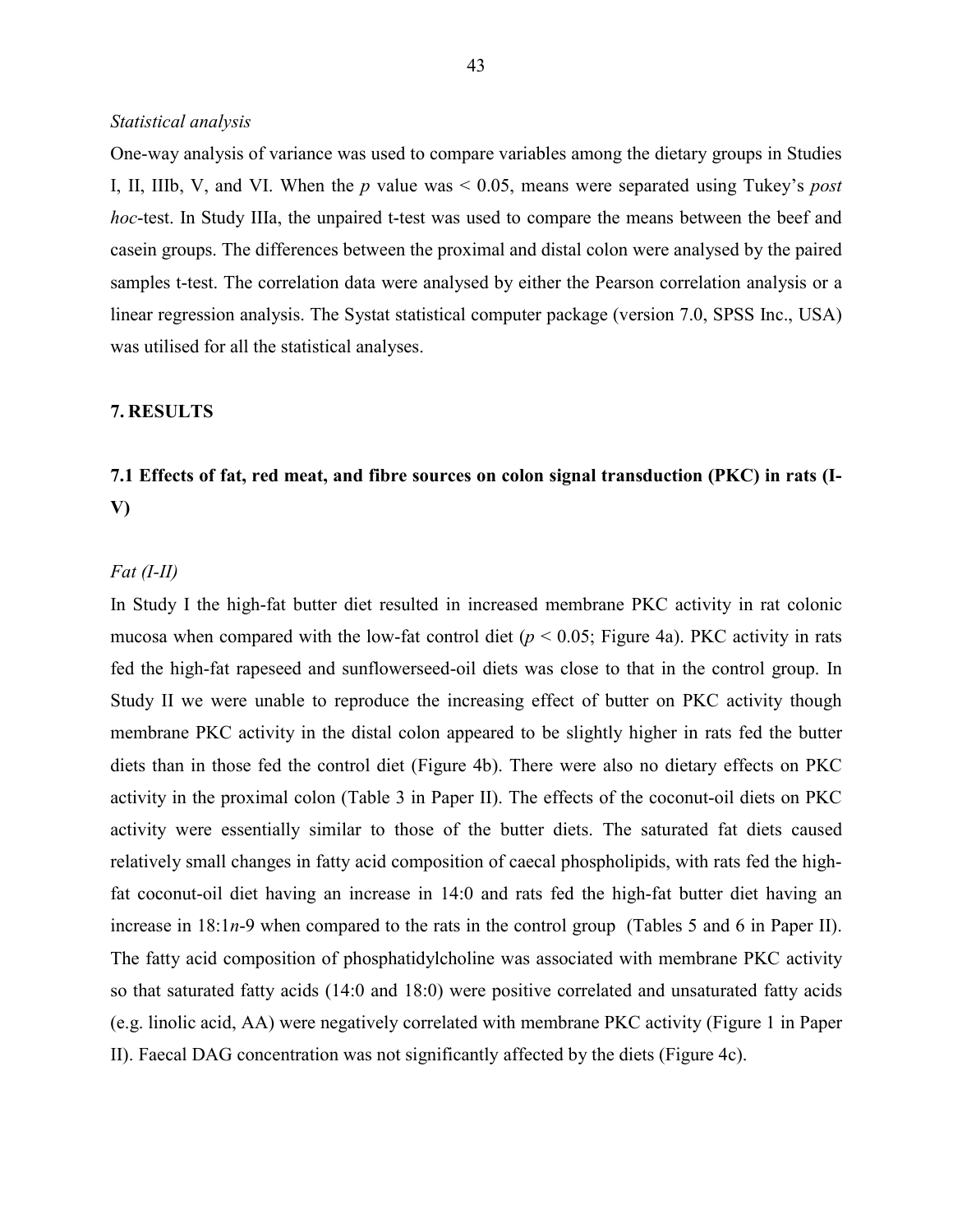

*Figure 4. Effects of dietary fats on a) membrane PKC activity in whole colon mucosa, b) membrane PKC activity in distal colon mucosa, and c) faecal DAG concentrations in rats. Values are means and SD. Bars with different letters are significantly different (p < 0.05). LFC, low fat control, HFB, high fat butter, HFRO, high fat rapeseed oil, HFSO, high fat sunflower seed oil, LFB, low fat butter, LFCO, low fat coconut oil, HFCO, high fat coconut oil.*

# *Red meat and arachidonic acid (III-IV)*

Rats fed the beef diet had significantly higher membrane and cytosolic PKC activities in their distal colons than rats fed the casein diet ( $p < 0.05$  and  $p < 0.01$  respectively; Figure 5a). The beef diet induced PKC activity also in the proximal colon, though the effect was less pronounced than in the distal colon (Table 3 in Paper III). Changes in distal PKC isozyme expression occurred, with beef-fed rats having a higher level of cytosolic PKC  $\alpha$  and a lower level of membrane PKC δ than casein-fed rats (Figure 2 in paper IV). PKC ζ/λ was affected so that the level of 40 & 43 kDa fraction was higher and the level of 70 & 75 kDa fraction was lower in beef-fed rats (Figure 5b and 5c). There was no significant difference in faecal DAG concentrations between the beef and casein groups (169  $\pm$  33 vs. 158  $\pm$  19 nmol/g wet faeces). DAG concentration was positively correlated with the cytosolic PKC activity (Figure 1 in Paper III).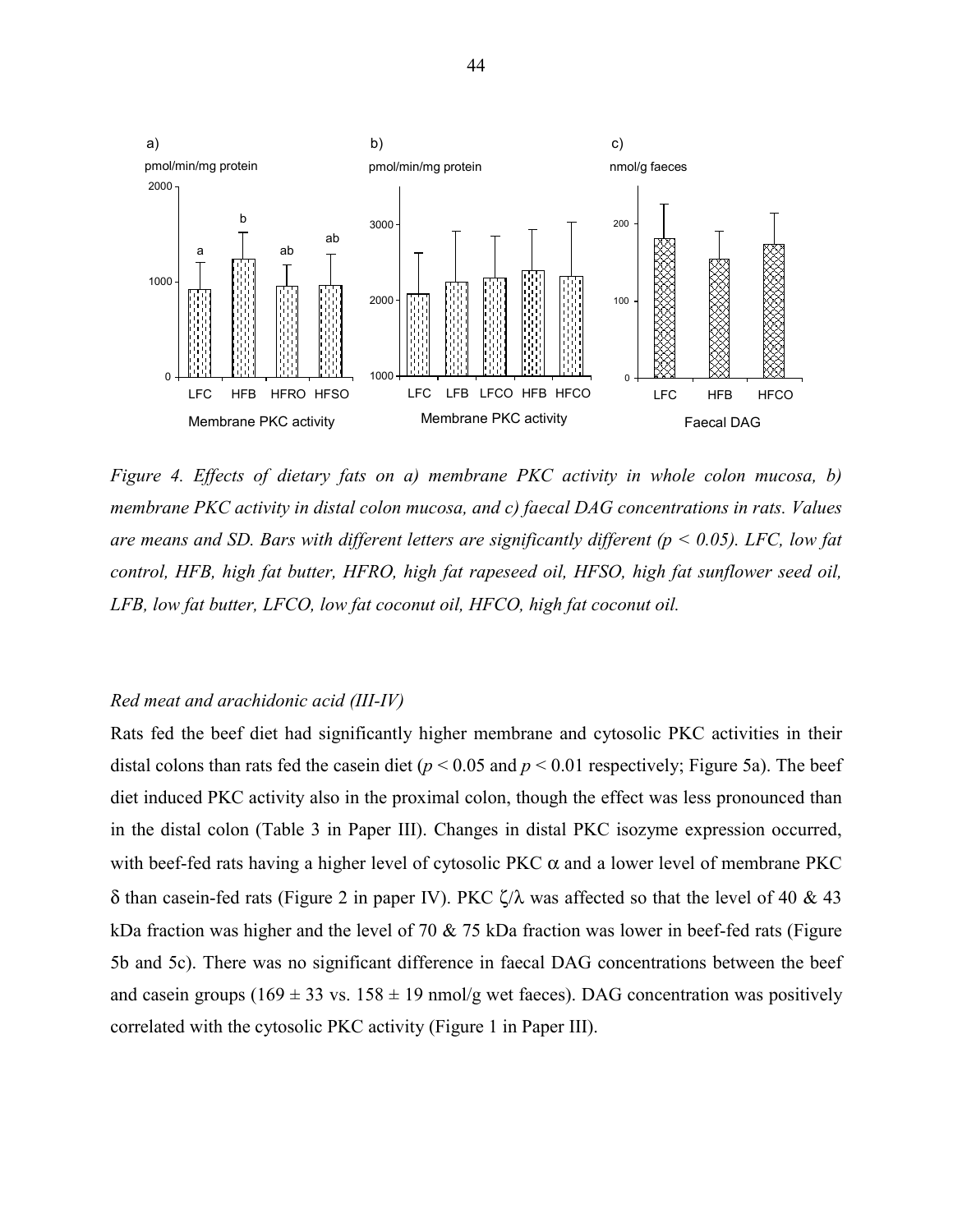

*Figure 5. Effects of the beef diet on a) PKC activity, and PKC* ζ*/*λ *protein levels b) in the cytosol and c) in the membrane of rat distal colon. Values are means and SD. \* and \*\*, significantly different from the casein group at p < 0.05 and p < 0.01, respectively.*

Supplementation of AA with an amount equivalent to that available from the beef diet had no effect on PKC activity in rat distal colonic mucosa. However, AA-supplemented rats had a significant ( $p < 0.05$ ) increase in proportion of AA in mucosal phosphatidylcholine compared with the AIN93G control diet (Table 5 in Paper III). This was accompanied by an increase in concentration of mucosal PGE<sub>2</sub>, which was significant only in comparison with the fish oil supplemented group (Table 6 in Paper III). Neither beef nor AA and fish oil supplementations affected the activities of acid, neutral, and alkaline sphingomyelinase (Table 6 in Paper III and Table 3 in Paper IV).

#### *Fibre sources (V)*

In the distal colon, wheat bran feeding resulted in the lowest mucosal PKC activity and PKC β2 protein level, whereas oat bran and inulin feeding led to an increase in PKC activity and PKC β2 levels (Figure 6a and 6b). Rats fed the non-fibre control diet were between these two extremes. Rye bran-fed rats had low PKC activity although their PKC β2 expression was rather increased than decreased. DAG concentration in the contents of distal colon was the lowest in the non-fibre and wheat bran groups which differed significantly ( $p < 0.05$ ) from the rye bran group (Figure

45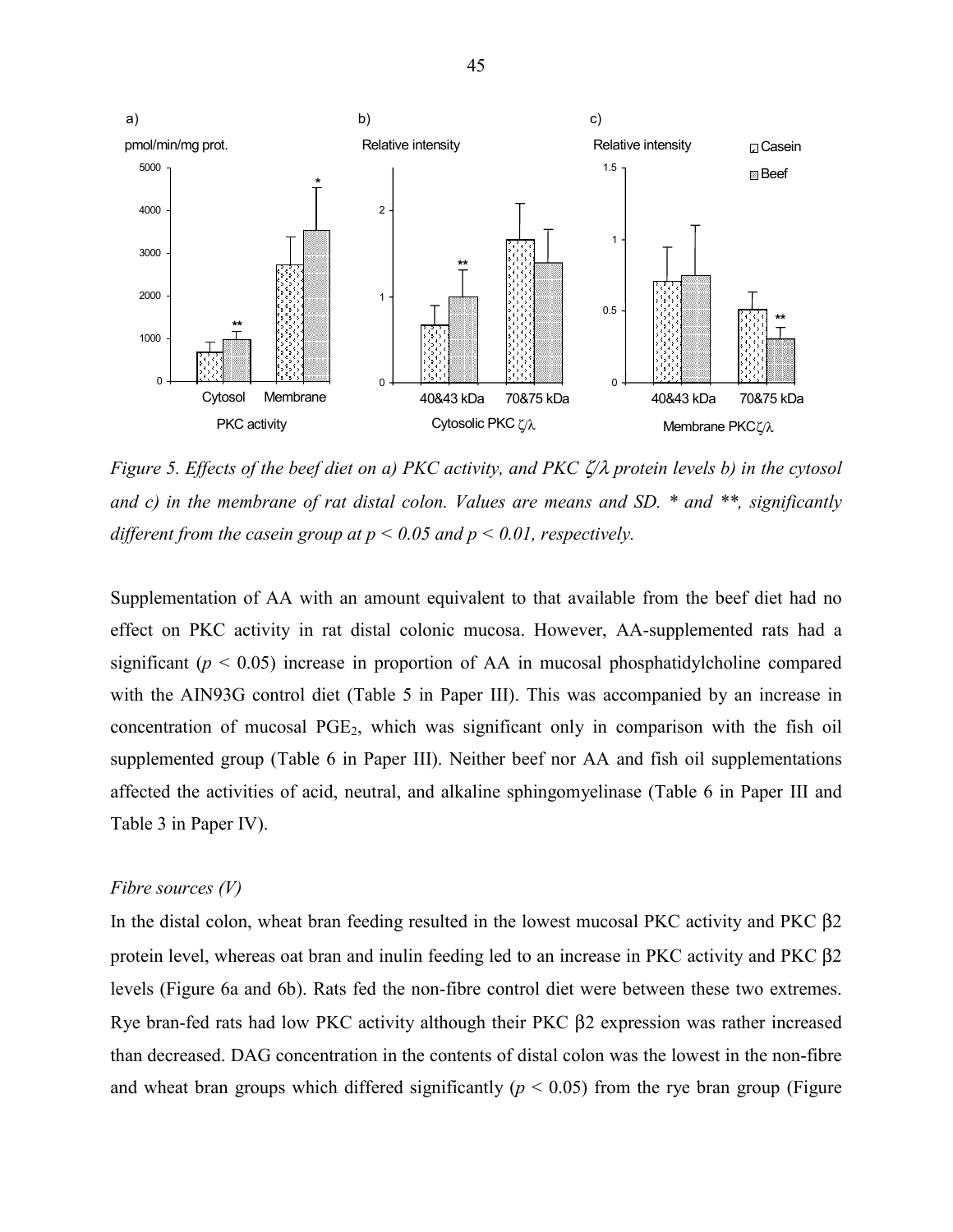6c). The increasing effect of inulin on membrane and total PKC activity was even more pronounced in the proximal than in the distal colon (Table 5 in Paper V). However, isozyme expression differed so that, instead of PKC β2, inulin induced membrane PKC δ expression (Table 3 in Paper V). There were also changes in expression of cytosolic PKC  $\alpha$  and  $\zeta/\lambda$  in the proximal colon and cytosolic PKC  $\delta$  and  $\zeta/\lambda$  in the distal colon (Table 3 and 4 in Paper V).



*Figure 6. Effects of diets enriched with different fibre sources on a) membrane PKC activity and b) membrane PKC* β*2 protein levels in rat distal colon mucosa as well as c) DAG concentrations in the distal colon contents. Values are means and SD. Bars with different letters are significantly different (p < 0.05). NF, non-fibre high-fat, WB, wheat bran, RB, rye bran, OB, oat bran, INU, inulin.*

# **7.2 Effects of fat, red meat, and fibre sources on intestinal tumour development in Min mice (VI)**

In Min mice, the majority of tumours develop in the distal small intestine. The number of tumours in the distal small intestine was lowest in mice fed the rye bran diet and highest in mice fed the beef diet. The beef-fed mice differed significantly ( $p < 0.05$ ) from mice fed the rye bran, wheat bran, and AIN93G diets (Figure 7a). The inulin-fed mice had nearly as many tumours as the beef-fed mice and they differed significantly from the mice fed the rye bran diet (Figure 7a).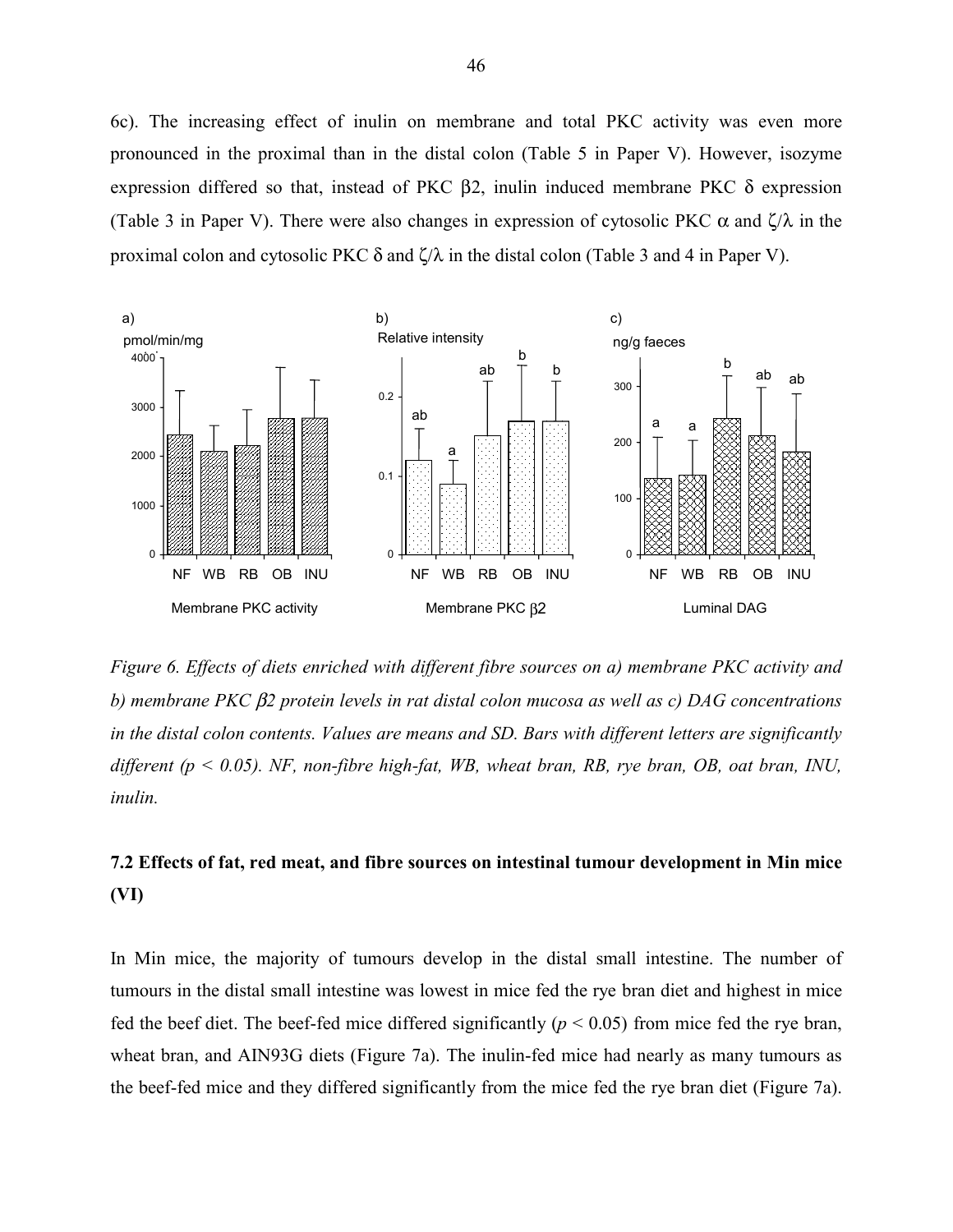Though Min mice have only few tumours in their colons, the effects of the experimental diets on colonic tumour development were in line with those seen in the small intestine (Table II in Paper VI). Specifically, tumour incidence was only 33% in the rye bran group when compared with 89% in the beef group and 100% in the inulin group. There were no significant differences in tumour size among the diet groups (Table III in Paper VI).



*Figure 7. Effects of fat, beef, and fibre sources on a) intestinal tumour formation and b) mucosal* β*-catenin protein level in Min mice. Values are means and SD. Bars with different letters are significantly different (p < 0.05). NF, non-fibre high-fat, WB, wheat bran, RB, rye bran, OB, oat bran, INU, inulin.*

In general, the protein levels of PKC  $\alpha$ ,  $\beta$ 2,  $\delta$ , and ζ in the distal small intestinal mucosa of Min mice were much higher in the cytosolic than in the membrane fraction. Membrane levels of PKC  $α$  and  $δ$  were under the detection limit. There were large variations in PKC values within dietary groups and no significant differences in PKC isozyme expression between the dietary groups could be found (Table IV in Paper VI). Cytosolic β-catenin level was lowest in mice fed the rye bran and beef diets and highest in mice fed the inulin and oat bran diets (Figure 7b). The inulin group differed significantly ( $p < 0.05$ ) from the non-fibre, rye bran, and beef groups, and the oat bran group differed from the rye bran and beef groups. Cytosolic β-catenin level was significantly correlated with all the PKC isozymes analysed ( $r = 0.62 - 0.68$ ,  $p \le 0.001$ ).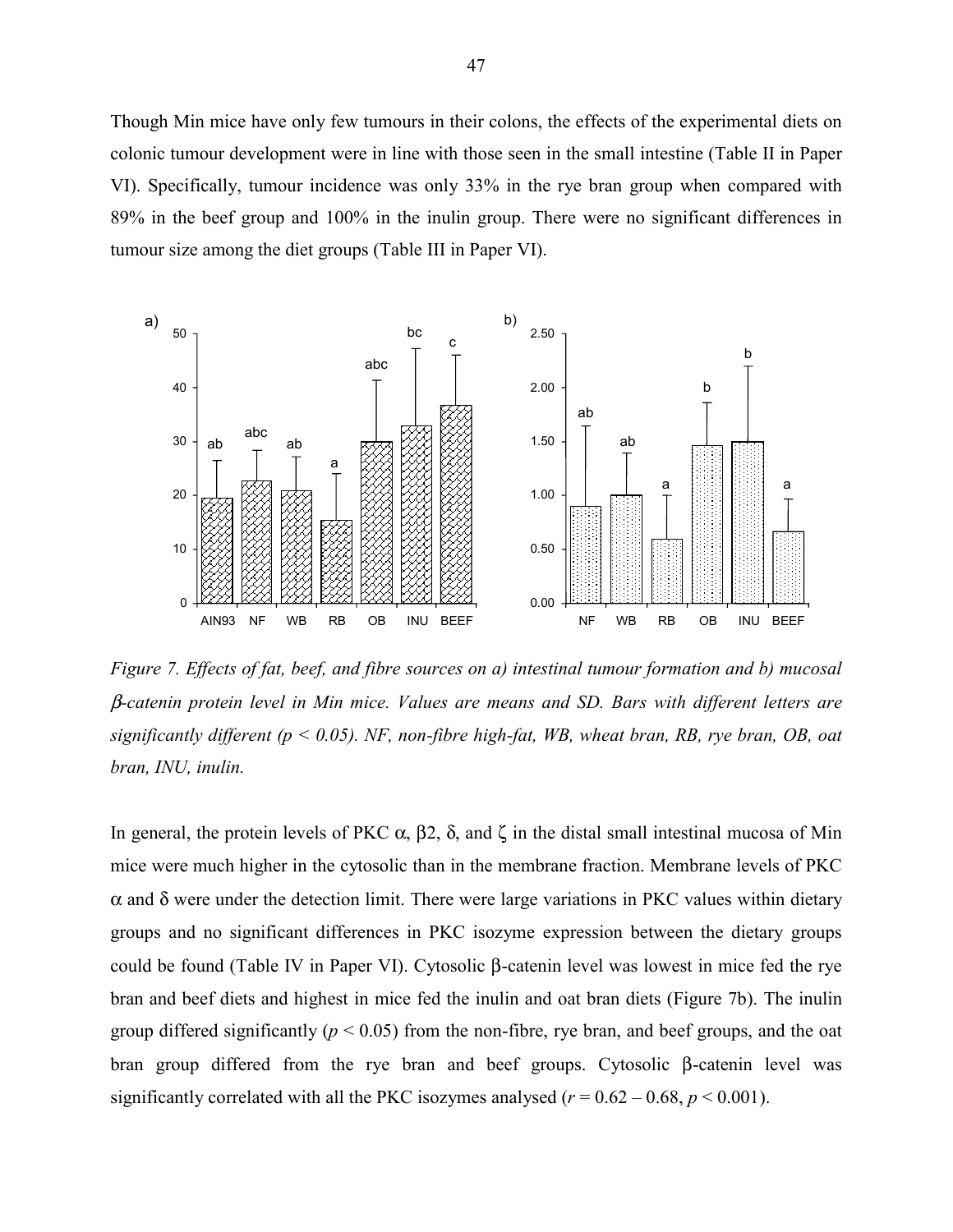#### **8. DISCUSSION**

#### **8.1. Fat**

Dietary fat appeared to have no major role in modulating PKC activity in the colonic mucosa of rats. The first study showed some indication that high-fat butter diet, rich in saturated fatty acids, increases membrane PKC activity when compared to a low-fat basal diet and, to a lesser extent, to high-fat rapeseed and sunflower-oil diets, rich in unsaturated n-9- and n-6-fatty acids, respectively. The purpose of the second study was to determine further the role of saturated fats in PKC activation but what could be seen was only a slight increasing effect of saturated fat on PKC activity in the distal colon. There were also no difference between the effects of butter and coconut oil, demonstrating that chain length of saturated fatty acids is not important (palmitic and stearic acids vs. lauric and myristic acids). Results of two previous studies with rats indicated an increase in membrane PKC activity by feeding beef tallow relative to feeding corn oil (Chapkin *et al.* 1993) or low-fat basal diet (Lafave *et al.* 1994).

The high-fat saturated diets had no effect on faecal DAG levels nor was there any correlation between DAG and mucosal PKC activity. This result contradicts the assumption that high-fat diets result in increased levels of faecal lipids and bile acids, which together enhance DAG production by colonic bacteria (Morotomi *et al.* 1990 and 1991). The DAG produced could then enter colonic epithelial cells and activate PKC, thereby causing a chronic state of increased cell proliferation. Though this hypothesis sounds plausible it has actually never been verified in *in vivo* studies.

The effects of butter and coconut oil on fatty acid composition of PC and PE fractions in caecal mucosa were rather moderate and no dietary effects were observed, for example in the levels of AA, a fatty acid considered to be important for signal transduction. The composition of PC was more resistant to dietary induced changes than that of PE. This may partly account for the relatively week effect of the fats on PKC activity, since PC hydrolysis products, DAG in particular, are thought to maintain the sustained PKC activity needed for long-term cellular responses in cells (Nishizuka 1995). Supporting the role of PC in regulating PKC activity, PC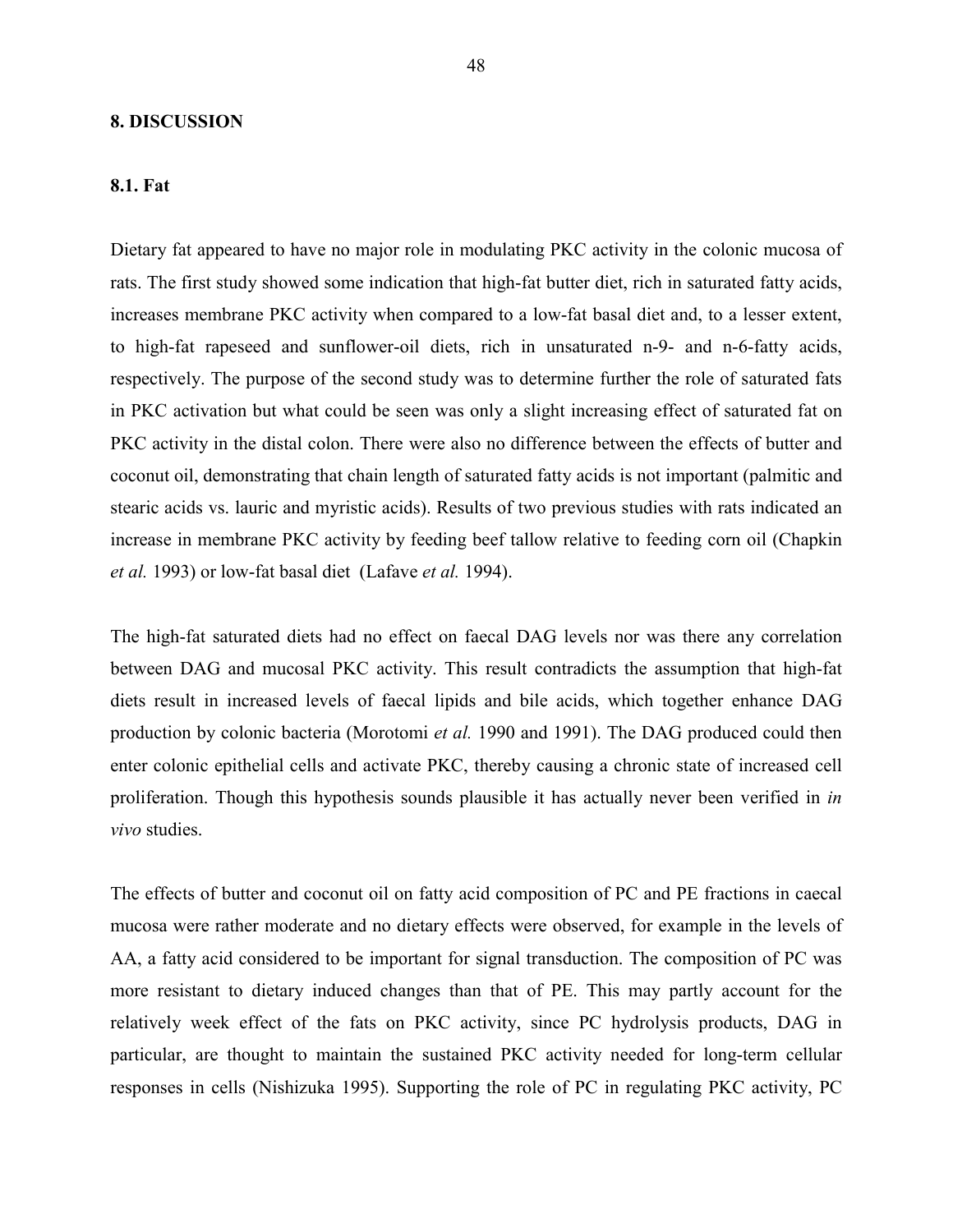fatty acids were significantly correlated with membrane PKC activity. Generally, saturated fatty acids were associated with increased and unsaturated fatty acids with decreased PKC activity. It seems unlikely that these associations were mediated through PC hydrolysis products since saturated DAG and saturated fatty acids have been week stimulators of PKC activity *in vitro* (Hannun *et al.* 1986). Alternatively, PC as the main phospholipid in cell membranes affects cell membrane physicochemical properties, which may have direct effects on PKC activity. This is supported by a study of Slatter and co-workers (1994) that showed with artificial membranes that increasing PC unsaturation in the presence of PE resulted in decreased PKC activity.

We could also see no promoting effect of a high-fat diet on intestinal tumour development in Min mice. The adenoma number in mice fed the high-fat diet, the fat being mostly butter, was nearly identical with mice fed the low-fat AIN93G diet. High-fat diets are generally considered to increase colon cancer risk and especially beef tallow and corn oil have promoted colon carcinogenesis in some (Reddy 1992, Wasan *et al.* 1997) but not all (Nauss *et al.* 1983) experimental colon cancer studies. However, the promotive effect of fat may be partly explained by its contribution to energy intake, since recent epidemiological studies (Howe *et al.* 1997) have shown no independent effect of fat on colon cancer risk after adjustment for total energy intake.

# **8.2 Red meat**

Beef feeding resulted in a significantly increased PKC activity both in the cytosolic and membrane fractions of the distal colon of rats. The isozyme analysis gave no clear answer to the question of which isozyme is responsible for the increased PKC activity. Cytosolic PKC  $\alpha$  was elevated in beef-fed rats compared with the casein-fed rats, but because PKC  $\alpha$  requires DAG and  $Ca^{2+}$  and presumably the membrane environment for activation (Newton 1995), it is not likely to be active in the cytosol. In the membrane fraction, rats fed the beef diet showed no clear increase in any of the isozymes measured. Therefore the changes seen in cytosolic and membrane PKC  $\zeta/\lambda$  expression, with beef-fed rats with a decrease in the 70 & 75 kDa fraction and an increase in the 40 & 43 kDa fraction, may have accounted for the increased PKC activity. Cellular fractions typically contain several immunoreactive bands of PKC ζ/λ (Davidson *et al.* 1994), probably as intermediate products of down-regulation (Yong *et al.* 1987). It has been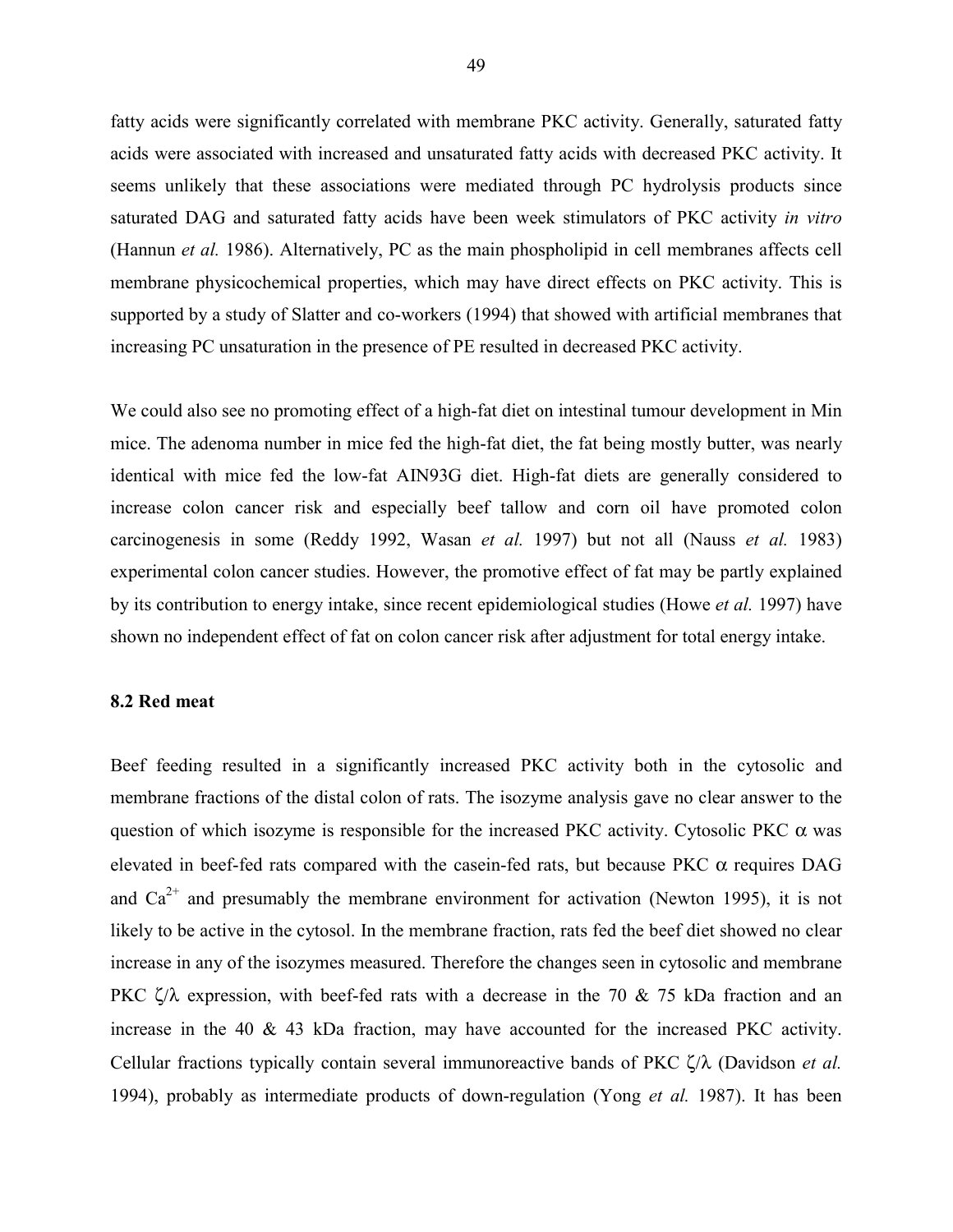suggested that the low molecular bands are proteolytical products of PKC that lack the regulatory domain and are thus permanently active (Berra *et al.* 1993). Down-regulation of PKC ζ and λ is a feature of carcinogen-induced colonic tumours in rats (Jiang *et al.* 1997a, Wali *et al.* 1995, Jiang *et al.* 1997b, Roy *et al.* 1995), which has been blocked by feeding fish oil (Jiang *et al.* 1997a), a 1,25-dihydroxyvitamin D<sub>3</sub> analogue (Wali *et al.* 1996) or a nonsteroidal anti-inflammatory drug piroxicam (Roy *et al.* 1995). In line with epidemiological evidence, each of these agents was also able to reduce colonic tumour formation.

Beef feeding did not alter luminal DAG levels, suggesting that the increased PKC activity in beef-fed rats was not due to enhanced production of luminal DAG. Nevertheless, faecal DAG was positively correlated with the cytosolic PKC activity, which leaves the possibility that more DAG might have been produced and also taken up by colonocytes in beef-fed rats. DAG is assumed to enhance the translocation of PKC to the cell membrane (Newton 1995) and therefore the correlation of DAG to the cytosolic instead of membrane PKC activity was unexpected. However, as has been shown to occur in fibroblasts, DAG taken up by cells may also have been broken down to monoacylglycerol and fatty acids (Florin-Christensen *et al.* 1992). Based on *in vitro* studies, *cis*-unsaturated fatty acids are capable of selectively activating cytosolic PKC (Khan *et al.* 1991). Furthermore, DAG fatty acid compositions may have differed in the dietary groups. Though beef tallow was added to the casein diet to achieve similar fat concentrations and fatty acid compositions for the diets, the beef diet contained a small amount of AA, which was not present in the casein diet. Therefore the beef-fed rats may have had faecal DAG species containing more AA and being more effective in activating cytosolic PKC.

Because AA might have contributed to PKC activity by modulating not just DAG but phospholipid fatty acid composition, it was interesting to test whether the AA content of the beef diet was the reason for the increased PKC activity. This was, however, not the case since supplementation of AA at a level equal to that available from the beef diet caused no changes in mucosal PKC activity even though AA supplementation did increase the AA content of the PC fraction. In contrast to this result, a short-term exposure (10-min) of colon epithelium to free AA caused an increase in mucosal PKC activity in rats (Craven and DeRubertis 1988). However, it is likely that long-term effects of dietary AA differ from those of a short-term exposure. A fish oil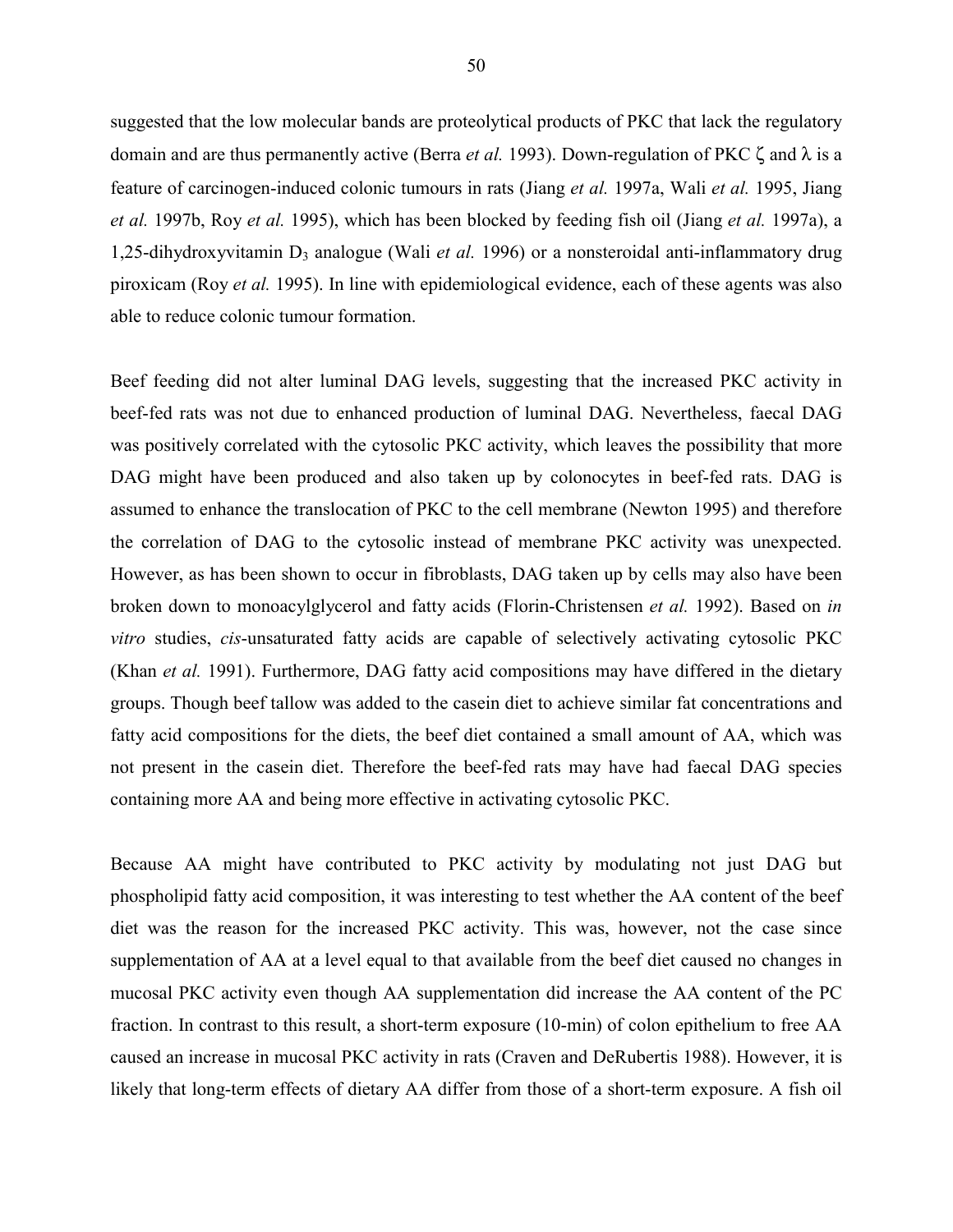supplemented group was also included in the study because fish oil fatty acids are considered to antagonise several cellular functions induced by AA (Li *et al.* 1994). Fish oil supplementation had no effect on PKC activity. The results from previous *in vivo* studies with fish oil have been controversial, and both a decrease (Reddy *et al.* 1996) and an increase (Chapkin *et al.* 1993) in membrane PKC activity compared with corn oil feeding have been reported. It should be noted that the amount of fish oil given to rats in our study was considerably less than that in the previous studies. Also, there is evidence that large amounts of fish oil do alter PKC isozyme expression and that these changes are associated with inhibition of the carcinogenic process in rat colon (Jiang *et al.* 1997a and 1997b).

Because AA is the major precursor of eicosanoids and may affect sphingolipid metabolism, both of which are proposed to be involved in colon carcinogenesis, we also analysed mucosal  $PGE<sub>2</sub>$ concentration and sphingomyelinase activities. It is of interest that AA supplementation resulted in an increase in mucosal PGE2, indicating that diets high in beef might modulate intestinal eicosanoid production. This is important considering the apparently significant role of COX-2 in colon carcinogenesis (Williams *et al.* 1997). Fish oil supplementation, on the other hand, caused a decrease in PGE<sub>2</sub> concentration, which has been demonstrated in previous studies (Bartram *et*) *al.* 1993, Lee *et al.* 1993). Neither AA nor fish oil supplementation affected mucosal sphingomyelinase activities, suggesting that mucosal ceramide production and thus the growth suppressive pathways induced by ceramide were not altered. Apart from AA, beef contains other cell membrane components, such as sphingomyelin (Blank *et al.* 1992), which may modulate sphingomyelin activity. Therefore it was later checked whether the beef-fed rats had changes in their colon sphingomyelin activities. However, activities of acid, neutral, and alkaline sphingomyelinases were not different for the beef and casein-fed rats. Interestingly, acid sphingomyelinase activity was significantly correlated with both PKC activity and PKC ζ protein levels, which is in line with the previous *in vitro* studies showing that ceramide produced by acid sphingomyelinase activates PKC ζ (Lozano *et al.* 1994, Müller *et al.* 1995).

Consistent with the increase in PKC activity, the beef diet induced intestinal tumour development in Min mice. The promoting effect on tumourigenesis could be seen in both the small intestine and the colon. This result is in line with the recent prospective epidemiological studies that have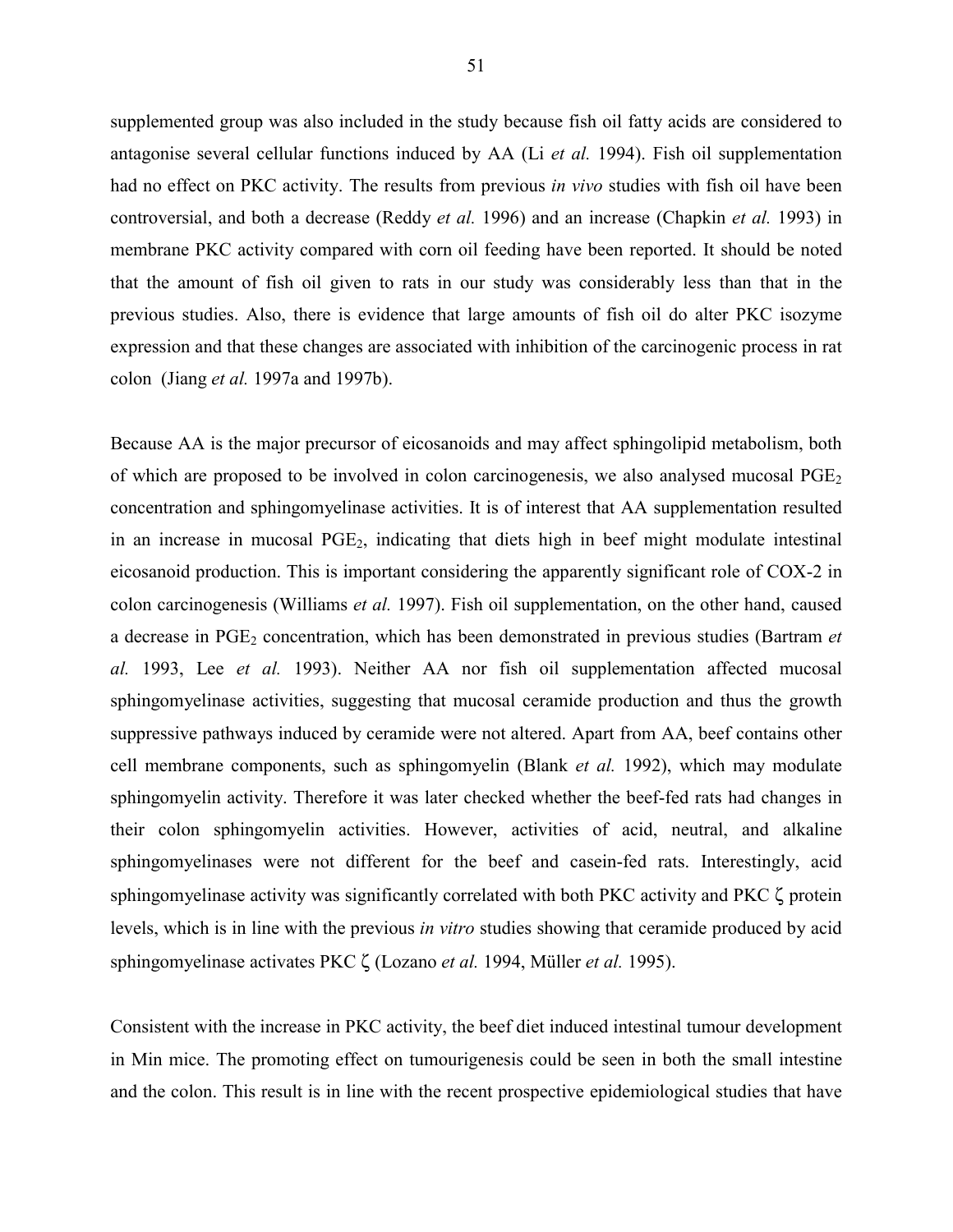shown a positive association between red meat intake and colon cancer risk (Willet *et al.* 1990, Giovannucci *et al.* 1994). Experimental evidence concerning beef or red meat is limited and inconsistent in nature, with results showing both promotive and preventive effects of red meat on colon carcinogenesis (Nutter *et al.* 1983 and 1990, McIntosh *et al.* 1995). The discrepancy in results of the earlier studies is likely to be due to differences in other components of diets and in the form in which meat is given to animals. It is interesting that the beef-fed mice had no increase in their cytosolic β-catenin levels since elevation of cytosolic free β-catenin is considered to be the immediate reason for abnormal cell growth and thus for tumourigenesis in Min mice (Korinek *et al.* 1997). It is possible that beef feeding enhanced tumour formation by affecting cellular targets down-stream of β-catenin.

#### **8.3 Fibre Sources**

Feeding diets enriched with cereal brans or inulin modulated both PKC activity and isozyme expression in the rat colon. Overall, PKC activity in rats fed the wheat and rye bran diets was at the same level or lower than in rats fed the non-fibre diet, whereas rats fed the inulin and oat bran diets had increased PKC activity. In the distal colon, these changes in PKC activity were accompanied by changes in protein levels of membrane PKC β2, indicating activation of this particular isozyme in the inulin and oat bran groups. There is considerable evidence to suggest that PKC β2 is involved in colon cell proliferation and colon carcinogenesis. In colon cancer cell lines, PKC β2 has been directly linked to cell proliferation (Sauma *et al.* 1996, Sauma and Friedman 1996), which is supported by studies revealing a distinct pathway through which PKC β2 promotes mitosis in human leukemia cells (Gökmen-Polar and Fields 1998). In an *in vivo*study with transgenic mice, overexpression of PKC β2 led to hyperproliferation of colonic epithelium and to an increased susceptibility for the formation of carcinogen-induced ACF (Murray *et al.* 1999). Furthermore, PKC β2 expression and/or membrane association are increased in colonic atypical crypts (Kahl-Rainer *et al.* 1996) as well as in tumours compared to the surrounding normal mucosa (Craven and DeRubertis 1992, Davidson *et al.* 1994, Wali *et al.* 1995), indicating that PKC β2 may enhance malignant growth.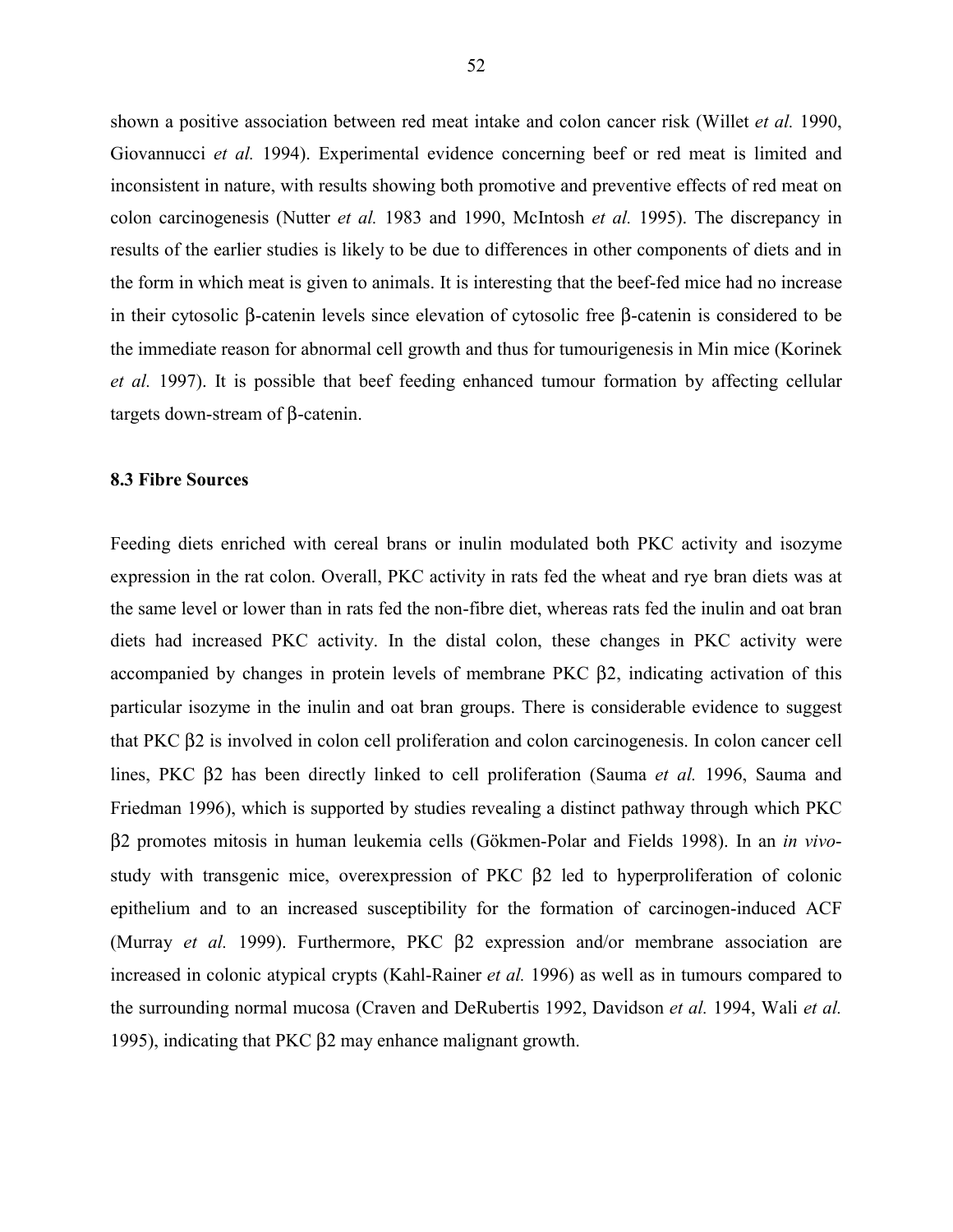The increasing effect of inulin on membrane PKC activity was even more pronounced in the proximal than distal colon. However, protein level of membrane PKC δ, not PKC β2, was increased in the proximal colon. Immunohistochemical studies have revealed the presence of PKC δ especially in the terminally differentiated cells located at the top of colonic crypts (Kahl-Rainer *et al.* 1996, Verstovsek *et al.* 1998), suggesting that PKC δ is needed for normal colonocyte differentiation. PKC δ has also been implicated in mediating apoptosis in some colon cancer cell lines (Weller *et al.* 1999). In colonic tumours of both human and animal origin, PKC δ has been mostly down regulated, presumably due to prolonged activation of the enzyme at the early phase of the tumourigenic process (Kahl-Rainer *et al.* 1994, Wali *et al.* 1995). Taken together, increased PKC activity in the inulin-fed rats may indicate that these animals are prone to down-regulation of PKC δ.

In line with PKC activity, DAG concentration in the contents of distal colon was the lowest in rats fed wheat bran and elevated in rats fed the oat bran and inulin diets. However, the rye branfed rats were an exception since they had the highest faecal DAG level but their PKC activity was as low as in the wheat bran group. Furthermore, though at least partly due to the rye bran group, no significant correlation could be found between DAG and PKC activity, suggesting that luminal DAG is not the major modulator of mucosal PKC activity. Only two previous *in vivo*studies have attempted to determine the effects of fibre on faecal DAG even though neither analysed mucosal PKC activity. One of these showed that supplementation of wheat bran at 15 g per day for eight weeks reduces faecal DAG concentration in women (Reddy *et al.* 1994), which is in agreement with our results. The other study showed that cellulose relative to pectin at the level 6g/100g in diet enhanced faecal DAG excretion in rats (Pickering *et al.* 1995). The authors concluded that this is probably due to a decrease in the uptake of DAG by epithelial cells and might partly explain the inhibiting effect of cellulose on colon carcinogenesis. The cellulose content as well as other dietary fibre components are largely similar in wheat and rye brans and therefore their opposite effects on luminal DAG in our study are not easily explained. It might be related to a specific effect of either of these brans on gut microbes producing the luminal DAG.

Because the effects of the fibre sources are not fully explained by changes in faecal DAG, there have to be other mechanisms whereby these fibre sources affect PKC. In addition to DAG,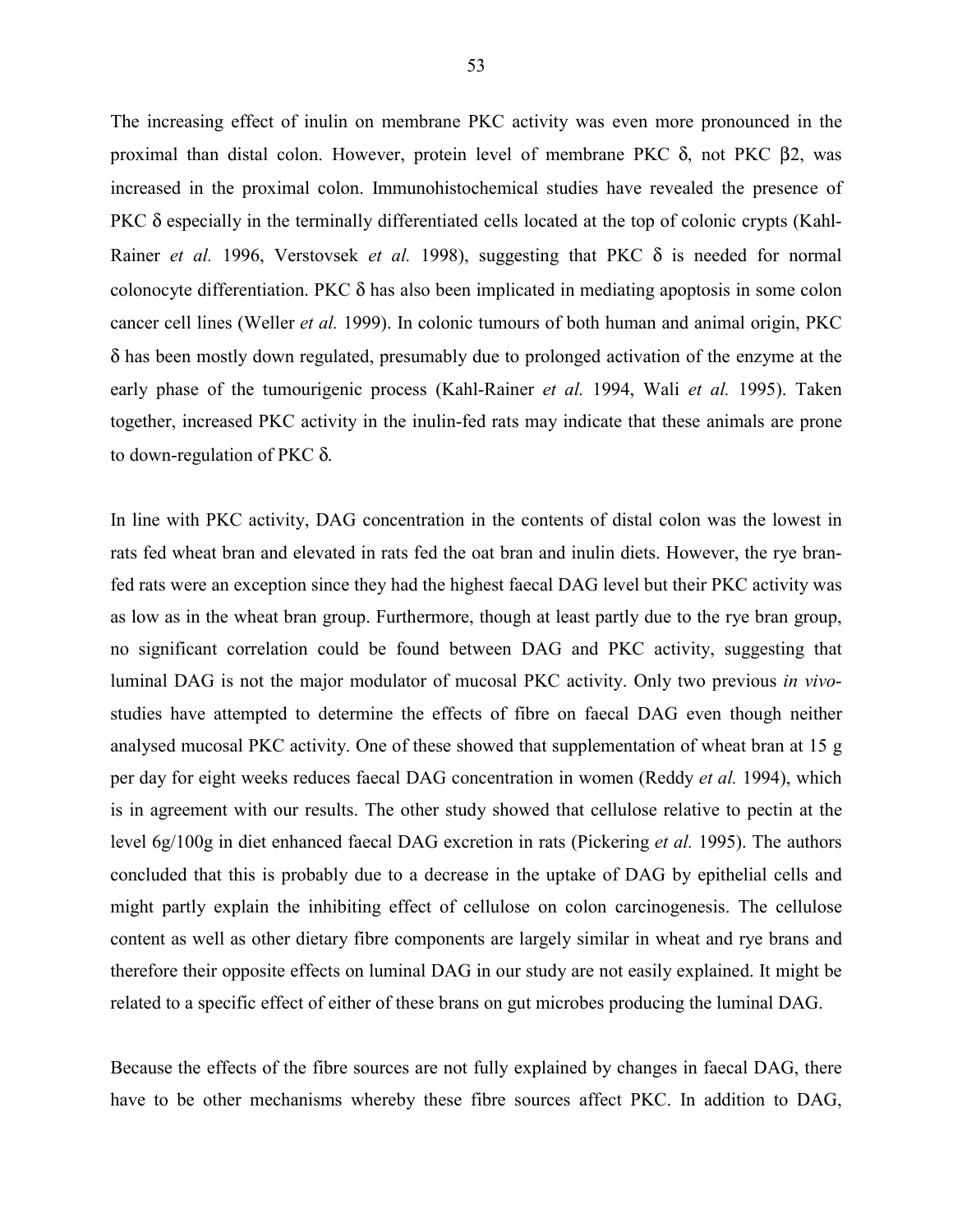concentrations of the three main SCFAs butyrate, propionate, and acetate, as well as activities of certain faecal bacterial enzymes were analysed in the colonic contents of the same rats used for PKC analysis (M Mutanen, A-M Pajari, S Gråsten, and K Liukkonen, unpublished data). No relation between any of the SCFAs and PKC activity or isozyme levels could be found. This is in agreement with a recent *in vitro* study which showed that PKC does not mediate the differentiating effects of butyrate on colon cancer cells, though its activity augments the effects of butyrate (Rickard *et al.* 1999). In some other cell types, butyrate has greatly stimulated PKC activity and modulated the expression of the PKCs β and ε isozymes (Rivero *et al.* 1998). The bacterial enzymes analysed in our work were β-glucuronidase, β-glucosidase, and urease. Of these, faecal urease activity was significantly but not very strongly  $(r = 0.4, p \le 0.05)$  correlated with membrane PKC activity and membrane PKC β2 levels in the distal colon. Even though all the fibre sources tended to increase faecal urease activity compared to the non-fibre diet, the oat bran diet resulted in the highest urease activity. This is of interest because readily fermentable fibres have been shown to promote bacterial growth driven diffusion of blood urea into the caecum (Lupton and Marchant 1989, Younes *et al.* 1996), which may lead to increased levels of luminal ammonia by urease-positive bacteria (Lupton and Marchant 1989). Ammonia, in turn, may damage mucosal cells (Lin and Visek 1991a and 1991b) and result in increased proliferation as a compensatory mechanism for cell loss. Thus, the relation between luminal urease activity and mucosal PKC is probably indirect in nature. Faecal bile acids were not analysed and therefore the possibility that the fibre sources have exerted differential effects on the formation and binding of secondary bile acids can not be excluded. Secondary bile acids are known to be particularly potent activators of PKC β (Pongacrz *et al.* 1995).

The diet induced changes in membrane PKC activity and PKC β2 in the distal colon of rats appeared to predict well the tumour outcome in the intestine of Min mice. Both inulin and oat bran feeding clearly enhanced tumour formation in the intestine of Min mice compared to the non-fibre diet, whereas wheat and especially rye bran resulted in inhibition of tumour formation. Our results are in good agreement with a number of previous experimental studies on the role of fibres in colon carcinogenesis. Wheat bran has protected against tumour development in nearly every experimental model used, including both the rat colon carcinogen model (McIntry *et al.* 1993, Zoran *et al.* 1997) and APC knockout mice (Hioki *et al.* 1997). Rye bran has been studied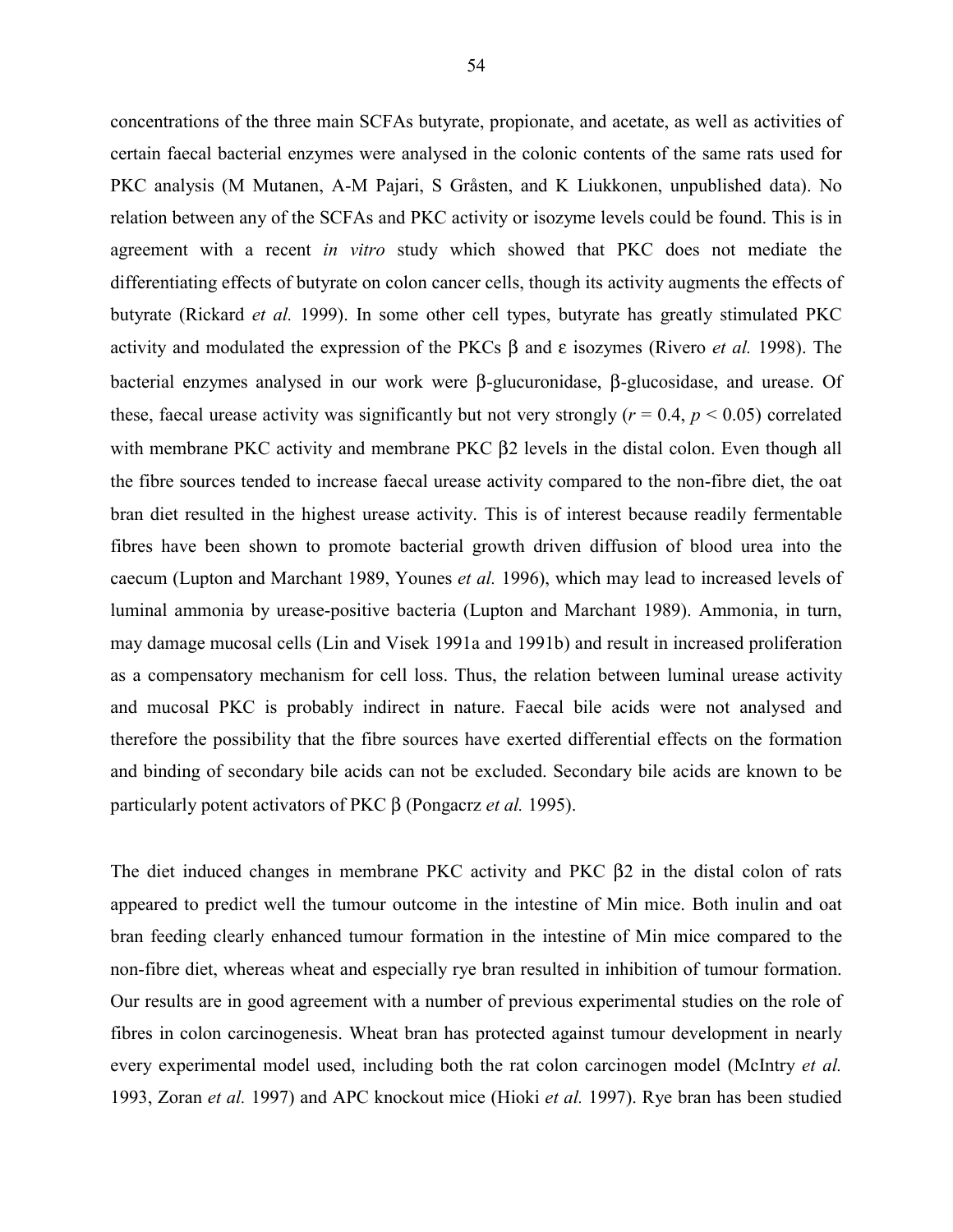once and it was found to be protective in the AOM-model of rat colon carcinogenesis (Davies *et al.* 1999). Readily fermentable fibre sources, such as oat bran, guar gum, and pectin, have not offered protection but in some cases they have promoted colonic tumour formation (Jacobs and Lupton 1986, McIntry *et al.* 1993, Zoran *et al.* 1997). Inulin, a chicory fructan, is highly fermentable but it has been suggested to selectively stimulate the growth of beneficial bacteria in the colon and thus improve the host's health (Gibson and Roberfroid 1995). Inulin has been found to reduce the formation of preneoplastic ACF when added to a basal AIN-76 diet (Reddy *et al.* 1997) or a high-fat corn oil diet (Rowland *et al.* 1998), indicating that inulin inhibits colon carcinogenesis. In respect to inulin the result of the present study contradicts those of previous studies, which could be explained by several reasons. First, the low fat concentration and the presence of cellulose in the AIN-76 diet as well as the high n-6 fatty acid content of the corn oil diet may not optimally reflect a human high-risk diet that is considered to be high in saturated fat and low in fibre. Second, the correlation between the multiplicity of ACF and the tumours that finally develop has not always been straightforward (Hardman *et al.* 1991).

The fibre sources had no significant effects on protein levels of PKC  $\alpha$ ,  $\beta$ 2,  $\delta$ , and  $\zeta$  isozymes in Min mice. This is probably due to the fact that the neoplastic process in Min mice at the end of the feeding period was beyond the state in which diet can modulate PKC expression. This is supported by the observation that protein levels of PKC  $\alpha$  and  $\delta$  were under the detection limit in the membrane fraction and they could be measured only from the cytosolic fraction, indicating their full down regulation. A defect in PKC isozyme analysis was that tumour tissue was not separated from the surrounding mucosa, which might have masked the dietary effects. A very recent study by Klein and co-workers (2000) demonstrated reduced protein expression of PKC  $\alpha$ , β1, and ζ specific for adenoma tissue in Min mice.

Mice fed the rye bran diet had the lowest and mice fed the inulin and oat bran diets had the highest level of cytosolic β-catenin, suggesting that the immediate mediator of the effects of the fibre sources on tumour formation in Min mice is their ability to modulate β-catenin levels. Ιn Min mice, Apc protein functions poorly due to a mutation in the *Apc* gene, which leads to abnormal accumulation of cytosolic free β-catenin (Mahmoud *et al.* 1997). This β-catenin translocates to the nucleus, where it binds to the Tcf transcription factor and promotes cell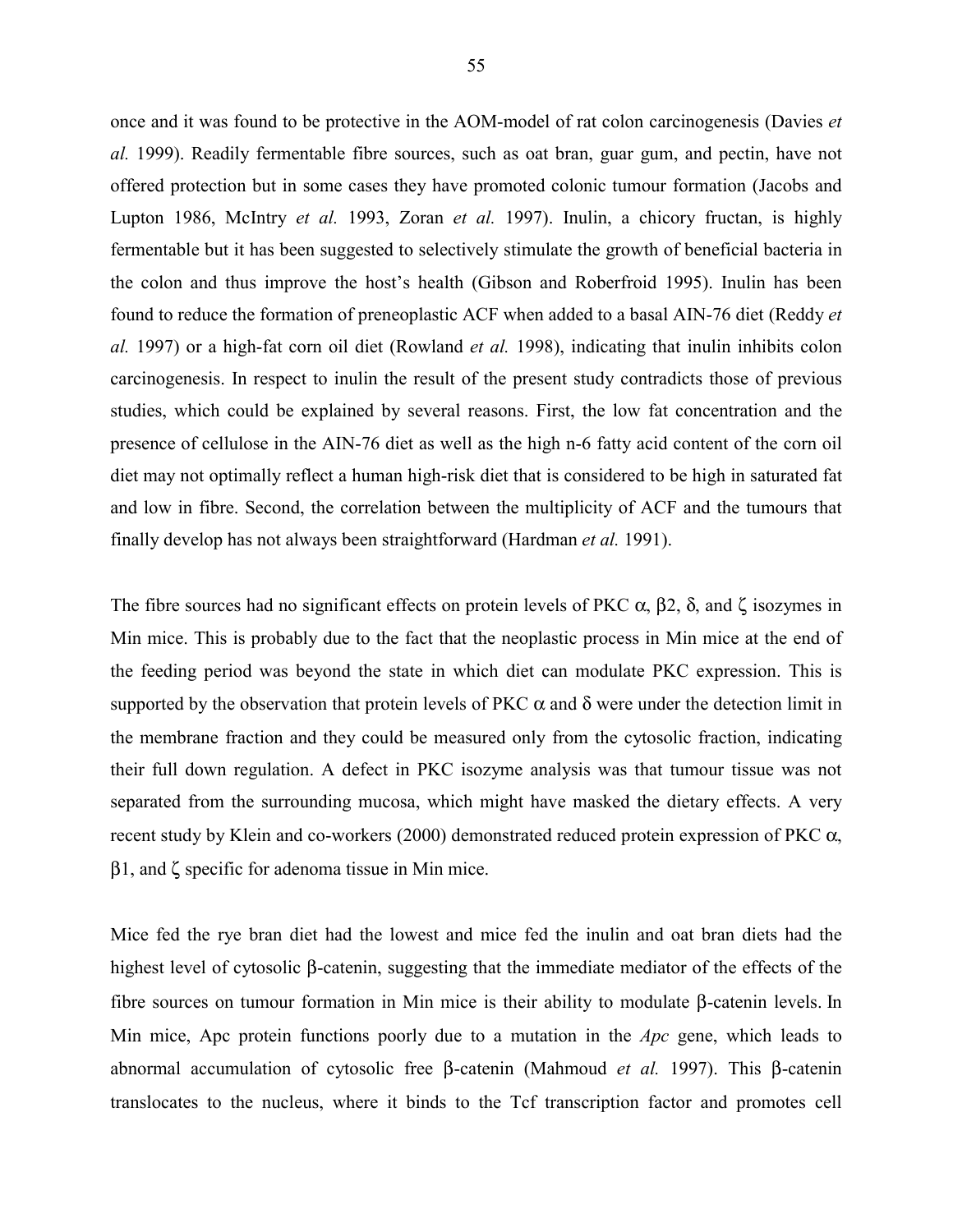proliferation by enhancing expression of target genes, such as c-*myc* (He *et al.* 1998). The present study is one of the first to demonstrate that β-catenin, the key molecule in this process, can be modulated by dietary means. Exactly how the fibre sources affect β-catenin levels is yet unclear. However, it is of interest that all PKC isozymes analysed were positively correlated with cytosolic β-catenin levels. A number of recent studies have demonstrated that PKC isozymes interact with the APC/β-catenin pathway and that they may have distinct roles in regulating βcatenin level or function. Specifically, PKCs have been shown *in vitro* to mediate inhibition of GSK3β activity (Cook *et al.* 1996), presumably by causing its phosphorylation (Goode *et al.* 1992). In intestinal epithelial cell line, activation of PKC with phorbol 12-myristate 13-acetate triggered the translocation of β-catenin to the nucleus and enhanced β-catenin/Tcf-4 mediated transcription (Baulida *et al.* 1999). The most compelling evidence comes from an *in vivo* study, in which transgenic mice overexpressing PKC β2 had decreased GSK3β activity as well as elevated β-catenin levels (Murray *et al.* 1999).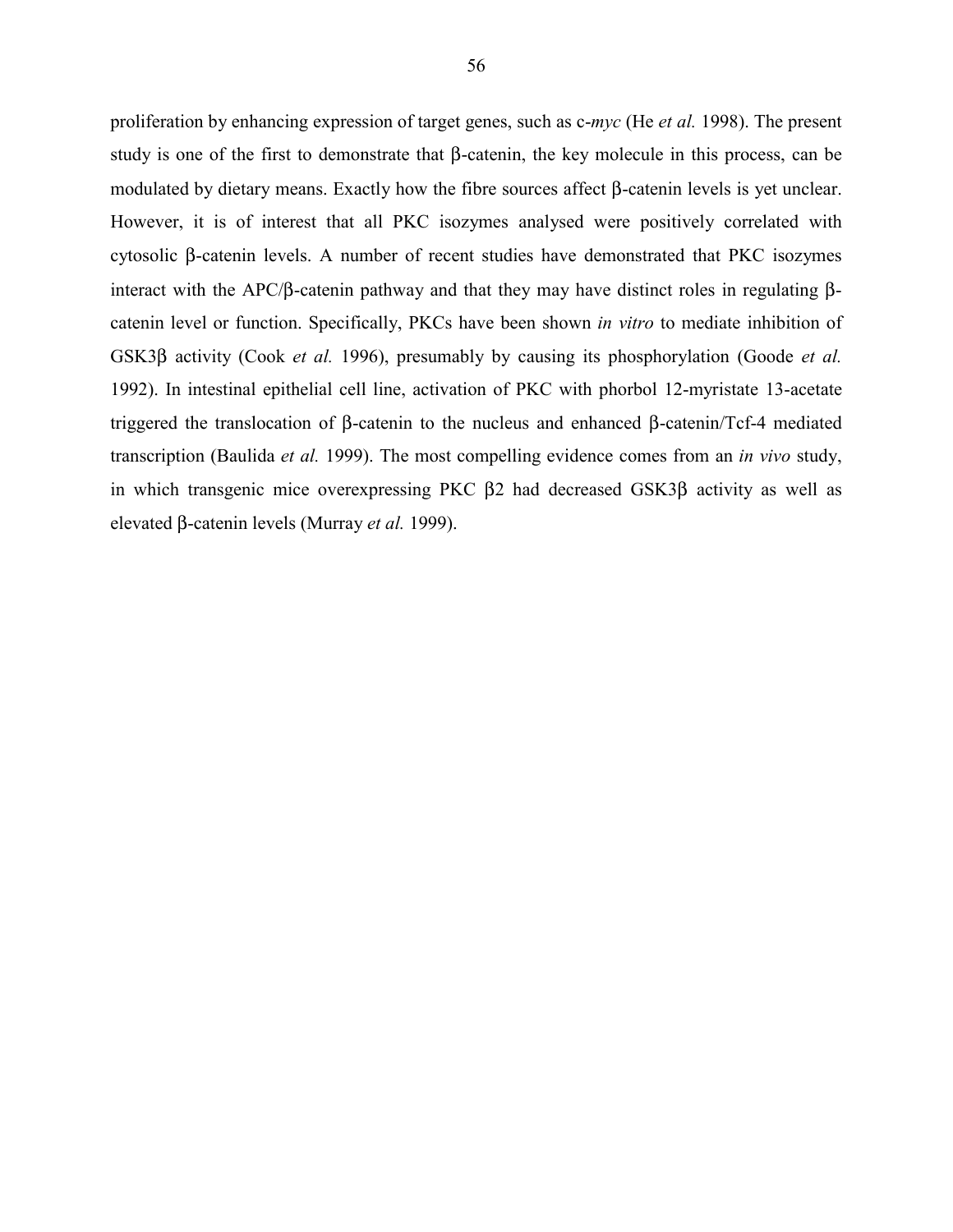# **9. CONCLUSIONS AND FUTURE PERSPECTIVES**

Based on the results, it appears that fats do have no major effect on PKC activation or tumour development in the intestinal mucosa of rats and Min mice. However, beef resulted in elevation of steady-state PKC activity in the colonic mucosa of rats as well as enhanced intestinal tumour development in Min mice. The effects of different fibre sources on PKC and tumour formation differed depending on the fibre type in question. The readily fermentable fibre sources inulin and oat bran resulted in an increase in PKC activity and PKC β2 expression in rat colon and enhanced tumour development in the intestine of Min mice, whereas wheat and rye brans resulted in low PKC activity and PKC β2 expression together with suppressed tumour development in Min mice.

Simply an increase in total PKC activity in the colonic mucosa of healthy animals seems to predict surprisingly well the tumour outcome, which could be seen in the animals fed beef and inulin. Accordingly, a decrease in PKC activity in normal colonic mucosa would be expected to lead to inhibition of tumour development, which was at least partly true in respect of rye and wheat brans. Of the PKC isozymes, PKC β2 is perhaps most closely linked to the carcinogenic process in the colon, since an increase in PKC β2 expression was as good predictor of tumour outcome as PKC activity. One reason for this may be that PKC β2 seems to be an important mediator of colon cell proliferation. Disturbances in proliferation may result in a hyperproliferating colonic epithelium, which is considered to be the very first stage in the transforming process of normal epithelium to colon cancer. Also, changes in PKC ζ and λ expression may be of importance, as suggested by the results concerning beef feeding. The specific functions of atypical PKCs in the colon are far less clear than those of conventional and novel PKCs. Presumably atypical PKCs regulate maturation and growth of colonocytes. The changes in PKC in the distal colonic mucosa appear to be the most important determinants of tumour outcome. This is not surprising in view of the fact that colon tumours in high-incidence western countries are more common in the distal colon than in other sites (Bufill 1990).

It seems that PKC in the late phase of the neoplastic process no longer predict the tumour outcome as could be seen in Min mice at the end of the feeding period. This result is, however, tentative since there were limitations in PKC analysis in the Min mice study. It is noteworthy that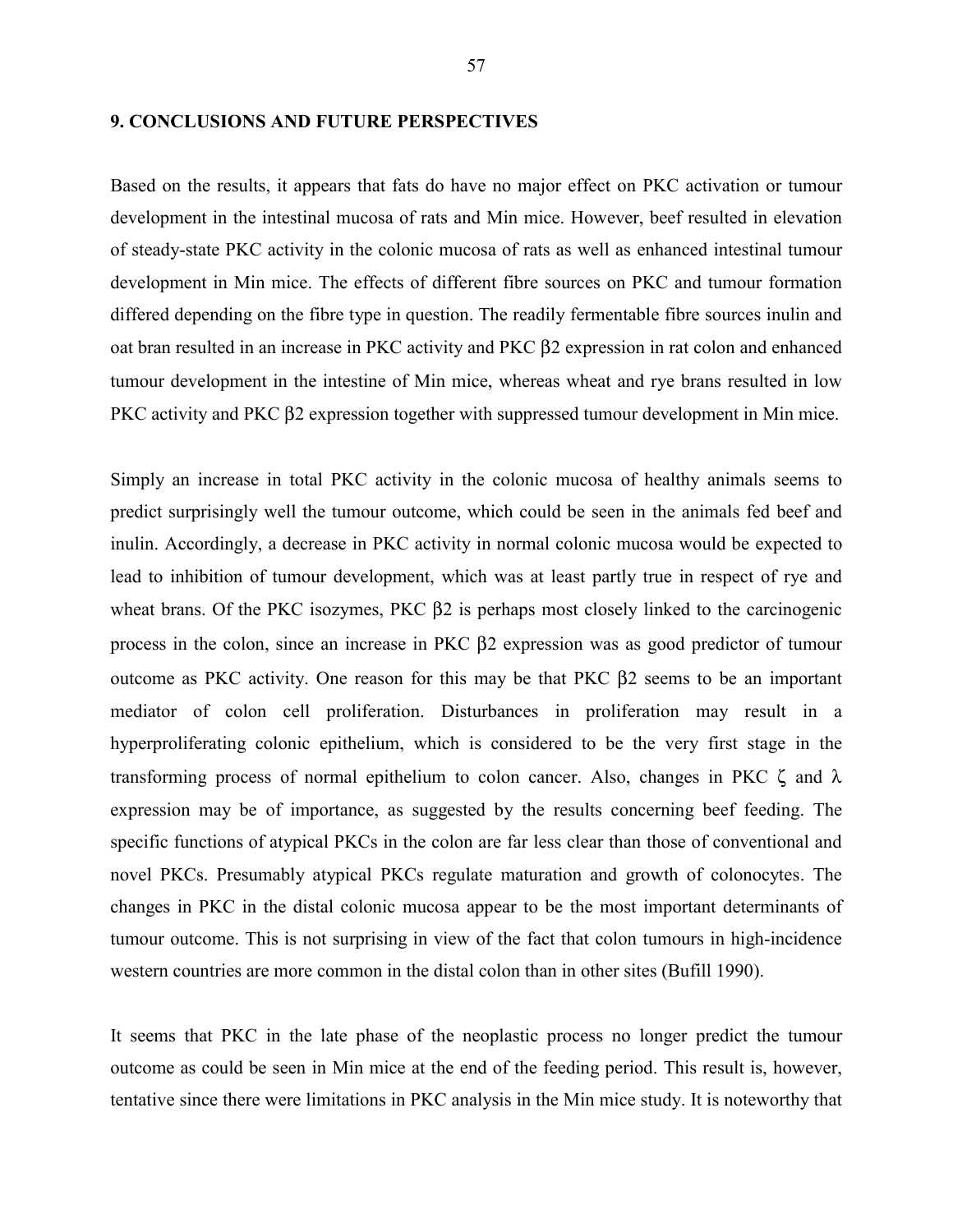PKC isozyme levels did correlate with cytosolic β-catenin level. This observation supports the results from previous *in vitro* studies that have linked PKC to the APC pathway, one of the major cellular pathways involved in colon carcinogenesis.

 In future studies, it is important to determine the changes in cellular events occurring at different time points in the tumourigenic process. Specifically, it would be interesting to see how PKC activity and certain isozymes change during the tumourigenic process and whether these changes are linked to alterations in the APC-pathway, especially β-catenin levels. Furthermore, the result of rye bran feeding being able to reduce β-catenin levels in Min mice suggests that diet might be a powerful modulator of the molecular events leading to colon cancer. The exact effects of dietary factors on these events are worthy of further studies.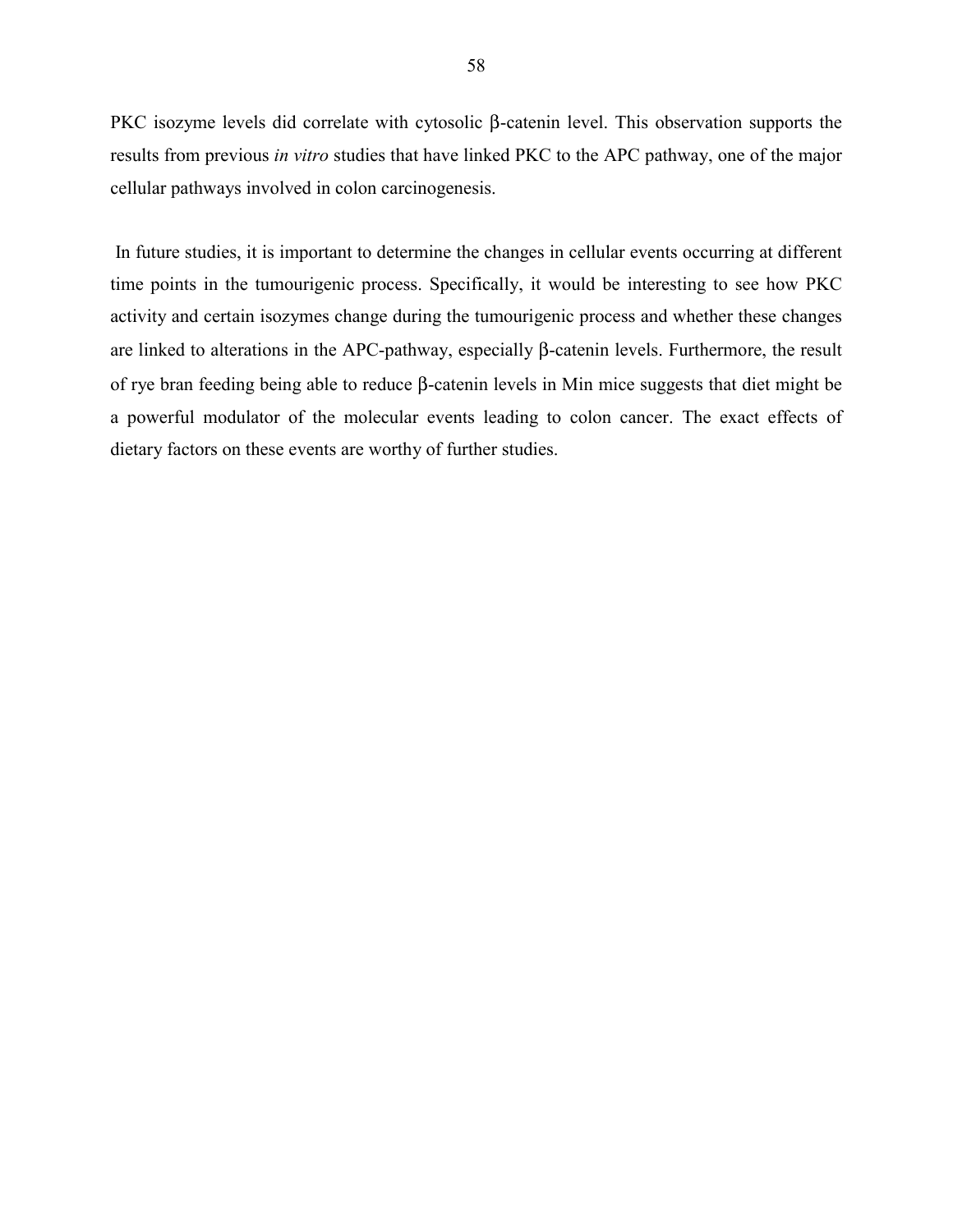#### **10. ACKNOWLEDGEMENTS**

This study was carried out at the Department of Nutrition/Applied Chemistry and Microbiology, University of Helsinki, during the years 1995 – 2000. I am grateful to Professor Antti Ahlström, the head of the Nutrition Unit, for providing the research facilities and for helping me to gain financial support for my work.

I owe my warmest thanks to my supervisor, Dr. Marja Mutanen, for introducing me to the original research idea of diet and protein kinase C, for giving me much freedom in my work, as well as for stimulating discussions and an optimistic attitude to scientific work and life in general. It has been a great pleasure to work with you Maisa. I am also grateful to Professor Maija-Liisa Rasilo for her invaluable guidance in PKC analysis at the very beginning of my work.

I sincerely thank Professor Hannu Mykkänen and Dr. Sari Mäkelä, the reviewers of my thesis, for their comments and useful suggestions to improve the manuscript. I am grateful to Donald Smart for reviewing the English language of the manuscript.

I am very grateful to various co-authors for their contributions to the papers. I thank Dr. Rui-Dong Duan from the University Hospital of Lund, Sweden for his co-operation in the sphingomyelinase analyses and his valuable comments on the manuscripts. I have shared most of the pains of analysing protein kinase C with Seija Oikarinen and her contribution especially to the isozyme analyses has been invaluable. I thank Paula Häkkänen for her devoted assistance in carrying out the fatty acid supplementation study and for performing the fatty acid analyses of the study. I am grateful to Soile Gråsten for analysing the DAG samples of the fibre study.

I give my special thanks to Virpi Fredriksson for taking good care of the experimental animals and also for the many enjoyable discussions we have had over these years. I thank Roope (Kaj-Roger) Hurme for his expert help with radioactive materials and particularly with the scintillation counter. I am indebted to Sirkka-Liisa Sarpola for her assistance in the laboratory and to Taina Viskari for her help in a number of practical problems. I have had the pleasure to work with a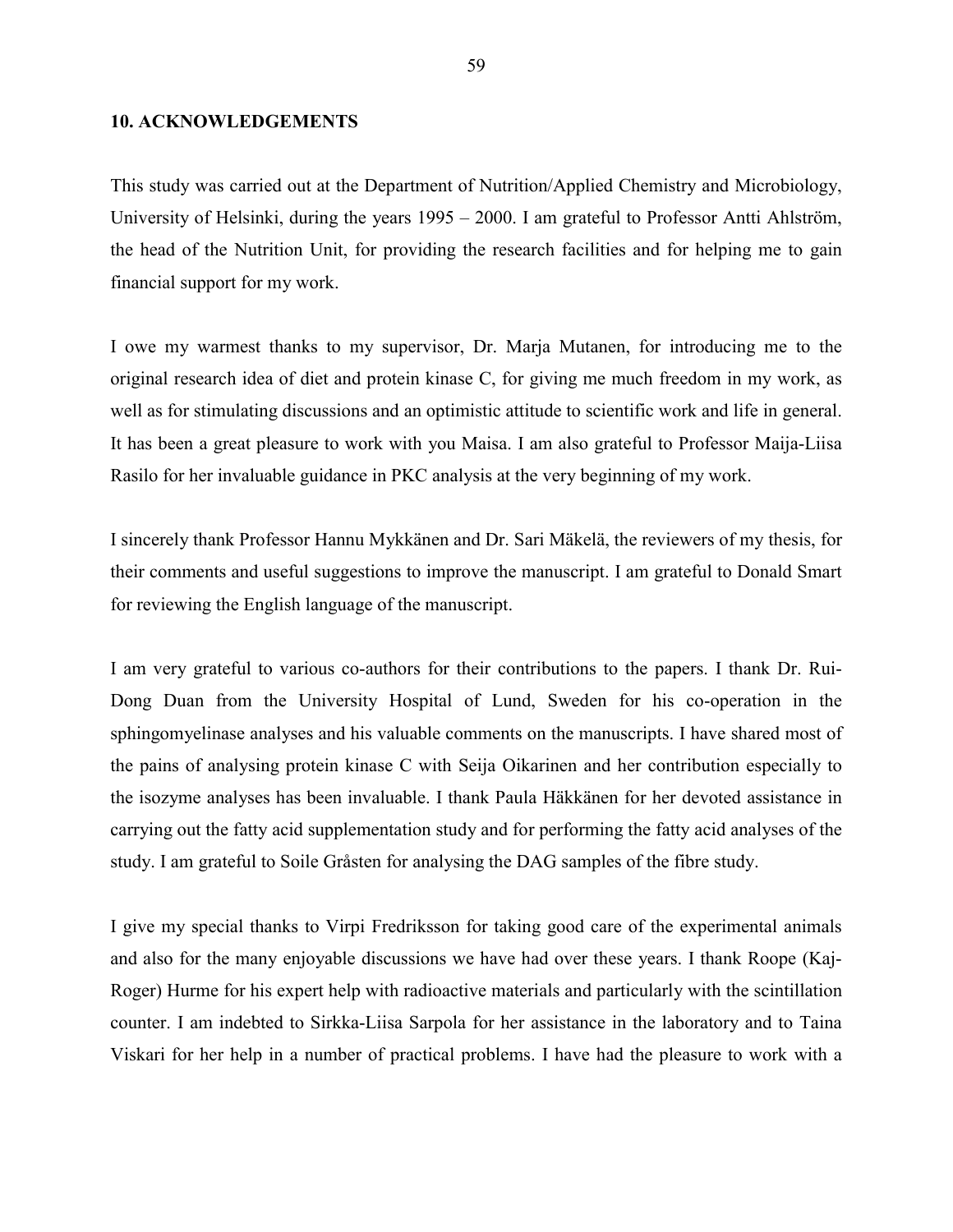number of former and present students in nutrition: the assistance of Muireann Cullen, Marika Rautiainen and Miia Suurkuukka is gratefully acknowledged.

My colleagues Riitta Freese, Anu Turpeinen, Essi Päivärinta, and Marjo Misikangas deserve special thanks for their friendship, nice discussions, and sharing peacefully the not-too-many square metres of our office.

I feel privileged to be married and to be a mother of two sons because it reminds me that other "life forms" outside the scientific world do exists. I thank my family for bringing love and joy in my life. I thank my parents, my mother-in-law, my sister, and my brothers and their families for their love and support. *Äiti ja isä, olen Teille kiitollinen niistä elämän eväistä, jotka olette antaneet minulle – ne ovat riittäneet pitkälle.*

Financial support from the Finnish Graduate School for Applied Bioscience (ABS), the Jenny and Antti Wihuri Foundation, the Finnish Cultural Foundation, the Juho Vainio Foundation, the Emil Aaltonen Foundation, and the Finnish Association of Academic Agronomists is gratefully acknowledged.

Helsinki, October 2000

*Anne-Maria Pajari*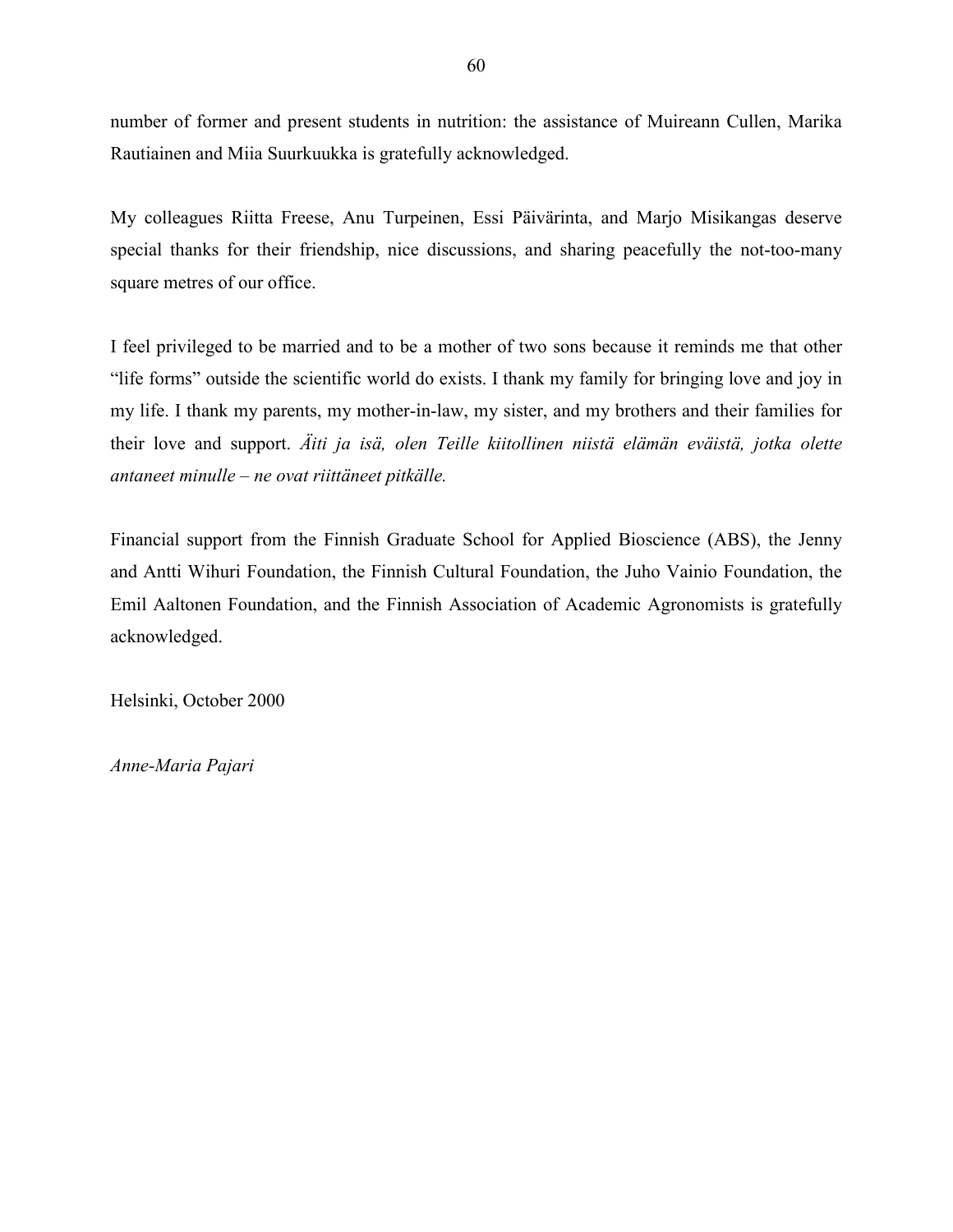# **11. REFERENCES**

Abraham C, Scaglione-Sewell B, Skarosi SF, Bissonnette M, Brasitus TA. Protein kinase C-Alpha modulates growth and differentiation in CaCo-2 cells. Gastroenterology 1998;114:503- 509.

Adlercreutz H, Mazur W. Phyto-oestrogens and Western diseases. Ann Med 1997;29:95-120.

Akimoto K, Takahashi R, Moriya S, Nishioka N, Takayanagi J, Kimura K, Fukui Y, Osada S, Mizuno K, Hirai S, Kazlauskas A, Ohno S. EGF or PDGF receptors activate atypical PKCλ through phosphatidylinositol 3-kinase. EMBO J 1996;15:788-798.

Alabaster O, Tang ZC, Frost A, Shivapurkar N. Effect of β-carotene and wheat bran fiber on colonic aberrant crypt and tumor formation in rats exposed to azoxymethane and high dietary fat. Carcinogenesis 1995;16:127-132.

Archer SY, Meng S, Shei A, Hodin RA.  $p21^{WAF1}$  is required for butyrate-mediated growth inhibition of human colon cancer cells. Proc Natl Acad Sci USA 1998;95:6791-6796.

Babbs CF. Free radicals and the etiology of colon cancer. Free Radical Biol Med 1990;8:191- 200.

Barth AIM, Näthke IS, Nelson WJ. Cadherins, catenins and APC protein: interplay between cytosceletal complezes and signaling pathways. Curr Opin Cell Biol 1997;9:683-690.

Bartram H-P, Gostner A, Scheppach W, Reddy BS, Rao CV, Duseal G, Richter F, Richter A, Kasper H. Effects of fish oil on rectal cell proliferation, mucosal fatty acids, and prostaglandin E2 release in healthy subjects. Gastroenterology 1993;105:1317-1322.

Baulida J, Batlle E, de Herreros AG. Adenomatous polyposis coli protein (APC)-independent regulation of beta-catenin/Tcf-4 mediated transcription in intestinal cells. Biochem J 1999;344:565-570.

Baum CL, Wali RK, Sitrin MD, Bolt MJG, Brasitus TA. 1,2-Dimethylhydrazine-induced alterations in protein kinase C activity in the rat preneoplastic colon. Cancer Res 1990;50:3915- 3920.

Ben-Ze`e A, Geiger B. Differential molecular interactions of β-catenin and plakoglobin in adhesion, signaling and cancer. Curr Opin Cell Biol 1998;10:629-639.

Berra E, Diaz-Meco MT, Dominguez I, Municio MM, Sanz L, Lozano J, Chapkin RS, Moscat J. Protein kinase C ζ isoform is critical for mitogenic signal transduction. Cell 1993;74:555-563.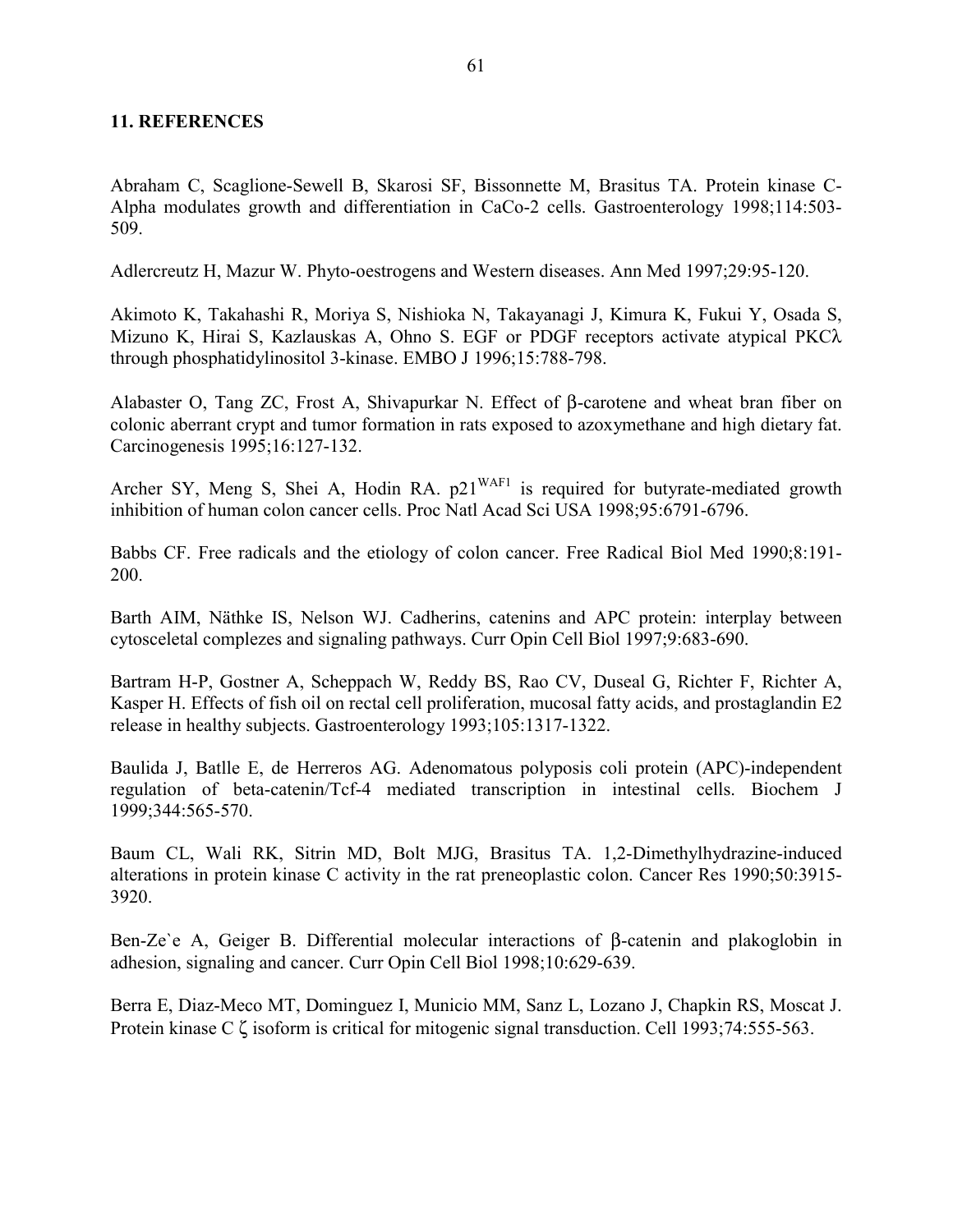Berra E, Diaz-Meco MT, Lozano J, Frutos S, Municio MM, Sánchez P, Sanz L, Moscat J. Evidence for a role of MEK and MAPK during signal transduction by protein kinase ζ. EMBO J 1995;14:6157-6163.

Bingham SA, Pignatelli B, Pollock JRA, Ellul A, Malaveille C, Gross G, Runswick S, Cummings JH, O'Neill IK. Does increased endogenous formation of N-nitroso compounds in the human colon explain the association between red meat and colon cancer? Carcinogenesis 1996;17:515- 523.

Blank ML, Cress EA, Smith ZL, Snyder F. Meats and fish consumed in the Amarican diet contain substantial amounts of ether linked phospholipids. J Nutr 1992;122:1656-1661.

Bligh EG, Dyer WJ. A rapid method of total lipid extraction. Can J Biochem 1959;37:911-917.

Boolbol SK, Dannenberg AJ, Chadburn A Martucci C, Guo XJ, Ramonetti JT, Abreu-Goris M, Newmark HL, Lipkin ML, DeCosse JJ, Bertagnolli MM. Cuclooxygenase-2 overexpression and tumor formation are blocked by sulindac in a murine model of familial adenomatous polyposis. Cancer Res 1996;56:2556-2560.

Bostic RM, Potter JD, Kushi LH, Sellers TA, Steinmetz KA, McKenzie DR, Gastrup SM, Folsom AR. Sugar, meat, and fat intake, and non-dietary risk factors for colon cancer incidence in Iowa women (United States). Cancer Causes Control 1994;5:38-52.

Bradford MM. A rapid and sensitive method for quantitation of microgram quantities of protein utilizing the principle of protein dye binding. Anal Biochem 1976;72:248-254.

Brasitus T, Bissonnette M. PKC isoforms: villains in colon cancer? Gastroenterology 1998;115:225-227.

Bufill JA. Colorectal cancer: evidence for distinct genetic categories based on proximal or distal tumor location. Ann Intern Med 1990;113:779-788.

Chakrabarty S, Rajagopal S, Moskal TL. Protein kinase C-alpha controls the adhesion but not the antiproliferative response of human colon carcinoma cells to transforming growth factor beta1: identification of two distinct branches of post-protein kinase C-alpha adhesion signal. Lab Invest 1998;78:413-421.

Chang W-C, Lupton JR, Frølich W, Schoeffler GL, Peterson ML, Chen X-Q. A very low intake of fat is required to decrease fecal bile acid concentrations in rats. J Nutr 1994;124:181-187.

Chapkin RS, Gao J, Lee D-YK, Lupton JR. Dietary fibers and fats alter rat colon protein kinase C activity: correlation to cell proliferation. J Nutr 1993;123:649-655.

Chatterjee S. Neutral sphingomyelinase. Adv Lipid Res 1993;26:25-57.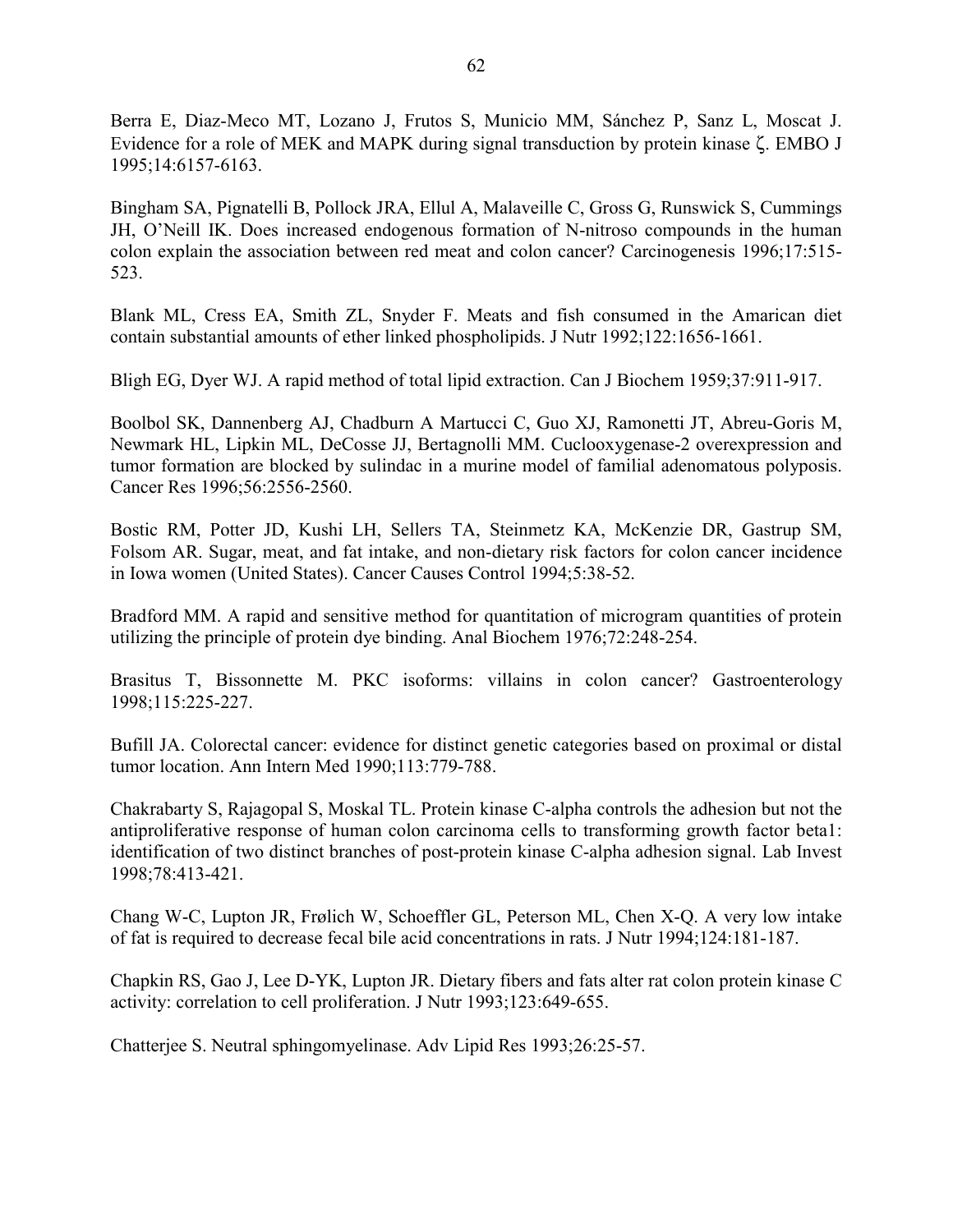Chen J, Stampfer MJ, Hough HL, Garcia-Closas M, Willet WC, Hennekens CH, Kelsey KT, Hunter DJ. A prospective study of N-acetyltransferase genotype, red meat intake, and risk of colorectal cancer. Cancer Res 1998;58:3307-3311.

Christofori G, Semb H. The role of the cell-adhesion molecule E-cadherin as a tumour-suppressor gene. TIBS 1999;24:73-76.

Clinton SK, Bostwick DG, Olson LM, Mangian HJ, Visek WJ. Effects of ammonium acetate and sodium cholate on *N*-methyl-*N'*-nitro-*N*-nitrosoguanidine-induced colon carcinogenesis of rats. Cancer Res 1988;48:3035-3039.

Cook D, Fry M, Hughes K, Sumathipala J, Woodgett J, Dale T. Wingless inactivates glycogen synthase kinase-3 via an intracellular signaling pathway which involves a protein kinase C. EMBO J 1996;15:4526-4536.

Craven PA, DeRubertis FR. Role of activation of protein kinase C in the stimulation of colonic epithelial proliferation by unsaturated fatty acids. Gastroenterology 1988;95:676-685.

Craven PA, DeRubertis FR. Alterations in protein kinase C in 1,2-dimethylhydratzine induced colonic carcinogenesis. Cancer Res 1992;52:2216-2221.

Cuvillier O, Rosenthal DS, Smulson ME, Spiegel S. Sphingosine-1-phosphate inhibits activation of caspases that cleave poly(ADP-ribose)polymerase and lamins durin Fas- and ceramidemediated apoptosis in Jurkat T lymphocytes. J Biol Chem 1998;273:2910-2916.

Davidson LA, Jiang Y-H, Derr JN, Aukema HM, Lupton JR, Chapkin RS. Protein kinase C isoforms in human and rat colonic mucosa. Arch Biochem Biophys 1994;312:547-553.

Davidson LA, Lupton JR, Jiang Y-H, Chang W-C, Aukema HM, Chapkin RS. Dietary fat and fiber alter rat colonic protein kinase C isozyme expression. J Nutr 1995;125:49-56.

Davies MJ, Bowey EA, Adlercreutz H, Rowland IR, Rumsby PC. Effects of soy or rye supplementation of high-fat diets on colon tumour development in azoxymethane-treated rats. Carcinogenesis 1999;20:927-931.

DeRubertis FR, Craven PA, Saito R. Bile salt stimulation of colonic epithelial proliferation: evidence for involvement of lipoxygenase products. J Clin Invest 1984;74:1614-1624.

Diaz-Meco M, Lozano J, Municio MM, Berra E, Frutos S, Sanz L, Moscat J. Evidence for the *in vitro* and *in vivo* interaction of Ras with protein kinase C ζ. J Biol Chem 1994;269:31706-31710.

Dillehay DL, Webb SK, Schmelz EM, Merrill AH Jr. Dietary sphingomyelin inhibits 1,2 dimethylhydrazine-induced colon cancer in CF1 mice. J Nutr 1994;124:615-620.

Doll R, Peto R. The causes of cancer: Quantitative estimates of avoidable risks of cancer in the United States today. J Natl Cancer Inst 1981;66:1191-1308.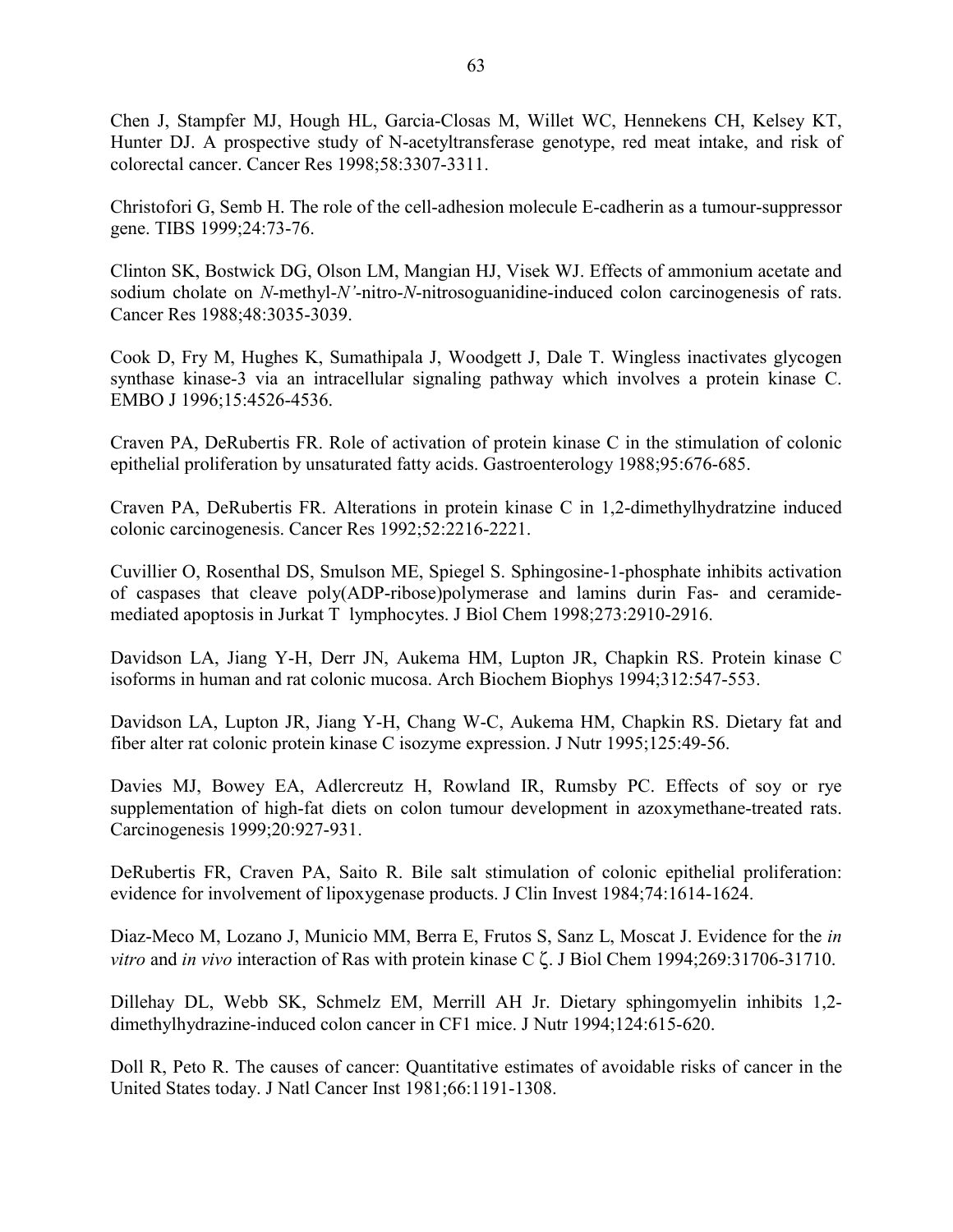Dominguez I, Diaz-Meco MT, Municio MM, Berra E, de Herreros AG, Cornet ME, Sanz L, Moscat J. Evidence for a role of protein kinase C ζ subspecies in maturation of *Xenopus laevis* oocytes. Mol Cell Biol 1992;12:3776-3783.

Duan R-D. Sphingomyelin hydrolysis in the gut and clinical implications in colorectal tumorigenesis and other gastrointestinal diseases. Scand J Gastroenterology 1998;33:673-683.

Duan R-D, Hertervig E, Nyberg L, Hauge T, Sternby B, Lillienau J, Farooqi A, Nilsson Å. The distribution of alkaline sphingomyelinase activity in human beings and animals. Tissue and species differences. Dig Dis Sci 1996;41:1801-1806.

DuBois RN, Radhika A, Reddy BS, Entingh AJ. Increased cyclooxygenase-2 levels in carcinogen-induced rat colonic tumors. Gastroenterology 1996;110:1259-1262.

Dudeja PK, Dahiya R, Brasitus TA. The role of sphingomyelin synthetase and sphingomyelinase in 1,2-dimethylhydratzine-induced lipid alterations of rat colonic plasma membranes. Biochim Biophys Acta 1986;863:309-312.

Earnest DL, Paraskeva C. NSAIDs to prevent colorectal cancer: a question of sensitivity. Gastroenterology 1997;113:1999-2003.

Eastman Q, Grosschedl R. Regulation of Lef-1/Tcf transcription factors by Wnt and other signals. Curr Opin Cell Biol 1999;11:233-240.

Eberhart CE, Coffey RJ, Radhika FM, Giardiello S, Ferrenbach S, DuBois RN. Up-regulation of cyclo-oxygenase 2 gene expression in human colorectal adenomas and adenocarcinomas. Gastroenterology 1994;107:1183-1188.

El Touny SE, Khan W, Hannun YA. Regulation of platelet protein kinase C by oleic acid. J Biol Chem 1990;265:16437-16443.

Emoto Y, Kisaki H, Manome Y, Kharbanda S, Kufe D. Activation of protein kinase C δ in human myeloid leukemia cells treated with 1-β-D-arabinofuranosylcytosine. Blood 1996;87: 1990-1996.

Fearon ER, Vogelstein B. A genetic model for colorectal tumorigenesis. Cell 1990;61:759-767.

Finnish Cancer Registry. Cancer incidence in Finland 1996 and 1997. Helsinki: Cancer Society of Finland Publication No. 61, 2000.

Florin-Christensen J, Florin-Christensen M, Delfino JM, Stegmann T, Rasmussen H. Metabolic fate of plasma membrane diacylglyserols in NIH 3T3 fibroblasts. J Biol Chem 1992;267:14783- 14789.

Folch J, Lees M, Sloane-Stanley GHS. A simple method for isolation and purification of total lipids from animal tissues. J Biol Chem 1957;226:497-509.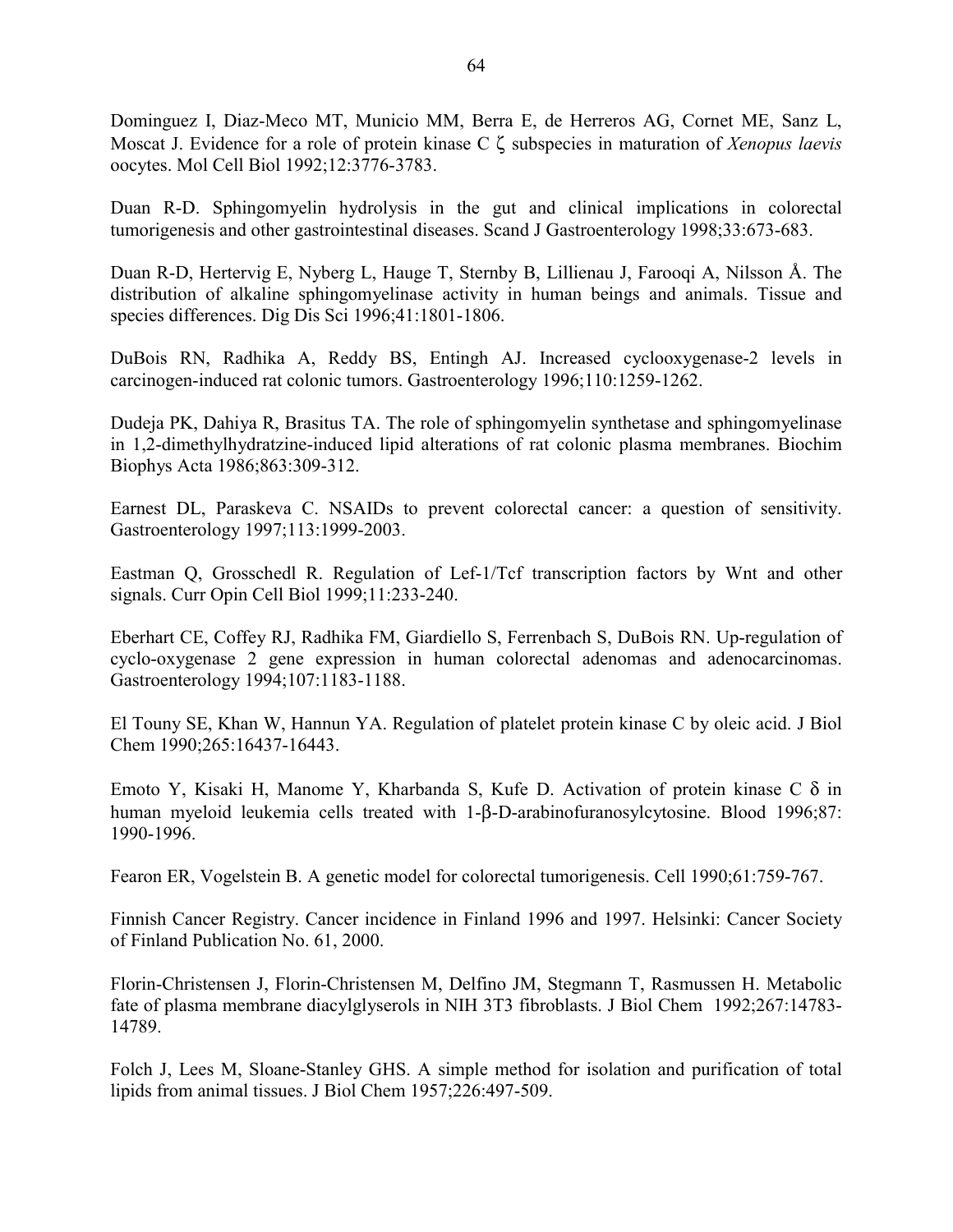Frey MR, Saxon ML, Zhao X, Rollins A, Evans SS, Black JD. Protein kinase C isozymemediated cell cycle arrest involves induction of p21(waf1/cip1) and p27(kip1) and hypophosphorylation of the retinoblastoma protein in intestinal epithelial cells. J Biol Chem 1997;272:9424-9435.

Friedman E, Isaksson P, Rafter J, Marian B, Winawer S, Newmark H. Fecal diglycerides as selective endogenous mitogens for premalignant and malignant human colonic epithelial cells. Cancer Res 1989;49:544-548.

Fuchs CS, Giovannucci EL, Colditz GA, Hunter DJ, Stampfer MJ, Rosner B, Speizer FE, Willett WC. Dietary fiber and the risk of colorectal cancer and adenoma in women. New Engl J Med 1999;340:169-176.

Gerhardsson de Verdier M, Hagman U, Peters RK, Steineck G, Övervik E. Meat, cooking methods and colorectal cancer: a case-referent study in Stockholm. Int J Cancer 1991;49:520- 525.

Gibson GR, Roberfroid MB. Dietary modulation of the human colonic microbiota: introducing the concept of prebiotics. J Nutr 1995;125:1401-1412.

Giovannucci E. Goldin B. The role of fat, fatty acids, and total energy intake in the etiology of human colon cancer. Am J Clin Nutr 1997;66(suppl):1564S-1571S.

Giovannucci E, Platz EA. Colorectal cancer: the problems. In Schmiegel W, Schölmerich J, eds. Colorectal cancer: molecular mechanisms, premalignant state and its prevention (Falk symposium 109). Dortrecht: Kluwer Academic Publishers, 1999:3-15.

Giovannucci E, Rimm EB, Stampfer MJ, Colditz GA, Ascherio A, Willett WC. Intake of fat, meat, and fiber in relation to risk of colon cancer in men. Cancer Res 1994;54:2390-2367.

Glinghammar B, Holmberg K, Rafter J. Effects of colonic lumenal components on AP-1 dependent gene transcription in cultured human colon carcinoma cells. Carcinogenesis 1999;20:969-976.

Goldbohm RA, van den Brandt PA, vant't Veer P, Brants HAM, Dorant E, Sturmans F, Hermus RJJ. A prospective cohort study on the relation between meat consumption and the risk of colon cancer. Cancer Res 1994;54:718-723.

Goode N, Hughes K, Woodgett JR, Parker PJ. Differential regultion of glycogen synthase kinase-3β by protein kinase C isotypes. J Biol Chem 1992;267:16878-16882.

Guillem JG, O´Brian CA, Fitzer CJ, Forde KA, LoGerfo P, Treat M, Weinstein IB. Altered levels of protein kinase C and  $Ca^{2+}$ -dependent protein kinases in human colon carcinomas. Cancer Res 1987;47:2036-2039.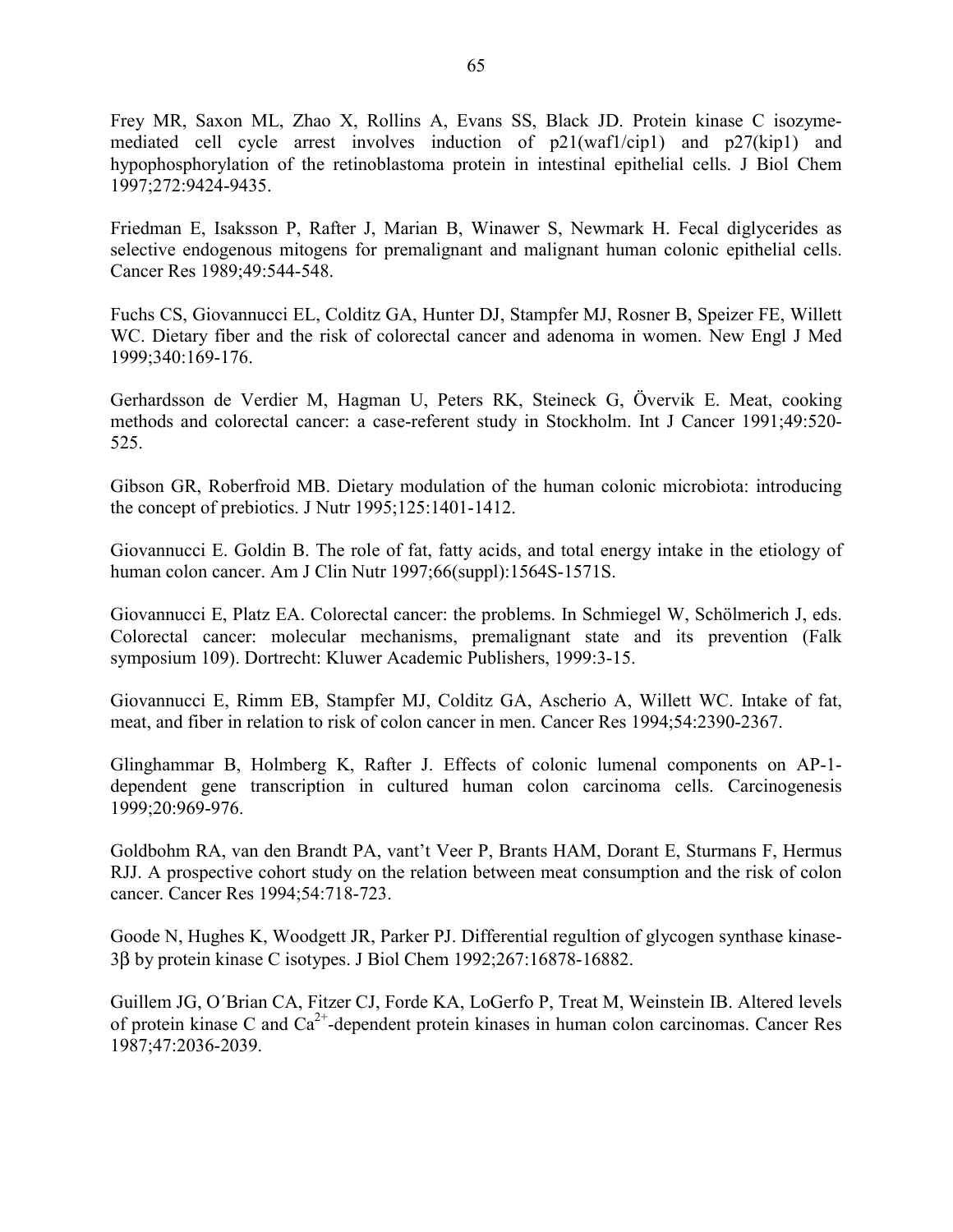Gökmen-Polar Y, Fields AP. Mapping of a molecular determinant for protein kinase C βII isozyme function. J Biol Chem 1998;273:20261-20266.

Hague PR, Elder DJE, Hicks DJ, Paraskeva C. Apoptosis in colorectal tumor cells: induction by the short chain fatty acids butyrate, propionate, and acetate, and the bile salt deoxycholate. Int J Cancer 1995;60:400-406.

Hannun YA. The sphingomyelin cycle and the second messenger function of ceramide. J Biol Chem 1994;269:3125-3128.

Hannun YA, Loomis CR, Bell RM. Protein kinase C activation in mixed micelles: mechanistic implications of phospholipid, diacylglycerol, and calcium interdependencies. J Biol Chem 1986;261:7184-7190.

Hansen Petrik MB, McEntee MF, Chiu C-H, Whelan J. Antagonism of arachidonic acid is linked to the antitumorigenic effect of dietary eicosapentaenoic acid in  $Apc^{Min/+}$  mice. J Nutr 2000;130:1153-1158.

Hardman WE, Cameron IL, Heitman DW, Contreras E. Demonstration of the need for end point validation of putative biomarkers – failure of aberrant crypt foci to predict colon cancer incidence. Cancer Res 1991;51:6388-6392.

Hassler DF, Bell RM. Ceramidases: enzymology and metabolic roles. Adv Lipid Res 1993;26:49-57.

Hazan R, Norton L. The epidermal growth factor receptor modulates the interaction of Ecadherin with the actin cytoskeleton. J Biol Chem 1998;273:9078-9084.

He T-C, Chan TA, Vogelstein B, Kinzler KW. PPAR δ is an APC-regulated target of nonsteroidal anti-inflammatory drugs. Cell 1999;99:335-345.

He T-C, Sparks AB, Rago C, Hermeking H, Zawel L, da Costa LT, Morin PJ, Vogelstein B, Kinzler KW. Identification of c-*MYC* as a target of the APC pathway. Science 1998;281:1509- 1512.

Heilbrun LK, Nomura A, Hankin JH, Stemmermann GN. Diet and colorectal cancer with special reference to fiber intake. Int J Cancer 1989;44:1-6.

Herter P, Kuhnen C, Müller K-M, Wittinghofer A, Müller O. Intracellular distribution of βcatenin in colorectal adenomas, carcinomas and Peutz-Jeghers polyps. J Cancer Res Clin Oncol 1999;125:297-304.

Hertevig E, Nilsson Å, Nyberg L, Duan R-D. Alkaline sphingomyelinase activity is decreased in human colorectal carcinoma. Cancer 1997;79:448-453.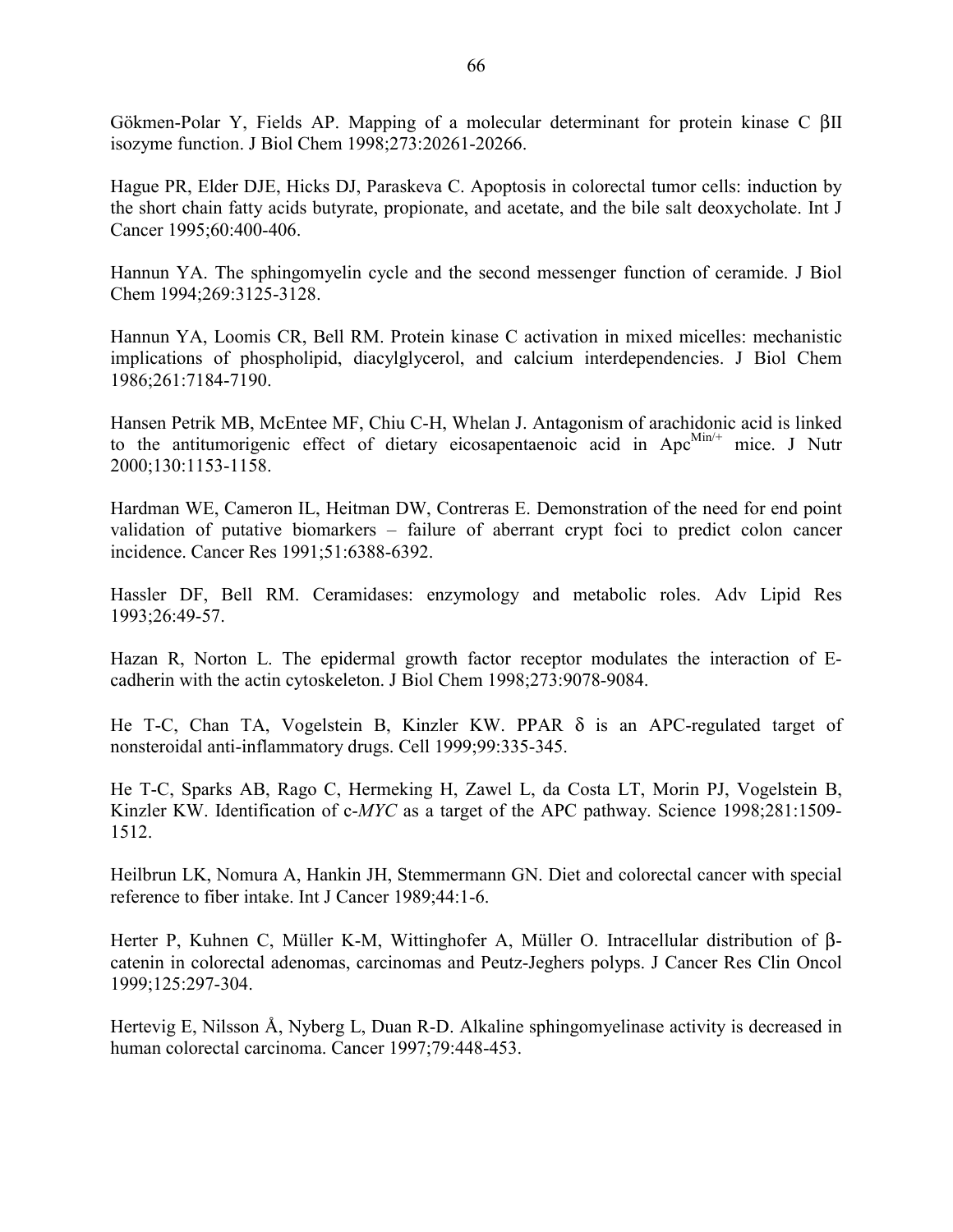Hioki K, Shivapurkar N, Oshima H, Alabaster O, Oshima M, Taketo MM. Suppression of intestinal polyp development by low-fat and high-fiber diet in  $Apc^{\Delta T16}$  knockout mice. Carcinogenesis 1997;18:1863-1865.

Hirano F, Tanaka H, Makino Y, Okamoto K, Hiramoto M, Handa H, Makino I. Induction of the transcription factor AP-1 in cultured human colon adenocarcinoma cells following exposure to bile acids. Carcinogenesis 1996;17:427-433.

Hochegger K, Partik G, Schörkhuber M, Marian B. Protein kinase C isoenzymes support DNA synthesis and cell survival in colorectal tumor cells. Int J Cancer 1999;83:650-656.

Howe GR, Aronson KJ, Benito E, Castelleto R, Cornée J, Duffy S, Gallagher RP, Isovitch JM, Deng-ao J, Kaaks R, Kune GA, Kune S, Lee HP, Lee M, Miller AB, Peters RK, Potter JD, Riboli E, Slattery ML, Trichopoulos D, Tuyns A, Tzonou A, Watson LF, Whitemore AS, Wu-Williams AH, Shu Z. The relationship between dietary fat intake and risk of colorectal cancer: evidence from the combined analysis of 13 case-control studies. Cancer Causes Control 1997;8:215-228.

Howe GR, Benito E, Castelleto R, Cornée J, Estève J, Gallagher RP, Iscovich JM, Deng-ao J, Kaaks R, Kune GA, Kune S, L'Abbé KA, Lee HP, Lee M, Miller AB, Peters RK, Potter JD, Riboli E, Slattery ML, Trichopoulos D, Tuyns A, Tzonou A, Whitemore AS, Wu-Williams AH, Shu Z. Dietary intakes of fiber and decreased risk of cancers of the colon and rectum: evidence from the combined analysis of 13 case-control studies. J Natl Cancer Inst 1992;84:1887-1896.

Huang XP, Fan XT, Desjeux JF, Castagna M. Bile acids, non-phorbol-ester-type tumor promoters, stimulate the phosphorylation of protein kinase C substrates in human platelets and colon cell line HT29. Int J Cancer 1992;52:444-450.

Hugh TJ, Dillon SA, O'Dowd G, Getty B, Pignatelli M, Poston GJ, Kinsella AR. β-Catenin expression on primary and metastatic colorectal carcinoma. Int J Cancer 1999;82:504-511.

Ilyas M, Tomlinson IPM. The interactions of APC, E-cadherin and β-catenin in tumour development and progression. J Pathol 1997;182:128-137.

Issa J-P, Ottaviano YL. Celano P, Hamilton SR, Davidson NE, Baylin SB. Methylation of the oestrogen receptor CpG island links ageing and neoplasia in human colon. Nature Gen 1994;7:536-540.

Ito N, Hasegawa R, Sano M, Tamano S, Esumi H, Takayama S, Sugimura T. A new colon and mammary carcinogen in cooked food, 2-amino-1-methyl-6-phenylimidatzo[4,5-b]-pyridine (PhIP). Carcinogenesis 1991;12:1503-1506.

Jacobs DR Jr., Slavin J, Marquart L. Whole grain intake and cancer: a review of the literature. Nutr Cancer 1995;24:221-229.

Jacobs DR Jr., Marquart L, Slavin J, Kushi LH. Whole grain intake and cancer: an expanded review and meta-analysis. Nutr Cancer 1998;30:85-96.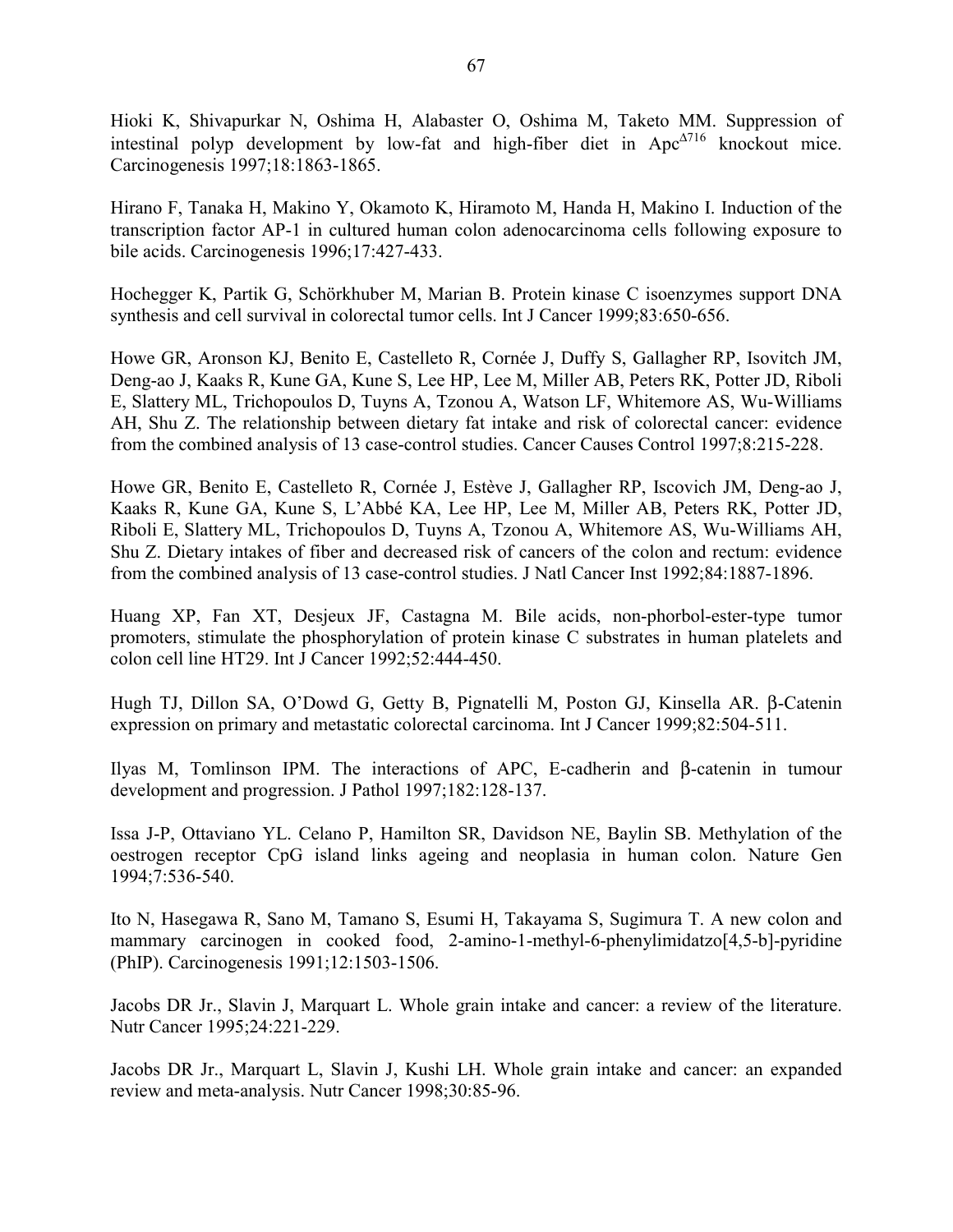Jacobs LR, Lupton JR. Relationship of between colonic luminal pH, cell proliferation and colon carcinogenesis in 1,2-dimethylhydratzine treated rats fed high fibre diets. Cancer Res 1986;46:1727-1734.

Jacoby R, Alexander R, Raicht R, Brasitus TA. K-*ras* oncogene mutations in rat colon tumours induced by N-methyl-N-nitrosourea. Carcinogenesis 1993;13:45-49.

Jayadev S, Liu B, Bielawska AE, Lee JY, Nazaire F, Pushkareva MY, Obeid L, Hannun Y. Role of ceramide in cell cycle arrest. J Biol Chem 1995;270:2047-2052.

Jenab M, Thompson LU. The influence of flaxseed and lignans on colon carcinogenesis and βglucuronidase activity. Carcinogenesis 1996;17:1343-1348.

Jiang Y-H, Lupton JR, Chapkin RS. Dietary fish oil blocks carcinogen-induced down-regulation of colonic protein kinase C isozymes. Carcinogenesis 1997a;18:351-357.

Jiang, Y-H, Lupton JR, Chapkin RS. Dietary fat and fiber modulate the effect of carcinogen on colonic protein kinase C λ expression in rats. J Nutr 1997b;127:1938-1943.

Jones MJ, Murray AW. Evidence that ceramide selectively inhibits protein kinase  $C-\alpha$ translocation and modulates bradykinin activation of phospholipase D. J Biol Chem 1995;270:5007-5013.

Kahl-Rainer P, Karner-Hanusch J, Weiss W, Marian B. Five of six protein kinase C isoenzymes present in normal mucosa show reduced protein levels during tumor developement in the human colon. Carcinogenesis 1994;15:779-782.

Kahl-Rainer P, Sedivy R, Marian B. Protein kinase C tissue localization in human colonic tumors suggests a role for adenoma growth control. Gastroenterology 1996;110:1753-1759.

Kato I, Akhmedkhanov A, Koenig K, Toniolo PG, Shore RE, Riboli E. Prospective study of diet and female colorectal cancer: the New York University Women's Health Study. Nutr Cancer 1997;28:276-281.

Kawamori T, Rao CV, Seibert K, Reddy BS. Chemopreventive activity of celecoxib, a specific cyclooxygenase-2 inhibitor, against colon canrcinogenesis. Cancer Res 1998;58:409-412.

Khan W, El Touny S, Hannun YA. Arachidonic and cis-unsaturated fatty acids induce selective platelet substrate phosphorylation through activation of cytosolic protein kinase C. FEBS Lett 1991;292:98-102.

Kinzler KW, Vogelstein B. Lessons from hereditary colon cancer. Cell 1996;87:159-170.

Klein IK, Ritland SR, Burgart LJ, Ziesmer SC, Roche PC, Gendler SJ, Karnes WE Jr. Adenomaspecific alterations of protein kinase C isozyme expression in  $Apc^{MIN}$  mice. Cancer Res 2000;60:2077-2080.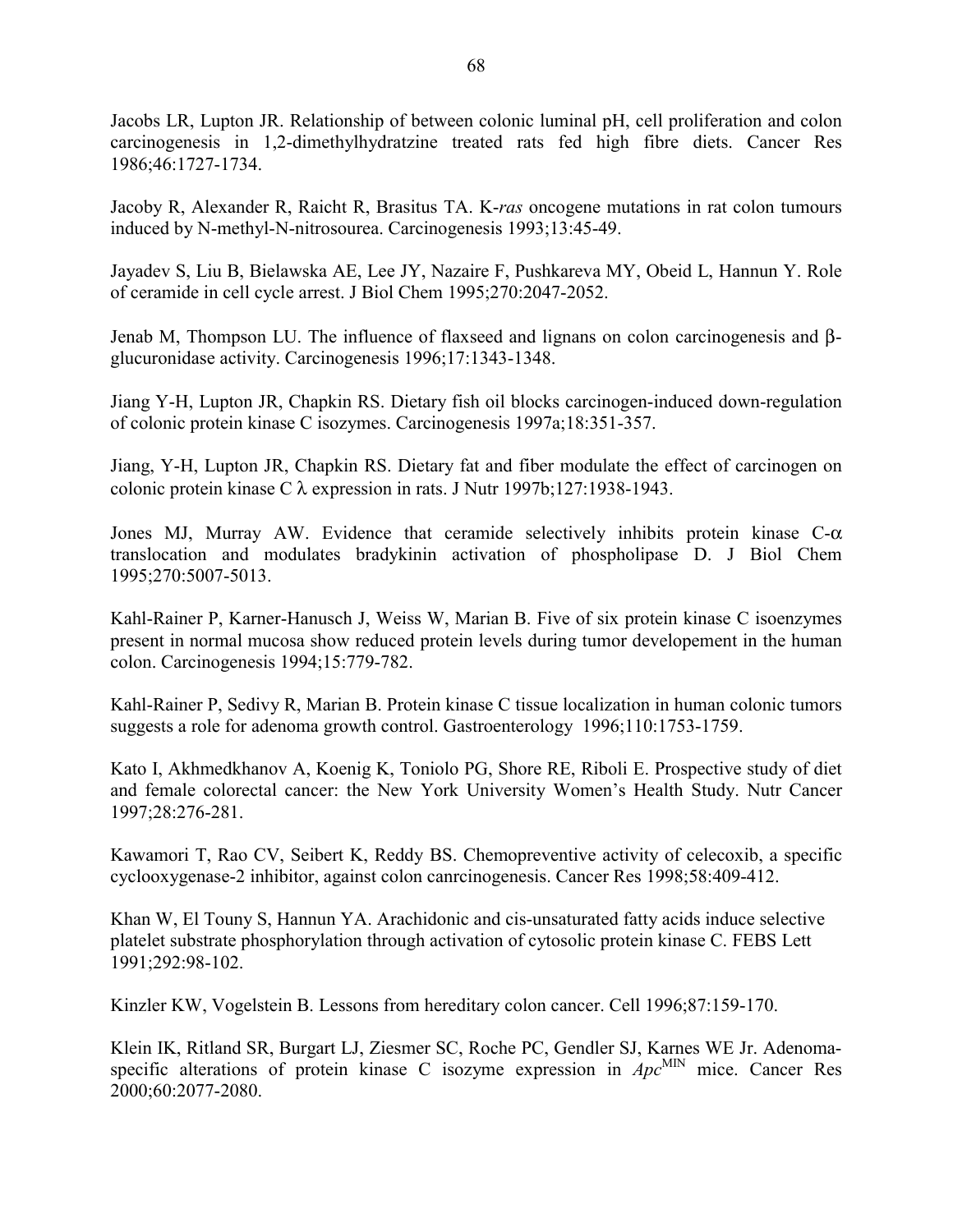Klurfeld DM, Weber MM, Kritchevsky D. Inhibition of chemically-induced mammary and colon tumor promotion by caloric restriction in rats fed increased dietary fat. Cancer Res 1987;47:2759- 2762.

Knekt P, Reunanen A, Takkunen H, Aromaa A, Heliövaara M, Hakulinen T. Body iron stores and risk of cancer. Int J Cancer 1994a;56:379-382.

Knekt P, Steineck G, Järvinen R, Hakulinen T, Aromaa A. Intake of fried meat and risk of cancer: a follow-up study in Finland. Int J Cancer 1994b;59:756-760.

Kolesnick RN, Krönke M. Regulation of ceramide production and apoptosis. Annu Rev Physiol 1998;60:643-665.

Kopp R, Noelke B, Sauter G, Schildberg FW, Paumgartner G, Pfeiffer A. Altered protein kinase C activity in biopsies of human colonic adenomas and carcinomas. Cancer Res 1991;51:205-210.

Korinek V, Barker N, Morin PJ, van Wichen D, de Weger R, Kinzler KW, Vogelstein B, Clevers H. Constitutive transcriptional activation of a β-catenin-Tcf complex in APC-/- colon carcinoma. Science 1997;275:1784-1787.

Kusunoki M, Sakannoue Y, Hatada T, Yanagi H, Yamamura T, Utsunomiya J. Correlation between protein kinase C activity and histopathological criteria in human colorectal adenoma. Br J Cancer 1992;65:673-676.

Laemmli UK. Cleavage of structural proteins during the assembly of the head of bacteriophage T4. Nature 1070;227:680-685.

Lafave LMZ, Kumarathasan P, Bird RP. Effect of dietary fat on colonic protein kinase C and induction of aberrant crypt foci. Lipids 1994;29:693-700.

Lai C, Dunn DM, Miller MF, Pence BC. Non-promoting effects of iron from beef in the rat colon carcinogenesis model. Cancer Lett 1997;112:87-91.

Lapre´ JA, Van der Meer R. Diet-induced increase of colonic bile acids stimulates lytic activity of fecal water and proliferation of colonic cells. Carcinogenesis 1992;13:41-44.

Lee D-YK, Lupton JR, Aukema HM, Chapkin RS. Dietary fat and fiber alter rat colonic mucosal lipid mediators and cell proliferation. J Nutr 1993;123:1808-1817.

Levy MF, Pocsidio J, Guillem JG, Forde K, LoGerfo P, Weinstein IB. Decreased levels of protein kinase C enzyme activity and protein kinase C mRNA in primary colon tumors. Dis Colon Rectum 1993;36:913-921.

Li B, Bridwell C, Whelan J. Antithetic relationship of dietary arachidonic acid and eicosapentaenoic acid on eicosanoid production *in vivo*. J Lipid Res 1994;35:1869-1877.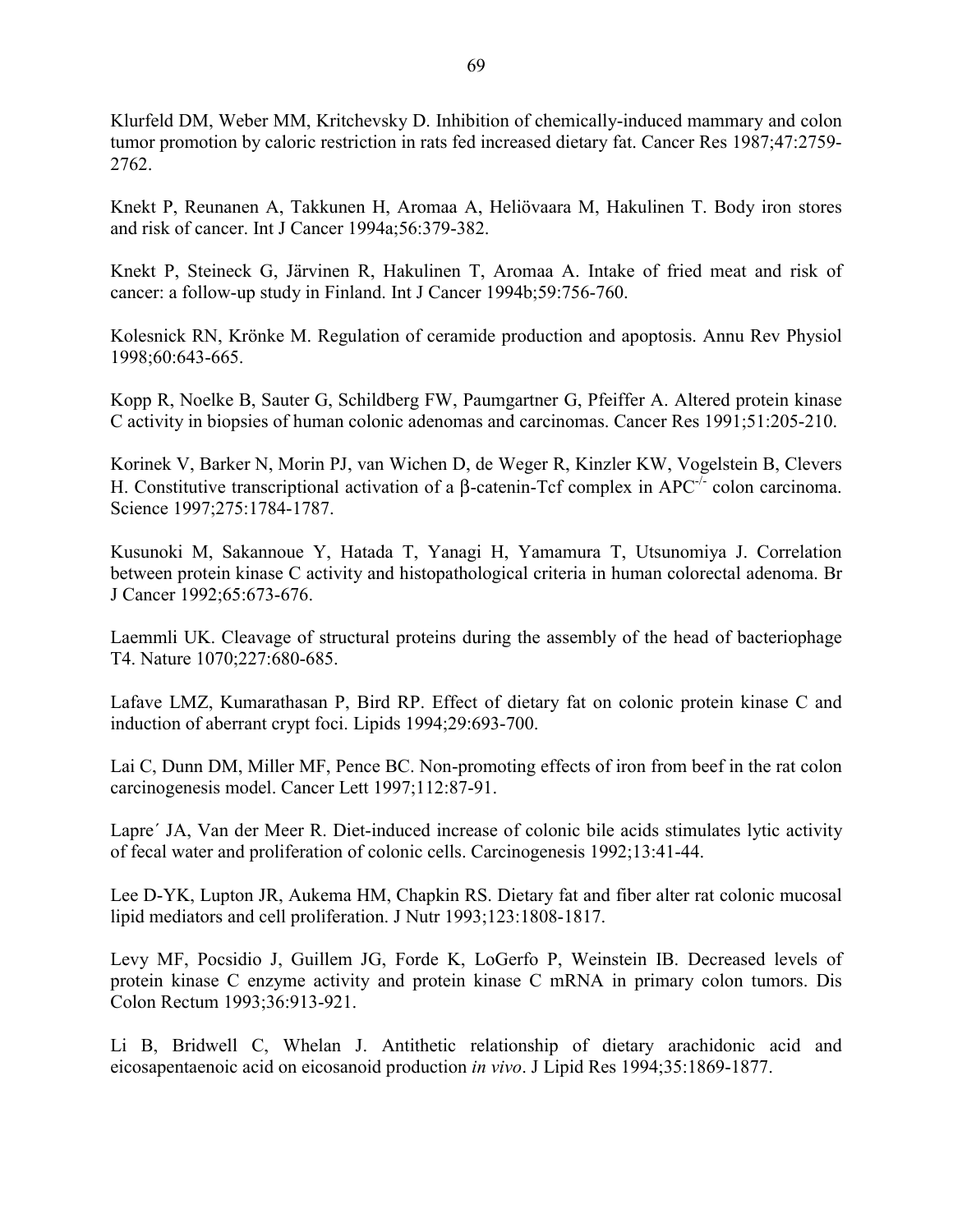Limatola C, Barabino B, Nista A, Santoni A. Interleukin 1-β-induced protein kinase C-ζ activation is mimicked by exogenous phospholipase D. Biochem J 1997;321:497-501.

Lin H-C, Visek WJ. Large intestinal pH and ammonia in rats: dietary fat and protein interactions. J Nutr 1991a;121:832-843.

Lin H-C, Visek WJ. Colon mucosal cell damage by ammonia in rats. J Nutr 1991b;121:887-893.

Liu Q, Ning W, Dantzer R, Freund GG, Kelley KW. Activation of protein kinase C-ζ and phosphatidylinositol 3'-kinase and promotion of macrophage differentiation by insulin-like growth factor-I. J Immunology 1998;160:1393-1401.

Livneh E, Fishman DD. Linking protein kinase C to cell-cycle control. Eur J Biochem 1997;248: 1-9.

Lozano J, Berra E, Municio MM, Diaz-Meco MT, Dominguez I, Sanz L, Moscat J. Protein kinase C ζ isoform is critical for κB-dependent promoter activation by sphingomyelinase. J Biol Chem 1994;269:19200-19202.

Lupton JR, Kurtz PP. Relationship of colonic luminal short-chain fatty acids and pH to in vivo cell proliferation. J Nutr 1993;123:1522-1530.

Lupton JR, Marchant LJ. Independent effects of fibre and protein on colonic luminal ammonia concentration. J Nutr 1989;119:235-241.

Mahmoud NN, Boolbol SK, Bilinski RT, Martucci C, Chadburn A, Bertagnolli MM. *Apc* gene mutation is associated with a dominant-negative effect upon intestinal migration. Cancer Res 1997;57:5045-5050.

Mann B, Gelos M, Siedow A, Hanski ML, Gratchev A, Ilyas M, Bodmer WF, Moyer MP, Riecken EO, Buhr HJ, Hanski C. Target genes of β-catenin-T cell-factor/lymphoid-enhancerfactor signaling in human colorectal carcinomas. Proc Natl Acad Sci USA 1999;96:1603-1608.

Matheson H, Branting C, Rafter I, Okret S, Rafter J. Increased c-*fos* mRNA and binding to the AP-1 recognition sequence accompanies the proliferative response to deoxycholate of HT29 cells. Carcinogenesis 1996;17:421-426.

Mazur W, Adlercreuz H. Naturally occuring oestrogens in food. Pure & Appl Chem 1998;70:1759-1776.

McIntosh GH, Regester GO, Le Leu RK, Royle PJ, Smithers GW. Dairy proteins protect against dimethylhydratzine-induced intestinal cancers in rats. J Nutr 1995;125:809-816.

McIntry A, Gibson PR, Yong GP. Butyrate production from dietary fibre and protection against large bowel cancer in a rat model. Gut 1993;34:386-391.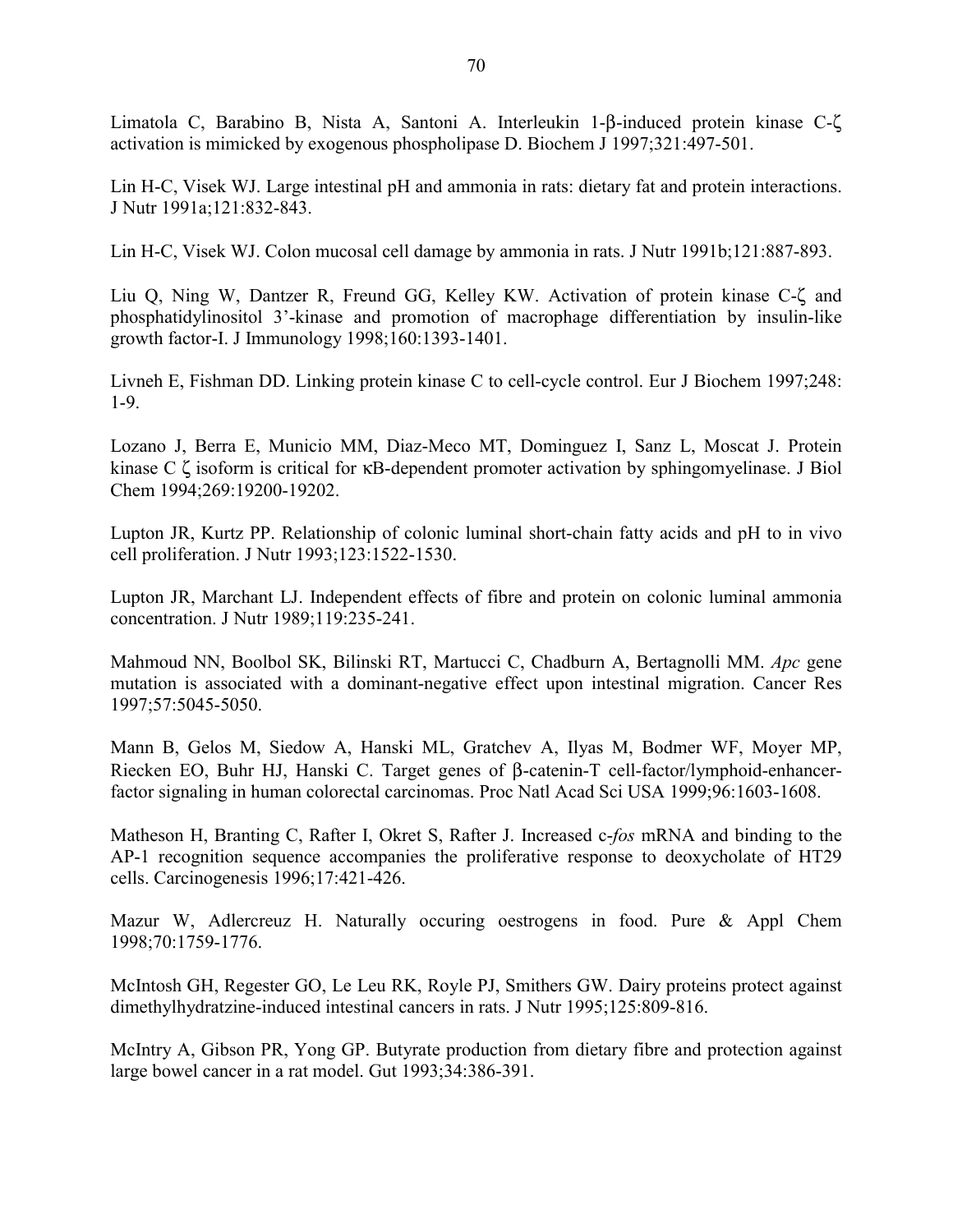McIntry A, Young GP, Taranto T, Gibson PR, Ward PB. Different fibers have different regional effects on luminal contents of rat colon. Gastroenterology 1991;101:1274-1281.

McPhail LC, Clayton CC, Snyderman R. A potential second messenger role for unsaturated fatty acids: activation of Ca2+-dependent protein kinase. Science 1984;224:622-625.

McSherry CK, Cohen BI, Bokkenheuser VD, Mosbach EH, Winter J, Matoba N, Scholes J. Effects of calcium and bile acid feeding on colon tumors in the rat. Cancer Res 1989;49:6039- 6043.

Merchant TE, Diamantis PM, Lauwers G, Haida T, Kasimos JN, Guillem J, Glonek T, Minsky BD. Characterization of malignant colon tumors with 31P nuclear magnetic resonance phospholipid and phosphatic metabolite profiles. Cancer 1995;76:1715-1723.

Morin PJ, Sparks AB, Korinek V, Barker N, Clevers H, Vogelstein B, Kinzler KW. Activation of β-catenin-Tcf signaling in colon cancer by mutations in β-catenin or APC. Science 1997;275:1787-1790.

Morotomi M, Guillem JG, LoGorfo P, Weinstein IB. Production of diacylglyserol, an activator of protein kinase C, by human intestinal microflora. Cancer Res 1990;50:3595-3599.

Morotomi M, LoGerfo P, Weinstein IB. Fecal excretion, uptake and metabolism by colon mucosa of diacylglyserol in rats. Biochem Biophys Res Comm 1991;181:1028-1034.

Morotomi M, Sakaitani Y, Satou M, Takahashi T, Takagi A, Onoue M. Effects of a high-fat diet on azoxymethane-induced aberrant crypt foci and fecal biochemistry and microbial activity in rats. Nutr Cancer 1997;27:84-91.

Munemitsu S, Souza B, Muller O, Albert I, Rubinfeld B, Polakis P. The *APC* gene product associates with microtubules *in vivo* and promotes their assembly *in vitro*. Cancer Res 1994;54:676-681.

Murakami K, Chan SY, Routtenberg A. Protein kinase C activation by *cis*-fatty acid in the absence of  $Ca^{2+}$  and phospholipids. J Biol Chem 1986;261:15424-15429.

Murray NR, Davidson LA, Chapkin RS, Gustafson WC, Schattenberg DG, Fields AP. Overexpression of protein kinase C  $β$ <sub>II</sub> induces colonic hyperproliferation and increased sensitivity to colon carcinogenesis. J Cell Biol 1999;145:699-711.

Müller G, Ayoub M, Storz P, Rennecke J, Fabbro D, Pfizenmaier K. PKC ζ is a molecular switch in signal transduction of TNF- $\alpha$ , bifunctionally regulated by ceramide and arachidonic acid. EMBO J 1995;14:1961-1969.

Nagengast FM, Gruppen MJAL, van Munster IP. Role of bile acids in colorectal carcinogenesis. Eur J Cancer 1995;31A:1067-1070.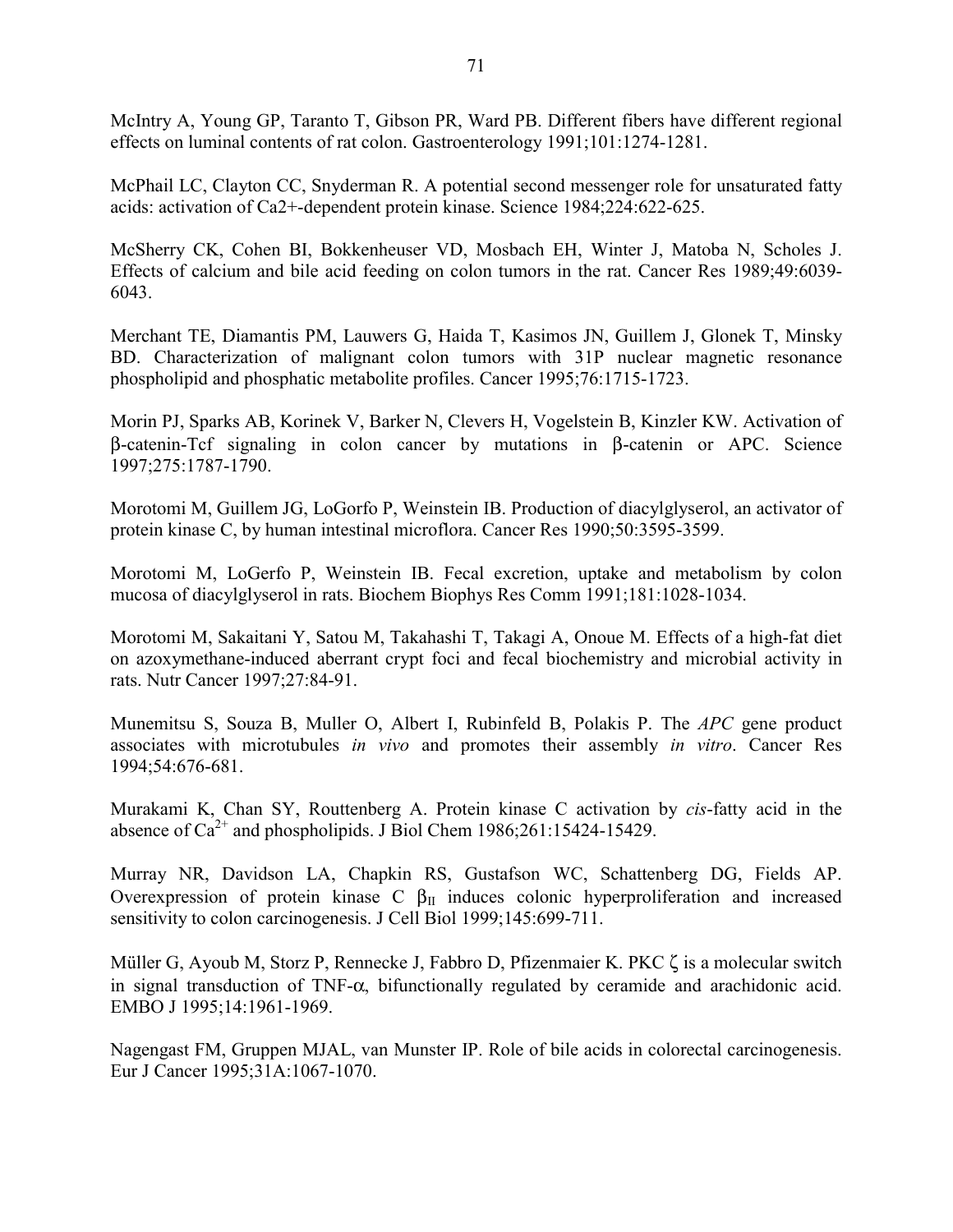Nauss KM, Lockniskar M, Newberne PM. Effects of alterations in the quality and quantity of dietary fat on 1,2-dimethylhydratzine-induced colon tumorigenesis in rats. Cancer Res 1983;43:4083-4090.

Nelson RL, Yoo SJ, Tanure JC, Andrianpoulos G, Misumi A. The effect of iron on experimental colorectal carcinogenesis. Anticancer Res 1989;9:1477-1482.

Newton AC. Seeing two domains. Curr Biol 1995;5:973-976.

Nilson Å. The presence of sphingomyelin- and ceramide-cleaving enzymes in the small intestinal tract. Biochem Biophys Acta 1969;176:339-347.

Nishizuka Y. The role of protein kinase C in cell surface signal transduction and tumor promotion. Nature 1984;308:693-698.

Nishizuka Y. Protein kinase C and lipid signaling for sustained cellular responses. FASEB J 1995;9:484-496.

Nomoto K, Morotomi M, Miyake M, Xhu D-B, LoGerfo PR, Weinstein IB. The effects of bile acids on phospholipase C activity in extracts of normal human colon mucosa and primary colon tumors. Mol Carcinog 1994;9:87-94.

Nutter RL, Gridley DS, Kettering JD, Goude AG, Slater JM. BALB/c mice fed milk or beef protein: differences in response to 1,2-dimethylhydratzine carcinogenesis. J Natl Cancer Inst 1983;71:867-874.

Nutter RL, Kettering JD, Aprecio RM, Weeks DA, Gridley DS. Effects of dietary fat and protein on DMH-induced tumor development and immune responses. Nutr Cancer 1990;13:141-152.

Obeid LM, Linardic CM, Karolak LA, Hannun YA. Programmed cell death induced by ceramide. Science 1993;259:1769-1771.

Okazaki T, Bielawska AE, Bell RM, Hannun YA. Role of ceramide as a lipid second mediator of 1α,25-dihydroxyvitamin D3-induced HL-60 cell differentiation. J Biol Chem 1990;265:15823- 15831.

Okazaki T, Bielawska AE, Domae N, Bell RM, Hannun YA. Characteristics and partial purification of a novel cytosolic, magnesium-independent, neutral sphingomyelinase activated in the early signal transduction of  $1\alpha$ , 25-dihydroxyvitamin D<sub>3</sub>-induced HL-60 cell differentiation. J Biol Chem 1994;269:4070-4077.

Olivera A, Spiegel S. Sphingosine-1-phosphate as second messenger in cell proliferation induced by PDGF and FCS mitogens. Nature 1993;365:557-560.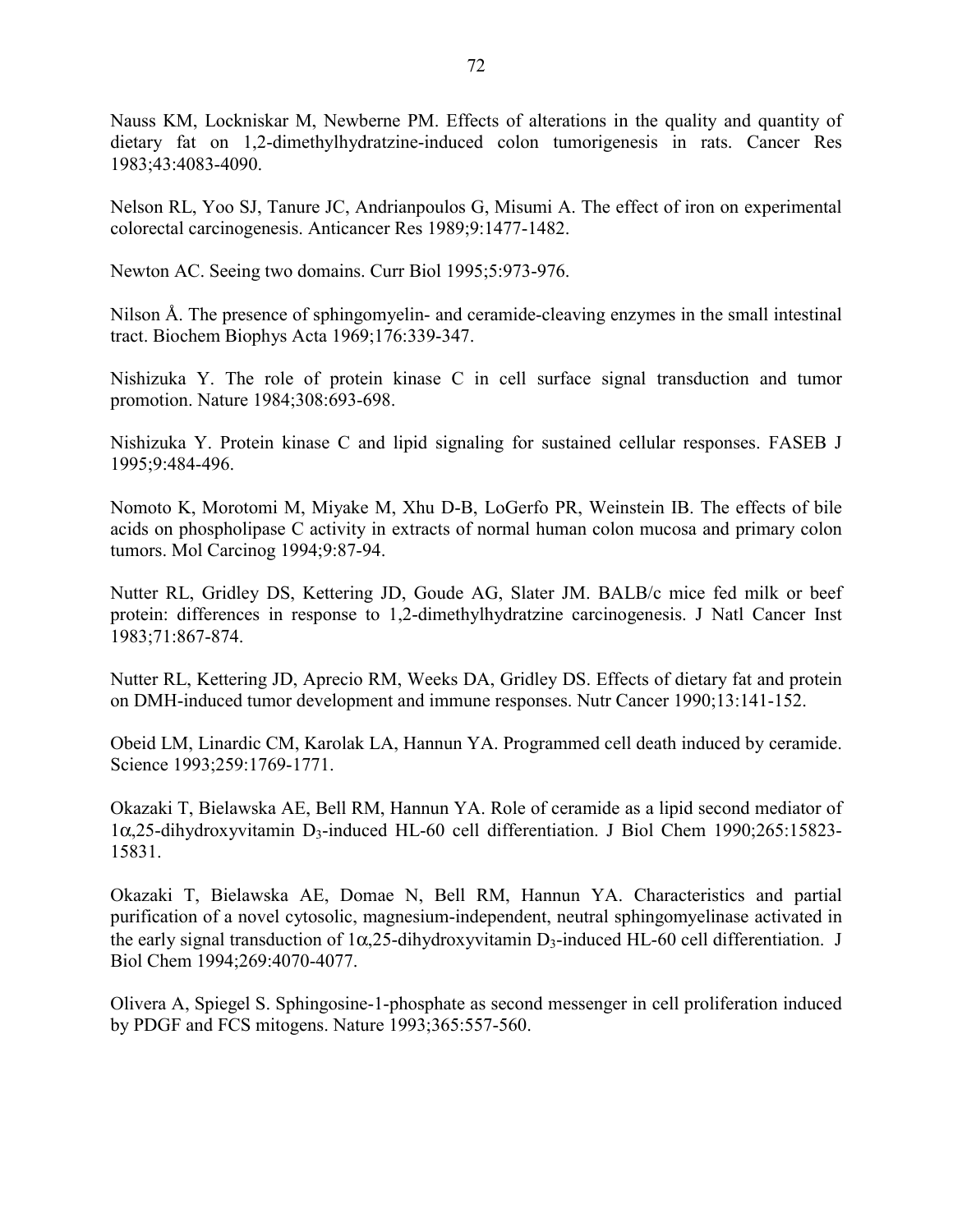Oshima M, Dinchuk JE, Kargman SL, Oshima H, Hancock B, Kwong E, Trzaskos JM, Evans JF, Taketo MM. Suppression of intestinal polyposis in *Apc*<sup>∆</sup>716 knockout mice by inhibition of cyclooxygenase 2 (COX-2). Cell 1996;87:803-809.

Oshima M, Takahashi M, Oshima H, Tsutsumi M, Yazawa K, Sugimura T, Nishimura S, Wakabayashi K, Taketo MM. Effects of docosahexaenoic acid (DHA) on intestinal polyp development in *APC*<sup>∆</sup>716 knockout mice. Carcinogenesis 1995;16:2605-2607.

Parnaud G, Peiffer G, Tachè, Corpet DE. Effect of meat (beef, chicken, and bacon) on rat colon carcinogenesis. Nutr Cancer 1998;32:165-173.

Paulsen JE, Elvsaas I-K, Steffensen I-L, Alexander J. A fish oil derived concentrate enriched in eicosapentaenoic and docosahexaenoic acid as ethyl ester suppress the formation and growth of intestinal polyps in the Min mouse. Carcinogenesis 1997;18:1905-1910.

Paulsen JE, Steffensen I-L, Andreassen A, Vikse R, Alexander J. Neonatal exposure to the food mutagen 2-amino-1-methyl-6-phenylimidazo[4,5-b]pyridine via breast milk or directly induces intestinal tumors in multiple intestinal neoplasia mice. Carcinogenesis 1999;20:1277-1282.

Pence BC, Butler MJ, Dunn DM, Miller MF, Zhao C, Landers M. Non-promoting effects of lean beef in the rat colon carcinogenesis model. Carcinogenesis 1995a;16:1157-1160.

Pence BC, Dunn DM, Zhao C, Landers M, Wargovich MJ. Chemopreventive effects of calcium but not aspirin supplementation in cholic acid-promoted colon carcinogenesis: correlation with intermediate endpoints. Carcinogenesis 1995b;16:757-765.

Pence BC, Landers M, Dunn DM, Shen C-L, Miller MF. Feeding of a well-cooked beef diet containing a high heterocyclic amine content enhances colon and stomach carcinogenesis in 1,2 dimethylhydratzine-treated rats. Nutr Cancer 1998;30:220-226.

Pennica D, Swanson TA, Welsh JW, Roy MA, Lawrence DA, Lee J, Brush J, Taneyhill LA, Deuel B, Lew M, Watanabe C, Cohen RL, Melhem MF, Finley GG, Quirke P, Goddard AD, Hillan KJ, Gurney AL, Botstein D, Levine AJ. WISP genes are members of the connective tissue growth factor family that are up-regulated in wnt-1-transformed cells and aberantly expressed in human colon tumors. Proc Natl Acad Sci USA 1998;95:14717-14722.

Pennisi E. How a growth control path takes a wrong turn to cancer. Science 1998;281:1438-1441.

Perl A-K, Wilgenbus P, Dahl U, Semb H, Christofori G. A causal role for E-cadherin in the transition from adenoma to carcinoma. Nature 1998;392:190-193.

Perletti GP, Folini M, Lin H-C, Mischak H, Piccinini F, Tashjian AH Jr. Overexpression of protein kinase C epsilon is oncogenic in rat colon epithelial cells. Oncogene 1996;12:847-854.

Perletti GP, Marras E, Concari P, Piccini F, Tashjian AH Jr. PKCdelta acts as a growth and tumor suppressor in rat colonic epithelial cells. Oncogene 1999;18:1251-1256.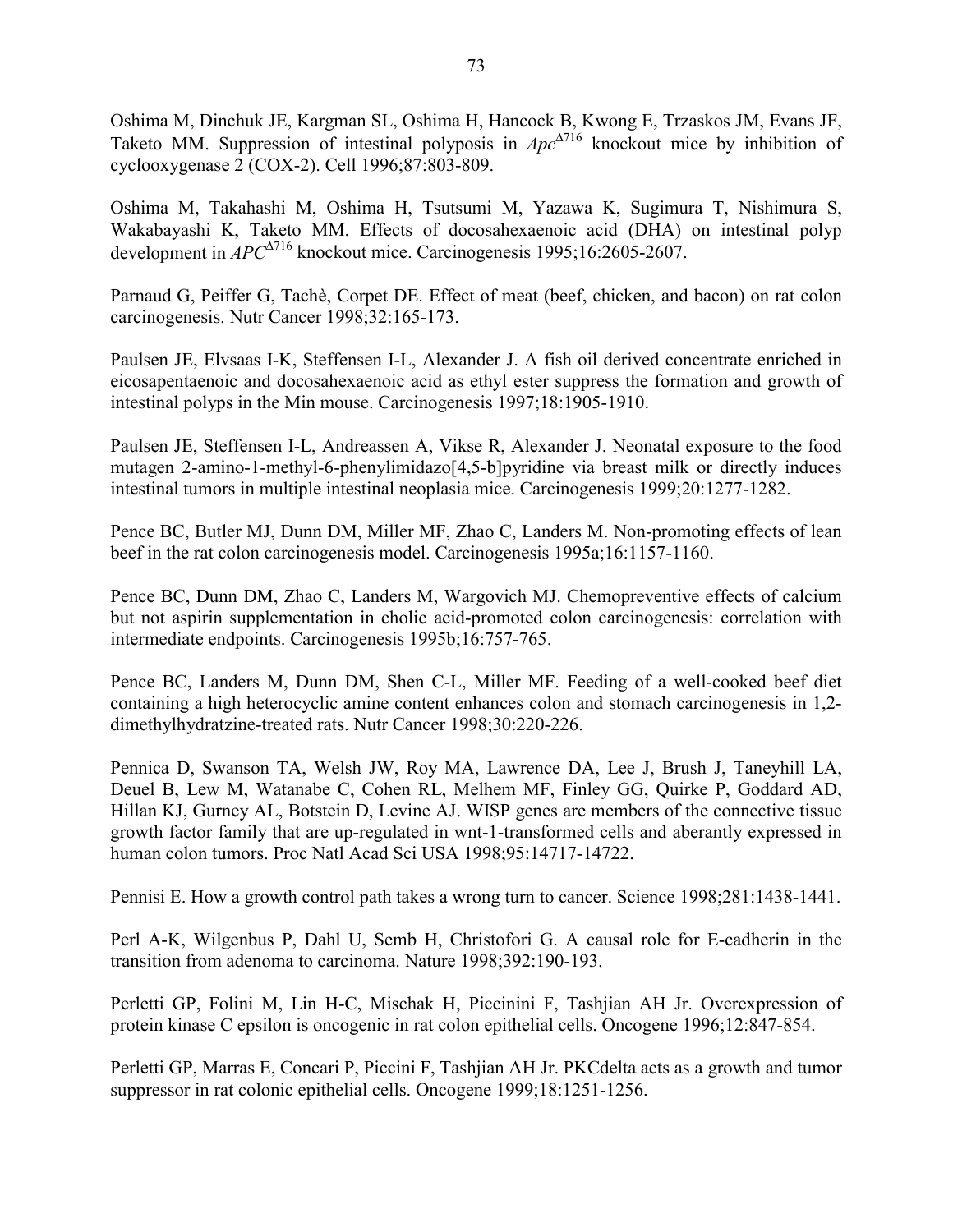Pickering JS, Lupton JR, Chapkin RS. Dietary fat, fiber, and carcinogen alter fecal diacylglycerol composition and mass. Cancer Res 1995;55:2293-2298.

Pongracz J, Clark P, Neoptolemos JP, Lord JM. Expression of protein kinase C isoenzymes in colorectal cancer tissue and their differential activation by different bile acids. Int J Cancer 1995;61:35-39.

Potter JD. Colon cancer-do the nutritional epidemiology, the gut physiology and the molecular biology tell the same story? J Nutr 1993;123:418-423.

Potter JD, Slattery ML, Bostick RM, Gastrup SM. Colon Cancer: a review of the epidemiology. Epidemiol Reviews 1993;15:499-545.

Powell WS. Rapid extraction of arachidonic acid metabolites from biological samples using octadecylsilyl silica. Methods Enzymol 1982;86:467-477.

Preiss J, Loomis CR, Bishop WR, Stein R, Niedel JE, Bell RM. Quantitative measurement of sn-1,2-diacylglyserols present in platelets, hepatocytes, and ras- and sis-transformed normal rat kidney. J Biol Chem 1986;261:8597-8600.

Prescott SM, White RM. Self-promotion? Intimate connections between APC and prostaglandin H synthase-2. Cell 1996;87:783-786.

Reddy BS. Dietary fat and colon cancer: animal model studies. Lipids 1992;27:807-813.

Reddy BS, Hamid R, Rao CV. Effect of dietary oligofructose and inulin on colonic preneoplastic aberrant crypt foci inhibition. Carcinogenesis 1997;18:1371-1374.

Reddy BS, Narisawa T, Weisburger JH. Effect of a diet with high levels of protein and fat on colon carcinogenesis in F344 rats treated with 1,2-dimethylhydratzine. J Natl Cancer Inst 1976;57:567-569.

Reddy BS, Simi B, Engle A. Biochemical epidemiology of colon cancer: effect of types of dietary fiber on colonic diacylglycerols in women. Gastroenterology 1994;106:883-889.

Reddy BS, Simi B, Patel N, Aliaga C, Rao CV. Effect of amount and types of dietary fat on intestinal bacterial 7 $\alpha$ -dehydroxylase and phosphatidylinositol-specific phospholipase C and colonic mucosal diacylglycerol kinase and PKC activities during different stages of colon tumor promotion. Cancer Res 1996;56:2314-2320.

Reddy BS, Watanabe K, Weisburger JH, Wynder EL. Promoting effect of bile acids in colon carcinogenesis in germ free and conventional F344 rats. Cancer Res 1977;37:3238-3242.

Reddy BS, Wynder EL. Large bowel carcinogenesis: fecal constituents of populations with diverse incidence rates of colon cancer. J Natl Cancer Inst 1973;50:1437-1442.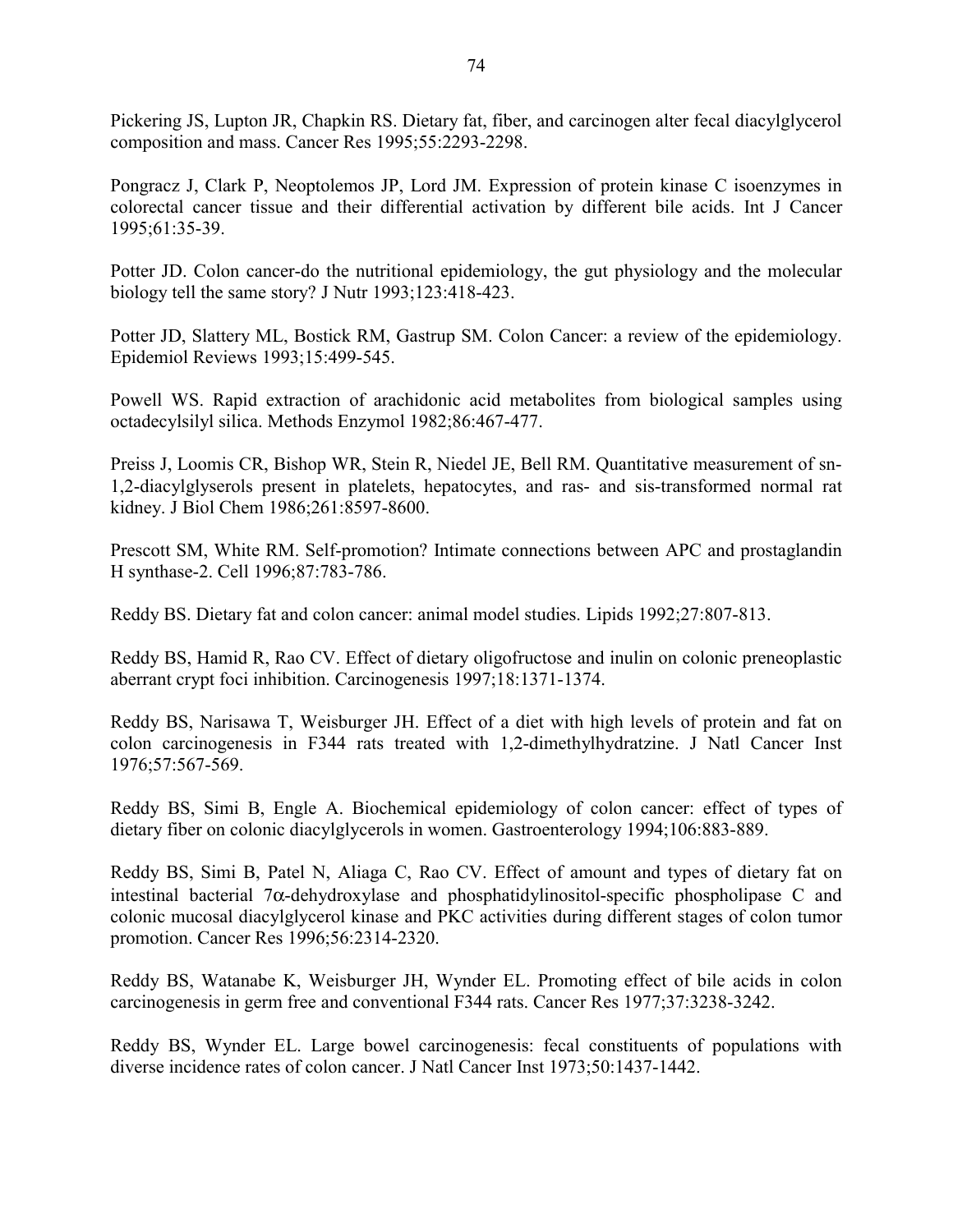Reeves PG, Nielsen FH, Fahey GC Jr. AIN-93 purified diets for laboratory rodents: final report of the American Institute of Nutrition Ad Hoc Committee on the reformulation of the AIN-76A rodent diet. J Nutr 1993;123:1939-1951.

Rickard KL, Gibson PR, Young GP, Philips WA. Activation of protein kinase C augments butyrate-induced differentiation and turnover in human colonic epithelial cells in vitro. Carcinogenesis 1999;20:977-984.

Rivero JA, Adunyah SE. Sodium butyrate stimulates PKC activation and induces differential expression of certain PKC isoforms during erythroid differentiation. Biochem Biophys Res Comm 1998;248:664-668.

Roediger WW. Utilization of nutrients by isolated epithelial cells of the rat colon. Gastroenterology 1982;83:424-429.

Rosato R, Veltmaat J, Groffen J, Heisterkamp N. Involvement of the tyrosine kinase Fer in cell adhesion. Moll Cell Biol 1998;18:5762-5770.

Rowland IR, Rumney CJ, Coutts JT, Lievense LC. Effect of *Bifidobacterium longum* and inulin on gut bacterial metabolism and carcinogen-induced aberrant crypt foci in rats. Carcinogenesis 1998;19:281-285.

Roy HK, Bissonnette M, Frawley BP, Wali RK, Niedziela SM, Earnest D, Brasitus TA. Selective preservation of protein kinase C-ζ in the chemoprevention of azoxymethane-induced colonic tumors by piroxicam. FEBS Lett 1995;366:143-145.

Saarinen NM, Wärri A, Mäkelä SI, Eckerman C, Reunanen M, Ahotupa M, Salmi SM, Franke AA, Kangas L, Santti R. Hydroxymatairesinol, a novel enterolactone precursor with antitumor properties from coniferous tree (*Picea abies*). Nutr Cancer 2000;36:207-216.

Saffill R, Margison G, O'Connor P. Mechanisms of carcinogenesis induced by alkylating agents. Biochim Biophys Acta 1985;823:111-145.

Sakata T. Stimulatory effect of short chain fatty acids on epithelial cell proliferation in rat intestine: a possible explanation for trophic effects of fermentable fibre, gut microbes, and luminal trophic factors. Br J Nutr 1987;58:95-103.

Sanchez P, De Carcer G, Sandoval IV, Moscat J, Diaz-Meco MT. Localization of atypical protein kinase C isoforms into lysosome-targeted endosomes through interaction with p26. Mol Cell Biol 1998;18:3069-3080.

Sasai H, Masaki M, Wakitani K. Suppression of polypogenesis in a new mouse strain with a truncated Apc<sup>∆</sup>474 by a novel COX-2 inhibitor, JTE-522. Carcinogenesis 2000;21:953-958.

Sauma S, Friedman E. Increased expression of protein kinase Cβ activates ERK3. J Biol Chem 1996;271;1122-1142.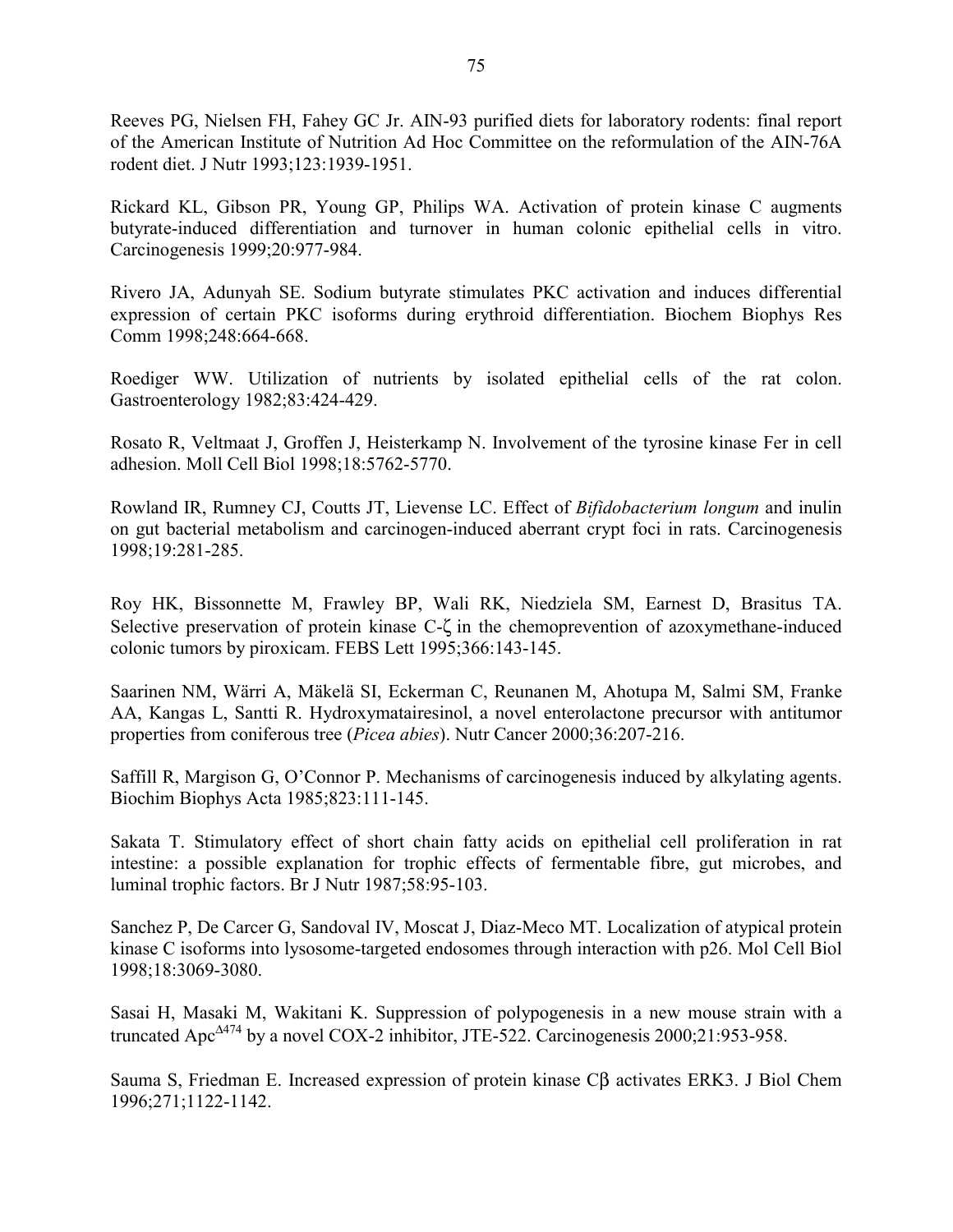Sauma S, Yan Z, Ohno S, Friedman E. Protein kinase Cβ1 and protein kinase Cβ2 activate p57 mitogen-activated protein kinase and block differentiation in colon carcinoma cells. Cell Growth Different 1996;7:587-594.

Scaglione-Sewell BA, Abraham C, Bissonnette M, Skarosi SF, Hart J, Davidson NO, Wali RK, Davis BH, Sitrin M, Brasitus TA. Decreased PKC-alpha expression increases cellular proliferation, decreases differentiation, and enhances the transformed phenotype of CaCo-2 cells. Cancer Res 1998;58:1074-1081.

Scheng S, Schuster SM. Simple modifications of a protein immunoblotting protocol to reduce nonspesific background. BioTechniques 1992;13;704-708.

Schmelz EM, Bushnev AS, Dillehay DL, Liotta DC, Merrill AH Jr. Suppression of aberrant colonic crypt foci by synthetic sphingomyelins with saturated or unsaturated sphingoid base backbones. Nutr Cancer 1997;28:81-85.

Serraino M, Thompson LU. Flaxseed supplementation and early markers of colon carcinogenesis. Cancer Lett 1992;63:159-165.

Sheng H, Shao J, Morrow JD, Beauchamp RD, DuBois RN. Modulation of apoptosis and Bcl-2 expression by prostaglandin  $E_2$  in human colon cancer cells. Cancer Res 1998;58:362-366.

Shimojo T, Schroepfer GJ Jr. Sphingolipid base metabolism. Sphinganine-1-phosphate lyase: identification of ethanolamine-1-phosphate as product. Biochim Biophys Acta 1976;431:433- 446.

Silvester KR, Bingham SA, Pollock JRA, Cummings JH, O'Neill IK. Effect of meat and resistant starch on fecal excretion of apparent N-nitroso compounds and ammonia from human the human large bowel. Nutr Cancer 1997;29:13-23.

Silvester KR, Cummings JH. Does digestibility of meat protein help explain large bowel cancer risk? Nutr Cancer 1995;24:279-288.

Singh PN, Fraser GE. Dietary risk factors for colon cancer in a low-risk population. Am J Epidemiol 1998;148:761-773.

Singh J, Hamid R, Reddy BS. Dietary fat and colon cancer: modulation of cyclooxygenase-2 by types and amount of dietary fat during the postinitiation stage of colon carcinogenesis. Cancer Res 1997;57:3465-3470.

Slatter SJ, Kelly MB, Taddeo FJ, Ho C, Rubin E, Stubbs CD. The modulation of protein kinase C activity by membrane lipid bilayer structure. J Biol Chem 1994;269: 4866-4871.

Slavin J, Martini MC, Jackobs DR Jr., Marquart L. Plausible mechanisms for the protectiveness of whole grains. Am J Clin Nutr 1999;70(suppl):459S-463S.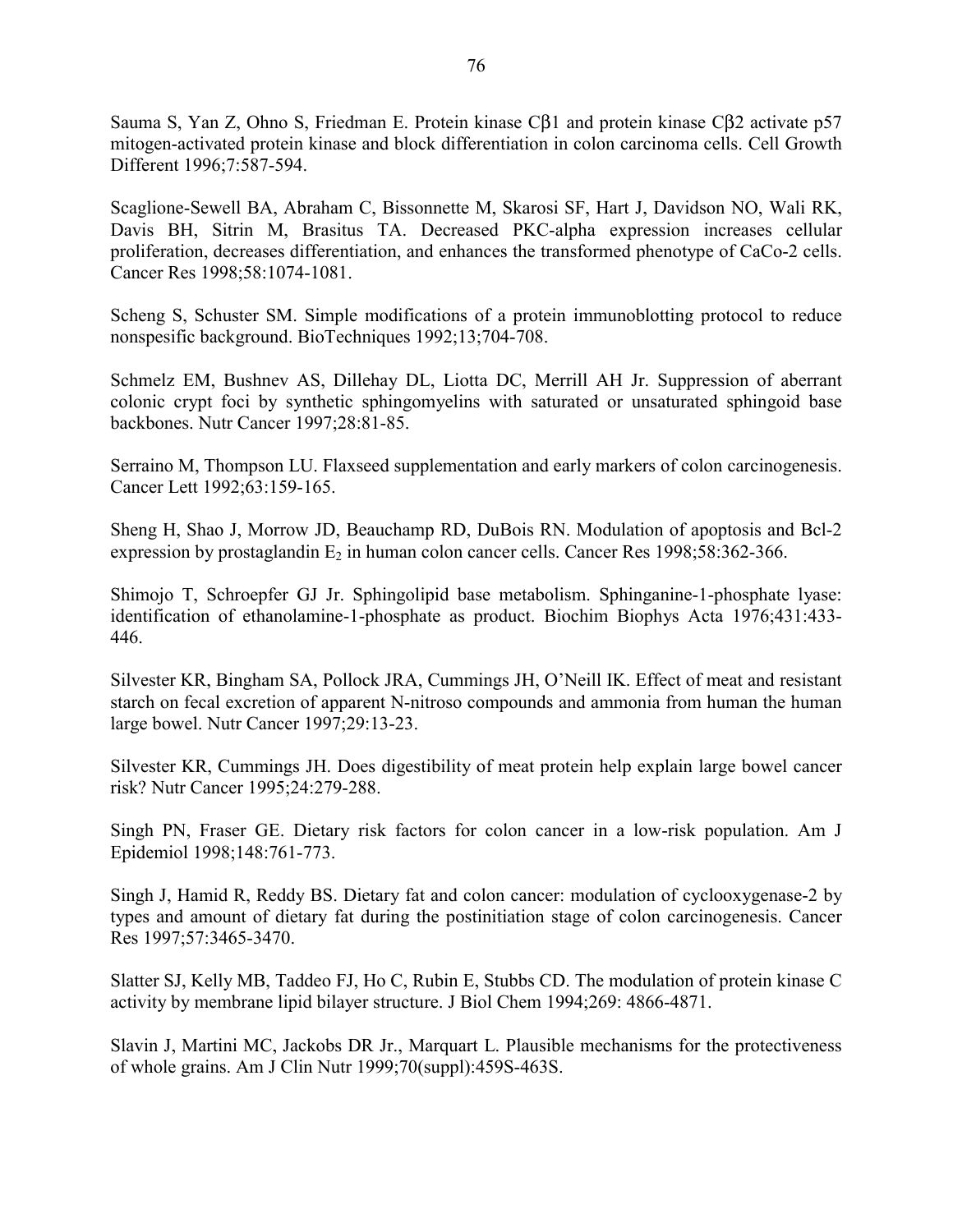Soyars KE, Fischer JG. Iron supplementation does not affect cell proliferation or aberrant crypt foci development in the colon of Sprague-Dawley rats. J Nutr 1998;128:764-770.

Spence MW. Sphingomyelinase. Adv Lipid Res 1993;26:3-23.

Steffensen IL, Paulsen JE, Eide TJ, Alexander J. 2-Amino-1-methyl-6-phenylimidazo[4,5 b]pyridine increases the number of tumors, cystic crypts and aberrant crypt foci in multiple intestinal neoplasia mice. Carcinogenesis 1997;18:1049-1054.

Steinmetz KA, Kushi LH, Bostick RM, Folsom AR, Potter JD. Vegetables, fruit, and colon cancer in the Iowa Women's Study. Am J Epidemiol 1994;139:1-15.

Stoffel W, Chu F, Ahrens EH Jr. Analysis of long-chain fatty acids by gas-liquid chromatography. Anal Chem 1959;31:307-308.

Tata JR, Baker BS, Machuca I, Rabelo EML, Yamauchi K. Autoinduction of nuclear receptor genes and its significance. J Steroid Biochem & Molec Biol 1993;46:105-119.

Tetsu O, McCormic F. β-catenin regulates expression of cyclin D1 in colon carcinoma cells. Nature 1999;398:422-426.

Thompson LJ, Fields AP.  $\beta_{II}$  protein kinase C is required for the G2/M phase transition of cell cycle. J Biol Chem 1996;271:15045-15053.

Thun MJ, Calle EE, Namboodiri MM, Flanders WD, Coates RJ, Byers T, Boffetta P, Garfinkel L, Heath CW. Risk factors for fatal colon cancer in a large prospective study. J Natl Cancer Inst 1992;84:1491-1500.

Towbin H, Staehelin T, Gordon J. Electrophoretic transfer of proteins from polyacrylamide gels to nitrocellulose sheets: Procedure and some applications. Proc Natl Acad Sci USA 1979;76:4350-4354.

Toyokuni S. Iron-induced carcinogenesis:the role of redox regulation. Free Radical Biol Med 1996;20:553-566.

Tsujii M, Kawano S, Tsuji S, Sawaoka H, Hori M, DuBois RN. Cyclooxygenase regulates angiogenesis induced by colon cancer cells. Cell 1998;93:705-716.

Verstovsek G, Byrd A, Frey MR, Petrelli NJ, Black JD. Colonocyte differentiation is associated with increased expression and altered distribution of protein kinase C isozymes. Gastroenterology 1998;115:75-85.

Wakabayashi K, Nagao M, Esumi H, Sugimura T. Food-derived mutagens and carcinogens. Cancer Res 1992;52:2092S-2098S.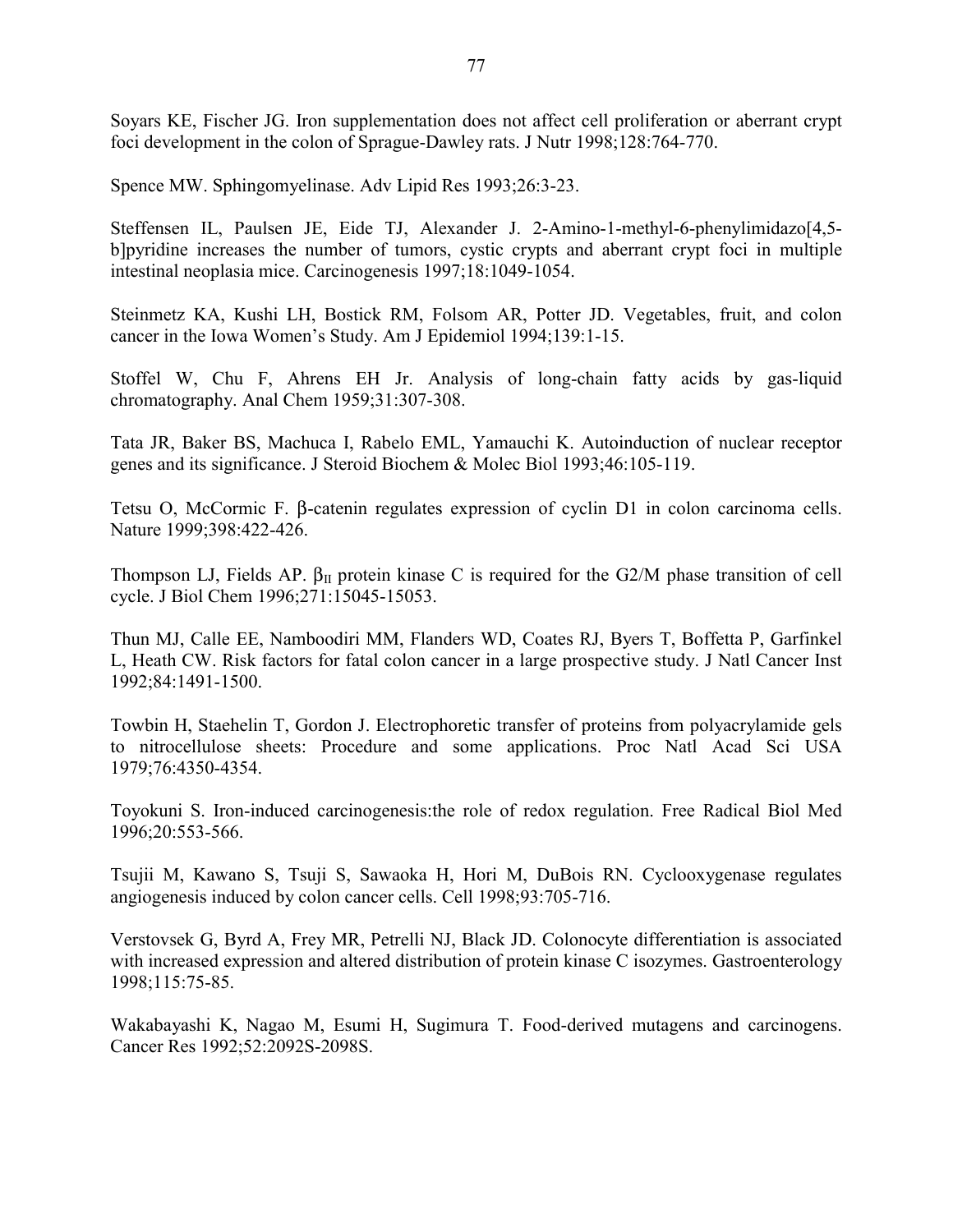Wali RK, Baum CL, Bolt MJG, Dudeja PK, Sitrin MD, Brasitus TA. Down-regulation of protein kinase C activity in 1,2-dimethylhydrazine-induced rat colonic tumors. Biochim Biophys Acta 1991;1092:119-123.

Wali RK, Bissonnette M, Khare S, Aquino B, Niedziela S, Sitrin M, Brasitus TA. Protein kinase C isoforms in the chemopreventive effects of a novel vitamin D3 analogue in rat colonic tumorigenesis. Gastroenterology 1996;111:118-126.

Wali RK, Frawley BP Jr., Hartmann S, Roy HK, Khare S, Scaglione-Sewell B, Earnest DL, Sitrin MD, Brasitus TA, Bissonette M. Mechanism of action of chemoprotective ursodeoxycholate in the azoxymethane model of rat colonic carcinogenesis: potential roles of protein kinase C-α,- $β$ <sub>II</sub>, and -ζ. Cancer Res 1995;55:5257-5264.

Wasan HS, Novelli M, Bee J, Bodmer WE. Dietary fat influences on polyp phenotype in multiple intestinal neoplasia mice. Proc Natl Acad Sci USA 1997;94:3308-3313.

Ways DK, Posekany K, de Vente J, Garris T, Chen J, Hooker J, Qin W, Cook P, Fletcher D, Parker P. Overexpression of protein kinase C-ζ stimulates leukemic cell differentiation. Cell Growth Differ 1994;5:1195-1203.

Weller SG, Klein IK, Penington RC, Karnes WE Jr. Distinct protein kinase C isozymes signal mitogenesis and apoptosis in human colon cancer cells. Gastroenterology 1999;117:848-857.

Whelan J, Surette ME, Hardardöttir I, Lu G, Golemboski KA, Larsen E, Kinsella JE. Dietary arachidonate enhances tissue arachidonate levels and eicosanoid production in Syrian hamsters. J Nutr 1993;123:2174-2185.

Whitehead RH, Young GP, Bhathal PS. Effects of short chain fatty acids on a new human colon carcinoma cell line (LIM1215). Gut 1986;27:1457-1463.

WHO. The World Health Report. Geneva: WHO, 1997.

Wielenga VJM, Smits R, Korinek V, Smit L, Kielman M, Fodde R, Clevers H, Pals ST. Expression of CD44 in *Apc* and *Tcf* mutant mice implies regulation by the WNT pathway. Am J Pathol 1999;154:515-523.

Willett WC, Stampfer MJ, Coldiz GA, Rosner BA, Speizer FE. Relation of meat, fat, and fiber intake to the risk of colon cancer in a prospective study among women. N Engl J Med 1990;323:1664-1672.

Williams CS, Luongo C, Radhika A, Zhang T, Lamps LW, Nanney LB, Beauchamp RD, DuBois R. Elevated levels of cyclooxygenase-2 levels in *Min* mouse adenomas. Gastroenterology 1996;111:1134-1140.

Williams CS, Smalley W, DuBois RN. Aspirin use and potential mechanisms for colorectal cancer prevention. J Clin Invest 1997;100:1325-1329.